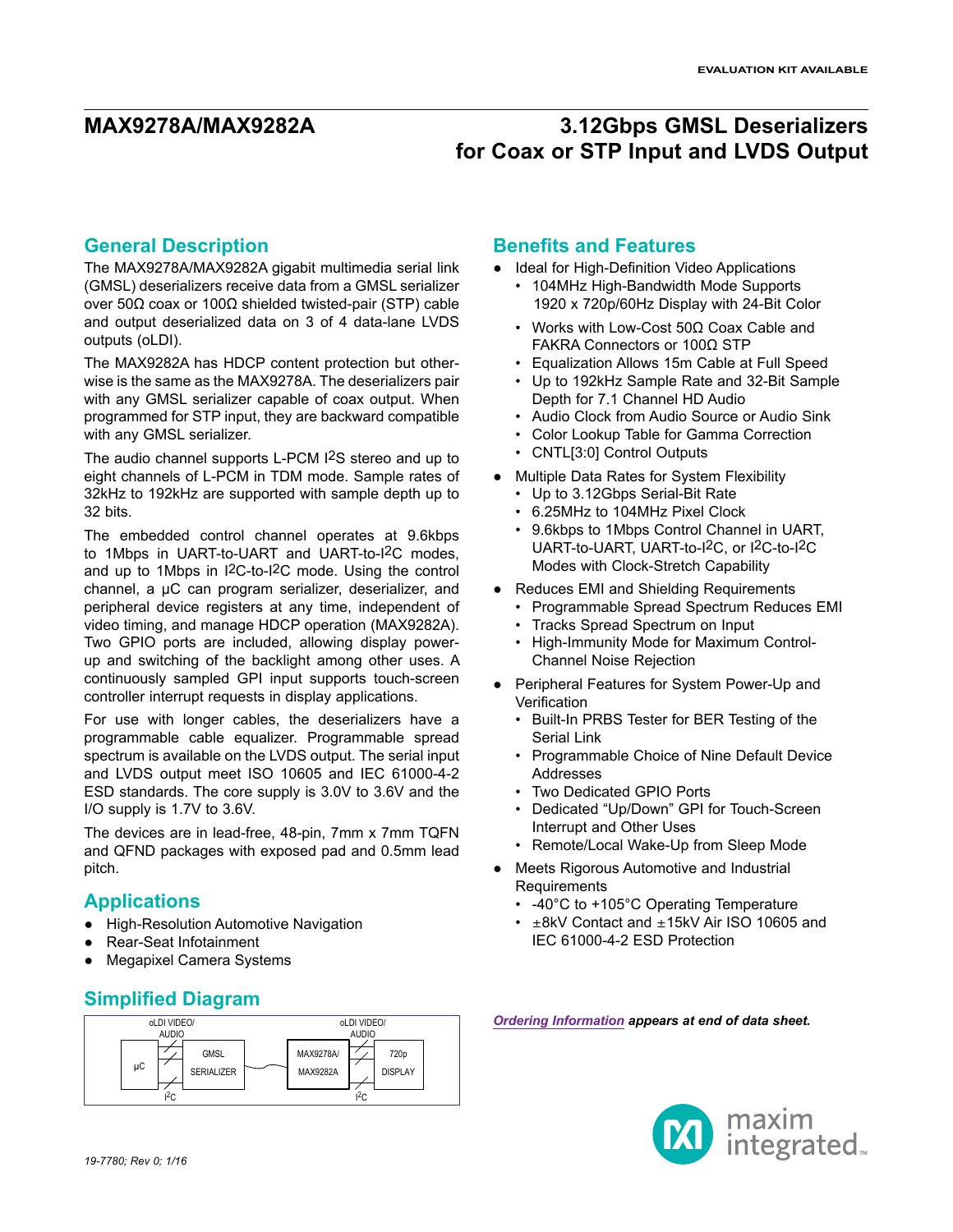## **Functional Diagram**

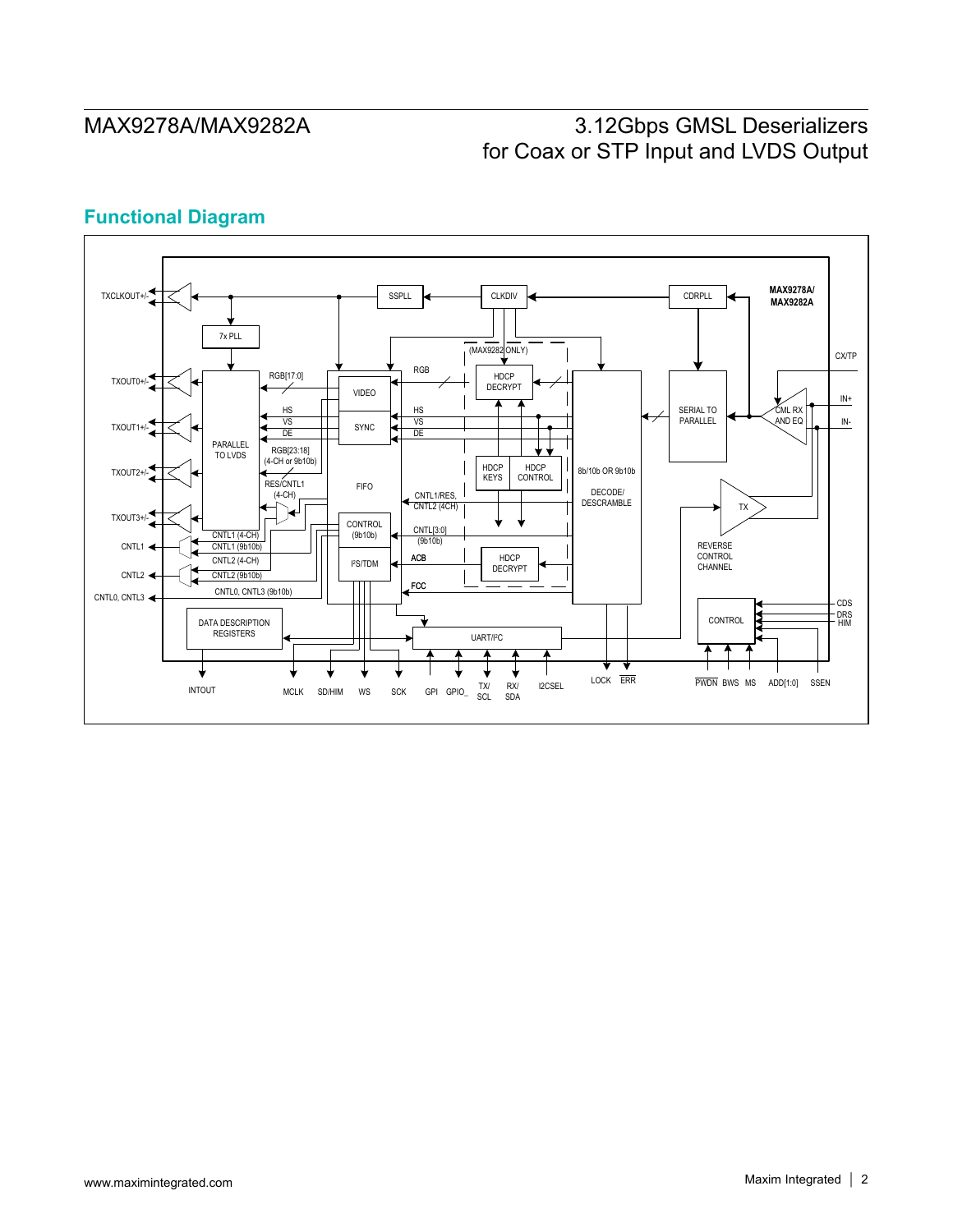| Interfacing Command-Byte-Only I2C Devices |  |
|-------------------------------------------|--|
|                                           |  |
|                                           |  |
|                                           |  |
|                                           |  |
|                                           |  |
|                                           |  |
|                                           |  |
|                                           |  |
|                                           |  |
|                                           |  |
|                                           |  |
|                                           |  |
|                                           |  |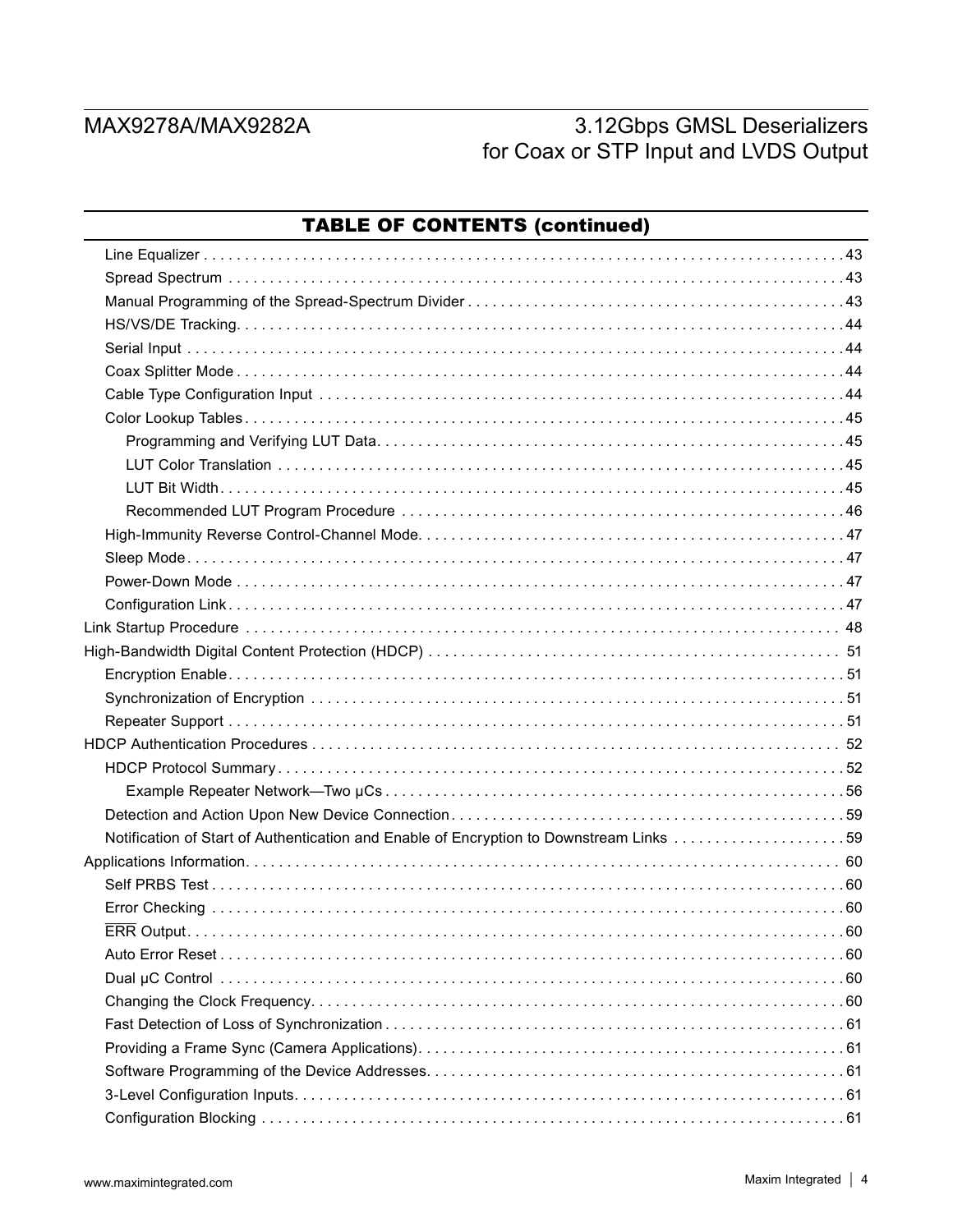### LIST OF FIGURES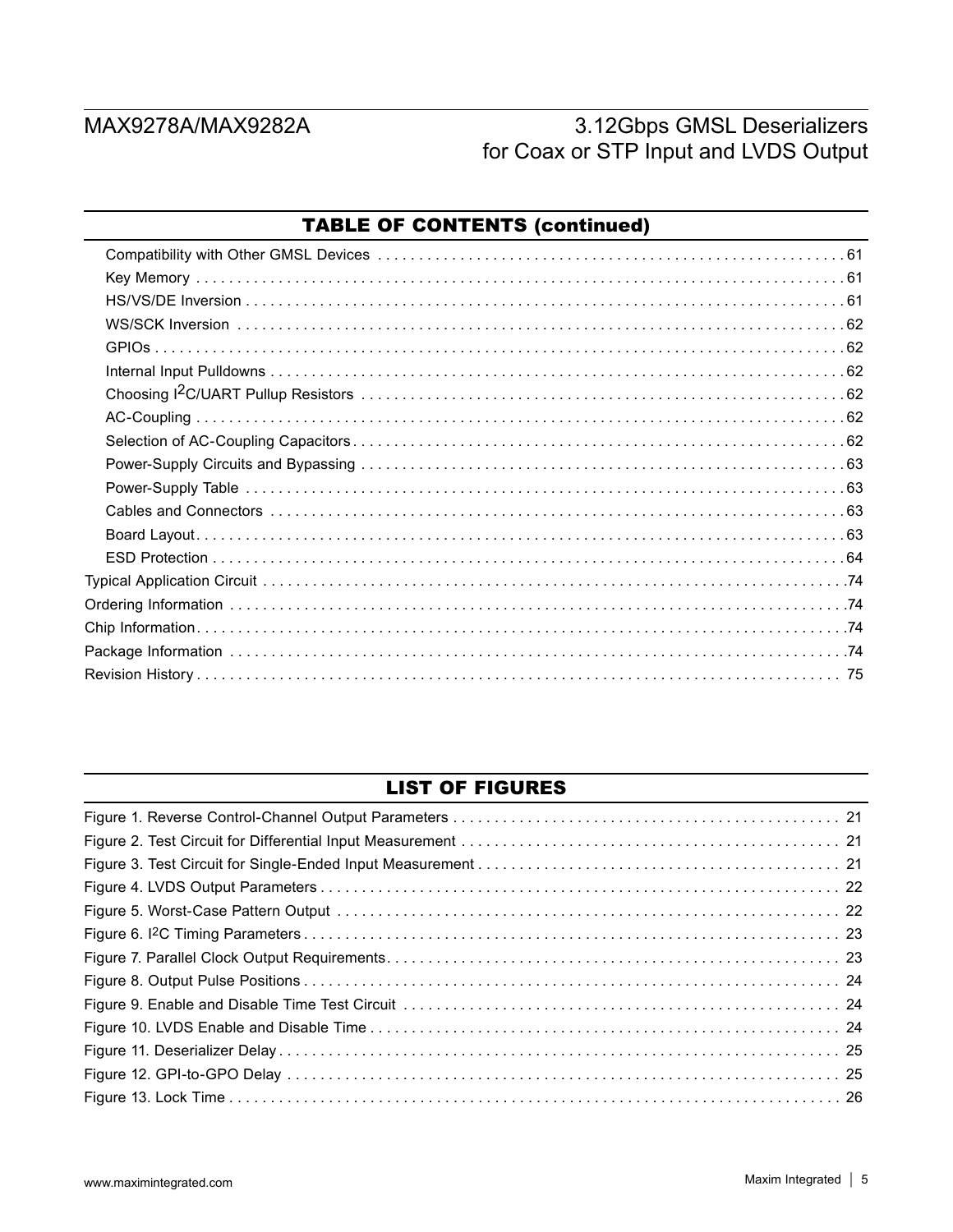| <b>LIST OF FIGURES (continued)</b>                                                                           |  |
|--------------------------------------------------------------------------------------------------------------|--|
|                                                                                                              |  |
|                                                                                                              |  |
|                                                                                                              |  |
|                                                                                                              |  |
|                                                                                                              |  |
|                                                                                                              |  |
|                                                                                                              |  |
|                                                                                                              |  |
|                                                                                                              |  |
|                                                                                                              |  |
|                                                                                                              |  |
|                                                                                                              |  |
|                                                                                                              |  |
|                                                                                                              |  |
|                                                                                                              |  |
|                                                                                                              |  |
|                                                                                                              |  |
| Figure 31. Format Conversion Between GMSL UART and I <sup>2</sup> C with Register Address (I2CMETHOD = 0) 37 |  |
| Figure 32. Format Conversion Between GMSL UART and I <sup>2</sup> C with Register Address (I2CMETHOD = 1) 38 |  |
|                                                                                                              |  |
|                                                                                                              |  |
|                                                                                                              |  |
|                                                                                                              |  |
|                                                                                                              |  |
|                                                                                                              |  |
|                                                                                                              |  |
|                                                                                                              |  |
|                                                                                                              |  |
| . 46                                                                                                         |  |
|                                                                                                              |  |
|                                                                                                              |  |
| Figure 45. Example Network with One Repeater and Two µCs (Tx = GMSL Serializer's, Rx = Deserializer's). 56   |  |
|                                                                                                              |  |
|                                                                                                              |  |
|                                                                                                              |  |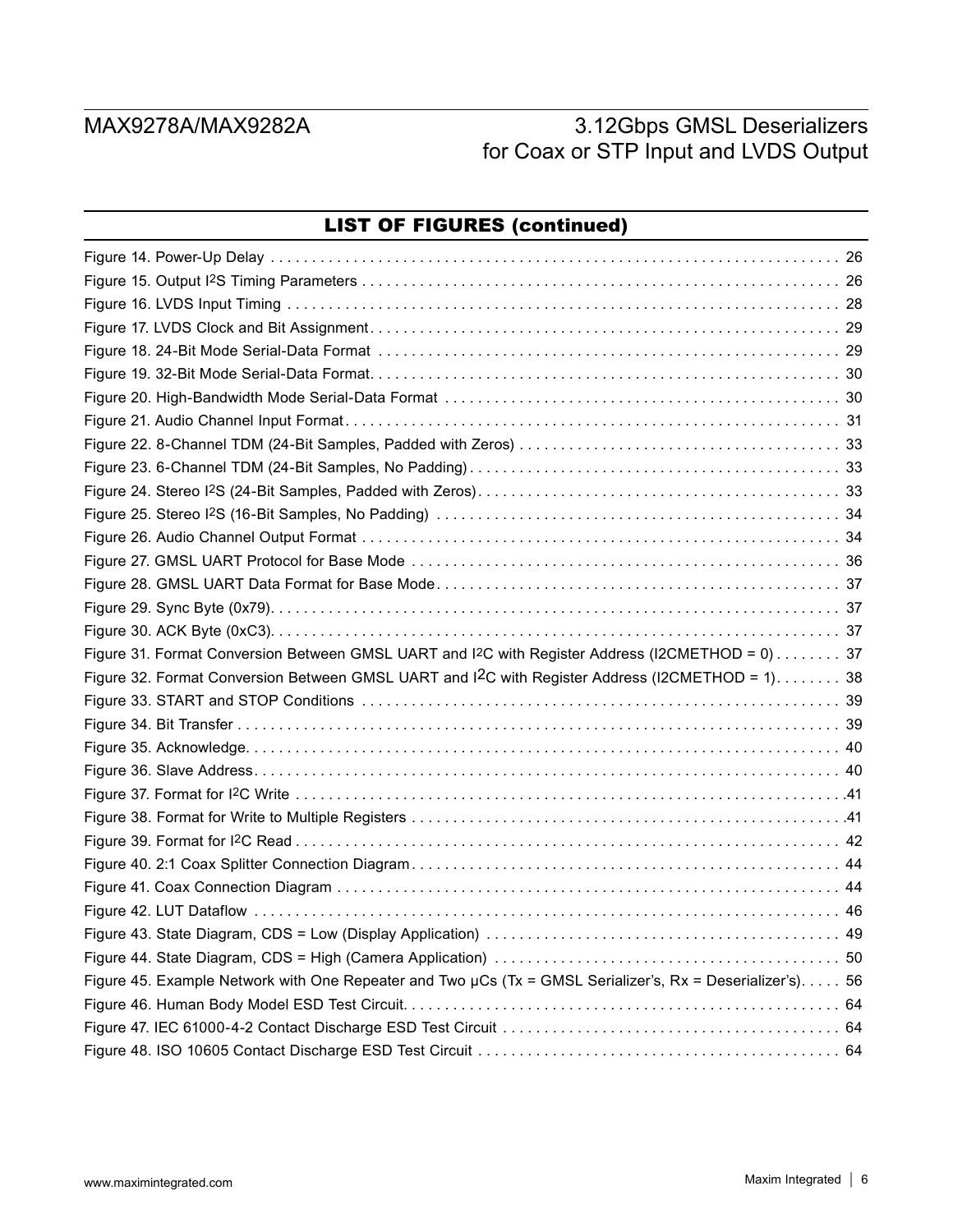| <b>LIST OF TABLES</b>                                                                                           |  |
|-----------------------------------------------------------------------------------------------------------------|--|
|                                                                                                                 |  |
|                                                                                                                 |  |
|                                                                                                                 |  |
|                                                                                                                 |  |
|                                                                                                                 |  |
|                                                                                                                 |  |
|                                                                                                                 |  |
|                                                                                                                 |  |
|                                                                                                                 |  |
|                                                                                                                 |  |
|                                                                                                                 |  |
|                                                                                                                 |  |
|                                                                                                                 |  |
|                                                                                                                 |  |
|                                                                                                                 |  |
| Table 16. Startup, HDCP Authentication, and Normal Operation (Deserializer is Not a Repeater)—First Part of the |  |
| Table 17. Link Integrity Check (Normal)—Performed Every 128 Frames After Encryption is Enabled  54              |  |
| Table 18. Optional Enhanced Link Integrity Check—Performed Every 16 Frames After Encryption is Enabled 55       |  |
| Table 19. HDCP Authentication and Normal Operation (One Repeater, Two $\mu$ Cs)—First and Second Parts of the   |  |
|                                                                                                                 |  |
|                                                                                                                 |  |
|                                                                                                                 |  |
|                                                                                                                 |  |
|                                                                                                                 |  |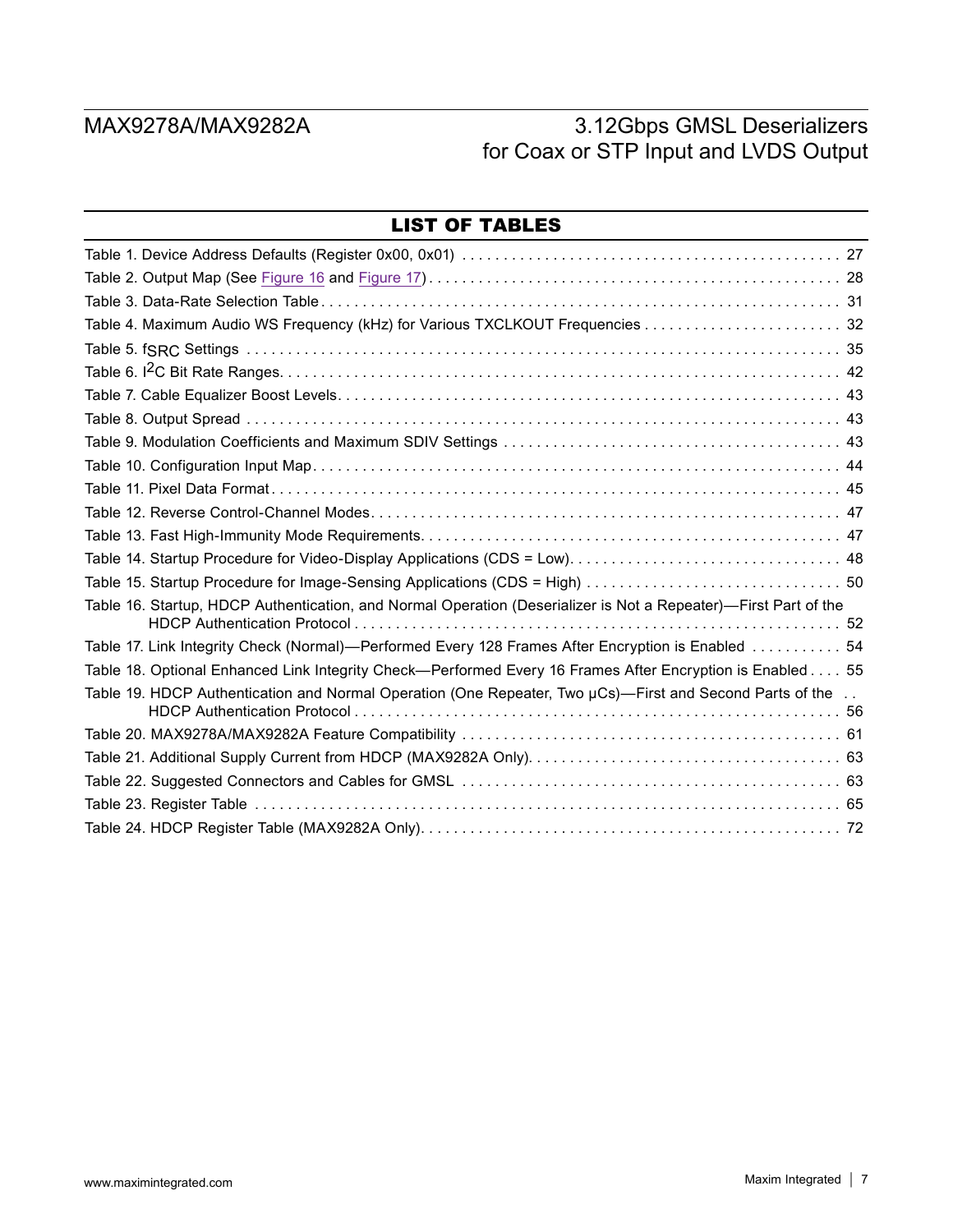## **(Note 1) Absolute Maximum Ratings**

| IN+, IN- Short Circuit to Ground or Supply Continuous |  |
|-------------------------------------------------------|--|

| Continuous Power Dissipation ( $T_A$ = +70°C) |  |
|-----------------------------------------------|--|
| TQFN (derate 40mW/°C above +70°C)3200mW       |  |
| QFND (derate 38.5mW/°C above +70°C) 3076.9mW  |  |
|                                               |  |
|                                               |  |
|                                               |  |
|                                               |  |
|                                               |  |

**Note 1:** EP connected to PCB ground.

Stresses beyond those listed under "Absolute Maximum Ratings" may cause permanent damage to the device. These are stress ratings only, and functional operation of the device at these<br>or any other conditions beyond those in *device reliability.*

## **Package Thermal Characteristics (Note 2)**

| TOFN                                                                 |  |
|----------------------------------------------------------------------|--|
| Junction-to-Ambient Thermal Resistance $(\theta_{1\text{A}})$ 25°C/W |  |
|                                                                      |  |

QFND Junction-to-Ambient Thermal Resistance (θJA) ..........26°C/W Junction-to-Case Thermal Resistance  $(θ<sub>JC</sub>)$ .................1°C/W

**Note 2:** Package thermal resistances were obtained using the method described in JEDEC specification JESD51-7, using a four-layer board. For detailed information on package thermal considerations, refer to **www.maximintegrated.com/thermal-tutorial**.

### **DC Electrical Characteristics**

(V<sub>AVDD</sub> = V<sub>DVDD</sub> = 3.0V to 3.6V, V<sub>IOVDD</sub> = 1.7V to 3.6V, R<sub>L</sub> = 100 $\Omega$  ±1% (differential), EP connected to PCB ground (GND), T<sub>A</sub> = -40°C to +105°C, unless otherwise noted. Typical values are at  $V_{AVDD} = V_{DVDD} = V_{IOVDD} = 3.3V$ ,  $T_A = +25°C$ .) (Note 3)

| <b>PARAMETER</b>                                                                    | <b>SYMBOL</b>    | <b>CONDITIONS</b>              | MIN                          | <b>TYP</b>       | <b>MAX</b> | <b>UNITS</b>           |        |  |  |
|-------------------------------------------------------------------------------------|------------------|--------------------------------|------------------------------|------------------|------------|------------------------|--------|--|--|
| SINGLE-ENDED INPUTS (GPI, CDS, HIM, EQS, PWDN, OEN, I2CSEL, MS, SSEN, DRS, WS, SCK) |                  |                                |                              |                  |            |                        |        |  |  |
| High-Level Input Voltage                                                            | $V_{\text{I}H1}$ |                                |                              | 0.65x<br>VIOVDD  |            |                        | $\vee$ |  |  |
| Low-Level Input Voltage                                                             | $V_{IL1}$        |                                |                              |                  |            | 0.35x<br><b>VIOVDD</b> | $\vee$ |  |  |
| Input Current                                                                       | l <sub>IN1</sub> |                                | $V_{IN}$ = 0V to $V_{IOVDD}$ |                  |            | +20                    | μA     |  |  |
| SINGLE-ENDED OUTPUTS (MCLK, WS, SCK, SD, CNTL_, INTOUT)                             |                  |                                |                              |                  |            |                        |        |  |  |
| High-Level Output Voltage                                                           | V <sub>OH1</sub> | $I_{OUT} = -2mA$               | $DCS = 0$                    | VIOVDD<br>$-0.3$ |            |                        | $\vee$ |  |  |
|                                                                                     |                  |                                | $DCS = 1$                    | VIOVDD<br>$-0.2$ |            |                        |        |  |  |
|                                                                                     | V <sub>OL1</sub> |                                | $DCS = 0$                    |                  |            | 0.3                    | v      |  |  |
| Low-Level Output Voltage                                                            |                  | $I_{\text{OUT}} = 2 \text{mA}$ | $DCS = 1$                    |                  |            | 0.2                    |        |  |  |
| <b>Output Short-Circuit Current</b>                                                 | $\log$           | $V_O = 0V,$<br>$DCS = 0$       | $VIOVDD = 3.0V$ to 3.6V      | 15               | 25         | 39                     |        |  |  |
|                                                                                     |                  |                                | $VIOVDD = 1.7V$ to 1.9V      | 3                | 7          | 13                     |        |  |  |
|                                                                                     |                  | $V_{\Omega} = 0V$ ,            | $VIOVDD = 3.0V$ to 3.6V      | 20               | 35         | 63                     | mA     |  |  |
|                                                                                     |                  | $DCS = 1$                      | $VIOVDD = 1.7V$ to 1.9V      | 5                | 10         | 21                     |        |  |  |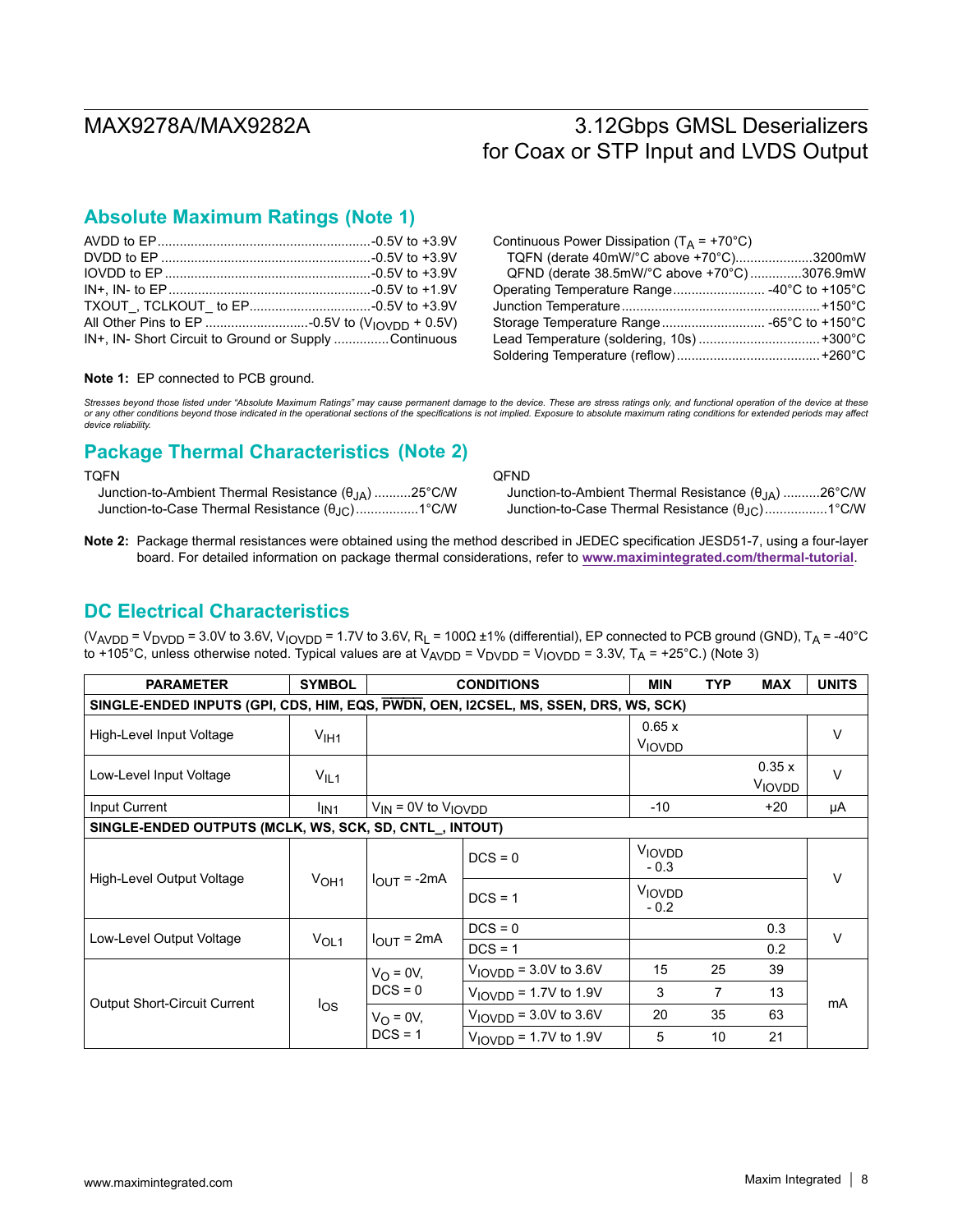## **DC Electrical Characteristics (continued)**

(V<sub>AVDD</sub> = V<sub>DVDD</sub> = 3.0V to 3.6V, V<sub>IOVDD</sub> = 1.7V to 3.6V, R<sub>L</sub> = 100Ω ±1% (differential), EP connected to PCB ground (GND), T<sub>A</sub> = -40°C to +105°C, unless otherwise noted. Typical values are at V<sub>AVDD</sub> = V<sub>DVDD</sub> = V<sub>IOVDD</sub> = 3.3V, T<sub>A</sub> = +25°C.) (Note 3)

| <b>PARAMETER</b>                                                  | <b>SYMBOL</b>          | <b>CONDITIONS</b>                        |  |                                                             | <b>MIN</b>     | <b>TYP</b> | <b>MAX</b>     | <b>UNITS</b> |
|-------------------------------------------------------------------|------------------------|------------------------------------------|--|-------------------------------------------------------------|----------------|------------|----------------|--------------|
| OPEN-DRAIN INPUT/OUTPUT (GPIO0, GPIO1, RX/SDA, TX/SCL, ERR, LOCK) |                        |                                          |  |                                                             |                |            |                |              |
| High-Level Input Voltage                                          | V <sub>IH2</sub>       |                                          |  |                                                             | 0.7x<br>VIOVDD |            |                | V            |
| Low-Level Input Voltage                                           | V <sub>IL2</sub>       |                                          |  |                                                             |                |            | 0.3x<br>VIOVDD | V            |
| Input Current                                                     |                        | (Note 4)                                 |  | RX/SDA, TX/SCL                                              | $-100$         |            | $+5$           |              |
|                                                                   | $I_{IN2}$              |                                          |  | LOCK, ERR, GPIO                                             | $-80$          |            | $+5$           | μA           |
| Low-Level Output Voltage                                          |                        |                                          |  | $VIOVDD = 1.7V$ to 1.9V                                     |                |            | 0.4            | $\vee$       |
|                                                                   | V <sub>OL2</sub>       | $I_{OUT} = 3mA$                          |  | $VIOVDD = 3.0V$ to 3.6V                                     |                |            | 0.3            |              |
| Input Capacitance                                                 | $C_{IN}$               | Each pin (Note 5)                        |  |                                                             |                |            | 10             | рF           |
| <b>OUTPUT FOR REVERSE CONTROL CHANNEL (IN+, IN-)</b>              |                        |                                          |  |                                                             |                |            |                |              |
| Differential High Output Peak<br>Voltage $(V_{IN}+) - (V_{IN}-)$  | <b>VRODH</b>           | Forward channel<br>disabled,             |  | Legacy reverse control-<br>channel mode                     | 30             |            | 60             | mV           |
|                                                                   |                        | Figure 1                                 |  | High-immunity mode                                          | 50             |            | 100            |              |
| Differential Low Output Peak                                      | VRODL                  | Forward channel<br>disabled,<br>Figure 1 |  | Legacy reverse control-<br>channel mode                     | -60            |            | -30            | mV           |
| Voltage $(V_{IN}+) - (V_{IN}-)$                                   |                        |                                          |  | High-immunity mode                                          | $-100$         |            | -50            |              |
| Single-Ended High Output Peak<br>Voltage                          | V <sub>ROSH</sub>      | Forward channel<br>disabled              |  | Legacy reverse control-<br>channel mode                     | 30             |            | 60             | mV           |
|                                                                   |                        |                                          |  | High-immunity mode                                          | 50             |            | 100            |              |
| Single-Ended Low Output Peak<br>Voltage                           | VROSL                  | Forward channel<br>disabled              |  | Legacy reverse control-<br>channel mode                     | -60            |            | $-30$          | mV           |
|                                                                   |                        |                                          |  | High-immunity mode                                          | $-100$         |            | -50            |              |
| DIFFERENTIAL INPUTS (IN+, IN-)                                    |                        |                                          |  |                                                             |                |            |                |              |
| Differential High Input Threshold                                 |                        | Figure 2                                 |  | Activity detector medium<br>threshold, $(0x0B D[6:5] = 01)$ |                |            | 60             | mV           |
| (Peak) Voltage (V <sub>IN</sub> +) - (V <sub>IN</sub> -)          | V <sub>IDH(P)</sub>    |                                          |  | Activity detector low threshold,<br>$(0x0B D[6:5] = 00)$    |                |            | 47.5           |              |
| Differential Low Input Threshold                                  |                        | Figure 2<br>$V_{IDL(P)}$                 |  | Activity detector medium<br>threshold, $(0x0B D[6:5] = 01)$ | $-60$          |            |                |              |
| (Peak) Voltage (V <sub>IN</sub> +) - (V <sub>IN</sub> -)          |                        |                                          |  | Activity detector medium<br>threshold, $(0x0B D[6:5] = 00)$ | $-47.5$        |            |                | mV           |
| Input Common-Mode Voltage<br>$((V_{IN}+) + (V_{IN}-))/2$          | <b>V<sub>CMR</sub></b> |                                          |  | $\mathbf{1}$                                                | 1.3            | 1.6        | V              |              |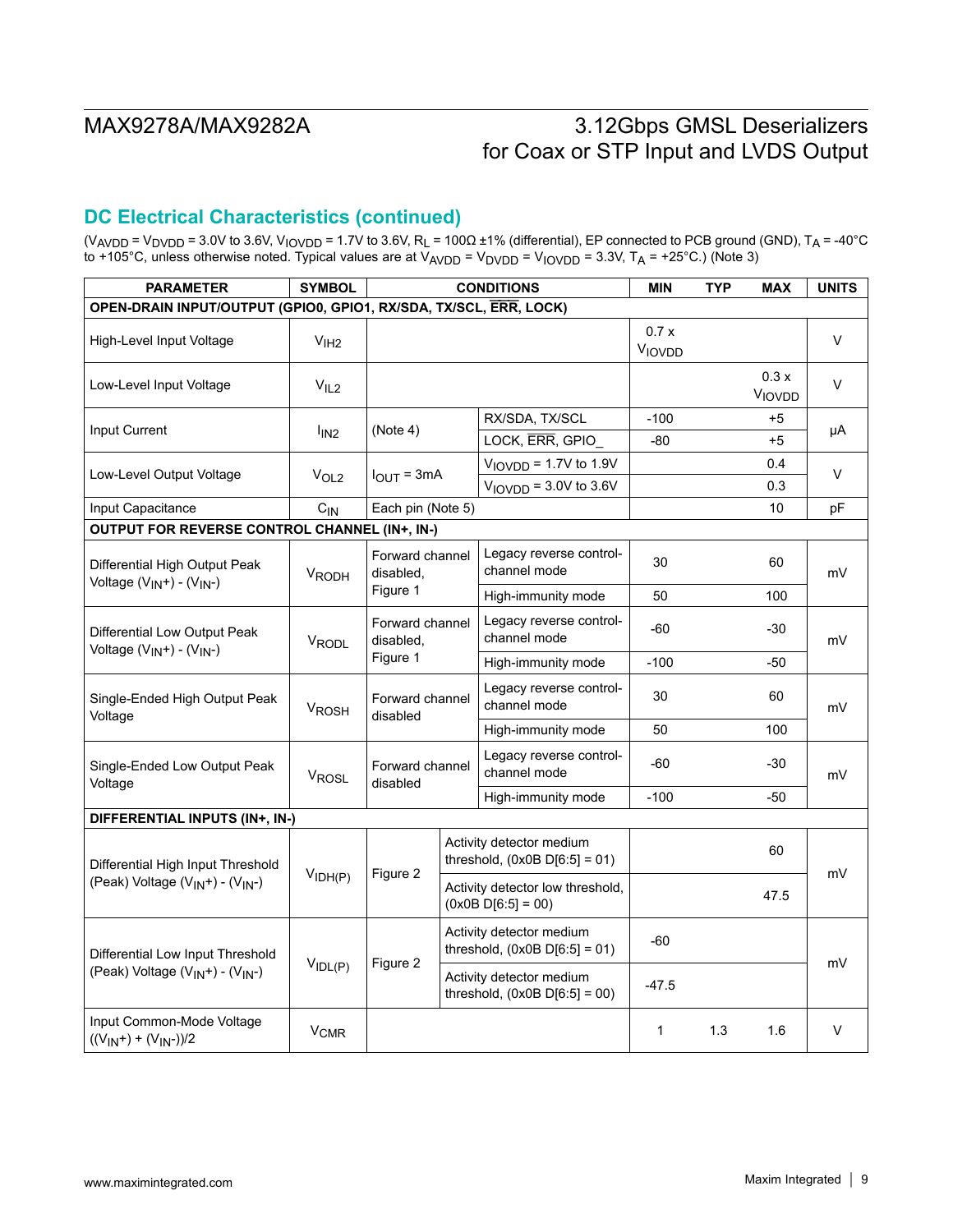## **DC Electrical Characteristics (continued)**

(V<sub>AVDD</sub> = V<sub>DVDD</sub> = 3.0V to 3.6V, V<sub>IOVDD</sub> = 1.7V to 3.6V, R<sub>L</sub> = 100Ω ±1% (differential), EP connected to PCB ground (GND), T<sub>A</sub> = -40°C to +105°C, unless otherwise noted. Typical values are at V<sub>AVDD</sub> = V<sub>DVDD</sub> = V<sub>IOVDD</sub> = 3.3V, T<sub>A</sub> = +25°C.) (Note 3)

| <b>PARAMETER</b>                                                        | <b>SYMBOL</b>          | <b>CONDITIONS</b>                                                                                                    | <b>MIN</b>                          | <b>TYP</b>     | <b>MAX</b> | <b>UNITS</b>   |        |  |
|-------------------------------------------------------------------------|------------------------|----------------------------------------------------------------------------------------------------------------------|-------------------------------------|----------------|------------|----------------|--------|--|
| Differential Input Resistance<br>(Internal)                             | $R_{IN}$               |                                                                                                                      | 80                                  | 100            | 130        | Ω              |        |  |
| SINGLE-ENDED INPUTS (IN+, IN-)                                          |                        |                                                                                                                      |                                     |                |            |                |        |  |
| Single-Ended High Input                                                 | V <sub>ISH(P)</sub>    | $(0x0B D[6:5] = 01)$                                                                                                 | Activity detector medium threshold, |                |            | 43             | mV     |  |
| Threshold (Peak) Voltage                                                |                        | Activity detector low threshold,<br>$(0x0B D[6:5] = 00)$                                                             |                                     |                |            | 33             |        |  |
| Single-Ended Low Input                                                  |                        | Activity detector medium threshold,<br>$(0x0B D[6:5] = 01)$                                                          |                                     | $-43$          |            |                | mV     |  |
| Threshold (Peak) Voltage                                                | $V_{ISL(P)}$           | Activity detector medium threshold,<br>$(0x0B D[6:5] = 00)$                                                          |                                     | $-33$          |            |                |        |  |
| Input Resistance (Internal)                                             | $R_{I}$                |                                                                                                                      |                                     | 40             | 50         | 65             | Ω      |  |
| THREE-LEVEL LOGIC INPUTS (BWS, ADD_, CX/TP)                             |                        |                                                                                                                      |                                     |                |            |                |        |  |
| High-Level Input Voltage                                                | V <sub>IH</sub>        |                                                                                                                      |                                     | 0.7x<br>VIOVDD |            |                | $\vee$ |  |
| Low-Level Input Voltage                                                 | $V_{IL}$               |                                                                                                                      |                                     |                |            | 0.3x<br>VIOVDD | $\vee$ |  |
| Mid-Level Input Current                                                 | <b>I<sub>INM</sub></b> | (Note 6)                                                                                                             |                                     | $-10$          |            | 10             | μA     |  |
| Input Current                                                           | <b>I<sub>IN</sub></b>  |                                                                                                                      |                                     | $-150$         |            | 150            | μA     |  |
| LVDS OUTPUTS (TXOUT_, TXCLKOUT_ (Figure 4)                              |                        |                                                                                                                      |                                     |                |            |                |        |  |
| <b>Differential Output Voltage</b>                                      | VOD                    |                                                                                                                      |                                     | 250            |            | 450            | mV     |  |
| Change in V <sub>OS</sub> Between<br><b>Complementary Output States</b> | $\Delta V_{OD}$        |                                                                                                                      |                                     |                |            | 25             | mV     |  |
| <b>Output Offset Voltage</b>                                            | $V_{OS}$               |                                                                                                                      |                                     | 1.125          |            | 1.375          | V      |  |
| Cange in V <sub>OS</sub> Between<br><b>Complementary Output States</b>  | $\Delta V_{OS}$        |                                                                                                                      |                                     |                |            | 25             | mV     |  |
| <b>Output Short-Circuit Current</b>                                     | log                    |                                                                                                                      | 3.5mA LVDS output                   | $-7.5$         |            | $+7.5$         | mA     |  |
|                                                                         |                        | $V_{\text{OUT}} = 0$ or 3.6V<br>7mA LVDS output                                                                      |                                     | $-15$          |            | $+15$          |        |  |
| Magnitude of Differential Output                                        |                        |                                                                                                                      | 3.5mA LVDS output                   |                |            | 7.5            | mA     |  |
| <b>Short-Circuit Current</b>                                            | losp                   | 7mA LVDS output                                                                                                      |                                     |                |            | 15             |        |  |
| Output High-Impedance Current                                           | $I_{OZ}$               | Power-off or $\overline{PWDN}$ = low <sub>, <math>V_{OUT+}</math></sub> = 0 or<br>3.6V, $V_{\text{OUT}} = 0$ or 3.6V |                                     | $-0.5$         |            | $+0.5$         | μA     |  |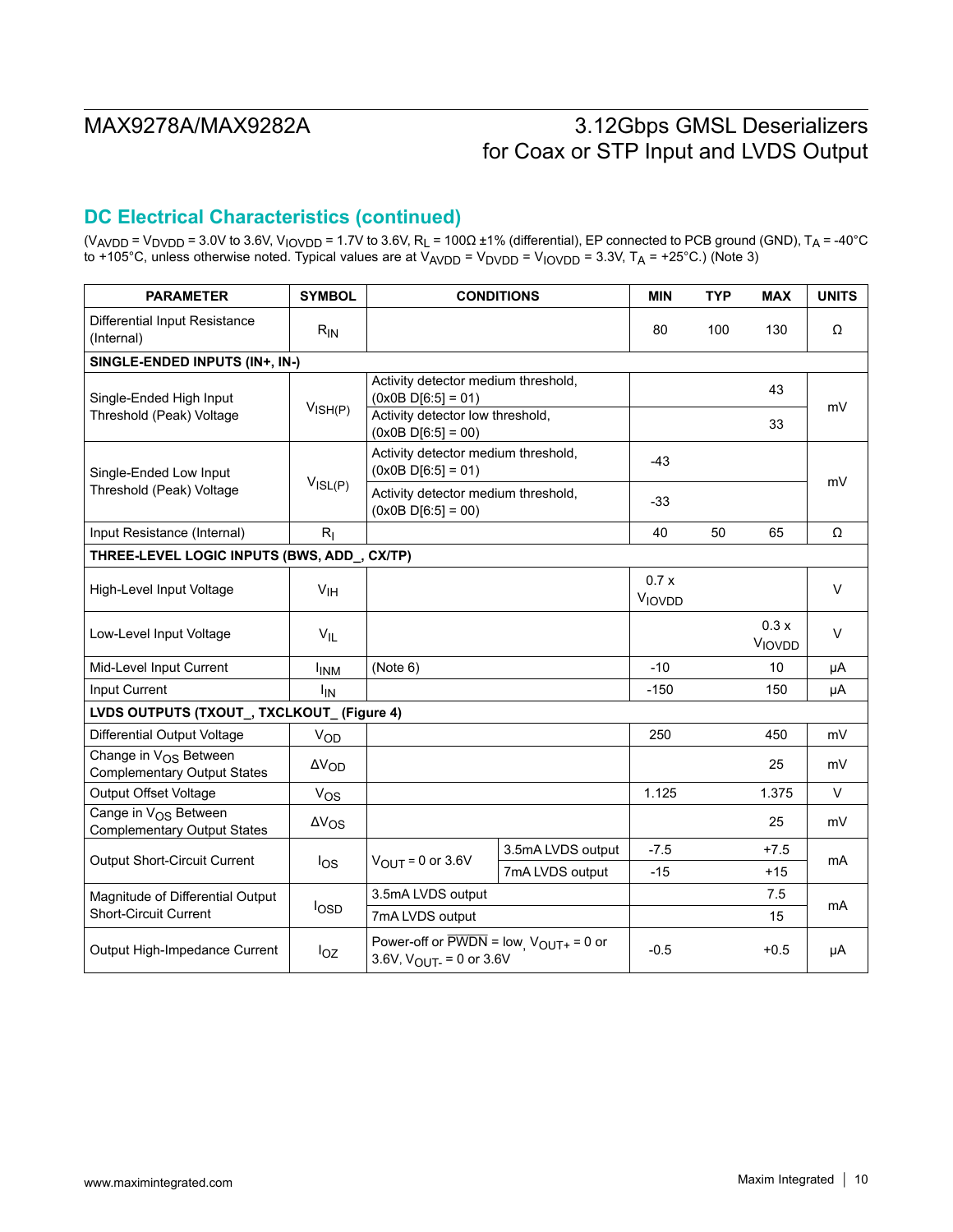## **DC Electrical Characteristics (continued)**

(V<sub>AVDD</sub> = V<sub>DVDD</sub> = 3.0V to 3.6V, V<sub>IOVDD</sub> = 1.7V to 3.6V, R<sub>L</sub> = 100Ω ±1% (differential), EP connected to PCB ground (GND), T<sub>A</sub> = -40°C to +105°C, unless otherwise noted. Typical values are at V<sub>AVDD</sub> = V<sub>DVDD</sub> = V<sub>IOVDD</sub> = 3.3V, T<sub>A</sub> = +25°C.) (Note 3)

| <b>PARAMETER</b>                                           | <b>SYMBOL</b>    | <b>CONDITIONS</b>                                       |                                                 | <b>MIN</b>                                                                        | <b>TYP</b> | <b>MAX</b>     | <b>UNITS</b> |    |  |
|------------------------------------------------------------|------------------|---------------------------------------------------------|-------------------------------------------------|-----------------------------------------------------------------------------------|------------|----------------|--------------|----|--|
| <b>POWER SUPPLY</b>                                        |                  |                                                         |                                                 |                                                                                   |            |                |              |    |  |
|                                                            |                  | $BWS = low$ .<br>$DRS = low$ .                          |                                                 | IAVDD + IDVDD, 2% spread<br>enabled or disabled                                   |            | 162            | 190          |    |  |
|                                                            |                  | <sup>f</sup> TXCLKOUT =                                 | <b>IOVDD</b>                                    | $VIOVDD = 3.6V$                                                                   |            | 9              | 10           |    |  |
|                                                            |                  | 33.33MHz                                                |                                                 | $VIOVDD = 1.9V$                                                                   |            | 4.8            | 5.1          |    |  |
| <b>Total Supply Current (AVDD</b>                          |                  | $BWS = low$ .<br>$DRS = low$ .                          |                                                 | IAVDD + IDVDD, 2% spread<br>enabled or disabled                                   |            | 240            | 280          |    |  |
| + DVDD + IOVDD) (Note 7)<br>(Worst-Case Pattern, Figure 5) | <b>I</b> wcs     | <sup>†</sup> TXCLKOUT <sup>=</sup>                      |                                                 | $VIOVDD = 3.6V$                                                                   |            | 9              | 10           | mA |  |
|                                                            |                  | 104MHz                                                  | <b>IOVDD</b>                                    | $VIOVDD = 1.9V$                                                                   |            | 4.8            | 5.1          |    |  |
|                                                            |                  | $BWS = open$ ,<br>$DRS = low$                           |                                                 | l <sub>AVDD</sub> + l <sub>DVDD</sub> <sub>2%</sub> spread<br>enabled or disabled |            | 178            | 210          |    |  |
|                                                            |                  | f <sub>TXCLKOUT</sub> =                                 |                                                 | $VIOVDD = 3.6V$                                                                   |            | 10             | 11           |    |  |
|                                                            |                  | 36.66MHz                                                | <b>IOVDD</b>                                    | $VIOVDD = 1.9V$                                                                   |            | 5.3            | 5.6          |    |  |
|                                                            |                  | $BWS = open$ .<br>$DRS = low$ .                         |                                                 | l <sub>AVDD</sub> + l <sub>DVDD</sub> 2% spread<br>enabled or disabled            |            | 258            | 300          |    |  |
|                                                            |                  | <sup>f</sup> TXCLKOUT <sup>=</sup><br>104MHz            | <b>IOVDD</b>                                    | $VIOVDD = 3.6V$                                                                   |            | 11.5           | 12.5         |    |  |
|                                                            |                  |                                                         |                                                 | $VIOVDD = 1.9V$                                                                   |            | 6.2            | 6.5          |    |  |
| <b>Total Supply Current (AVDD</b>                          |                  | $BWS = high$<br>$DRS = low$                             | lAVDD + lDVDD, 2% spread<br>enabled or disábled |                                                                                   |            | 175            | 210          |    |  |
| + DVDD + IOVDD) (Note 7)<br>(Worst-Case Pattern, Figure 5) | <b>Iwcs</b>      | <sup>f</sup> TXCLKOUT <sup>=</sup><br>33.33MHz          | <b>IOVDD</b>                                    | $VIOVDD = 3.6V$                                                                   |            | 10.7           | 11.7         | mA |  |
|                                                            |                  |                                                         |                                                 | $VIOVDD = 1.9V$                                                                   |            | 5.7            | 6            |    |  |
|                                                            |                  | $BWS = high$ ,<br>$DRS = low$                           | IAVDD + IDVDD, 2% spread<br>enabled or disabled |                                                                                   |            | 231            | 280          |    |  |
|                                                            |                  | f <sub>TXCLKOUT</sub> =                                 |                                                 | $VIOVDD = 3.6V$                                                                   |            | 13             | 14.1         |    |  |
|                                                            |                  | 78MHz                                                   | l <sub>IOVDD</sub>                              | $VIOVDD = 1.9V$                                                                   |            | $\overline{7}$ | 7.4          |    |  |
| Sleep Mode Supply Current                                  | $I_{CCS}$        |                                                         |                                                 |                                                                                   |            | 64             | 300          | μA |  |
| Power-Down Current                                         | $_{\text{Lcz}}$  | $\overline{\text{PWDN}}$ = GND                          |                                                 |                                                                                   | 27         | 250            | μA           |    |  |
| <b>ESD PROTECTION</b>                                      |                  |                                                         |                                                 |                                                                                   |            |                |              |    |  |
|                                                            |                  | Human Body Model, $R_D = 1.5k\Omega$ ,<br>$C_S = 100pF$ |                                                 |                                                                                   |            | ±8             |              |    |  |
|                                                            |                  | IEC 61000-4-2, $R_D =$                                  |                                                 | Contact discharge                                                                 |            | ±10            |              |    |  |
| $IN+$ , $IN-$ (Note 8)                                     | V <sub>ESD</sub> | 330 $\Omega$ , C <sub>S</sub> = 150pF                   |                                                 | Air discharge                                                                     |            | ±12            |              | kV |  |
|                                                            |                  | ISO 10605, $RD = 2kΩ$ ,                                 |                                                 | Contact discharge                                                                 |            | ±8             |              |    |  |
|                                                            |                  | $C_S = 330pF$                                           |                                                 | Air discharge                                                                     |            | ±15            |              |    |  |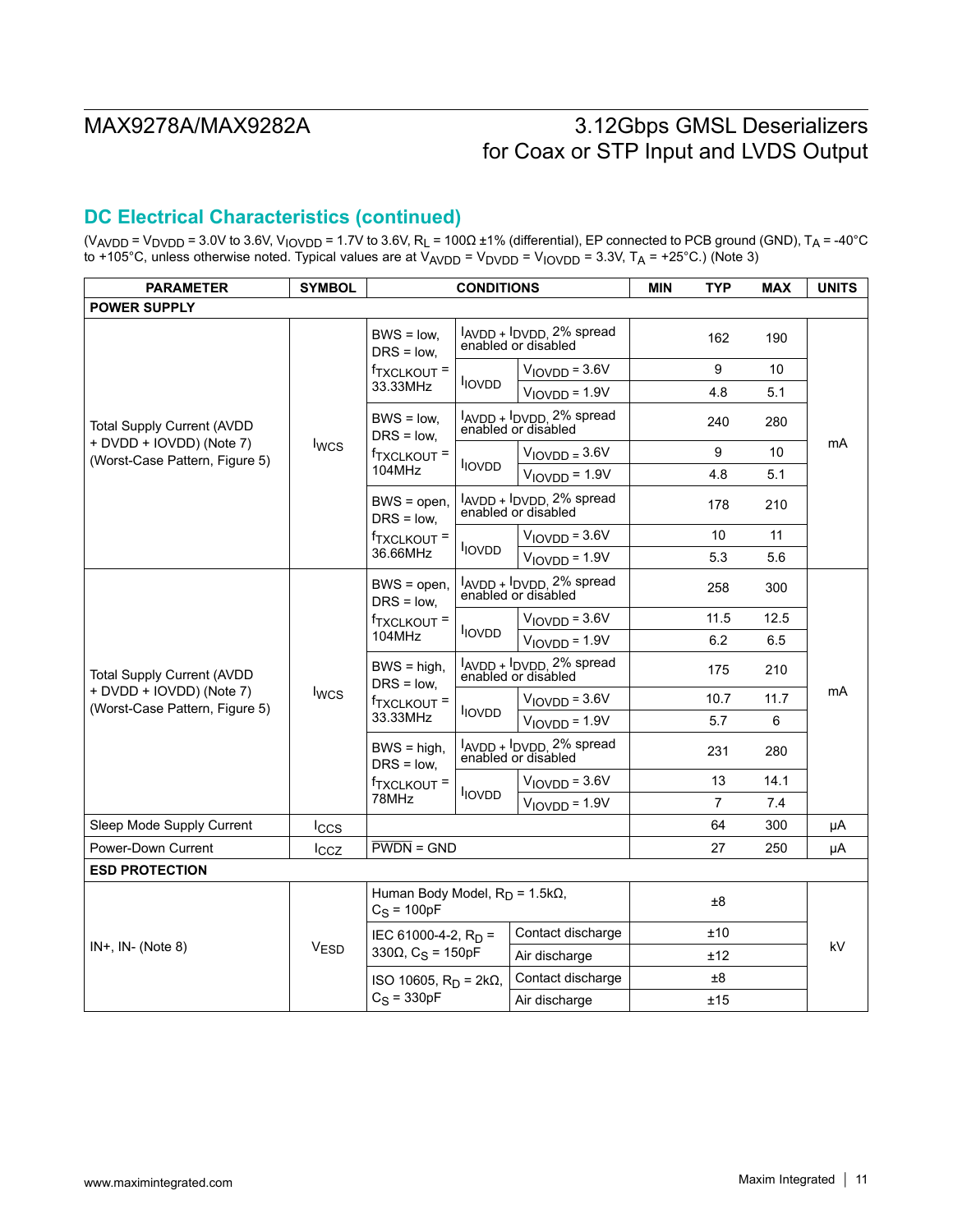## **DC Electrical Characteristics (continued)**

(V<sub>AVDD</sub> = V<sub>DVDD</sub> = 3.0V to 3.6V, V<sub>IOVDD</sub> = 1.7V to 3.6V, R<sub>L</sub> = 100 $\Omega$  ±1% (differential), EP connected to PCB ground (GND), T<sub>A</sub> = -40°C to +105°C, unless otherwise noted. Typical values are at  $V_{AVDD} = V_{DVDD} = V_{IOVDD} = 3.3V$ ,  $T_A = +25°C$ .) (Note 3)

| <b>PARAMETER</b>        | <b>SYMBOL</b> | <b>CONDITIONS</b>                                | <b>MIN</b>        | <b>TYP</b> | <b>MAX</b> | <b>UNITS</b> |    |
|-------------------------|---------------|--------------------------------------------------|-------------------|------------|------------|--------------|----|
| TXOUT_, TXCLKOUT_       |               | Human Body Model, $RD$ = 1.5kΩ,<br>$C_S = 100pF$ |                   | ±8         |            |              |    |
|                         | <b>VESD</b>   | IEC 61000-4-2, $R_D =$                           | Contact discharge |            | ±8         |              |    |
|                         |               | 330 $\Omega$ , C <sub>S</sub> = 150pF            | Air discharge     |            | ±20        |              | kV |
|                         |               | ISO 10605, $RD = 2kΩ$ ,                          | Contact discharge |            | ±8         |              |    |
|                         |               | $C_S = 330pF$                                    | Air discharge     |            | ±30        |              |    |
| All Other Pins (Note 9) | <b>VESD</b>   | Human Body Model, $RD$ = 1.5kΩ,<br>$C_S = 100pF$ |                   |            | ±4         |              | kV |

### **AC Electrical Characteristics**

(V<sub>AVDD</sub> = V<sub>DVDD</sub> = 3.0V to 3.6V, V<sub>IOVDD</sub> = 1.7V to 3.6V, R<sub>L</sub> = 100 $\Omega$  ±1% (differential), EP connected to PCB ground (GND), T<sub>A</sub> = -40°C to +105°C, unless otherwise noted. Typical values are at  $V_{AVDD} = V_{DVDD} = V_{IOVDD} = 3.3V$ ,  $T_A = +25°C$ .) (Note 10)

| <b>PARAMETER</b>                    | <b>SYMBOL</b>         |                             | <b>CONDITIONS</b>                                                              | <b>MIN</b> | <b>TYP</b> | <b>MAX</b> | <b>UNITS</b> |
|-------------------------------------|-----------------------|-----------------------------|--------------------------------------------------------------------------------|------------|------------|------------|--------------|
| LVDS CLOCK OUTPUT (TXCLKOUT_)       |                       |                             |                                                                                |            |            |            |              |
|                                     |                       |                             | $BWS = low$ , $DRS = high$                                                     | 8.33       |            | 16.66      |              |
|                                     |                       |                             | $BWS = low$ , $DRS = low$                                                      | 16.66      |            | 104        |              |
|                                     |                       |                             | $BWS = mid$ , DRS = high                                                       | 18.33      |            | 36.66      | <b>MHz</b>   |
| <b>Clock Frequency</b>              | f <sub>TXCLKOUT</sub> |                             | $BWS = mid$ . DRS = low                                                        | 36.66      |            | 104        |              |
|                                     |                       |                             | $BWS = high$ , $DRS = high$                                                    | 6.25       |            | 12.5       |              |
|                                     |                       |                             | $BWS = high$ , $DRS = low$                                                     | 12.5       |            | 78         |              |
| <b>I2C/UART PORT TIMING</b>         |                       |                             |                                                                                |            |            |            |              |
| <b>I<sup>2</sup>C/UART Bit Rate</b> |                       |                             |                                                                                | 9.6        |            | 1000       | kbps         |
| Output Rise Time                    | t <sub>R</sub>        |                             | 30% to 70%, $C_L$ = 10pF to 100pF, 1k $\Omega$<br>pullup to V <sub>IOVDD</sub> | 20         |            | 150        | ns           |
| <b>Output Fall Time</b>             | tF                    |                             | 70% to 30%, $C_L$ = 10pF to 100pF, 1k $\Omega$<br>pullup to V <sub>IOVDD</sub> | 20         |            | 150        | ns           |
| I <sup>2</sup> C TIMING (Figure 6)  |                       |                             |                                                                                |            |            |            |              |
|                                     |                       | Low f <sub>SCL</sub> range: | $(12CMSTBT = 010, 12CSLVSH = 10)$                                              | 9.6        |            | 100        |              |
| <b>SCL Clock Frequency</b>          | $f_{SCL}$             | Mid f <sub>SCL</sub> range: | (I2CMSTBT 101, I2CSLVSH = 01)                                                  | > 100      |            | 400        | <b>kHz</b>   |
|                                     |                       |                             | High f <sub>SCL</sub> range:<br>$(12CMSTBT = 111, 12CSLVSH = 00)$              | >400       |            | 1000       |              |
|                                     |                       |                             | Low                                                                            | 4.0        |            |            |              |
| <b>START Condition Hold Time</b>    | <sup>t</sup> HD:STA   | $t_{SCL}$<br>range          | Mid                                                                            | 0.6        |            |            | μs           |
|                                     |                       |                             | High                                                                           | 0.26       |            |            |              |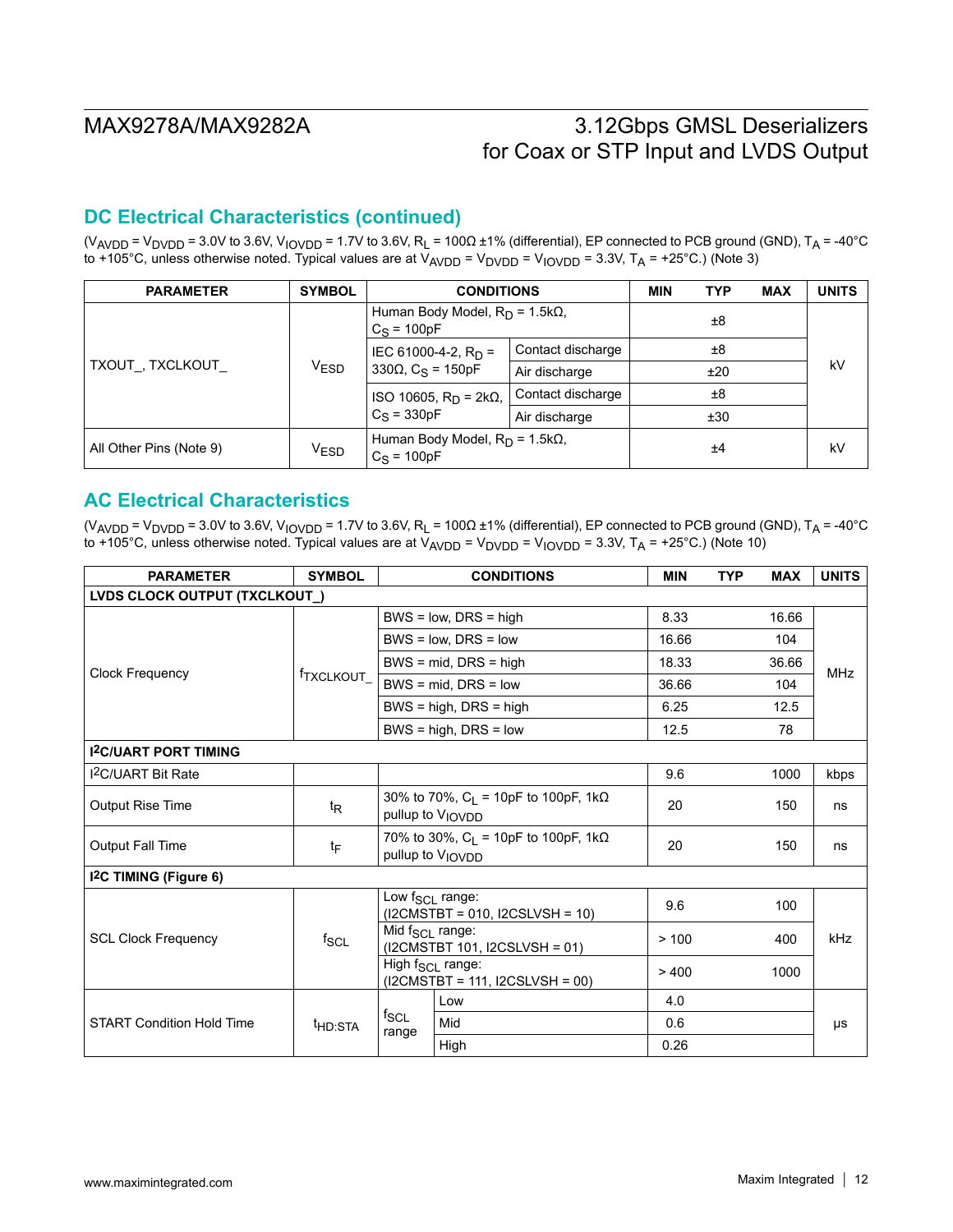## **AC Electrical Characteristics (continued)**

(V<sub>AVDD</sub> = V<sub>DVDD</sub> = 3.0V to 3.6V, V<sub>IOVDD</sub> = 1.7V to 3.6V, R<sub>L</sub> = 100Ω ±1% (differential), EP connected to PCB ground (GND), T<sub>A</sub> = -40°C to +105°C, unless otherwise noted. Typical values are at V<sub>AVDD</sub> = V<sub>DVDD</sub> = V<sub>IOVDD</sub> = 3.3V, T<sub>A</sub> = +25°C.) (Note 10)

| <b>PARAMETER</b>                       | <b>SYMBOL</b>       |                    | <b>CONDITIONS</b> | <b>MIN</b> | <b>TYP</b> | <b>MAX</b> | <b>UNITS</b> |  |  |
|----------------------------------------|---------------------|--------------------|-------------------|------------|------------|------------|--------------|--|--|
|                                        |                     |                    | Low               | 4.7        |            |            |              |  |  |
| Low Period of SCL Clock                | t <sub>LOW</sub>    | $f_{SCL}$<br>range | Mid               | 1.3        |            |            | μs           |  |  |
|                                        |                     |                    | High              | 0.5        |            |            |              |  |  |
|                                        |                     |                    | Low               | 4.0        |            |            |              |  |  |
| High Period of SCL Clock               | <sup>t</sup> HIGH   | $f_{SCL}$<br>range | Mid               | 0.6        |            |            | μs           |  |  |
|                                        |                     |                    | High              | 0.26       |            |            |              |  |  |
|                                        |                     |                    | Low               | 4.7        |            |            |              |  |  |
| Repeated START Condition<br>Setup Time | t <sub>SU:STA</sub> | $f_{SCL}$<br>range | Mid               | 0.6        |            |            | μs           |  |  |
|                                        |                     |                    | High              | 0.26       |            |            |              |  |  |
|                                        |                     |                    | Low               | 0          |            |            |              |  |  |
| Data Hold Time                         | t <sub>HD:DAT</sub> | $f_{SCL}$<br>range | Mid               | 0          |            |            | μs           |  |  |
|                                        |                     |                    | High              | 0          |            |            |              |  |  |
| Data Setup Time                        |                     | $f_{SCL}$<br>range | Low               | 250        |            |            |              |  |  |
|                                        | t <sub>SU:DAT</sub> |                    | Mid               | 100        |            |            | μs           |  |  |
|                                        |                     |                    | High              | 50         |            |            |              |  |  |
|                                        |                     |                    | Low               | 4.0        |            |            |              |  |  |
| Setup Time for STOP Condition          | t <sub>su:STO</sub> | $f_{SCL}$<br>range | Mid               | 0.6        |            |            | μs           |  |  |
|                                        |                     |                    | High              | 0.26       |            |            |              |  |  |
|                                        |                     |                    | Low               | 4.7        |            |            |              |  |  |
| <b>Bus Free Time</b>                   | t <sub>BUF</sub>    | $f_{SCL}$<br>range | Mid               | 1.3        |            |            | μs           |  |  |
|                                        |                     |                    | High              | 0.5        |            |            |              |  |  |
|                                        |                     |                    | Low               |            |            | 3.45       |              |  |  |
| Data Valid Time                        | t <sub>VD:DAT</sub> | $f_{SCL}$          | Mid               |            |            | 0.9        | μs           |  |  |
|                                        |                     | range              | High              |            |            | 0.45       |              |  |  |
|                                        |                     |                    | Low               |            |            | 3.45       |              |  |  |
| Data Valid Acknowledge Time            | t <sub>VD:ACK</sub> | $f_{SCL}$<br>range | Mid               |            |            | 0.9        | μs           |  |  |
|                                        |                     |                    | High              |            |            | 0.45       |              |  |  |
|                                        |                     |                    | Low               |            |            | 50         |              |  |  |
| Pulse Width of Spikes<br>Suppressed    | t <sub>SP</sub>     | $f_{SCL}$<br>range | Mid               |            |            | 50         | ns           |  |  |
|                                        |                     |                    | High              |            |            | 50         |              |  |  |
| Capacitive Load Each Bus Line          | $C_{b}$             |                    |                   |            |            | 100        | pF           |  |  |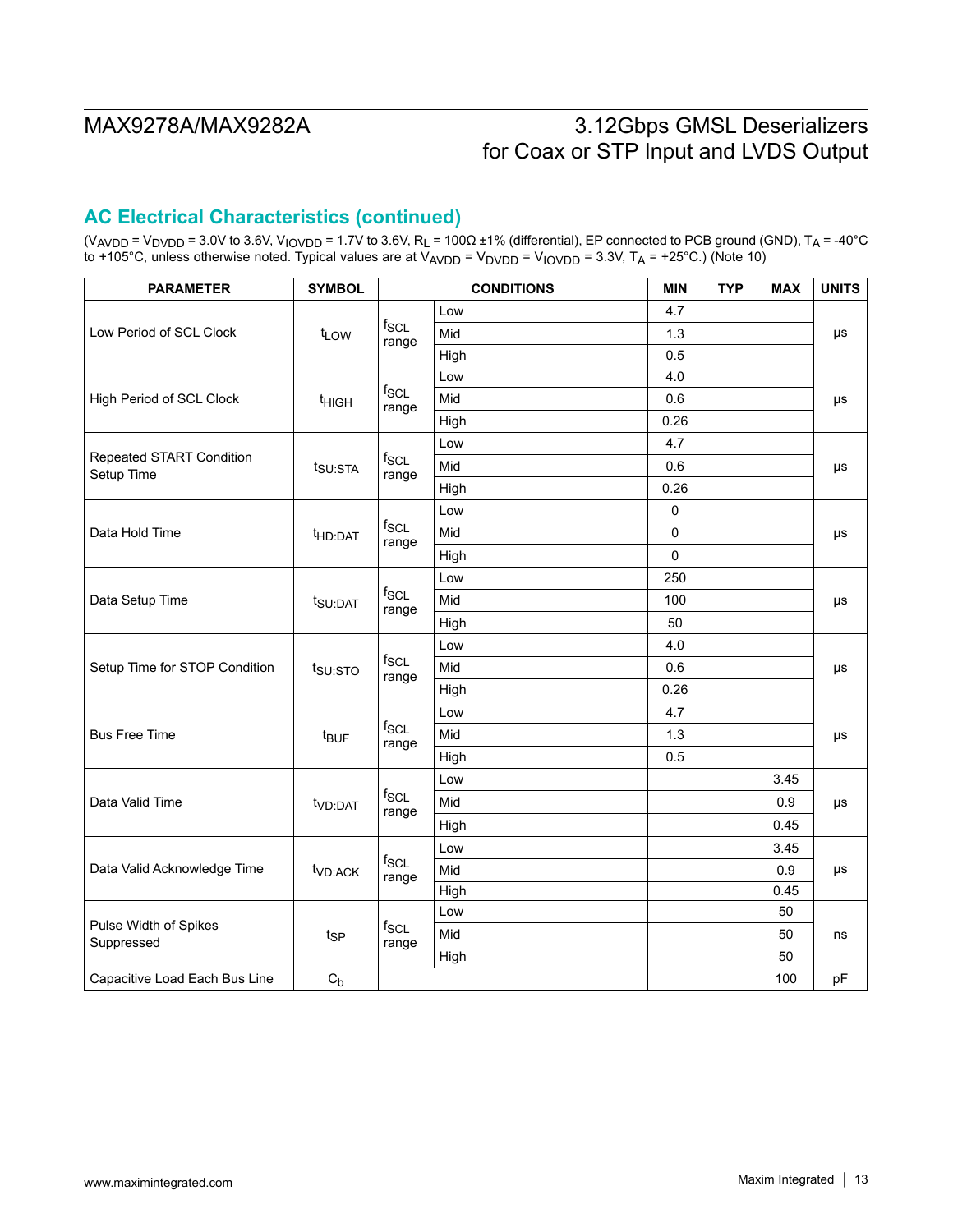## **AC Electrical Characteristics (continued)**

(V<sub>AVDD</sub> = V<sub>DVDD</sub> = 3.0V to 3.6V, V<sub>IOVDD</sub> = 1.7V to 3.6V, R<sub>L</sub> = 100Ω ±1% (differential), EP connected to PCB ground (GND), T<sub>A</sub> = -40°C to +105°C, unless otherwise noted. Typical values are at V<sub>AVDD</sub> = V<sub>DVDD</sub> = V<sub>IOVDD</sub> = 3.3V, T<sub>A</sub> = +25°C.) (Note 10)

| <b>PARAMETER</b>                                   | <b>SYMBOL</b>      |                                                           | <b>CONDITIONS</b>                          | <b>MIN</b>                         | <b>TYP</b>                | <b>MAX</b>                       | <b>UNITS</b> |  |
|----------------------------------------------------|--------------------|-----------------------------------------------------------|--------------------------------------------|------------------------------------|---------------------------|----------------------------------|--------------|--|
| <b>SWITCHING CHARACTERISTICS</b>                   |                    |                                                           |                                            |                                    |                           |                                  |              |  |
|                                                    |                    | 20% to 80%,                                               | $DCS = 1, C_L = 10pF$                      | 0.5                                | 3.1                       |                                  |              |  |
| CNTL3-CNL0, MCLK Output                            | $t_R$ , $t_F$      | $DCS = 1$ ,<br>$C_L = 10pF$                               | $DCS = 0, C_L = 5pF$                       | 0.3                                |                           | 2.2                              | ns           |  |
| Rise-and-Fall Time (Figure 7)                      |                    | 20% to 80%,<br>$DCS = 0$ ,                                | $VIOVDD = 1.7V$ to 1.9V                    | 0.6                                |                           | 3.8                              |              |  |
|                                                    |                    | $C_L = 5pF$                                               | $VIOVDD = 3.0V$ to 3.6V                    | 0.4                                |                           | 2.4                              |              |  |
| LVDS Output Rise Time                              | $t_{\mathsf{R}}$   | 20% to 80%, $R_1 = 100\Omega$                             |                                            |                                    | 200                       | 350                              | ps           |  |
| LVDS Output Fall Time                              | tF                 | 80% to 20%, $R_L = 100\Omega$                             |                                            |                                    | 200                       | 350                              | ps           |  |
|                                                    |                    |                                                           | $f_{\text{TXCLKOUT}} = 6.25 \text{MHz}$    | N/7 x<br>$t_{CLK}$<br>400          | N/7 x<br>$t_{CLK}$        | N/7 x<br>$t_{CLK+}$<br>400       |              |  |
| LVDS Output Pulse Position<br>(Figure 8)           | t <sub>PPOSN</sub> | $N = 0$ to 6,<br>$t_{CLK} = 1/$<br><sup>f</sup> TXCLKOUT_ | $f_{\text{TXCLKOUT}}$ = 12.5MHz            | N/7 x<br><sup>t</sup> CLK -<br>250 | N/7 x<br>t <sub>CLK</sub> | N/7 x<br>$t_{CLK}$ +<br>250      |              |  |
|                                                    |                    |                                                           | fTXCLKOUT_=33MHz                           | N/7 x<br>$t_{CLK}$<br>200          | N/7 x<br>t <sub>CLK</sub> | N/7 x<br>t <sub>CLK</sub><br>200 | ps           |  |
|                                                    |                    |                                                           | $f_{\text{TXCLKOUT}}$ = 78MHz              | N/7 x<br>$t_{CLK}$ -<br>125        | N/7 x<br>t <sub>CLK</sub> | N/7 x<br>$t_{CLK+}$<br>125       |              |  |
|                                                    |                    |                                                           | $f_{\text{TXCLKOUT}} = 104 \text{MHz}$     | N/7 x<br>$t_{CLK}$ .<br>100        | N/7 x<br>t <sub>CLK</sub> | N/7 x<br>$t_{CLK+}$<br>100       |              |  |
| LVDS Output Enable Time                            | tLVEN              | $V_{OS}$ = 1.25V (Figure 9, 10)                           | From last bit of the enable UART packet to |                                    |                           | 50                               | μs           |  |
| LVDS Output Disable Time                           | t <sub>LVDS</sub>  | $V_{OS}$ = 0V (Figure 9, 10)                              | From last bit of the enable UART packet to |                                    |                           | 50                               | μs           |  |
| Deserializer Delay                                 | t <sub>SD</sub>    | (Note 11) Figure 11                                       |                                            | 38                                 |                           | 48                               | <b>tPCLK</b> |  |
| Reverse Control-Channel Output<br><b>Rise Time</b> | $t_{\mathsf{R}}$   | No forward channel data transmission,<br>Figure 1         |                                            | 180                                |                           | 400                              | ns           |  |
| Reverse Control-Channel Output<br>Fall Time        | tF                 | Figure 1                                                  | No forward channel data transmission,      | 180                                |                           | 400                              | ns           |  |
| GPI-to-GPO Delay                                   | tgpio              | delay not included), Figure 12                            | Deserializer GPI to serializer GPO (cable  |                                    |                           | 350                              | μs           |  |
| Lock Time                                          | <b>tLOCK</b>       | Figure 13                                                 |                                            |                                    |                           | 3.6                              | ms           |  |
| Power-Up Time                                      | t <sub>PU</sub>    | Figure 14                                                 |                                            |                                    | 9.4                       | ms                               |              |  |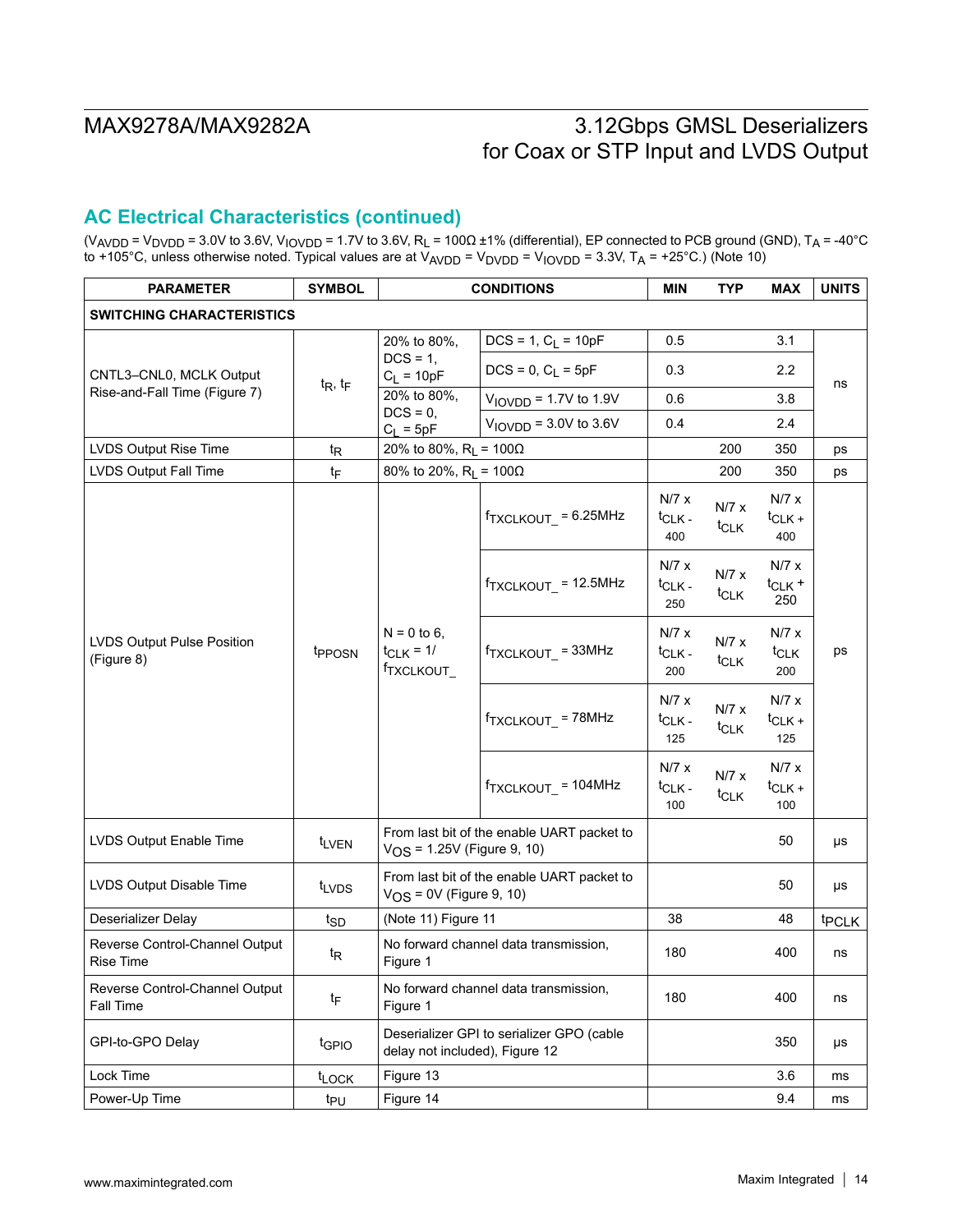## **AC Electrical Characteristics (continued)**

(V<sub>AVDD</sub> = V<sub>DVDD</sub> = 3.0V to 3.6V, V<sub>IOVDD</sub> = 1.7V to 3.6V, R<sub>L</sub> = 100 $\Omega$  ±1% (differential), EP connected to PCB ground (GND), T<sub>A</sub> = -40°C to +105°C, unless otherwise noted. Typical values are at  $V_{AVDD} = V_{DVDD} = V_{\text{IVVD}} = 3.3V$ , T<sub>A</sub> = +25°C.) (Note 10)

| <b>PARAMETER</b>                                      | <b>SYMBOL</b>      | <b>CONDITIONS</b>                                                            | <b>MIN</b>                                                 | <b>TYP</b>                | <b>MAX</b>                    | <b>UNITS</b>                        |    |  |
|-------------------------------------------------------|--------------------|------------------------------------------------------------------------------|------------------------------------------------------------|---------------------------|-------------------------------|-------------------------------------|----|--|
| <b>I2S/TDM OUTPUT TIMING (Note 6)</b>                 |                    |                                                                              |                                                            |                           |                               |                                     |    |  |
|                                                       |                    | $t_{\text{WS}}$ = 1/ $f_{\text{WS}}$ ,<br>(cycle-to-                         | $f_{WS}$ = 48kHz or 44.1kHz                                |                           | $1.2e-3$<br>x t <sub>WS</sub> | $1.5e-3$<br>x t <sub>WS</sub>       |    |  |
| <b>WS Jitter</b>                                      | tjws               | cycle), rising-<br>to-falling edge                                           | $f_{WS} = 96kHz$                                           |                           | $1.6e-3$<br>x t <sub>WS</sub> | $2e-3x$<br>t <sub>WS</sub>          | ns |  |
|                                                       |                    | or falling-to-<br>rising edge                                                | $f_{WS}$ = 192kHz                                          |                           | $1.6e-3$<br>x t <sub>WS</sub> | $2e-3x$<br>t <sub>ws</sub>          |    |  |
|                                                       |                    | $t_{SCK}$ = $1/f_{SCK}$ ,                                                    | $n_{\text{SCK}}$ = 16 bits,<br>$f_{WS}$ = 48kHz or 44.1kHz |                           | $13e-3x$<br>t <sub>SCK</sub>  | $16e-3x$<br>t <sub>SCK</sub>        |    |  |
| SCK Jitter (2-Channel I <sup>2</sup> S)               | tj <sub>SCK1</sub> | (cycle-to-<br>cycle), rising-<br>to-rising edge                              | $n_{SCK}$ = 24 bits,<br>$f_{WS} = 96kHz$                   |                           | $39e-3x$<br>t <sub>SCK</sub>  | $48e-3x$<br>t <sub>sck</sub>        | ns |  |
|                                                       |                    |                                                                              | $n_{SCK}$ = 32 bits,<br>$f_{WS}$ = 192kHz                  |                           | 0.1 x<br>t <sub>SCK</sub>     | 0.13x<br>t <sub>SCK</sub>           |    |  |
|                                                       | tj <sub>SCK2</sub> | $t_{SCK}$ = $1/f_{SCK}$ ,<br>(cycle-to-<br>cycle), rising-<br>to-rising edge | $n_{SCK}$ = 16 bits,<br>$f_{\text{WS}}$ = 48kHz or 44.1kHz |                           | t <sub>SCK</sub>              | 52e-3 x 64e-3 x<br>t <sub>SCK</sub> |    |  |
| SCK Jitter (8-Channel TDM)                            |                    |                                                                              | $n_{SCK}$ = 24 bits,<br>$f_{WS} = 96kHz$                   |                           | 156e-3<br>x t <sub>SCK</sub>  | 192e-3<br>x t <sub>SCK</sub>        | ns |  |
|                                                       |                    |                                                                              | $n_{\text{SCK}}$ = 32 bits,<br>$f_{WS}$ = 192kHz           |                           | 0.4x<br>t <sub>SCK</sub>      | 0.52x<br>tsck                       |    |  |
| Audio Skew Relative to Video                          | t <sub>ASK</sub>   | Video and audio synchronized                                                 |                                                            |                           | $3 \times t_{\text{WS}}$      | $4 \times t_{WS}$                   | μs |  |
|                                                       |                    |                                                                              | $C_L$ = 10pF, DCS = 1                                      | 0.3                       |                               | 3.1                                 |    |  |
| SCK, SD, WS Rise-and-Fall Time                        | $t_R$ , $t_F$      | 20% to 80%                                                                   | $C_1 = 5pF, DCS = 0$                                       | 0.4                       |                               | 3.8                                 | ns |  |
| SD, WS Valid Time Before SCK<br>$(2$ -Channel $12S$ ) | t <sub>DVB1</sub>  | $t_{SCK}$ = 1/ $t_{SCK}$ , Figure 15                                         |                                                            | 0.20x<br>t <sub>SCK</sub> | 0.5x<br>t <sub>SCK</sub>      |                                     | ns |  |
| SD, WS Valid Time After SCK<br>$(2$ -Channel $12S)$   | t <sub>DVA1</sub>  | $t_{SCK}$ = 1/ $f_{SCK}$ , Figure 15                                         |                                                            | 0.20x<br>t <sub>SCK</sub> | 0.5x<br>t <sub>SCK</sub>      |                                     | ns |  |
| SD, WS Valid Time Before SCK<br>(8-Channel TDM)       | t <sub>DVB2</sub>  | $t_{SCK}$ = 1/ $f_{SCK}$ , Figure 15                                         |                                                            | 0.20x<br>t <sub>SCK</sub> | 0.5x<br>t <sub>SCK</sub>      |                                     | ns |  |
| SD, WS Valid Time After SCK<br>(8-Channel TDM)        | t <sub>DVA2</sub>  |                                                                              | $t_{SCK}$ = 1/ $f_{SCK}$ , Figure 15                       |                           | 0.5x<br>t <sub>SCK</sub>      |                                     | ns |  |

**Note 3:** Limits are 100% production tested at  $T_A$  = +25°C. Limits over the operating temperature range are guaranteed by design and characterization, unless otherwise noted.

**Note 4:** I<sub>IN</sub> MIN due to voltage drop across the internal pullup resistor.

**Note 5:** Not production tested. Guaranteed by design.

**Note 6:** To provide a mid level, leave the input open, or, if driven, put driver in high impedance. High-impedance leakage current must be less than ±10µA.

Note 7: I<sub>IOVDD</sub> not production tested. HDCP not enabled (MAX9282A only). See Table 21 for additional supply current when HDCP is enabled

**Note 8:** Specified pin to ground.

**Note 9:** Specified pin to all supply/ground.

**Note 10:** Not production tested, guaranteed by bench characterization.

**Note 11:** Measured in pixel clock bit times.  $t_{PCLK} = 1/x f_{TXCLKOUT}$ .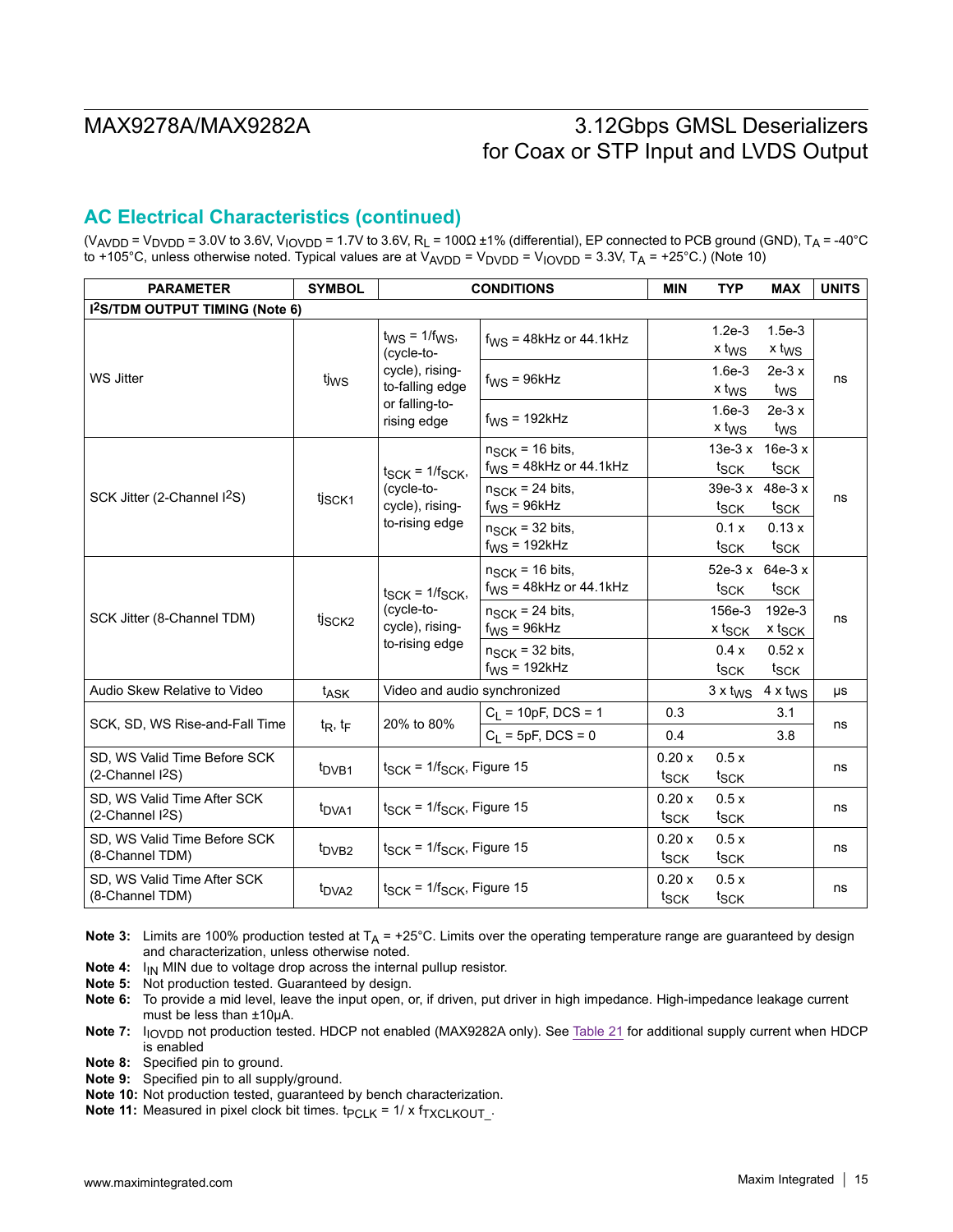## **Typical Operating Characteristics**

 $(V_{AVDD} = V_{DVDD} = V_{IOVDD} = 3.3V$ ,  $T_A = +25^{\circ}$ C, unless otherwise noted.)



**SUPPLY CURRENT vs. TXCLKOUT FREQUENCY (BWS = HIGH)**



**SUPPLY CURRENT vs. TXCLKOUT FREQUENCY (BWS = OPEN)**



**SUPPLY CURRENT vs. TXCLKOUT FREQUENCY (BWS = OPEN)**



**SUPPLY CURRENT vs. TXCLKOUT FREQUENCY (BWS = LOW)**



**SUPPLY CURRENT vs. TXCLKOUT FREQUENCY (BWS = HIGH)**

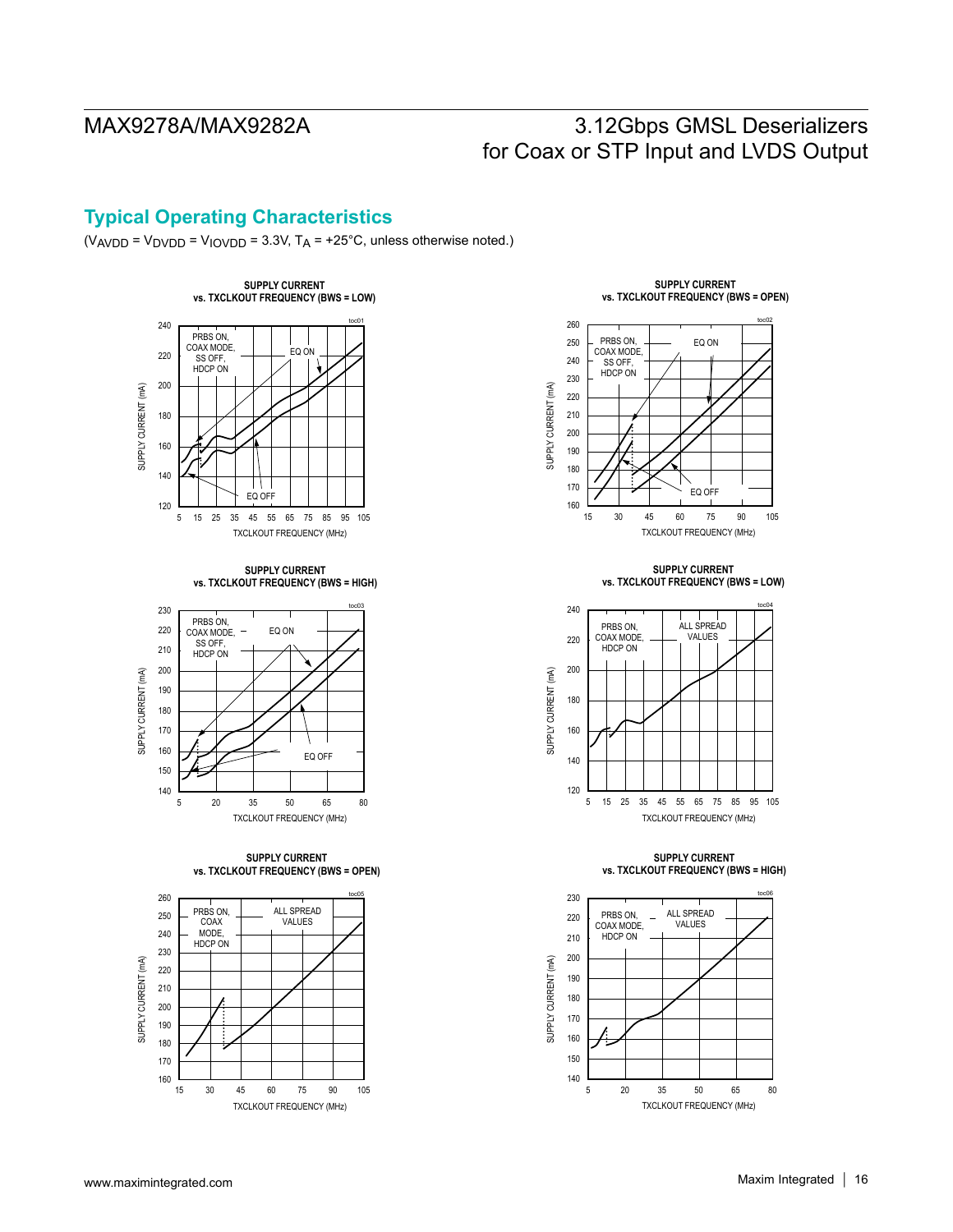## **Typical Operating Characteristics (continued)**

 $(V_{AVDD} = V_{DVDD} = V_{IOVDD} = 3.3V$ ,  $T_A = +25^{\circ}$ C, unless otherwise noted.)





**MAXIMUM TXCLKOUT FREQUENCY vs. COAX CABLE LENGTH (BER ≤ 10-<sup>10</sup>)**

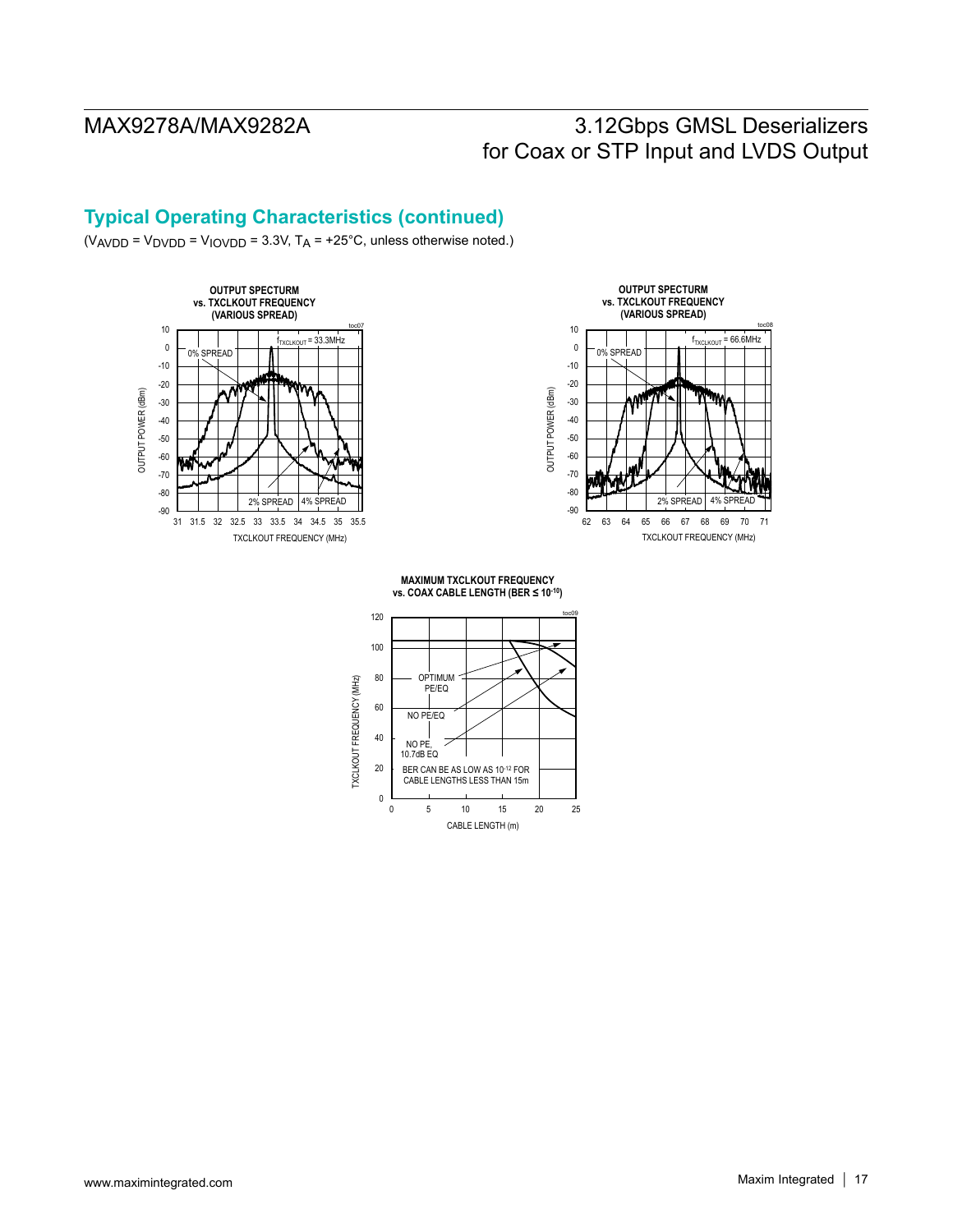## **Pin Configuration**



## **Pin Description**

| <b>PIN</b>       | <b>NAME</b> | <b>FUNCTION</b>                                                                                                                                                                                                                                                                                                                             |
|------------------|-------------|---------------------------------------------------------------------------------------------------------------------------------------------------------------------------------------------------------------------------------------------------------------------------------------------------------------------------------------------|
|                  | <b>BWS</b>  | Three-Level Bus Width Select Input. Set BWS to the same level on both sides of the serial link. Set<br>BWS = low for 3-channel mode. Set BWS = high for 4-channel mode. Set BWS = open for high-<br>bandwidth mode.                                                                                                                         |
| $\mathcal{P}$    | <b>GPI</b>  | General-Purpose Input with Internal Pulldown to EP. The serializer GPO (or INT) output follows GPI.                                                                                                                                                                                                                                         |
| 3                | CDS.        | Control Channel Direction Select Input with Internal Pulldown to EP. Set CDS = high when a control-<br>channel master $\mu$ C is connected at the deserializer. set CDS = low when a control-channel master $\mu$ C<br>is connected at the serializer.                                                                                      |
| 4                | GPIO0       | Open-Drain, General-Purpose Input/Output with Internal $60k\Omega$ Pullup to IOVDD                                                                                                                                                                                                                                                          |
| 5, 23,<br>32, 47 | AVDD        | 3.3V Analog Power Supply. Bypass AVDD to EP with $0.1\mu$ F and $0.001\mu$ F capacitors as close as<br>possible to the device with the smaller capacitor closest to AVDD.                                                                                                                                                                   |
| 6                | $IN +$      | Noninverting Coax/Twisted-Pair Serial Input                                                                                                                                                                                                                                                                                                 |
| 7                | IN-         | Inverting Coax/Twisted-Pair Serial Input                                                                                                                                                                                                                                                                                                    |
| 8                | HIM         | High-Immunity Mode Input with Internal Pulldown to EP. Default HIGHIMM bit value is latched at power-<br>up or when resuming from power-down mode $(\overline{\text{PWDN}} = \text{low})$ and is active-high. HIGHIMM can be<br>programmed to a different value after power-up. HIGHIMM in the serializer must be set to the same<br>value. |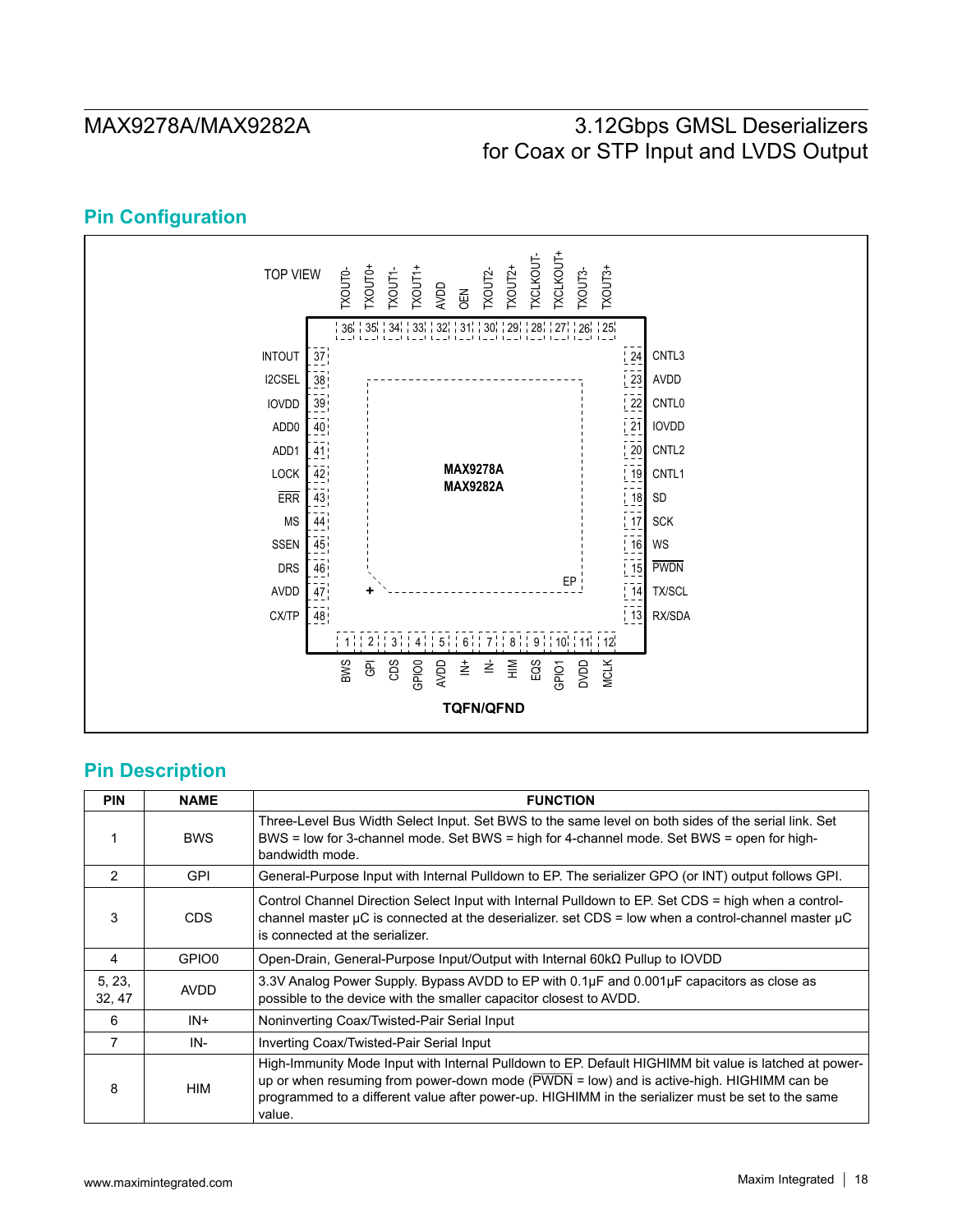## **Pin Description (continued)**

| <b>PIN</b> | <b>NAME</b>       | <b>FUNCTION</b>                                                                                                                                                                                                                                                                                                                                        |
|------------|-------------------|--------------------------------------------------------------------------------------------------------------------------------------------------------------------------------------------------------------------------------------------------------------------------------------------------------------------------------------------------------|
| 9          | EQS               | Equalizer Select Input with Internal Pulldown to EP. The state of EQS is latched at power-up or when<br>resuming from power-down mode (PWDN = low). EQS = low selects 10.7dB boost. EQS = high selects<br>5.7dB boost.                                                                                                                                 |
| 10         | GPIO1             | Open-Drain, General-Purpose Input/Output with Internal 60kΩ Pullup to IOVDD                                                                                                                                                                                                                                                                            |
| 11         | <b>DVDD</b>       | 3.3V Digital Power Supply. Bypass DVDD to EP with 0.1µF and 0.001µF capacitors as close as<br>possible to the device with the smaller value capacitor closest to DVDD.                                                                                                                                                                                 |
| 12         | <b>MCLK</b>       | Master Clock Output. See the Additional MCLK Output for Audio Applications section.                                                                                                                                                                                                                                                                    |
| 13         | RX/SDA            | UART Receive/I <sup>2</sup> C Serial-Data Input/Output with Internal $30k\Omega$ Pullup to IOVDD. Function is<br>determined by the state of I2CSEL at power-up. RX/SDA has an open-drain driver and requires a<br>pullup resistor.<br>RX: Input of the serializer's UART.<br>SDA: Data input/output of the serializer's I <sup>2</sup> C master/slave. |
| 14         | <b>TX/SCL</b>     | UART Transmit/I <sup>2</sup> C Serial-Clock Input/Output with Internal 30kΩ Pullup to IOVDD. Function is<br>determined by the state of I2CSEL at power-up. TX/SCL has an open-drain driver and requires a pullup<br>resistor.<br>TX: Output of the serializer's UART.<br>SCL: Clock input/output of the serializer's I <sup>2</sup> C master/slave.    |
| 15         | <b>PWDN</b>       | Active-Low, Power-Down Input with Internal Pulldown to EP. Set PWDN low to enter power-down mode<br>to reduce power consumption.                                                                                                                                                                                                                       |
| 16         | WS                | I2S/TDM Word-Select Input/Output. Powers up as an I2S output (deserializer-provided clock). Set<br>AUDIOMODE bit = 1 to change WS to an input with internal pulldown to GND and supply WS externally<br>(system provided clock).                                                                                                                       |
| 17         | <b>SCK</b>        | I <sup>2</sup> S/TDM Serial-Clock Input/Output. Powers up as an I <sup>2</sup> S output (deserializer-provided clock). Set<br>AUDIOMODE bit = 1 to change SCK to an input with internal pulldown to GND and supply SCK<br>externally (system provided clock).                                                                                          |
| 18         | <b>SD</b>         | I <sup>2</sup> S/TDM Serial-Data Output. Disable I <sup>2</sup> S/TDM encoding to serial data to use SD as an additional<br>control/data output valid on the selected edge of TXCLKOUT_. Encrypted when HDCP is enabled<br>(MAX9282A only).                                                                                                            |
| 19         | CNTL <sub>1</sub> | Auxiliary Control-Signal Output. CNTL1 remains high impedance in 24-bit mode (BWS = low)<br>CNTL1 used only in 32-bit or high-bandwidth mode (BWS = high or open). CNTL1 not encrypted when<br>HDCP is enabled (MAX9282A only)                                                                                                                         |
| 20         | CNTL <sub>2</sub> | Auxiliary Control-Signal Output. CNTL2 remains high impedance in 24-bit mode (BWS = low). CNTL2<br>used only in 32-bit or high-bandwidth mode (BWS = high or open). CNTL2 not encrypted when HDCP<br>is enabled (MAX9282A only).                                                                                                                       |
| 21, 39     | <b>IOVDD</b>      | I/O Supply Voltage. 1.8V to 3.3V logic I/O power supply. Bypass IOVDD to EP with 0.1µF and 0.001µF<br>capacitors as close as possible to the device with the smallest value capacitor closest to IOVDD.                                                                                                                                                |
| 22         | CNTL <sub>0</sub> | Auxiliary Control-Signal Output. CNTL0: Used only in high-bandwidth mode (BWS = open). CNTL0 not<br>encrypted when HDCP is enabled (MAX9282A only).                                                                                                                                                                                                    |
| 24         | CNTL3             | Auxiliary Control-Signal Output. CNTL3: Used only in high-bandwidth mode (BWS = open). CNTL3 not<br>encrypted when HDCP is enabled (MAX9282A only)                                                                                                                                                                                                     |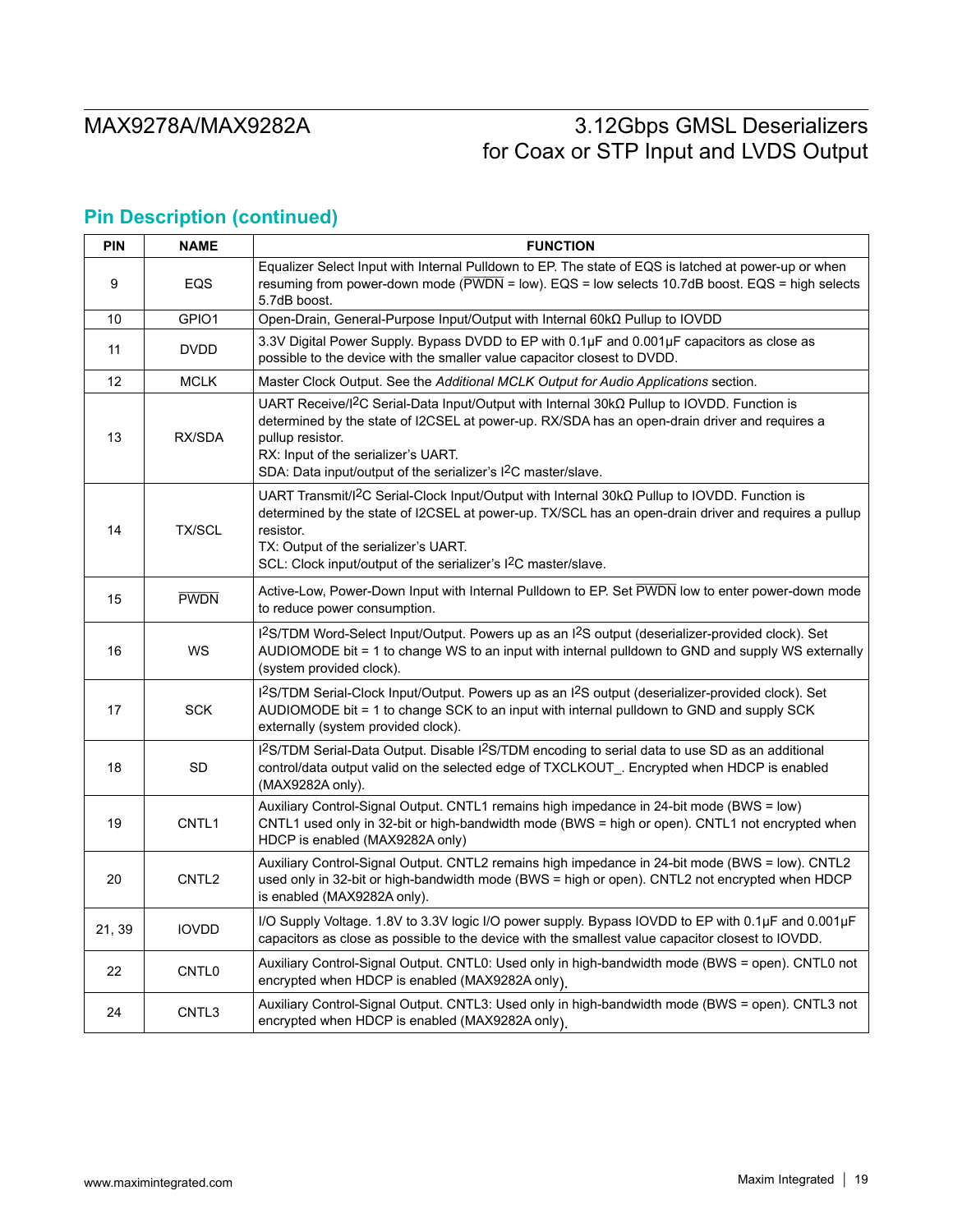## **Pin Description (continued)**

| <b>PIN</b>                      | <b>NAME</b>                    | <b>FUNCTION</b>                                                                                                                                                                                                                                                                                                                |
|---------------------------------|--------------------------------|--------------------------------------------------------------------------------------------------------------------------------------------------------------------------------------------------------------------------------------------------------------------------------------------------------------------------------|
| 25, 26,<br>29, 30,<br>$33 - 36$ | TXOUT_+,<br>TXOUT_-            | LVDS Data Output. Output use depends on BWS pin setting (Table 3). Certain data bits encrypted<br>when HDCP is enabled (MAX9282A only).                                                                                                                                                                                        |
| 27, 28                          | TXCLKOUT+,<br><b>TXCLKOUT-</b> | LVDS Clock Output                                                                                                                                                                                                                                                                                                              |
| 31                              | <b>OEN</b>                     | CMOS Output-Enable Input with Internal Pulldown to EP. Set OEN high to enable MCLK, CNTL0,<br>CNTL3, and INTOUT. Set OEN = low to put MCLK CNTL0, CNTL3, and INTOUT into high impedance.                                                                                                                                       |
| 37                              | <b>INTOUT</b>                  | A/V Status Register Interrupt Output. Indicates new data in the A/V status registers. INTOUT is reset<br>when the A/V status registers are read.                                                                                                                                                                               |
| 38                              | <b>I2CSEL</b>                  | I <sup>2</sup> C Select. Control-channel interface protocol select input with internal pulldown to EP. Set I2CSEL =<br>high to select I <sup>2</sup> C-to-I <sup>2</sup> C interface. Set I2CSEL = low to select UART-to-UART or UART-to-I <sup>2</sup> C interface.                                                           |
| 40                              | ADD <sub>0</sub>               | Three-Level Address Selection Input with Internal Pulldown to EP. The state of ADD0 is latched at<br>power-up or when resuming from power-down mode ( $\overline{\text{PWDN}}$ = low). See Table 1.                                                                                                                            |
| 41                              | ADD <sub>1</sub>               | Three-Level Address Selection Input with Internal Pulldown to EP. The state of ADD1 is latched at<br>power-up or when resuming from power-down mode ( $\overline{PWDN}$ = low). See Table 1.                                                                                                                                   |
| 42                              | <b>LOCK</b>                    | Open-Drain Lock Output with Internal $30k\Omega$ Pullup to IOVDD. LOCK = high indicates that PLLs are<br>locked with correct serial-word-boundary alignment. LOCK = low indicates that PLLs are not locked or<br>an incorrect serial-word-boundary alignment. LOCK is high when $\overline{PWDN}$ = low.                       |
| 43                              | <b>ERR</b>                     | Error Output. Open-drain data error detection and/or correction indication output with internal $30k\Omega$<br>pullup to IOVDD. ERR is high when PWDN is low.                                                                                                                                                                  |
| 44                              | <b>MS</b>                      | Mode Select with Internal Pulldown to EP. MS sets the control-link mode when CDS = high. Set MS =<br>low to select base mode. Set MS = high to select bypass mode. MS sets the power-up state when CDS<br>$=$ low.                                                                                                             |
| 45                              | <b>SSEN</b>                    | Spread-Spectrum Enable Input with Internal Pulldown to EP (Default). The state of SSEN is latched at<br>power-up or when resuming from power-down mode (PWDN = low). Set SSEN = high for 2% spread<br>spectrum on the LVDS and control outputs. Set SSEN = low to use the LVDS and control outputs<br>without spread spectrum. |
| 46                              | <b>DRS</b>                     | Data-Rate Select Input with Internal Pulldown to EP (Default). The state of DRS is latched at power-<br>up or when resuming from power-down mode $(\overline{PWDN} = \text{low})$ . Set DRS = high for slow TXCLKOUT<br>frequencies (Table 4). Set SSEN = low for fast TXCLKOUT_frequencies.                                   |
| 48                              | CX/TP                          | Three-Level Coax/Twisted-Pair Select Input. See Table 10 for function.                                                                                                                                                                                                                                                         |
|                                 | EP                             | Exposed Pad. EP is internally connected to device ground. MUST connect EP to the PCB ground plane<br>through an array of vias for proper thermal and electrical performance.                                                                                                                                                   |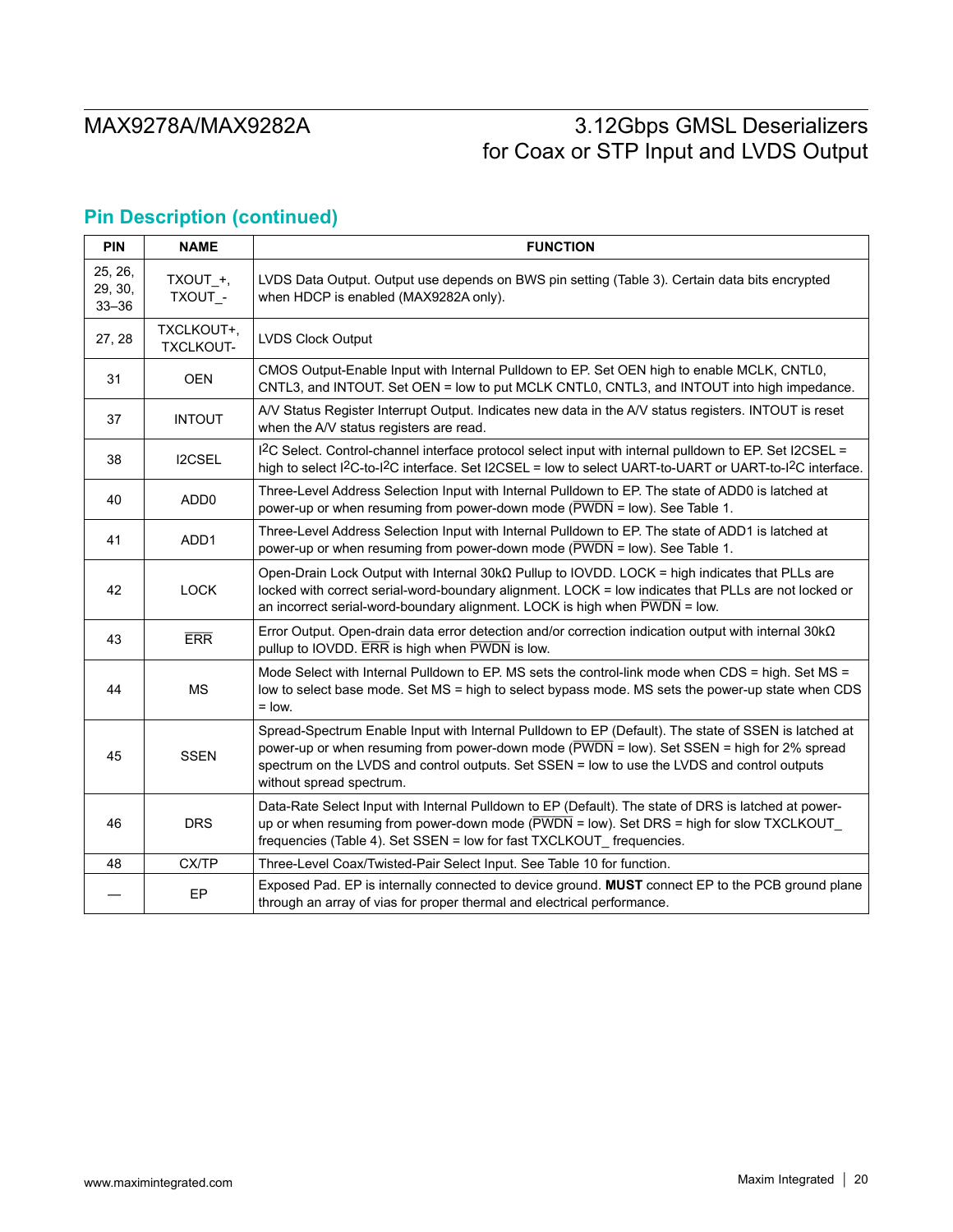

*Figure 1. Reverse Control-Channel Output Parameters*



*Figure 2. Test Circuit for Differential Input Measurement*



*Figure 3. Test Circuit for Single-Ended Input Measurement*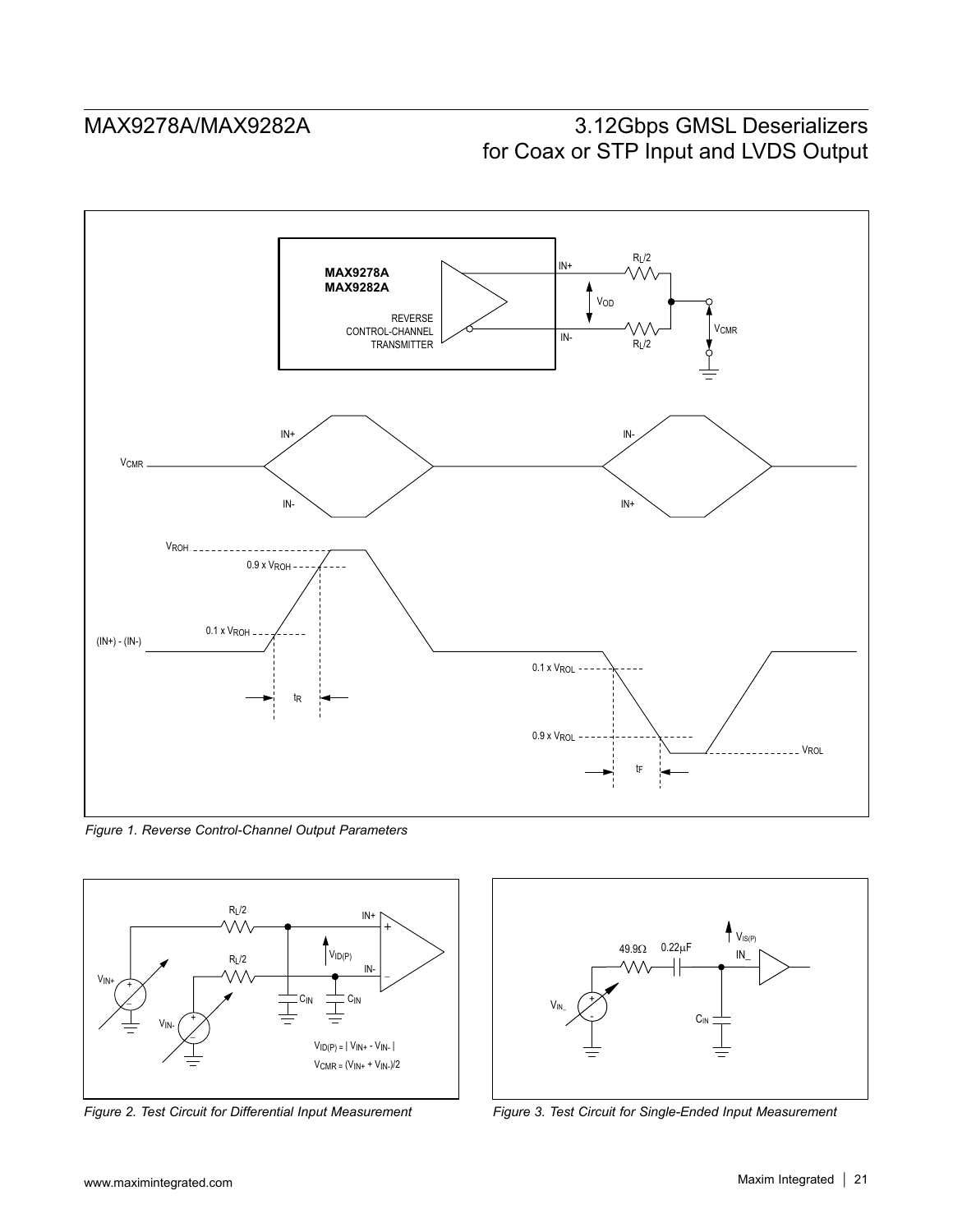

*Figure 4. LVDS Output Parameters*



*Figure 5. Worst-Case Pattern Output*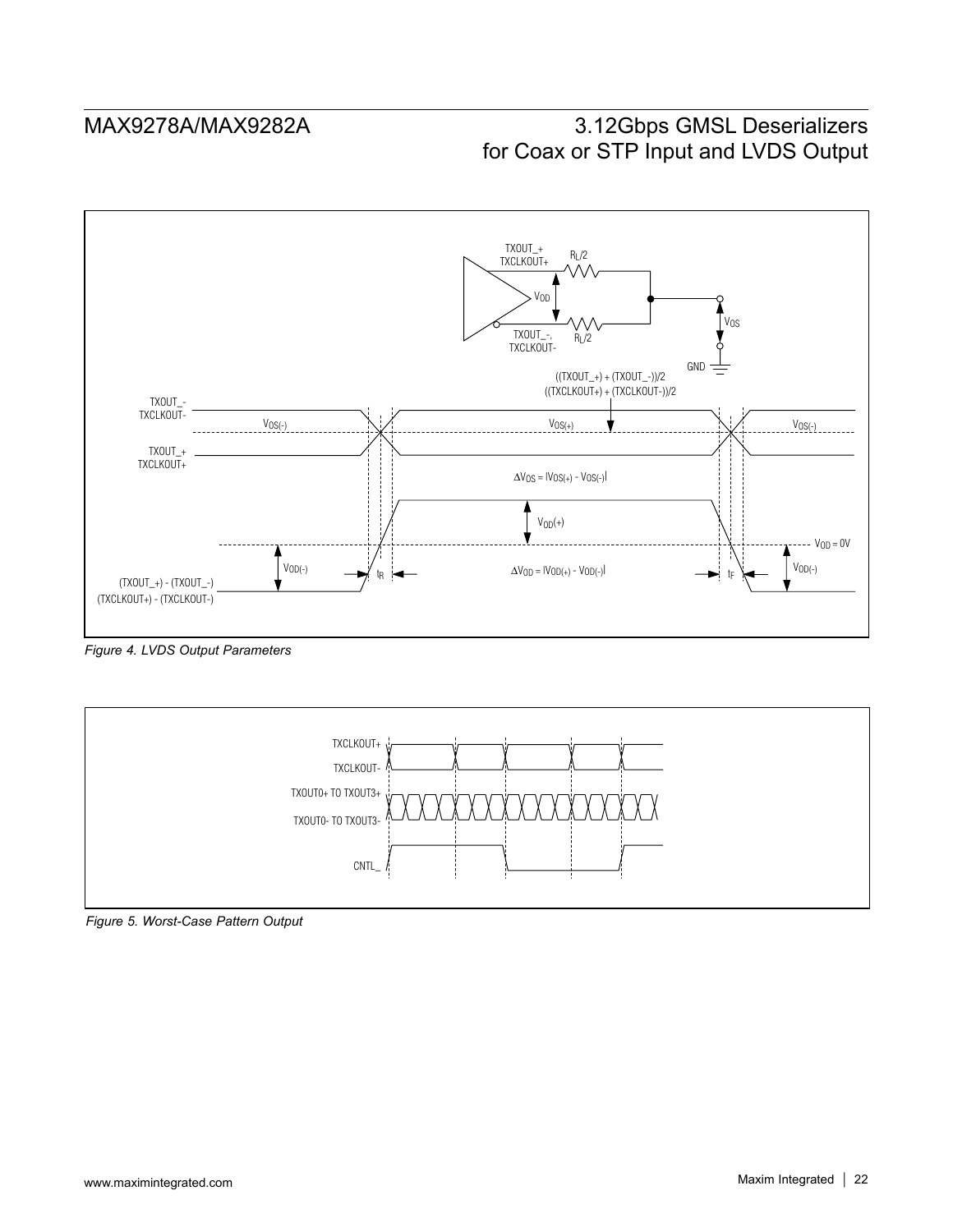

*Figure 6. I2C Timing Parameters*



*Figure 7. Parallel Clock Output Requirements*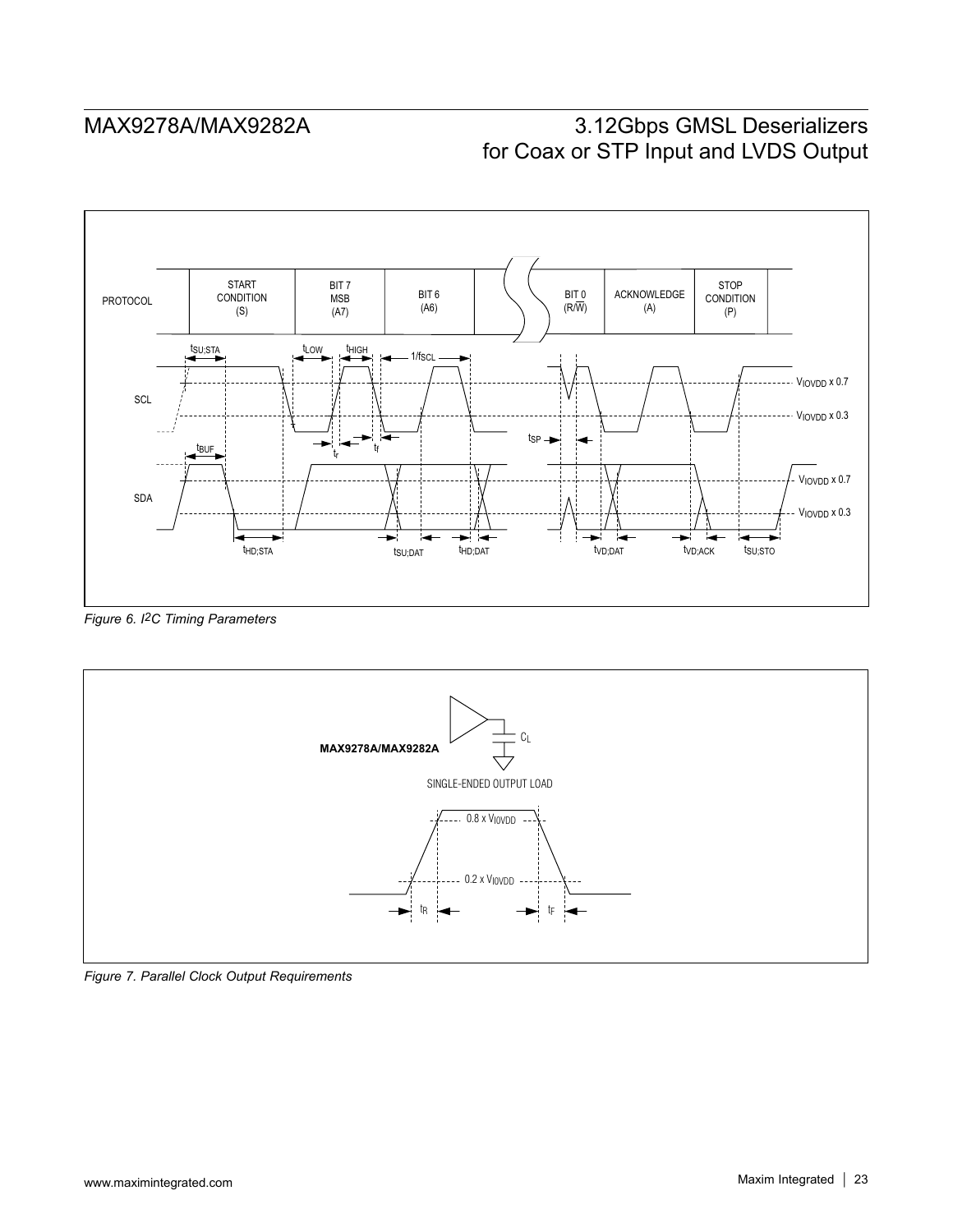

*Figure 8. Output Pulse Positions*



*Figure 9. Enable and Disable Time Test Circuit*



*Figure 10. LVDS Enable and Disable Time*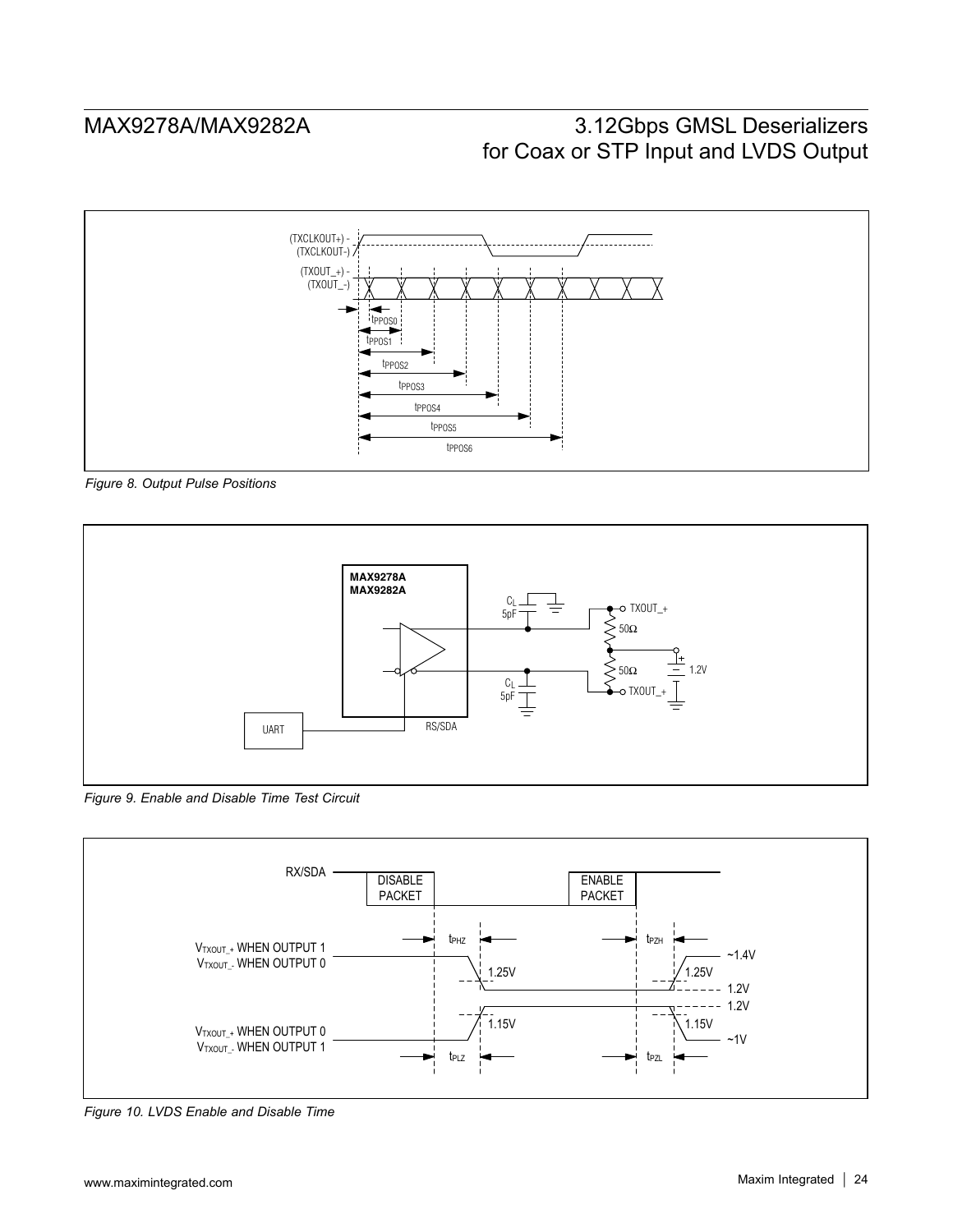





*Figure 12. GPI-to-GPO Delay*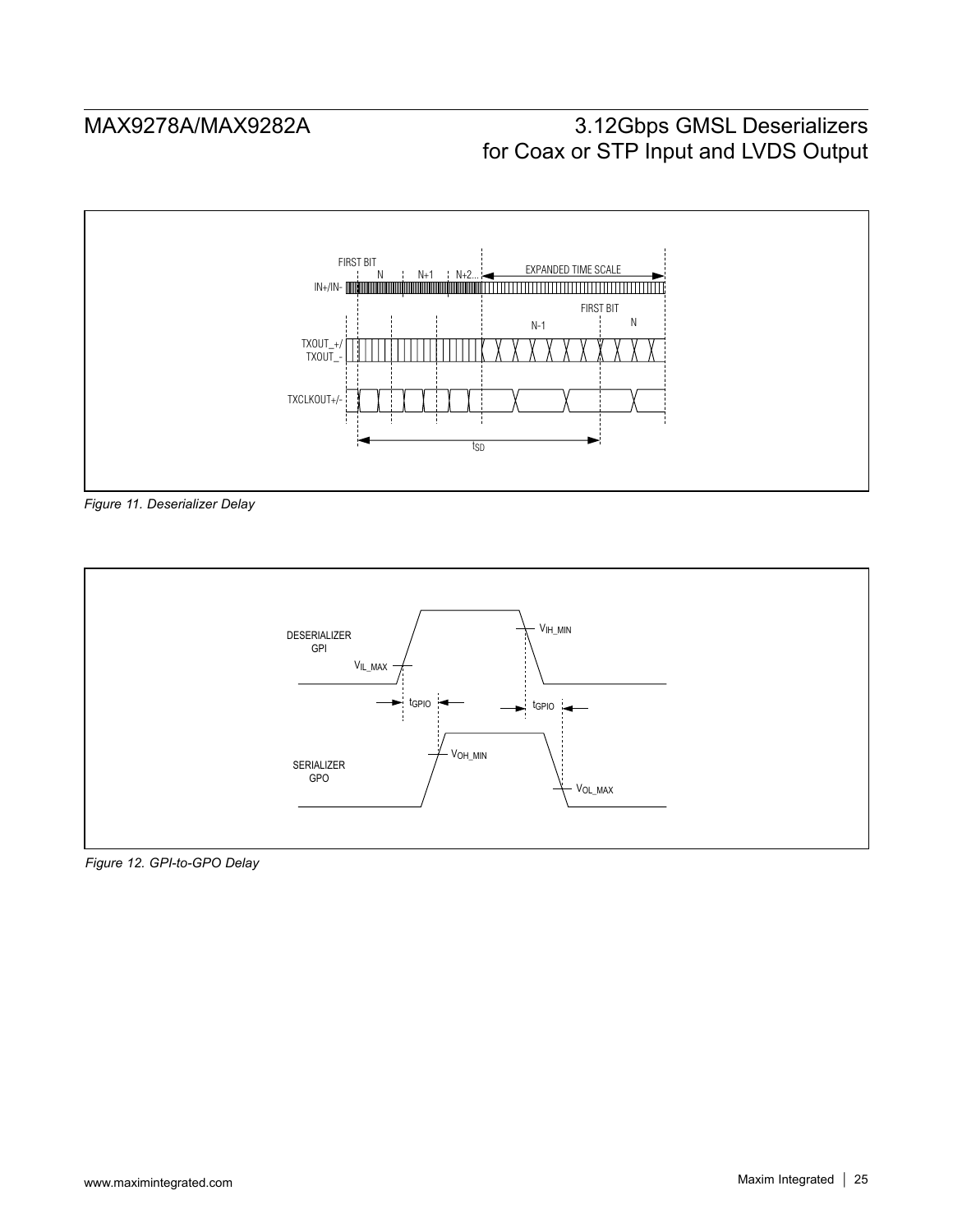

*Figure 13. Lock Time*



*Figure 14. Power-Up Delay*



*Figure 15. Output I2S Timing Parameters*

### **Detailed Description**

The MAX9278A/MAX9282A deserializers, when paired with the MAX9275/MAX9277/MAX9279/MAX9281 serializers, provide the full set of operating features, but are backward compatible with the MAX9249–MAX9270 family of gigabit multimedia serial link (GMSL) devices, and have basic functionality when paired with any GMSL device. The MAX9282A has high-bandwidth digital content protection (HDCP), while the MAX9278A does not.

The deserializers have a maximum serial-bit rate of 3.12Gbps for up to 15m of cable and operates up to a maximum output clock of 104MHz in 24-bit 3 channel mode and 27-bit high-bandwidth mode, or 78MHz in 32-bit 4-channel mode. This bit rate and output flexibility support a wide range of displays, from QVGA (320 x 240) to 1920 x 720 and higher with 24-bit color, as well as megapixel image sensors. An encoded audio channel supports L-PCM I2S stereo and up to eight channels of L-PCM in TDM mode. Sample rates of 32kHz to 192kHz are supported with sample depth from 8 to 32 bits. Input equalization, combined with GMSL serializer pre/deemphasis, extends the cable length and enhances link reliability.

The control channel enables a  $\mu$ C to program the serializer and deserializer registers and program registers on peripherals. The control channel is also used to perform HDCP functions (MAX9282A only). The µC can be located at either end of the link, or when using two µCs, at both ends. Two modes of control-channel operation are available. Base mode uses either I2C or GMSL UART protocol, while bypass mode uses a user-defined UART protocol. UART protocol allows full-duplex communication, while I2C allows half-duplex communication.

Spread spectrum is available to reduce EMI on the LVDS output. The serial input complies with ISO 10605 and IEC 61000-4-2 ESD protection standards.

### **Register Mapping**

Registers set the operating conditions of the deserializers and are programmed using the control channel in base mode. The MAX9278A/MAX9282A holds its own device address and the device address of the serializer it is paired with. Similarly, the serializer holds its own device address and the address of the MAX9278A/MAX9282A. Whenever a device address is changed, be sure to write the new address to both devices. The default device address of the deserializer is set by the ADD[1:0] and CX/TP inputs (see Table 1). Registers 0x00 and 0x01 in both devices hold the device addresses.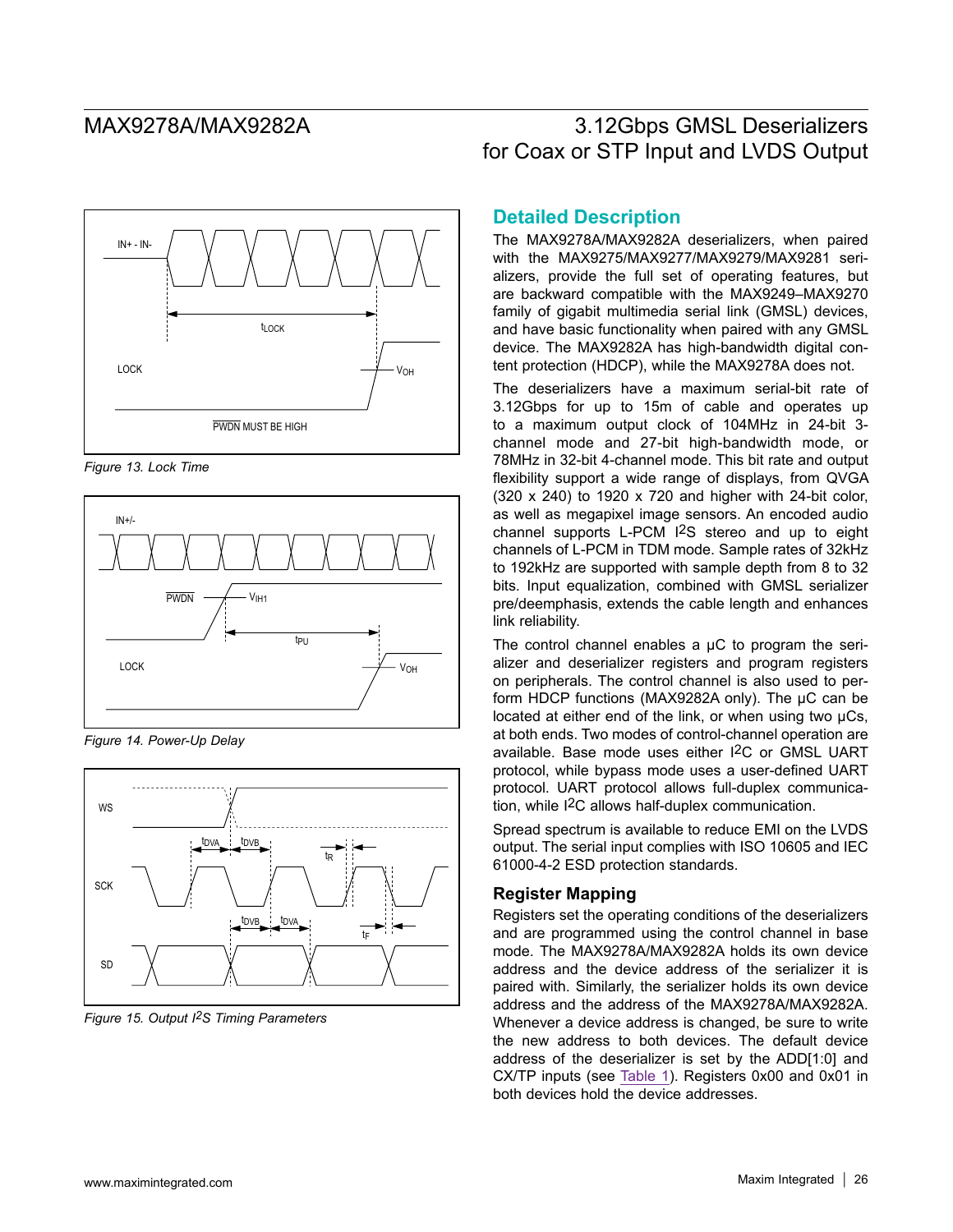|          | PIN  |                  |              |                |                | <b>DEVICE ADDRESS</b> | (BIN)          |                |                |                  | <b>SERIALIZER</b><br><b>DEVICE</b> | <b>DESERIALIZER</b><br><b>DEVICE</b> |
|----------|------|------------------|--------------|----------------|----------------|-----------------------|----------------|----------------|----------------|------------------|------------------------------------|--------------------------------------|
| CX/TP**  | ADD1 | ADD <sub>0</sub> | D7           | D <sub>6</sub> | D <sub>5</sub> | D <sub>4</sub>        | D <sub>3</sub> | D <sub>2</sub> | D <sub>1</sub> | D <sub>0</sub>   | <b>ADDRESS</b><br>(hex)            | <b>ADDRESS</b><br>(hex)              |
| High/Low | Low  | Low              | 1            | 0              | $\Omega$       | $X^*$                 | $\Omega$       | $\mathbf 0$    | $\Omega$       | $R\overline{W}$  | 80                                 | 90                                   |
| High/Low | Low  | High             | $\mathbf 1$  | 0              | 0              | $X^*$                 | $\Omega$       | 1              | $\Omega$       | $R/\overline{W}$ | 84                                 | 94                                   |
| High/Low | Low  | Open             | $\mathbf{1}$ | 0              | 0              | $X^*$                 | 1              | 0              | 0              | $R/\overline{W}$ | 88                                 | 98                                   |
| High/Low | High | Low              | 1            | $\mathbf{1}$   | 0              | $X^*$                 | $\Omega$       | $\Omega$       | $\Omega$       | $R/\overline{W}$ | CO                                 | D <sub>0</sub>                       |
| High/Low | High | High             | 1            | $\mathbf{1}$   | 0              | $X^*$                 | $\Omega$       | 1              | $\Omega$       | $R/\overline{W}$ | C <sub>4</sub>                     | D <sub>4</sub>                       |
| High/Low | High | Open             | $\mathbf 1$  | 1              | 0              | $X^*$                 | 1              | $\Omega$       | $\Omega$       | $R/\overline{W}$ | C8                                 | D <sub>8</sub>                       |
| High/Low | Open | Low              | $\Omega$     | 1              | 0              | $\mathsf{X}^\star$    | $\Omega$       | $\Omega$       | $\Omega$       | $R/\overline{W}$ | 40                                 | 50                                   |
| High/Low | Open | High             | 0            | $\mathbf{1}$   | 0              | $X^*$                 | $\Omega$       | 1              | $\Omega$       | $R/\overline{W}$ | 44                                 | 54                                   |
| High/Low | Open | Open             | $\mathbf 0$  | $\mathbf{1}$   | 0              | $X^*$                 | 1              | $\Omega$       | $\Omega$       | $R/\overline{W}$ | 48                                 | 58                                   |
| Open     | Low  | Low              | 1            | 0              | 0              | $X^*$                 | $\Omega$       | $\Omega$       | $X^*$          | $R/\overline{W}$ | 80                                 | 92                                   |
| Open     | Low  | High             | 1            | 0              | 0              | $X^*$                 | $\mathbf{0}$   | 1              | $X^*$          | $R/\overline{W}$ | 84                                 | 96                                   |
| Open     | Low  | Open             | 1            | 0              | 0              | $X^*$                 | 1              | $\Omega$       | X*             | $R/\overline{W}$ | 88                                 | <b>9A</b>                            |
| Open     | High | Low              | $\mathbf{1}$ | $\mathbf{1}$   | 0              | $X^*$                 | $\Omega$       | 0              | X*             | $R/\overline{W}$ | CO                                 | D <sub>2</sub>                       |
| Open     | High | High             | 1            | 1              | 0              | $X^*$                 | $\Omega$       | 1              | X*             | $R/\overline{W}$ | C <sub>4</sub>                     | D <sub>6</sub>                       |
| Open     | High | Open             | $\mathbf{1}$ | $\mathbf{1}$   | 0              | $X^*$                 | 1              | 0              | $X^*$          | $R/\overline{W}$ | C <sub>8</sub>                     | DA                                   |
| Open     | Open | Low              | $\Omega$     | $\mathbf{1}$   | 0              | $X^*$                 | $\Omega$       | $\Omega$       | X*             | $R/\overline{W}$ | 40                                 | 52                                   |
| Open     | Open | High             | $\Omega$     | $\mathbf{1}$   | 0              | $X^*$                 | $\Omega$       | 1              | $X^*$          | $R/\overline{W}$ | 44                                 | 56                                   |
| Open     | Open | Open             | 0            | $\mathbf{1}$   | 0              | X*                    | 1              | $\Omega$       | $X^*$          | $R/\overline{W}$ | 48                                 | 5A                                   |

### **Table 1. Device Address Defaults (Register 0x00, 0x01)**

*\*X = 0 for the serializer address; X = 1 for the deserializer address.*

*\*\*CX/TP determine the serial cable type; CX/TP = open addresses only for coax mode.*

### **Output Bit Map**

The output bit width depends on settings of the bus width (BWS) pin. Table 2 lists the bit map. Unused output bits are pulled low.

### **Serial Link Signaling and Data Format**

The serializer uses differential CML signaling to drive twisted-pair cable and single-ended CML to drive coaxial cable with programmable pre/deemphasis and AC-coupling. The deserializer uses AC-coupling and programmable channel equalization.

Input data is scrambled and then 8b/10b coded (9b/10b in high-bandwidth mode). The deserializer recovers the embedded serial clock, then samples, decodes, and descrambles the data. In 3-channel mode, the first 21 bits contain video data. In 4-channel mode, the first 29 bits contain video data. In high-bandwidth mode, the first 24 bits contain video data, or special control signal packets. The last 3 bits contain the embedded audio channel, the embedded forward control channel, and the parity bit of the serial word (Figure 18, Figure 19, Figure 20).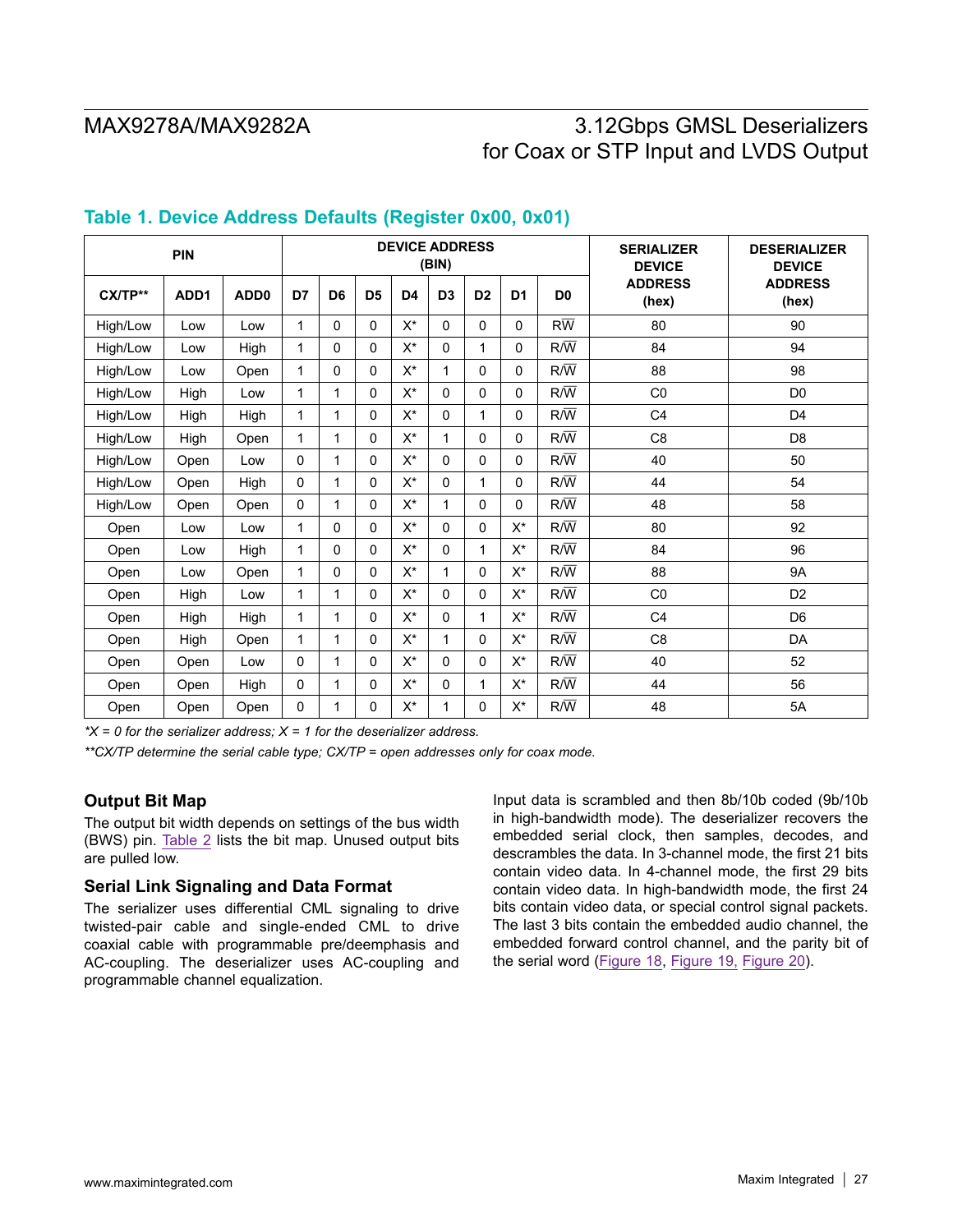## **Table 2. Output Map (See Figure 16 and Figure 17)**

|                      |                                    |                                        | <b>MODE</b>                                  |                                       |
|----------------------|------------------------------------|----------------------------------------|----------------------------------------------|---------------------------------------|
| <b>SIGNAL</b>        | <b>INPUT PIN/BIT POSITION</b>      | <b>3-CHANNEL MODE</b><br>$(BWS = LOW)$ | <b>HIGH-BANDWIDTH</b><br>$MODE$ (BWS = OPEN) | <b>4-CHANNEL MODE</b><br>(BWS = HIGH) |
| R[5.0]               | DOUT[5:0]                          | Used                                   | Used                                         | Used                                  |
| G[5:0]               | DOUT [11:6]                        | Used                                   | Used                                         | Used                                  |
| B[5:0]               | DOUT [17:12]                       | Used                                   | Used                                         | Used                                  |
| HS, VS, DE           | DOUT18/HS, DOUT19/VS,<br>DOUT20/DE | Used**                                 | Used**                                       | Used**                                |
| R[7:6]               | DOUT [22:21]                       | $Used+$                                | Used                                         | Used                                  |
| G[7:6]               | DOUT [24:23]                       | $Used+$                                | Used                                         | Used                                  |
| B[7:6]               | DOUT [26:25]                       | Used+                                  | Used                                         | Used                                  |
| RES, CNTL[2:1]       | RES, CNTL[2:1]                     | Not used                               | Used*/**                                     | Used**                                |
| CNTL3, CNTL0         | CNTL3, CNTL0                       | Not used                               | Used*/**                                     | Not used                              |
| l <sup>2</sup> S/TDM | WS. SCK. SD                        | Used                                   | Used                                         | Used                                  |
| <b>AUX SIGNAL</b>    |                                    | Used                                   | Used                                         | Used                                  |

*\*See the High-Bandwidth Mode section for details on timing requirements.*

*+Outputs used only when the respective color lookup tables are enabled.*

*\*\*Not encrypted when HDCP is enabled (MAX9282A only).*



*Figure 16. LVDS Input Timing*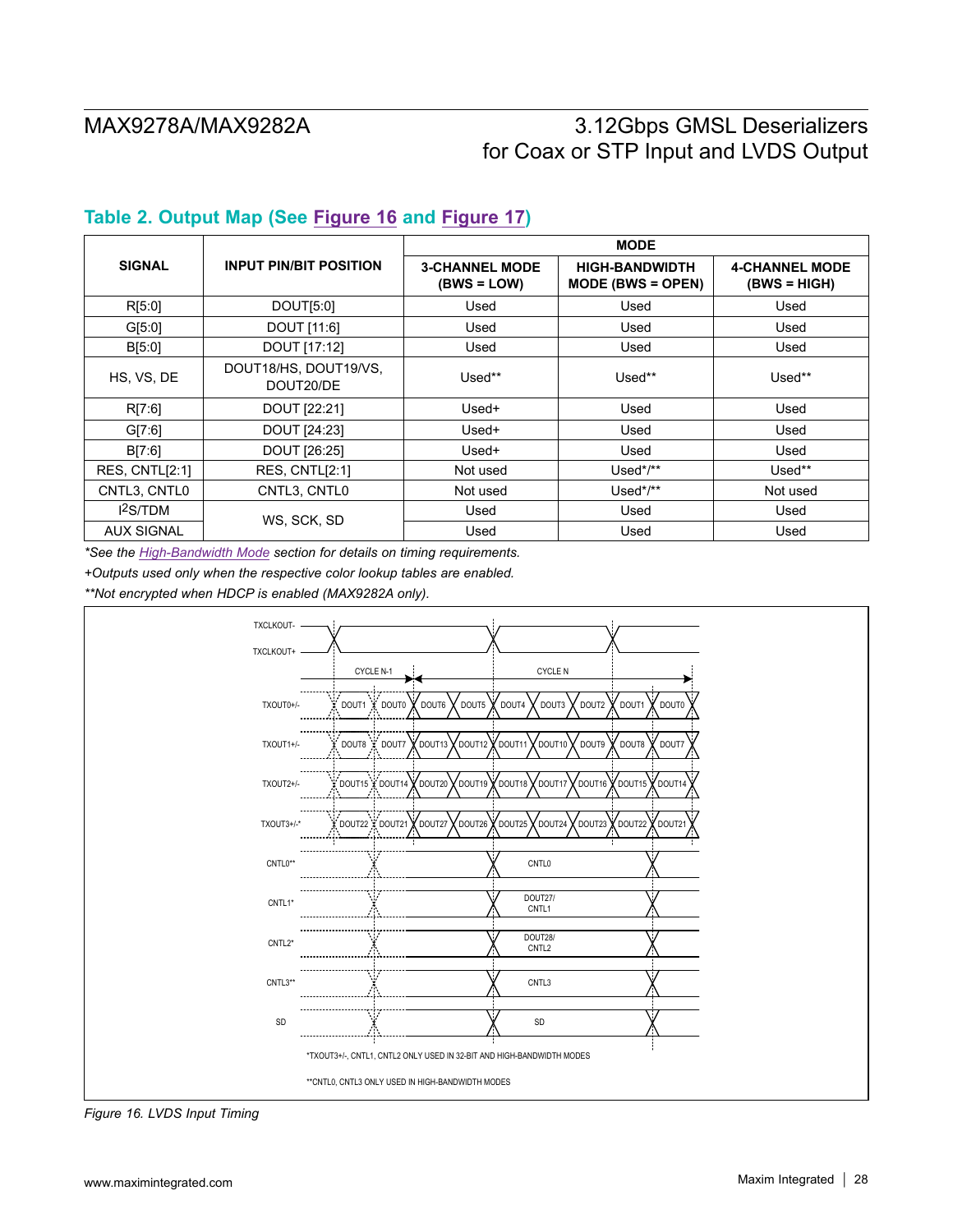

*Figure 17. LVDS Clock and Bit Assignment*



*Figure 18. 24-Bit Mode Serial-Data Format*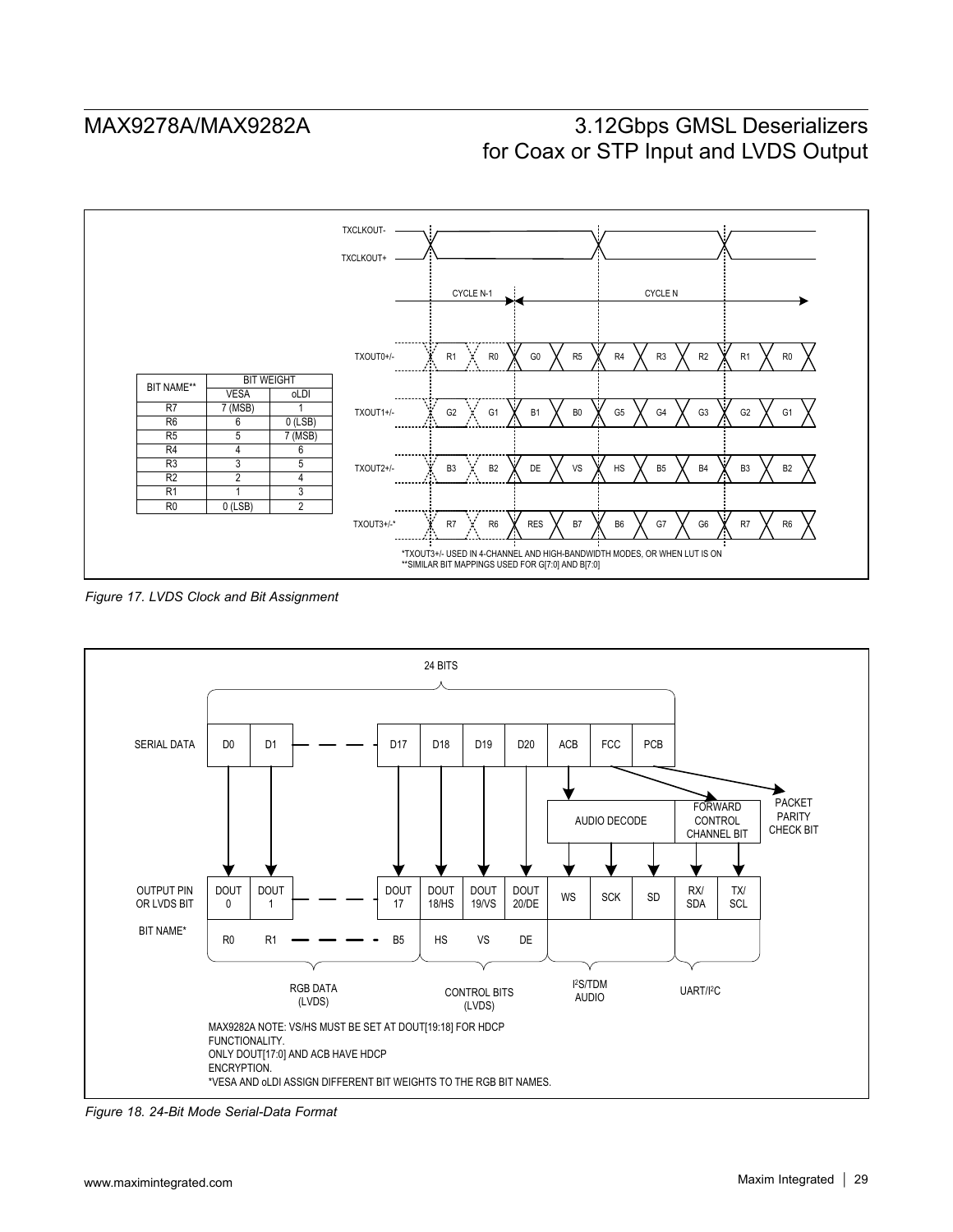

*Figure 19. 32-Bit Mode Serial-Data Format*



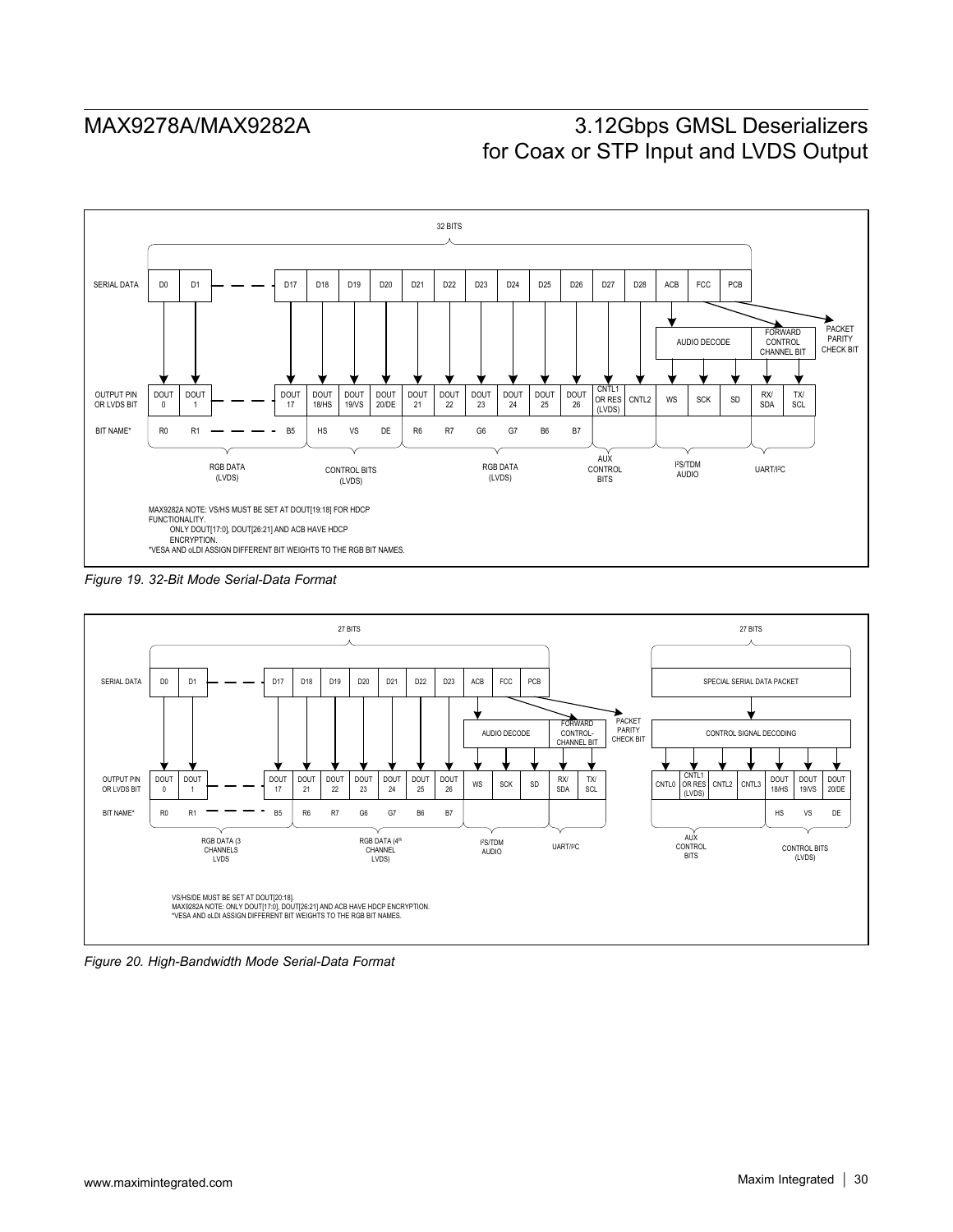| <b>DRS BIT SETTING</b> | <b>BWS PIN SETTING</b>    | <b>PCLKOUT RANGE (MHz)</b> |  |  |  |
|------------------------|---------------------------|----------------------------|--|--|--|
|                        | Low (24-bit mode)         | 16.66 to 104               |  |  |  |
| 0 (high data rate)     | Mid (high bandwidth mode) | 36.66 to 104               |  |  |  |
|                        | High (32-bit mode)        | 12.5 to 78                 |  |  |  |
|                        | Low                       | 8.33 to 16.66              |  |  |  |
| 1 (low data rate)      | Mid                       | 18.33 to 36.66             |  |  |  |
|                        | High                      | 6.25 to 12.5               |  |  |  |

### **Table 3. Data-Rate Selection Table**

The deserializer uses the DRS bit and the BWS input to set the TXCLKOUT frequency range (Table 3). Set DRS = 1 for low data rate TXCLKOUT frequency range. Set DRS = 0 for high data rate TXCLKOUT frequency range.

### **High-Bandwidth Mode**

The deserializer uses a 27-bit high-bandwidth mode to support 24-bit RGB at 104MHz pixel clock. Set BWS = open in both the serializer and deserializer to use highbandwidth mode. In high-bandwidth mode, the deserializer decodes HS, VS, DE, and CNTL[3:0] from special packets. Packets are sent by replacing a pixel before the rising edge and after the falling edge of the HS, VS, and DE signals. However, for CNTL[3:0], which is not always continuously sampled, packets always replace a pixel before the transition of the sampled CNTL[3:0]. Keep HS, VS, and DE low pulse widths at least 2 pixel clock cycles. By default, CNTL[3:0] are sampled continuously when DE is low. CNTL[3:0] are sampled only on HS/VS transitions when DE is high. If DE triggering of encoded packets is not desired, set the serializer's DISDETRIG = 0 and the CNTLTRIG bits to their desired value (register 0x15) to change the CNTL triggering behavior. Set DETREN =  $0$ on the deserializer when DE is not periodic.

### **Audio Channel**

The audio channel supports 8kHz to 192kHz audio sampling rates and audio word lengths from 8 bits to 32 bits (2-channel I2S) or 64 to 256 bits (TDM64 to TDM256). The audio bit clock (SCK) does not have to be synchronized with TXCLKOUT. The serializer automatically encodes audio data into a single-bit stream synchronous with TXCLKOUT. The deserializer decodes the audio stream and stores audio words in a FIFO. Audio rate detection uses an internal oscillator to continuously determine the audio data rate and output the audio in I2S format. The audio channel is enabled by default. When the audio channel is disabled, the SD/HIM is treated as an auxiliary control signal.

Since the encoded audio data sent through the serial link is synchronized with TXCLKOUT (through ACB), low TXCLKOUT frequencies limit the maximum audio sampling rate. Table 3 lists the maximum audio sampling rate for various TXCLKOUT frequencies. Spread-spectrum settings do not affect the I2S/TDM data rate or WS clock frequency.

### **Audio Channel Input**

The audio channel input works with 8-channel TDM and stereo I2S, as well as nonstandard formats. The input format is shown in Figure 21.



*Figure 21. Audio Channel Input Format*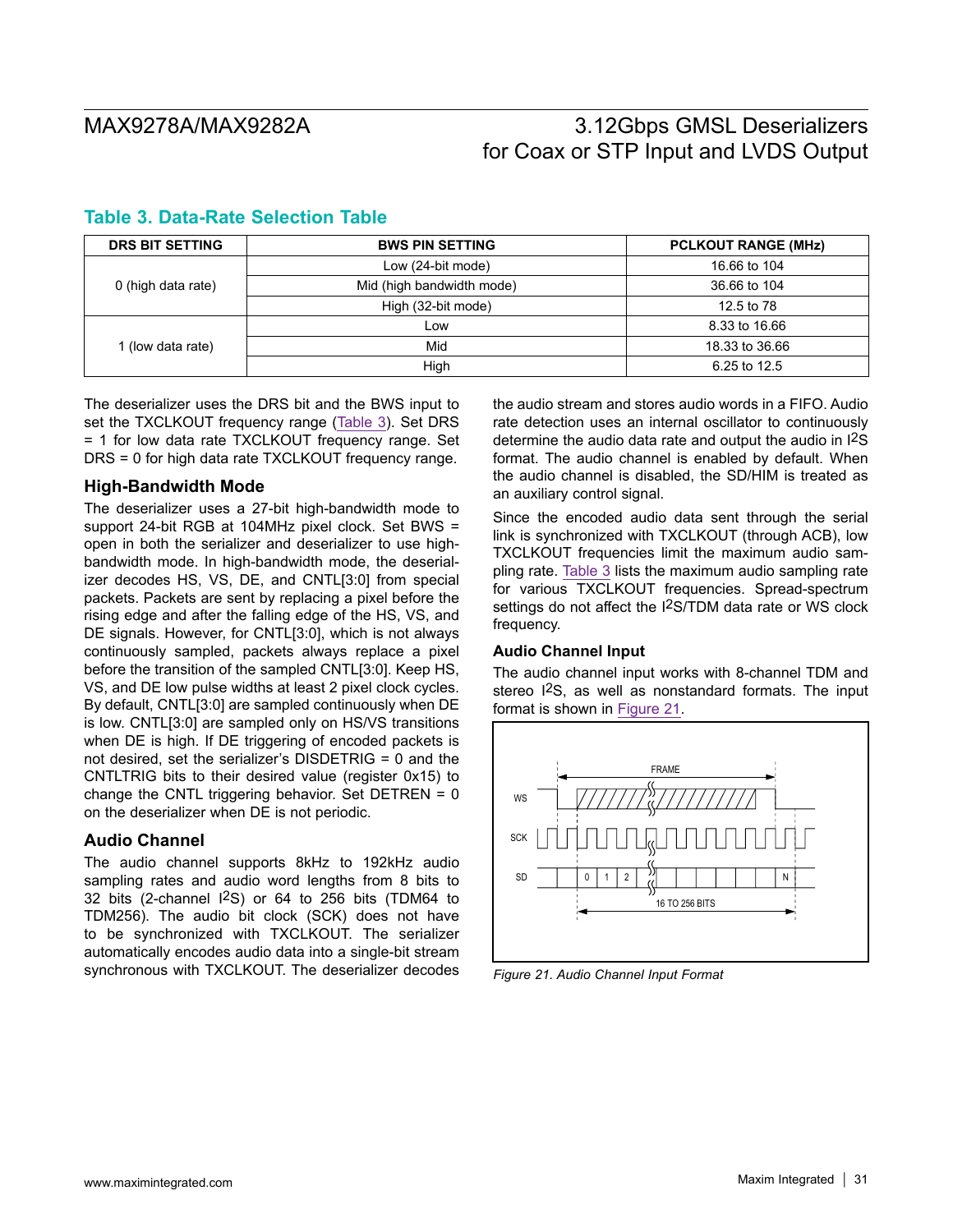| CHANNELS                                                                                                           | <b>BITS PER</b><br><b>CHANNEL</b> | <b>TXCLKOUT FREQUENCY</b><br>$(DRS = 0^*)$<br>(MHz) |           |           |           |           |           |                                  |                                  |           |           |            |
|--------------------------------------------------------------------------------------------------------------------|-----------------------------------|-----------------------------------------------------|-----------|-----------|-----------|-----------|-----------|----------------------------------|----------------------------------|-----------|-----------|------------|
|                                                                                                                    |                                   | 12.5                                                | 15.0      | 16.6      | 20.0      | 25.0      | 30.0      | 35.0                             | 40.0                             | 45.0      | 50.0      | 100        |
| 2                                                                                                                  | 8                                 | $\ddot{}$                                           | $\ddot{}$ | $\ddot{}$ | $+$       | $+$       | $\ddot{}$ | $\ddot{}$                        | $\ddot{}$                        | $+$       | $+$       | +          |
|                                                                                                                    | 16                                | $+$                                                 | $\ddot{}$ | $+$       | $\ddot{}$ | $\ddot{}$ | $\ddot{}$ | $\ddot{}$                        | $\ddot{}$                        | $+$       | $\ddot{}$ | $\ddot{}$  |
|                                                                                                                    | 18                                | 185.5                                               | $\ddot{}$ | $\ddot{}$ | $\ddot{}$ | $+$       | $\ddot{}$ | $\ddot{}$                        | $\ddot{}$                        | $+$       | $\ddot{}$ | $\ddot{}$  |
|                                                                                                                    | 20                                | 174.6                                               | $+$       | $+$       | $+$       | $+$       | $+$       | $\ddot{}$                        | $\begin{array}{c} + \end{array}$ | $\ddot{}$ | $\ddot{}$ | $+$        |
|                                                                                                                    | 24                                | 152.2                                               | 182.7     | $+$       | $\ddot{}$ | $+$       | $\ddot{}$ | $\ddot{}$                        | $\ddot{}$                        | $+$       | $\ddot{}$ | $\ddot{}$  |
|                                                                                                                    | 32                                | 123.7                                               | 148.4     | 164.3     | $\ddot{}$ | $+$       | $+$       | $\ddot{}$                        | $\ddot{}$                        | $+$       | $\ddot{}$ | $\ddot{}$  |
|                                                                                                                    | 8                                 | $+$                                                 | $+$       | $+$       | $+$       | $+$       | $+$       | $+$                              | $\ddot{}$                        | $+$       | $\ddot{}$ | $\ddot{}$  |
| 4                                                                                                                  | 16                                | 123.7                                               | 148.4     | 164.3     | $+$       | $+$       | $+$       | $\ddot{}$                        | $\ddot{}$                        | $+$       | $\ddot{}$ | $\ddot{}$  |
|                                                                                                                    | 18                                | 112.0                                               | 134.4     | 148.8     | 179.2     | $+$       | $\ddot{}$ | $\ddot{}$                        | $\ddot{}$                        | $+$       | $\ddot{}$ | $\ddot{}$  |
|                                                                                                                    | 20                                | 104.2                                               | 125.0     | 138.3     | 166.7     | $+$       | $\ddot{}$ | $\ddot{}$                        | $\ddot{}$                        | $+$       | $\ddot{}$ | $+$        |
|                                                                                                                    | 24                                | 88.6                                                | 106.3     | 117.7     | 141.8     | 177.2     | $+$       | $\ddot{}$                        | $\ddot{}$                        | $+$       | $+$       | $\ddot{}$  |
|                                                                                                                    | 32                                | 69.9                                                | 83.8      | 92.8      | 111.8     | 139.7     | 167.6     | $\ddot{}$                        | $\ddot{}$                        | $+$       | $\ddot{}$ | $+$        |
| 6                                                                                                                  | 8                                 | 152.2                                               | 182.7     | $\ddot{}$ | $\ddot{}$ | $\ddot{}$ | $\ddot{}$ | $\begin{array}{c} + \end{array}$ | $\ddot{}$                        | $+$       | $\ddot{}$ | $\ddot{}$  |
|                                                                                                                    | 16                                | 88.6                                                | 106.3     | 117.7     | 141.8     | 177.2     | $+$       | $\ddot{}$                        | $+$                              | $+$       | $\ddot{}$ | $\ddot{}$  |
|                                                                                                                    | 18                                | 80.2                                                | 93.3      | 106.6     | 128.4     | 160.5     | $+$       | $\ddot{}$                        | $+$                              | $\ddot{}$ | $\ddot{}$ | $\ddot{}$  |
|                                                                                                                    | 20                                | 73.3                                                | 88.0      | 97.3      | 117.3     | 146.6     | 175.9     | $+$                              | $\ddot{}$                        | $\ddot{}$ | $\ddot{}$ | $\ddot{}$  |
|                                                                                                                    | 24                                | 62.5                                                | 75.0      | 83.0      | 100       | 125       | 150       | 175                              | $+$                              | $+$       | $\ddot{}$ | $\ddot{}$  |
|                                                                                                                    | 32                                | 48.3                                                | 57.9      | 64.1      | 77.2      | 96.5      | 115.9     | 135.2                            | 154.5                            | 173.8     | $+$       | $\ddot{}$  |
|                                                                                                                    | 8                                 | 123.7                                               | 148.4     | 164.3     | $+$       | $+$       | $+$       | $\ddot{}$                        | $\ddot{}$                        | $+$       | $\ddot{}$ | $\ddagger$ |
|                                                                                                                    | 16                                | 69.9                                                | 83.8      | 92.8      | 111.8     | 139.7     | 167.6     | $+$                              | $\ddot{}$                        | $+$       | $\ddot{}$ | $\ddot{}$  |
| 8                                                                                                                  | 18                                | 62.5                                                | 75.0      | 83.0      | 100.0     | 125.0     | 150.0     | 175.0                            | $\ddot{}$                        | $+$       | $+$       | $\ddot{}$  |
|                                                                                                                    | 20                                | 57.1                                                | 68.5      | 75.8      | 91.3      | 114.2     | 137.0     | 159.9                            | 182.7                            | $+$       | $\ddot{}$ | $\ddot{}$  |
|                                                                                                                    | 24                                | 48.3                                                | 57.9      | 64.1      | 77.2      | 96.5      | 115.9     | 135.2                            | 154.5                            | 173.8     | $\ddot{}$ | $+$        |
|                                                                                                                    | 32                                | 37.1                                                | 44.5      | 49.3      | 59.4      | 74.2      | 89.1      | 103.9                            | 118.8                            | 133.6     | 148.4     | $+$        |
|                                                                                                                    |                                   |                                                     |           |           |           |           |           |                                  |                                  |           |           |            |
|                                                                                                                    | COLOR CODING                      |                                                     |           |           |           |           |           |                                  |                                  |           |           |            |
| $<$ 48 $k$ Hz                                                                                                      |                                   |                                                     |           |           |           |           |           |                                  |                                  |           |           |            |
| 48kHz to 96kHz                                                                                                     |                                   |                                                     |           |           |           |           |           |                                  |                                  |           |           |            |
| 96kHz to 192kHz                                                                                                    |                                   |                                                     |           |           |           |           |           |                                  |                                  |           |           |            |
|                                                                                                                    | > 192kHz                          |                                                     |           |           |           |           |           |                                  |                                  |           |           |            |
| +Max WS rate is greater than 192kHz.<br>*DRS = 0 TXCLKOUT frequency is equal to 2x the DRS = 1 TXCLKOUT frequency. |                                   |                                                     |           |           |           |           |           |                                  |                                  |           |           |            |

## **Table 4. Maximum Audio WS Frequency (kHz) for Various TXCLKOUT Frequencies**

| COLOR CODING    |
|-----------------|
| $<$ 48 $k$ Hz   |
| 48kHz to 96kHz  |
| 96kHz to 192kHz |
| > 192kHz        |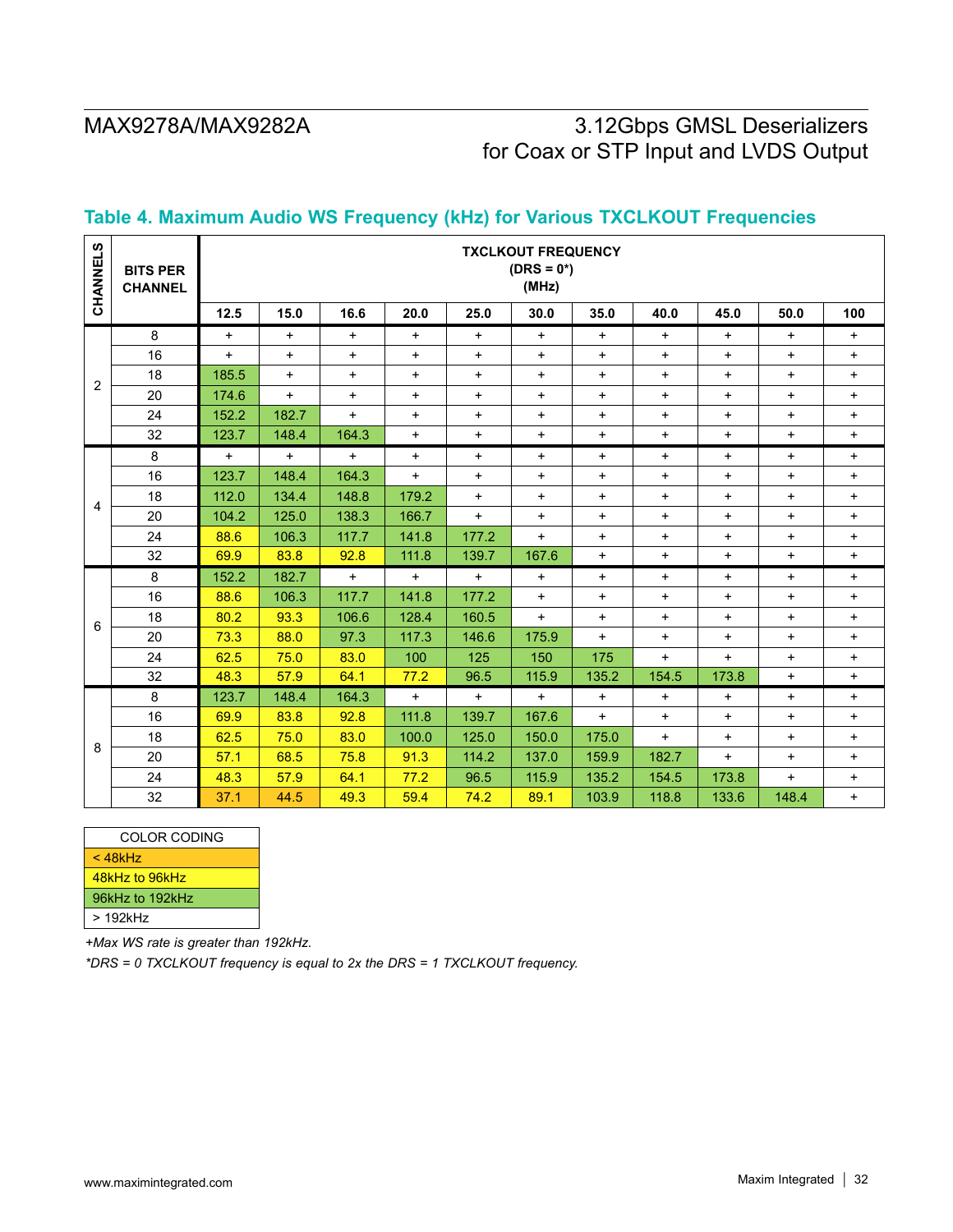The period of the WS can be 8 to 256 SCK periods. The WS frame starts with the falling edge and can be low for 1 to 255 SCK periods. SD is one SCK period, sampled on the rising edge. MSB/LSB order, zero padding or any other significance assigned to the serial data does not affect operation of the audio channel. The polarity for WS and SCK edges is programmable.

Figure 22, Figure 23, Figure 24, and Figure 25 are examples of acceptable input formats.







*Figure 23. 6-Channel TDM (24-Bit Samples, No Padding)*



*Figure 24. Stereo I2S (24-Bit Samples, Padded with Zeros)*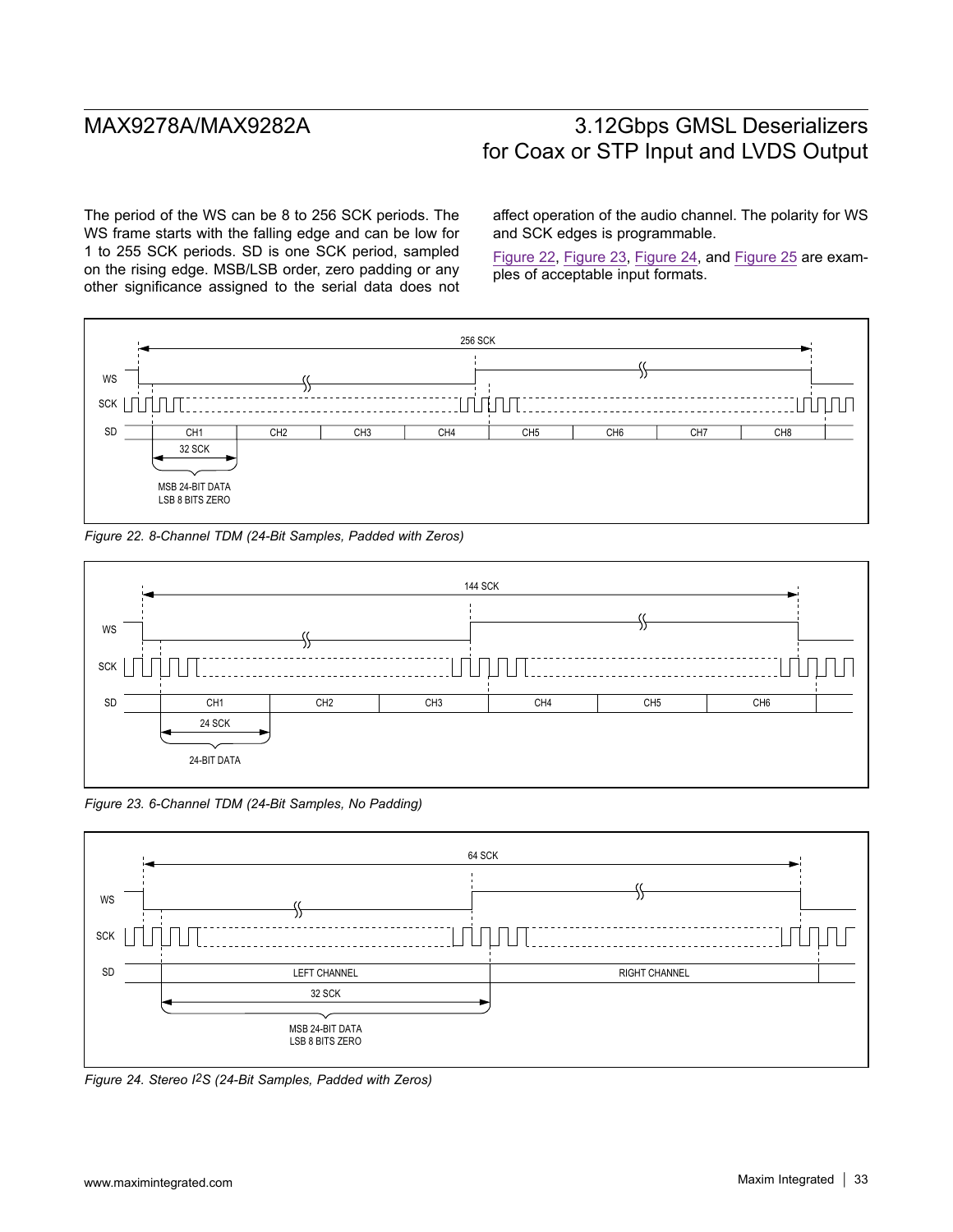

*Figure 25. Stereo I2S (16-Bit Samples, No Padding)*

### **Audio Channel Output**

WS, SCK, and SD are output with the same timing relationship they had at the audio input, except that WS is always 50% duty cycle (regardless of the duty cycle of WS at the input).

The output format is shown in Figure 26.

WS and SCK can be driven by the audio source (clock master) or the audio sink (clock slave). Buffer underflow and overflow flags are available to the sink as clock slave through I2C for clock-frequency adjustment. Data are sampled on the rising edge. WS and SCK polarity are programmable.



*Figure 26. Audio Channel Output Format*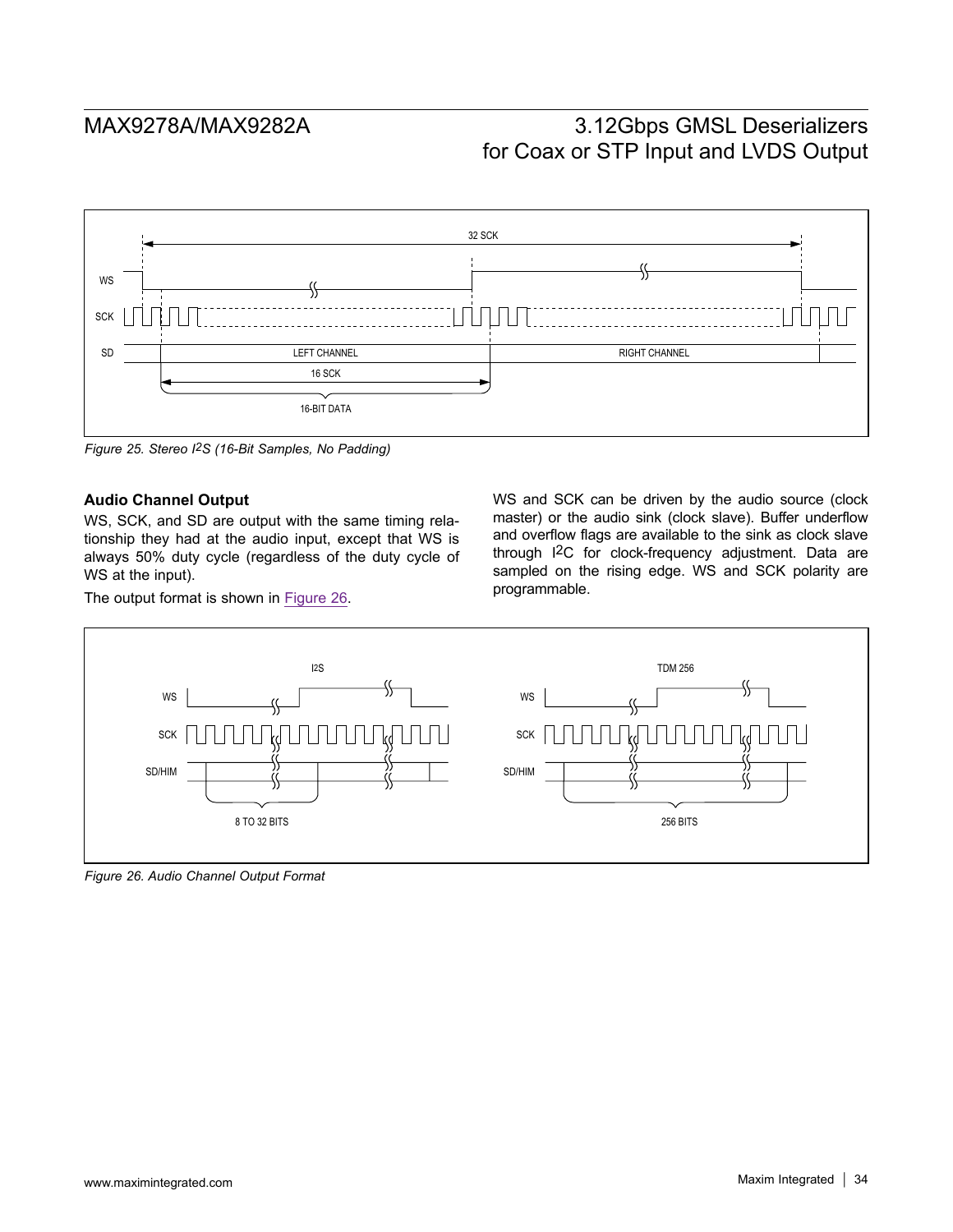### **Additional MCLK Output for Audio Applications**

Some audio DACs, such as the MAX9850, do not require a synchronous main clock (MCLK), while other DACs require a separate MCLK for operation. For audio applications that cannot use WS or TXCLKOUT directly, the deserializer provides a divided MCLK output at either DOUT28/CNTL2 or CNTL0/ADD0 (determined by MCLKPIN bit setting) at the expense of one less control line. By default, MCLK is turned off. Set MCLKDIV (deserializer register 0x12, D[6:0]) to a nonzero value to enable the MCLK output. Set MCLKDIV to 0x00 to disable MCLK and set DOUT28/CNTL2 or CNTL0/ADD0 as a control output.

The output MCLK frequency is:

$$
f_{MCLK} = \frac{f_{SRC}}{MCLKDIV}
$$

where:

 $f_{SRC}$  is the MCLK source frequency (see Table 5)

MCLKDIV is the divider ratio from 1 to 127

Choose MCLKDIV values so that  $f_{MCLK}$  is not greater than 60MHz. MCLK frequencies derived from TXCLKOUT (MCLKSRC = 0) are not affected by spread-spectrum settings in the deserializer. Enabling spread spectrum in the serializer, however, introduces spread spectrum into MCLK. Spread-spectrum settings of either device do not affect MCLK frequencies derived from the internal oscillator. The internal oscillator frequency ranges from 100MHz to 150MHz over all process corners and operating conditions. Alternatively, set MCLKWS = 1 (0x15 D1) to output WS from MCLK.

### **Audio Output Timing Sources**

The deserializer has multiple options for audio data output timing. By default, the deserializer provides the output timing based on the incoming data rate (through a FIFO) and an internal oscillator.

To use a system-sourced clock, set the AUDIOMODE bit to 1 (D5 of register 0x02) to set WS and SCK as inputs on the deserializer side. The deserializer uses a FIFO to smooth out the differences in input and output audio timing. Registers 0x78 and 0x79 store the FIFO overflow/ underflow information for use with external WS/SCK timing. The FIFO drops data packets during FIFO overflow. By default, the FIFO repeats the last audio packet during FIFO underflow when no audio data is available. Set the AUDUFBEH bit (D2 of register 0x01D) to 1 to output all zeros during underflow.

### **Reverse Control Channel**

The serializer uses the reverse control channel to receive I2C/UART and GPO signals from the deserializer in the opposite direction of the video stream. The reverse control channel and forward video data coexist on the same serial cable forming a bidirectional link. The reverse control channel operates independently from the forward control channel. The reverse control channel is available 2ms after power-up. The serializer temporarily disables the reverse control channel for 500µs after starting/ stopping the forward serial link.

### **Table 5. fSRC Settings**

| <b>MCLKWS SETTING</b><br>(REGISTER 0x15, D1) | <b>MCLKSRC SETTING</b><br>(REGISTER 0x12, D7) | <b>DATA RATE</b><br><b>SETTING</b> | <b>BIT-WIDTH SETTING</b>      | <b>MCLK SOURCE</b><br>FREQUENCY (f <sub>SRC</sub> ) |  |
|----------------------------------------------|-----------------------------------------------|------------------------------------|-------------------------------|-----------------------------------------------------|--|
|                                              |                                               | High speed                         | 24-bit or high-bandwidth mode | 3 x f <sub>TXCLKOUT</sub>                           |  |
|                                              | 0                                             | $(DRS = 0)$                        | 32-bit mode                   | 4 x f <sub>TXCLKOUT</sub>                           |  |
| 0                                            |                                               | Low speed                          | 24-bit or high-bandwidth mode | 6 x f <sub>TXCLKOUT</sub>                           |  |
|                                              |                                               | $(DRS = 1)$                        | 32-bit mode                   | 8 x f <sub>TXCLKOUT</sub>                           |  |
|                                              |                                               |                                    |                               | Internal oscillator<br>(120MHz typ)                 |  |
|                                              |                                               |                                    |                               | WS*                                                 |  |

*\*MCLK is not divided when using WS as the MCLK source. MCLK divider must still be set to a nonzero number for MCLK to be enabled.*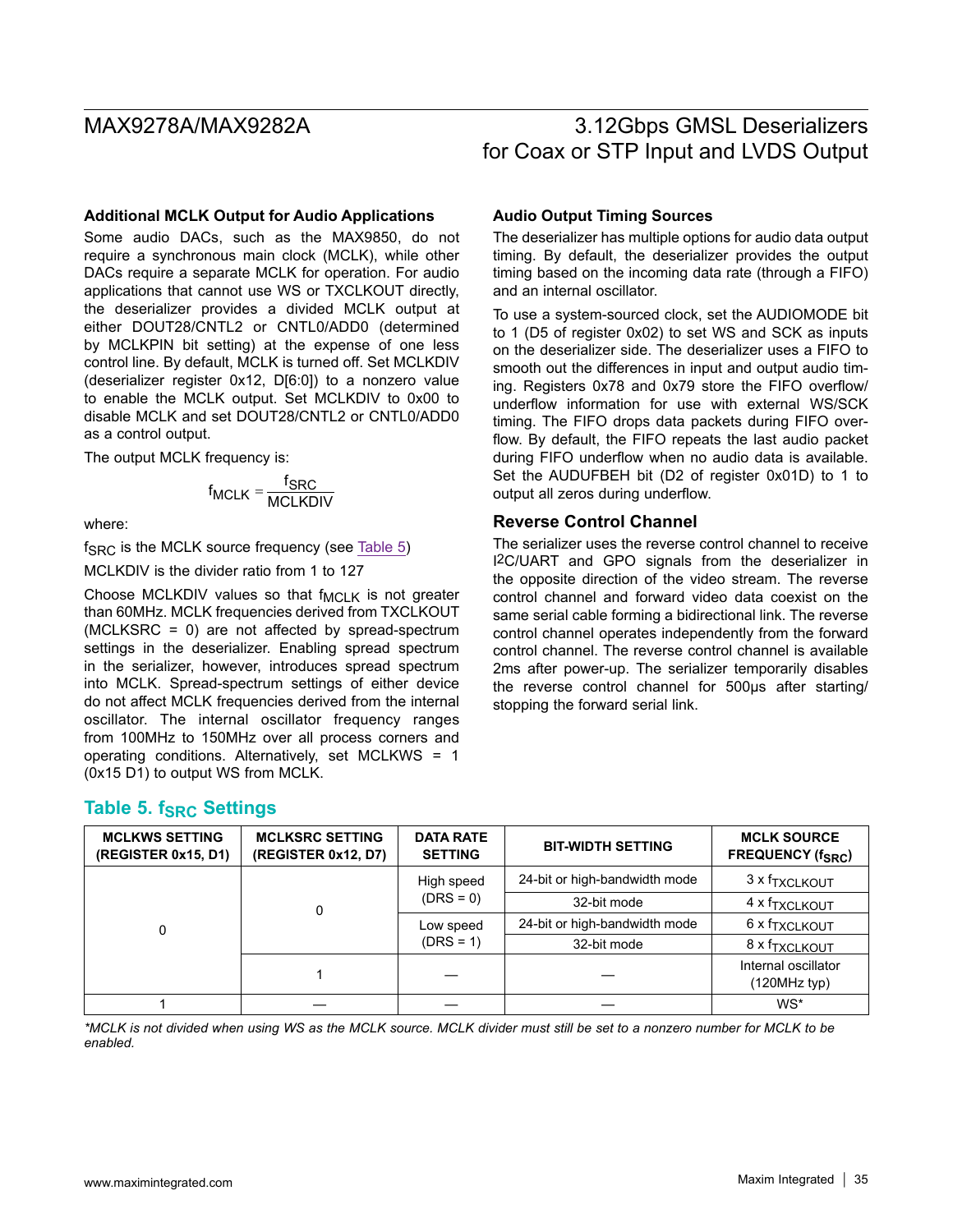### **Control Channel and Register Programming**

The control channel is available for the  $\mu$ C to send and receive control data over the serial link simultaneously with the high-speed data. The  $\mu$ C controls the link from either the serializer or the deserializer side to support video-display or image-sensing applications. The control channel between the µC and serializer or deserializer runs in base mode or bypass mode according to the mode selection (MS) input of the device connected to the µC. Base mode is a half-duplex control channel and the bypass mode is a full-duplex control channel. The total maximum forward or reverse control-channel delay is 2µs (UART) or 2-bit times (I2C) from the input of one device to the output of the other.  $12C$  delay is measured from a local START condition to a remote START condition.

### **UART Interface**

In base mode, the  $\mu$ C is the host and can access the registers of both the serializer and deserializer from either side of the link using the GMSL UART protocol. The µC can also program the peripherals on the remote side by sending the UART packets to the serializer or deserializer, with the UART packets converted to I<sup>2</sup>C by the device on the remote side of the link. The  $\mu$ C communicates with a UART peripheral in base mode (through INTTYPE register settings), using the half-duplex default GMSL UART protocol of the serializer/deserializer. The device addresses of the serializer and deserializer in base mode are programmable.

When the peripheral interface is I2C, the serializer/ deserializer converts UART packets to I2C that have device addresses different from those of the serializer or deserializer. The converted I2C bit rate is the same as the original UART bit rate.

The deserializer uses differential line coding to send signals over the reverse channel to the serializer. The bit rate of the control channel is 9.6kbps to 1Mbps in both directions. The serializer and deserializer automatically detect the control-channel bit rate in base mode. Packet bit-rate changes can be made in steps of up to 3.5 times higher or lower than the previous bit rate. See the *Changing the Clock Frequency* section for more information.

Figure 27 shows the UART protocol for writing and reading in base mode between the  $\mu$ C and the serializer/ deserializer.

Figure 28 shows the UART data format. Even parity is used. Figure 29 and Figure 30 detail the formats of the SYNC byte (0x79) and the ACK byte (0xC3). The  $\mu$ C and the connected slave chip generate the SYNC byte and ACK byte, respectively. Events such as device wake-up and GPI generate transitions on the control channel that can be ignored by the µC. Data written to the deserializer registers do not take effect until after the acknowledge byte is sent. This allows the µC to verify that write commands are received without error, even if the result of the write command directly affects the serial link. The slave uses the SYNC byte to synchronize with the host UART's data rate. If the GPI or MS inputs of the deserializer toggle while there is control-channel communication, or if a line fault occurs, the control-channel communication will be corrupted. In the event of a missed or delayed acknowledge (~1ms due to control-channel timeout), the µC should assume there was an error in the packet transmission or response. In base mode, the µC must keep the UART Tx/Rx lines high no more than 4 bit times between bytes in a packet. Keep the UART Tx/Rx lines high for at least 16 bit times before starting to send a new packet.



*Figure 27. GMSL UART Protocol for Base Mode*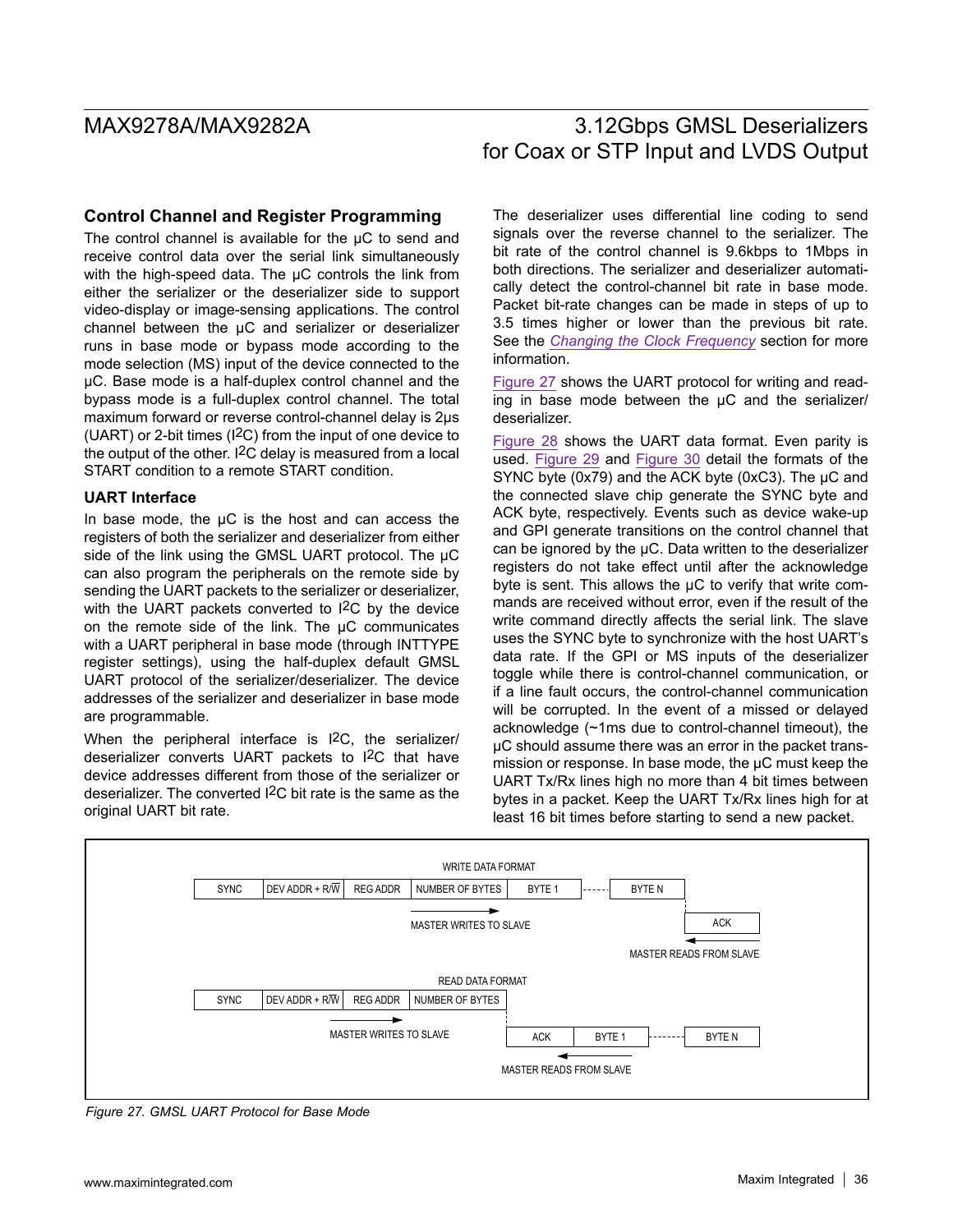

*Figure 28. GMSL UART Data Format for Base Mode*





*Figure 31. Format Conversion Between GMSL UART and I2C with Register Address (I2CMETHOD = 0)*

As shown in Figure 31, the remote-side device converts packets going to or coming from the peripherals from UART format to I2C format and vice versa. The remote device removes the byte number count and adds or receives the ACK between the data bytes of I2C. The I2C bit rate is the same as the UART bit rate.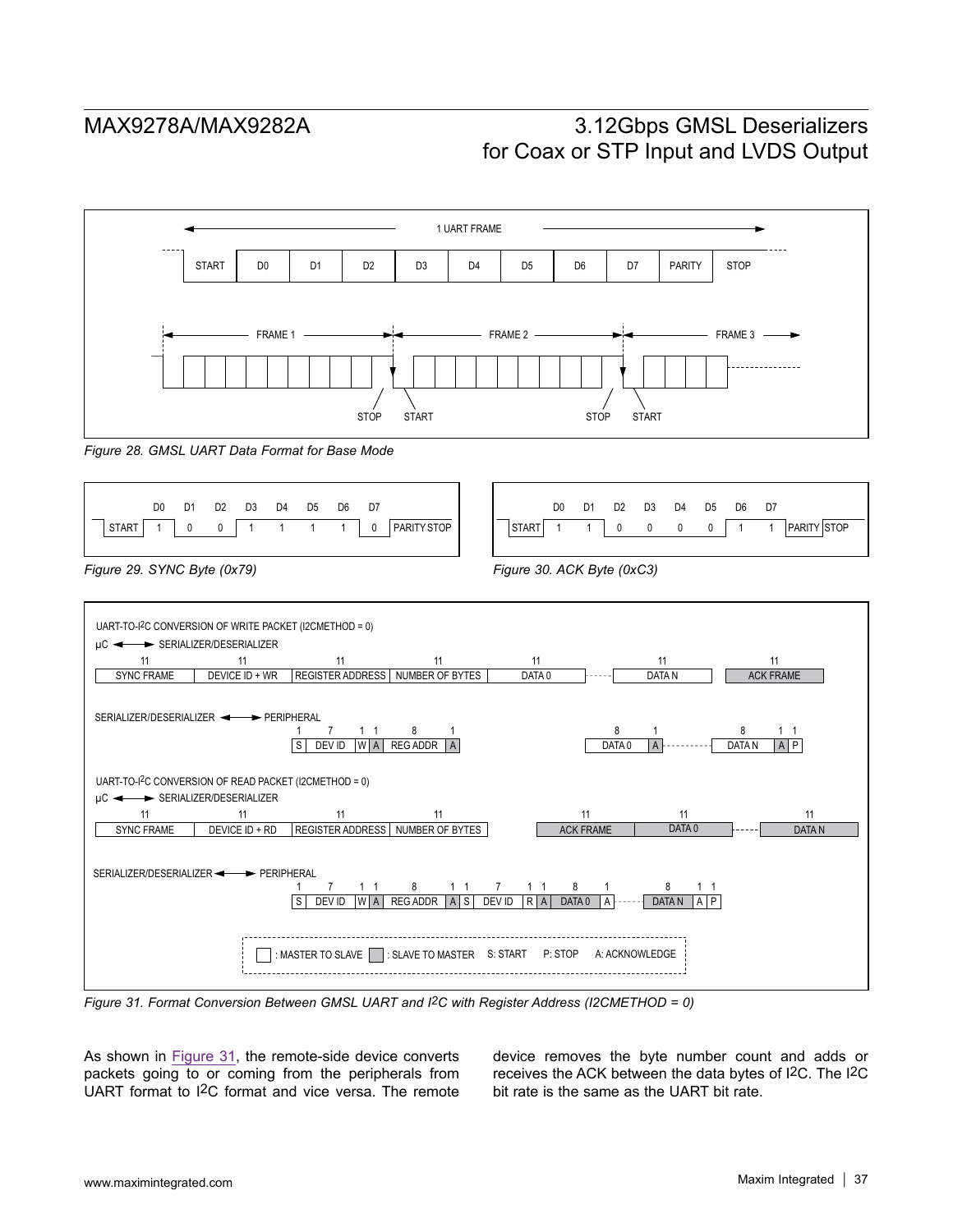### **Interfacing Command-Byte-Only I2C Devices with UART**

The deserializers' UART-to-I2C conversion can interface with devices that do not require register addresses, such as the MAX7324 GPIO expander. In this mode, the I2C master ignores the register address byte and directly reads/ writes the subsequent data bytes (Figure 32). Change the communication method of the I2C master using the I2CMETHOD bit. I2CMETHOD = 1 sets command-byteonly mode, while I2CMETHOD = 0 sets normal mode where the first byte in the data stream is the register address.

### **UART Bypass Mode**

In bypass mode, the deserializers ignore UART commands from the  $\mu$ C and the  $\mu$ C communicates with the peripherals directly using its own defined UART protocol. The  $\mu$ C cannot access the serializer/deserializer's registers in this mode. Peripherals accessed through the forward control channel using the UART interface need to handle at least one TXCLKOUT period  $\pm$ 10ns of jitter due to the asynchronous sampling of the UART signal by TXCLKOUT. Set MS/HVEN = high to put the control channel into bypass mode. For applications with the  $\mu$ C connected to the deserializer, there is a 1ms wait time between setting MS high and the bypass control channel being active. There is no delay time when switching to bypass mode when the µC is connected to the serializer. Do not send a logic-low value longer than 100µs to ensure proper GPO functionality. Bypass mode accepts bit rates down to 10kbps in either direction. See the *GPO/GPI Control* section for GPI functionality limitations. The control-channel data pattern should not be held low longer than 100µs if GPI control is used.



*Figure 32. Format Conversion Between GMSL UART and I2C with Register Address (I2CMETHOD = 1)*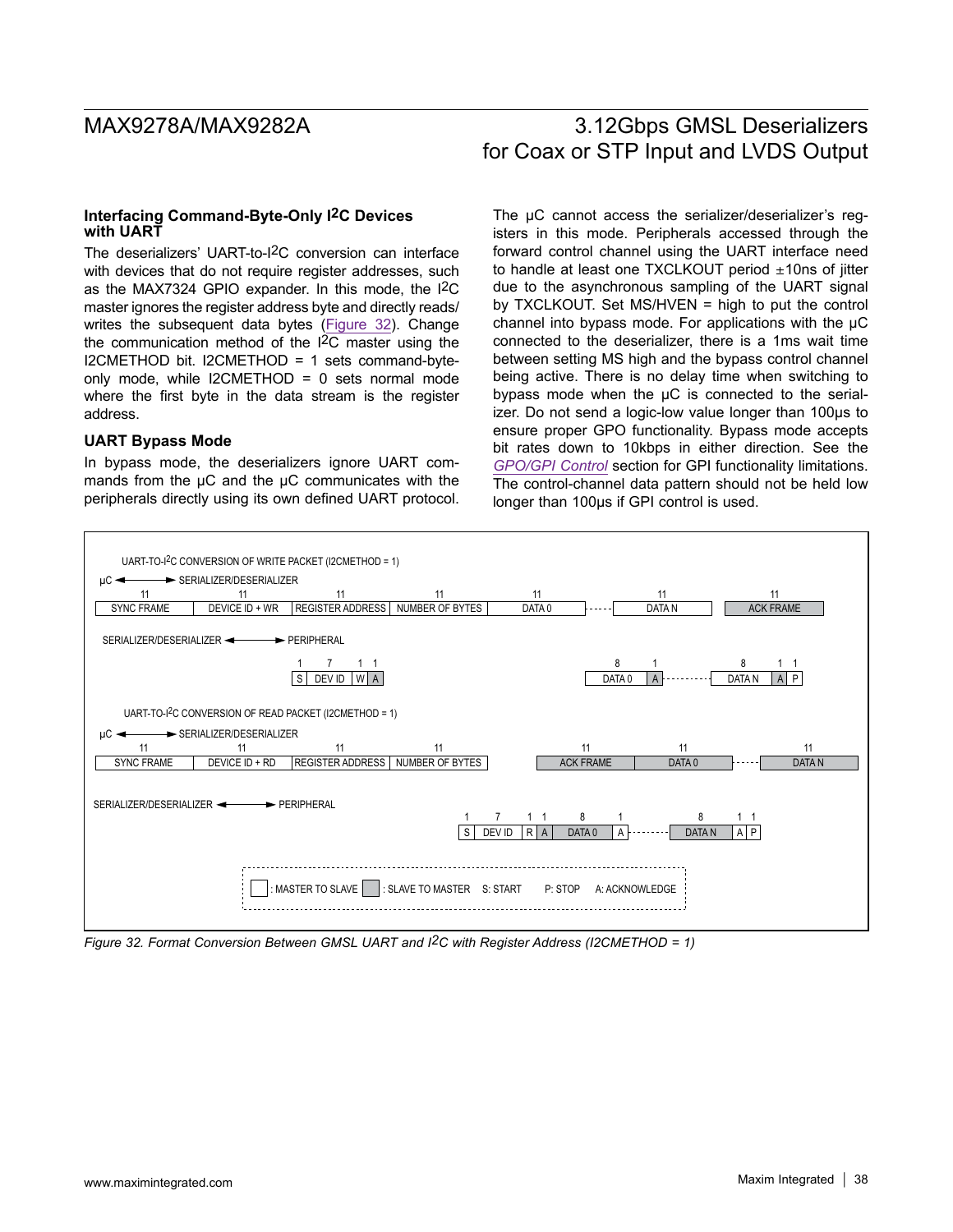# **I2C Interface**

In I2C-to-I2C mode, the deserializer's control-channel interface sends and receives data through an I2Ccompatible 2-wire interface. The interface uses a serialdata line (SDA) and a serial-clock line (SCL) to achieve bidirectional communication between master and slave(s). A µC master initiates all data transfers to and from the device and generates the SCL clock that synchronizes the data transfer. When an I2C transaction starts on the local-side device's control-channel port, the remote-side device's control-channel port becomes an I2C master that interfaces with remote-side I2C peripherals. The I2C master must accept clock stretching that is imposed by the deserializer (holding SCL low). The SDA and SCL lines operate as both an input and an open-drain output. Pullup resistors are required on SDA and SCL. Each transmission consists of a START condition (Figure 6) sent by a master, followed by the device's 7-bit slave address plus a  $R/\overline{W}$  bit, a register address byte, one or more data bytes, and finally a STOP condition.

## **START and STOP Conditions**

Both SCL and SDA remain high when the interface is not busy. A master signals the beginning of a transmission with a START (S) condition by transitioning SDA from high to low while SCL is high (see Figure 33). When the master has finished communicating with the slave, it issues a STOP (P) condition by transitioning SDA from low to high while SCL is high. The bus is then free for another transmission.

### **Bit Transfer**

One data bit is transferred during each clock pulse (Figure 34). The data on SDA must remain stable while SCL is high.



*Figure 33. START and STOP Conditions*



*Figure 34. Bit Transfer*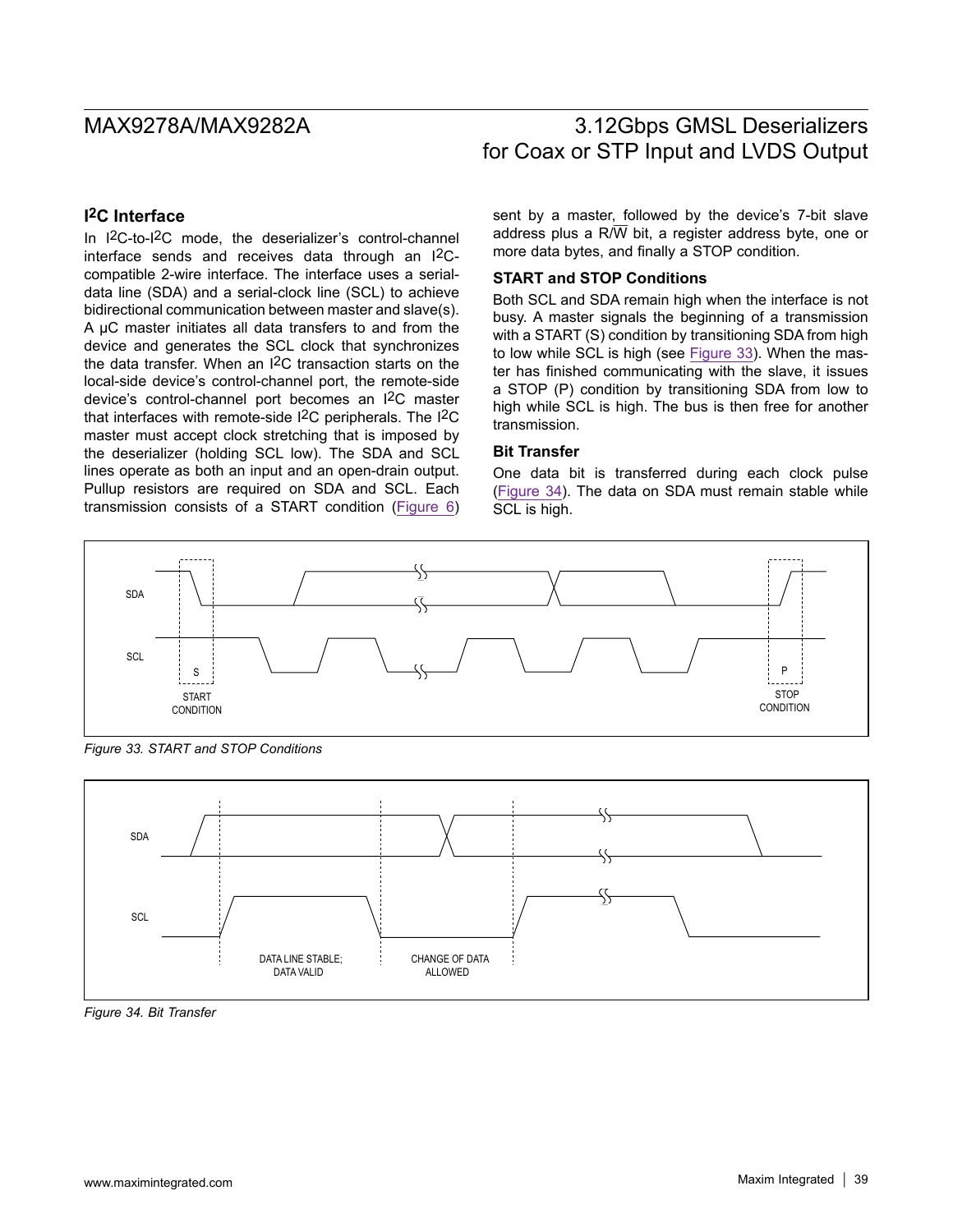### **Acknowledge**

The acknowledge bit is a clocked 9th bit that the recipient uses to handshake receipt of each byte of data (Figure 35). Thus, each byte transferred effectively requires nine bits. The master generates the 9th clock pulse, and the recipient pulls down SDA during the acknowledge clock pulse. The SDA line is stable low during the high period of the clock pulse. When the master is transmitting to the slave device, the slave device generates the acknowledge bit because the slave device is the recipient. When the slave device is transmitting to the master, the master generates the acknowledge bit because the master is the recipient. The device generates an acknowledge even when the forward control channel is not active. To prevent acknowledge generation when the forward control channel is not active, set the I2CLOCACK bit low.

### **Slave Address**

The deserializers have 7-bit long slave addresses. The bit following a 7-bit slave address is the R/W bit, which is low for a write command and high for a read command. The slave address for the deserializer is XX01XXX1 for read commands and XX01XXX0 for write commands. See Figure 36.

### **Bus Reset**

The device resets the bus with the I2C START condition for reads. When the R/W bit is set to 1, the deserializers transmit data to the master, thus the master is reading from the device.



*Figure 35. Acknowledge*



*Figure 36. Slave Address*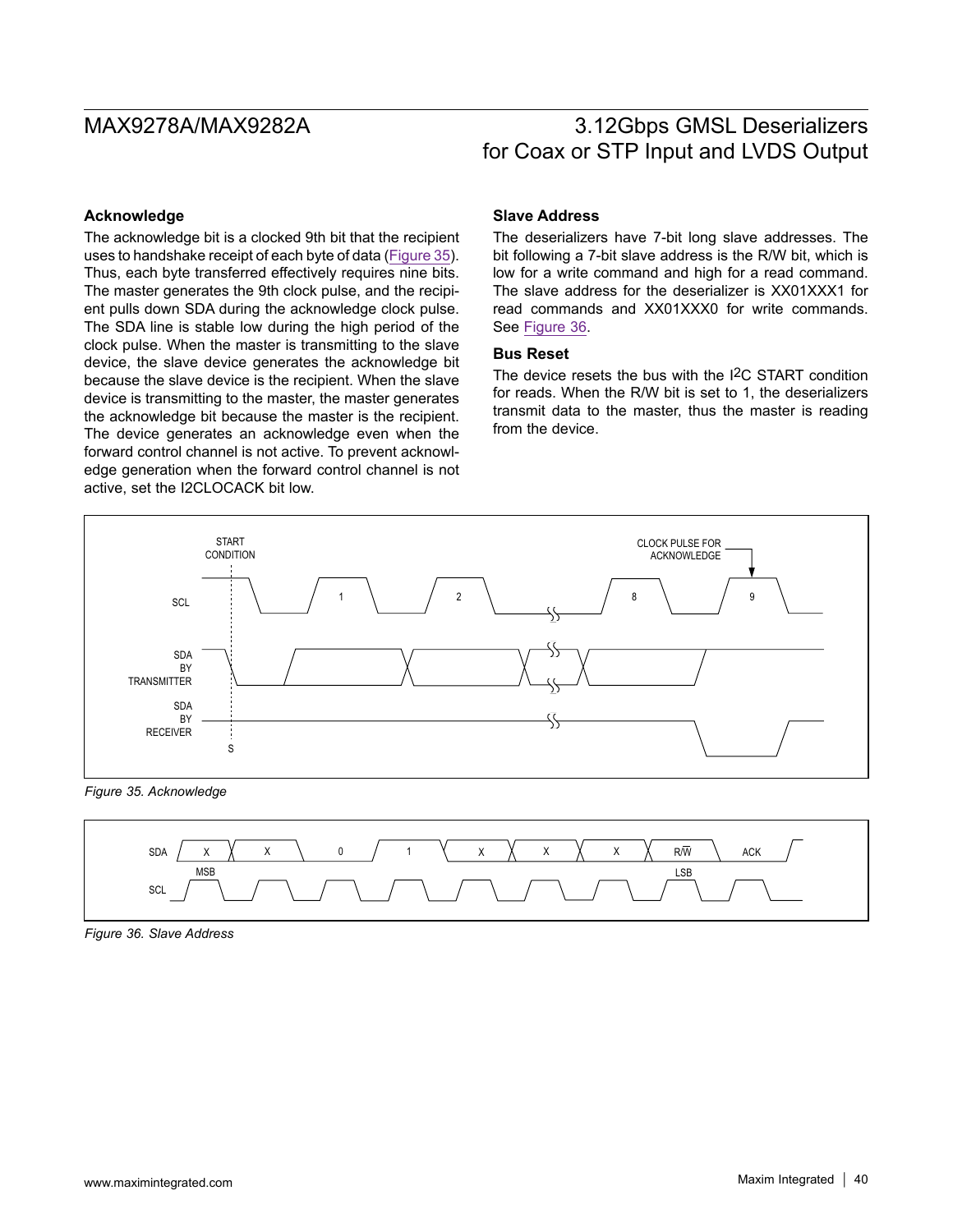### **Format for Writing**

Writes to the deserializers comprise the transmission of the slave address with the R/W bit set to zero, followed by at least one byte of information. The first byte of information is the register address or command byte. The register address determines which register of the device is to be written by the next byte, if received. If a STOP (P) condition is detected after the register address is received, the device takes no further action beyond storing the register address (Figure 37). Any bytes received after the register address are data bytes. The first data byte goes into the register selected by the register address, and subsequent data bytes go into subsequent registers (Figure 38). If multiple data bytes are transmitted before a STOP condition, these bytes are stored in subsequent registers because the register addresses autoincrements.



*Figure 37. Format for I2C Write*



*Figure 38. Format for Write to Multiple Registers*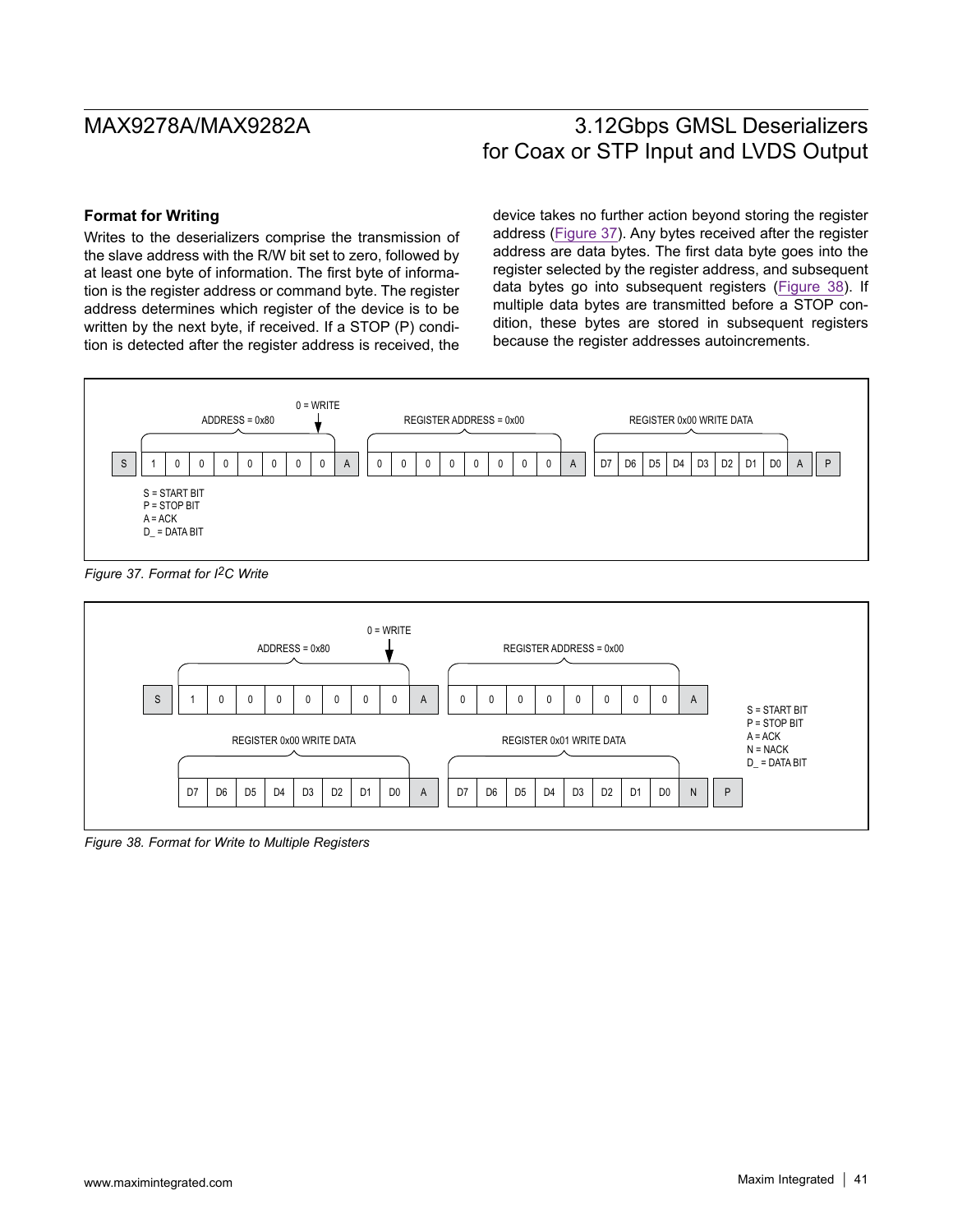### **Format for Reading**

The deserializers are read using the internally stored register address as an address pointer, the same way the stored register address is used as an address pointer for a write. The pointer autoincrements after each data byte is read using the same rules as for a write. Thus, a read is initiated by first configuring the register address by performing a write (Figure 39). The master can now read consecutive bytes from the device, with the first data byte being read from the register address pointed by the previously written register address. Once the master sends a NACK, the device stops sending valid data.

### **I2C Communication with Remote-Side Devices**

The deserializers support I2C communication with a peripheral on the remote side of the communication link using SCL clock stretching. While multiple masters can reside on either side of the communication link, arbitration is not provided. The connected masters need to support SCL clock stretching. The remote-side I<sup>2</sup>C bit-rate range must be set according to the local-side I2C bit rate. Supported remote-side bit rates can be found in Table 6. Set the I2CMSTBT (register 0x1C) to set the remote I2C bit rate. If using a bit rate different from 400kbps, local- and remote-side I2C setup and hold times should be adjusted by setting the I2CSLVSH register settings on both sides.

## **I2C Address Translation**

The deserializers support I2C address translation for up to two device addresses. Use address translation to assign unique device addresses to peripherals with limited I2C addresses. Source addresses (address to translate from) are stored in registers 0x18 and 0x1A. Destination addresses (address to translate to) are stored in registers 0x19 and 0x1B.

In a multilink situation where there are multiple deserializers and/or peripheral devices connected to these serializers, the deserializers support broadcast commands to control these multiple devices. Select an unused device address to use as a broadcast device address. Program all the remote-side serializer devices to translate the broadcast device address (source address stored in registers 0x0F, 0x11) to the peripherals' address (destination address stored in registers 0x10, 0x12). Any commands sent to the broadcast address (selected unused address) are sent to all deserializers and/or peripheral devices connected to the deserializers whose addresses match the translated broadcast address.



*Figure 39. Format for I2C Read*

## **Table 6. I2C Bit Rate Ranges**

| <b>LOCAL BIT RATE</b> | <b>REMOTE BIT RATE RANGE</b> | <b>I2CMSTBT SETTING</b> |
|-----------------------|------------------------------|-------------------------|
| f > 50kbps            | Up to 1Mbps                  | Anv                     |
| 20kbps < f < 50kbps   | Up to 400kbps                | Up to $110$             |
| f < 20kbps            | Up to 10kbps                 | 000                     |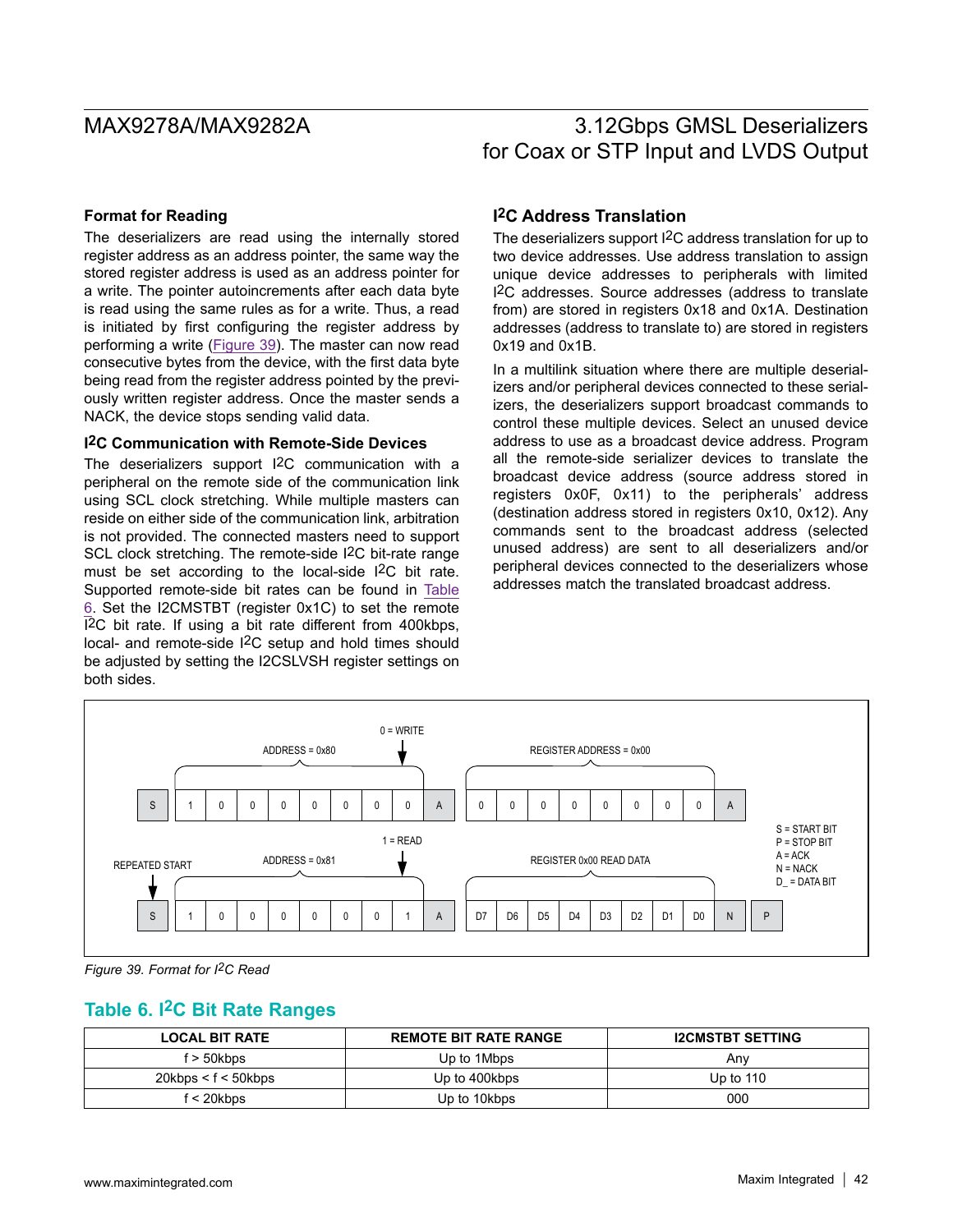## **GPO/GPI Control**

GPO on the serializer follows GPI transitions on the deserializer. This GPO/GPI function can be used to transmit signals such as a frame sync in a surround-view camera system. The GPI-to-GPO delay is 0.35ms max. Keep time between GPI transitions to a minimum 0.35ms. This includes transitions from the other deserializer in coax splitter mode. Bit D4 of register 0x06 in the deserializer stores the GPI input state. GPO is low after power-up. The  $\mu$ C can set GPO by writing to the SETGPO register bit. Do not send a logic-low value on the deserializer RX/ SDA input (UART mode) longer than 100µs in either base or bypass mode to ensure proper GPO/GPI functionality.

## **Table 7. Cable Equalizer Boost Levels**

| <b>BOOST SETTING</b><br>(0x05 D[3:0]) | <b>TYPICAL BOOST GAIN (dB)</b> |  |
|---------------------------------------|--------------------------------|--|
| 0000                                  | 2.1                            |  |
| 0001                                  | 2.8                            |  |
| 0010                                  | 3.4                            |  |
| 0011                                  | 4.2                            |  |
|                                       | 5.2                            |  |
| 0100                                  | Power-up default when          |  |
|                                       | $EQS = high$                   |  |
| 0101                                  | 6.2                            |  |
| 0110                                  | 7                              |  |
| 0111                                  | 8.2                            |  |
| 1000                                  | 9.4                            |  |
|                                       | 10.7                           |  |
| 1001                                  | Power-up default when          |  |
|                                       | $EQS = low$                    |  |
| 1010                                  | 11.7                           |  |
| 1011                                  | 13                             |  |

## **Table 8. Output Spread**

| SS                       | SPREAD (%)                                               |  |
|--------------------------|----------------------------------------------------------|--|
| 00                       | No spread spectrum<br>Power-up default when SSEN = 0     |  |
| 01                       | $±2\%$ spread spectrum<br>Power-up default when SSEN = 1 |  |
| No spread spectrum<br>10 |                                                          |  |
|                          | ±4% spread spectrum                                      |  |

# **Table 9. Modulation Coefficients and Maximum SDIV Settings**

| <b>SPREAD-</b><br><b>SPECTRUM</b><br>SETTING (%) | <b>MODULATION</b><br><b>COEFFICIENT</b><br><b>MOD (DECIMAL)</b> | <b>SDIV UPPER</b><br><b>LIMIT (DECIMAL)</b> |
|--------------------------------------------------|-----------------------------------------------------------------|---------------------------------------------|
|                                                  | 208                                                             | 15                                          |
|                                                  | 208                                                             | 30                                          |

## **Line Equalizer**

The deserializer includes an adjustable line equalizer to further compensate cable attenuation at high frequencies. The cable equalizer has 11 selectable levels of compensation from 2.1dB to 13dB (Table 7). To select other equalization levels, set the corresponding register bits in the deserializer (0x05 D[3:0]). Use equalization in the deserializer, together with preemphasis in the serializer, to create the most reliable link for a given cable.

### **Spread Spectrum**

To reduce the EMI generated by the transitions on the serial link, the deserializer output is programmable for spread spectrum. If the serializer, paired with the MAX9278A/MAX9282A, has programmable spread spectrum, do not enable spread for both at the same time or their interaction will cancel benefits. The deserializer tracks the serializer spread and passes the spread to the deserializer output. The programmable spread-spectrum amplitudes are ±2%,and ±4% (Table 8).

The deserializer includes a sawtooth divider to control the spread-modulation rate. Autodetection of the TXCLKOUT operation range guarantees a spread-spectrum modulation frequency within 20kHz to 40kHz. Additionally, manual configuration of the sawtooth divider (SDIV: 0x03, D[5:0]) allows the user to set a modulation frequency according to the TXCLKOUT frequency. When ranges are manually selected, program the SDIV value for a fixed modulation frequency around 20kHz.

### **Manual Programming of the Spread-Spectrum Divider**

The modulation rate relates to the TXCLKOUT frequency as follows:

$$
f_{M} = (1 + DRS) \frac{f_{TXCLKOUT}}{MOD \times SDIV}
$$

where:

 $f_M$  = Modulation frequency  $DRS = DRS$  value (0 or 1)  $f_{\text{TXCI KOUT}}$  = TXCLKOUT frequency MOD = Modulation coefficient given in Table 9 SDIV = 5-bit SDIV setting, manually programmed by the µC

To program the SDIV setting, first look up the modulation coefficient according to the desired bus-width and spreadspectrum settings. Solve the above equation for SDIV using the desired pixel clock and modulation frequencies. If the calculated SDIV value is larger than the maximum allowed SDIV value in Table 9, set SDIV to the maximum value.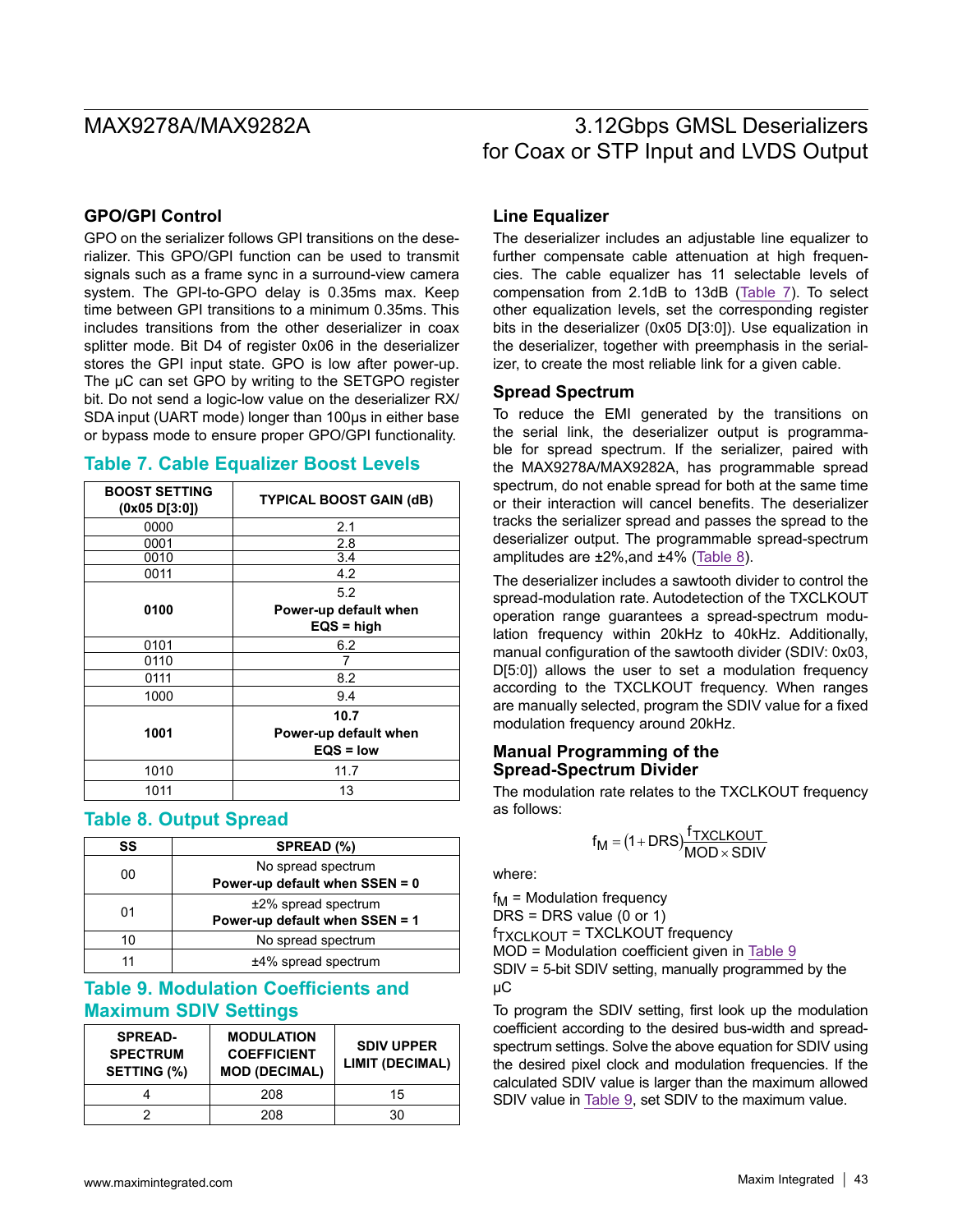

*Figure 40. 2:1 Coax Splitter Connection Diagram*



*Figure 41. Coax Connection Diagram*

# **Table 10. Configuration Input Map**

| CX/TP | <b>FUNCTION</b>                                               |
|-------|---------------------------------------------------------------|
| High  | Coax+ input. 7-bit device address is XXXXXX0 (bin).           |
| Mid   | Coax-input. 7-bit device address is XXXXXX1 (bin).            |
| Low   | Twisted pair input. 7-bit device address is<br>XXXXXX0 (bin). |

# **HS/VS/DE Tracking**

The deserializer has tracking to filter out HS/VS/DE bit or packet errors. HS/VS/DE tracking is on by default when the device is in high-bandwidth mode (BWS = open), and off by default when in 3-channel or 4-channel mode (BWS = low or high). Set/clear HVTREN (D6 of register 0x15) to enable/disable HS/VS tracking. Set/clear DETREN (D5 of register 0x15) to enable/disable DE tracking. By default, the device uses a partial and full periodic tracking of

HS/DE. Set HVTRMODE =  $0$  (D4 of register 0x15) to disable full periodic tracking. HS/VS/DE tracking can be turned on in 3-channel and 4-channel modes to track and correct against bit errors in HS/VS/DE link bits.

## **Serial Input**

The device can receive serial data from two kinds of cable: 100Ω twisted pair and 50Ω coax. (Contact the factory for devices compatible with  $75\Omega$  cables).

## **Coax Splitter Mode**

In coax mode, OUT+ and OUT- of the serializer are active. This enables the use as a 1:2 splitter (Figure 40). In coax mode, connect OUT+ to IN+ of the deserializer. Connect OUT- to IN- of the second deserializer. Control-channel data is broadcast from the serializer to both deserializers and their attached peripherals. Assign a unique address to send control data to one deserializer. Leave all unused IN\_ pins unconnected, or connect them to ground through 50Ω and a capacitor for increased power-supply rejection. If OUT- is not used, connect OUT- to V<sub>DD</sub> through a 50 $\Omega$ resistor (Figure 41). When there are µCs at the serializer, and at each deserializer, only one µC can communicate at a time. Disable forward and reverse channel links according to the communicating deserializer connection to prevent contention in I2C-to-I2C mode. Use ENREVP or ENREVN register bits to disable/enable the controlchannel link. In UART mode, the serializer provides arbitration of the control-channel link.

## **Cable Type Configuration Input**

CX/TP determine the power-up state of the serial input. In coax mode, CX/TP also determine which coax input is active, along with the default device address (Table 10).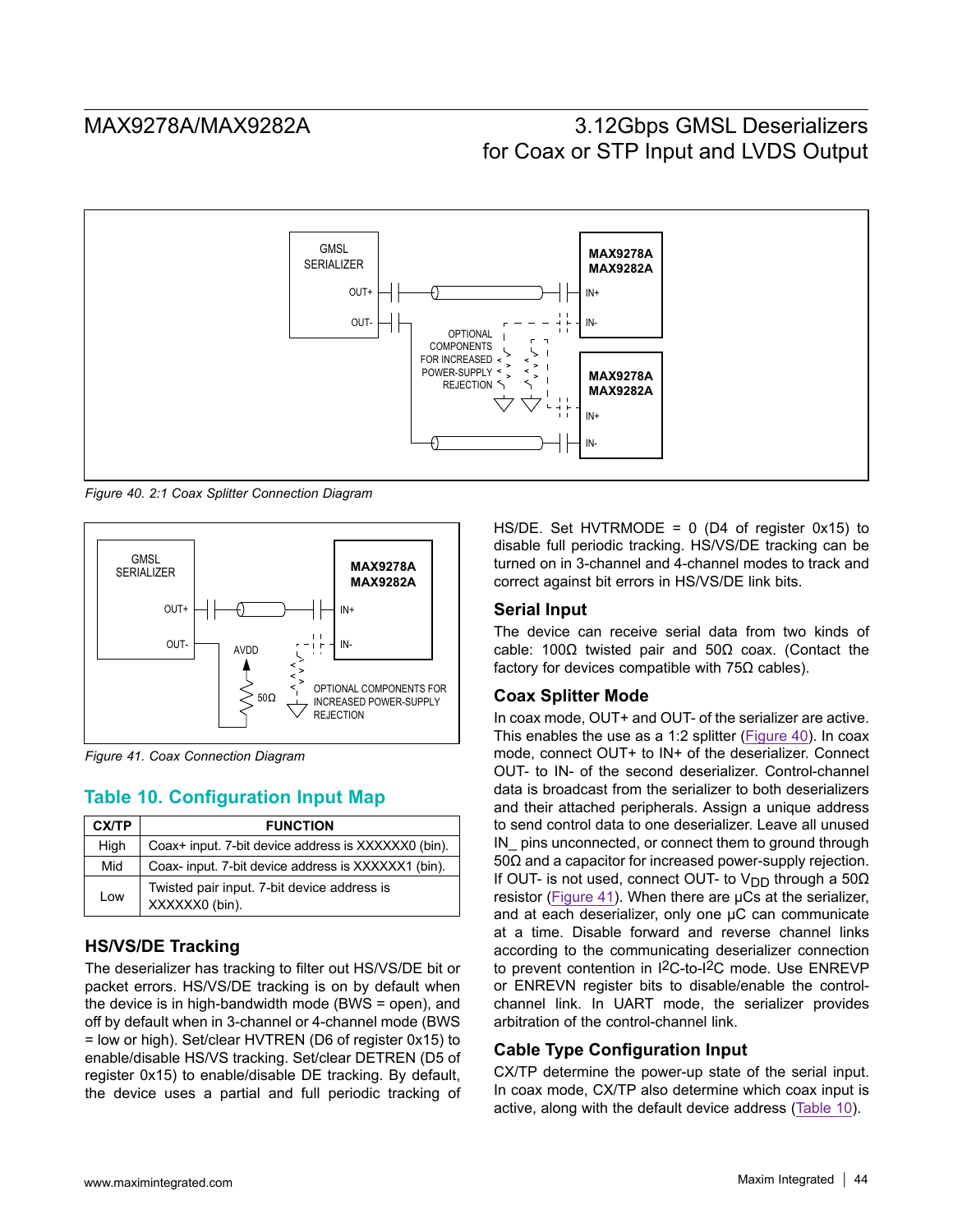## **Color Lookup Tables**

The deserializer includes three color lookup tables (LUT) to support automatic translation of RGB pixel values. This feature can be used for color gamma correction, brightness/contrast or for other purposes. There are three lookup tables, each 8 bits wide and 256 entries deep, enabling a 1:1 translation of 8-bit input values to any 8-bit output value for each color (24 bits total).

### **Programming and Verifying LUT Data**

The µC must set the LUTPROG register bit to 1 before programming and verifying the tables. To program a LUT, the µC generates a write packet with register address set to the assigned register address for respective LUT (0x7D, 0x7E, or 0x7F). The deserializer writes data in the packet to the respective LUT starting from the LUT address location set in LUTADDR register. Successive bytes in the data packet are written to the next LUT address location; however, each new data packet write starts from the address location stored in the LUTADDR register. Use 0x00 for LUTADDR and 0x00 as the number of bytes field in UART packet, when writing a 256 byte data block, because 8-bit wide number of bytes field cannot normally represent 9-bit wide "256" value. There is no number of bytes field in I2C-to-I2C modes.

To readback the contents of an LUT, the µC generates a read packet with register address set to the assigned register address for respective LUT (0x7D, 0x7E, or 0x7F). The deserializer outputs read data from the respective LUT starting from the LUT address location set in LUT ADDR register. Similar to the write operation, use

0x00 for LUTADDR and 0x00 as the number of bytes field in UART packet, when reading a 256-byte data block.

### **LUT Color Translation**

After power-up or going out of sleep or power-down modes, LUT translation is disabled and LUT contents are unknown. After program and verify operations are finished, in order to enable LUT translations, set LUTPROG bit to 0 and set the respective LUT enable bits (RED\_LUT\_EN, GRN\_LUT\_EN, BLU\_LUT\_EN) to 1 to enable the desired LUT translation function. Only the selected colors are translated by the LUT (the other colors are not touched). The µC does not need to fill in all three color lookup tables if all three color translations are not needed.

After a pixel is deserialized, decoded, and decrypted (if necessary), it is segmented into its color components: red, green, and blue (RGB), according to Table 11 and Figure 42. If LUT translation is enabled, each 8-bit pretranslation color value is used as address to the respective LUT table to look up the corresponding (translated) 8-bit color value.

## **LUT Bit Width**

In 4-channel mode and high-bandwidth mode, 24 bits are available for color data (8 bits per color) and each LUT is used for 8-bit to 8-bit color translation. In 3-channel mode, the deserializer can receive only up to 18-bit color (6 bits per color). The LUT tables can translate from 6-bit to 6-bit, using the first 64 locations (0x00 to 0x3F). Program the MSB 2 bits of each LUT value to 00. Alternatively, program full 8-bit values to each LUT for 6-bit to 8-bit color translation.

## **Table 11. Pixel Data Format**

| <b>DOUT</b> | <b>DOUT</b> | <b>DOUT</b> | <b>DOUT</b> | <b>DOUT</b> | <b>DOUT</b> | <b>DOUT</b> | <b>DOUT</b> | <b>DOUT</b> |
|-------------|-------------|-------------|-------------|-------------|-------------|-------------|-------------|-------------|
| [5:0]       | [11:6]      | [17:12]     | 18          | 19          | 20          | [22:21]     | [24.23]     | [26:25]     |
| R[5:0]      | G[5:0]      | B[5:0]      | НS          | vs          | DE          | R[7:6]      | G[7:6]      | B[7:6]      |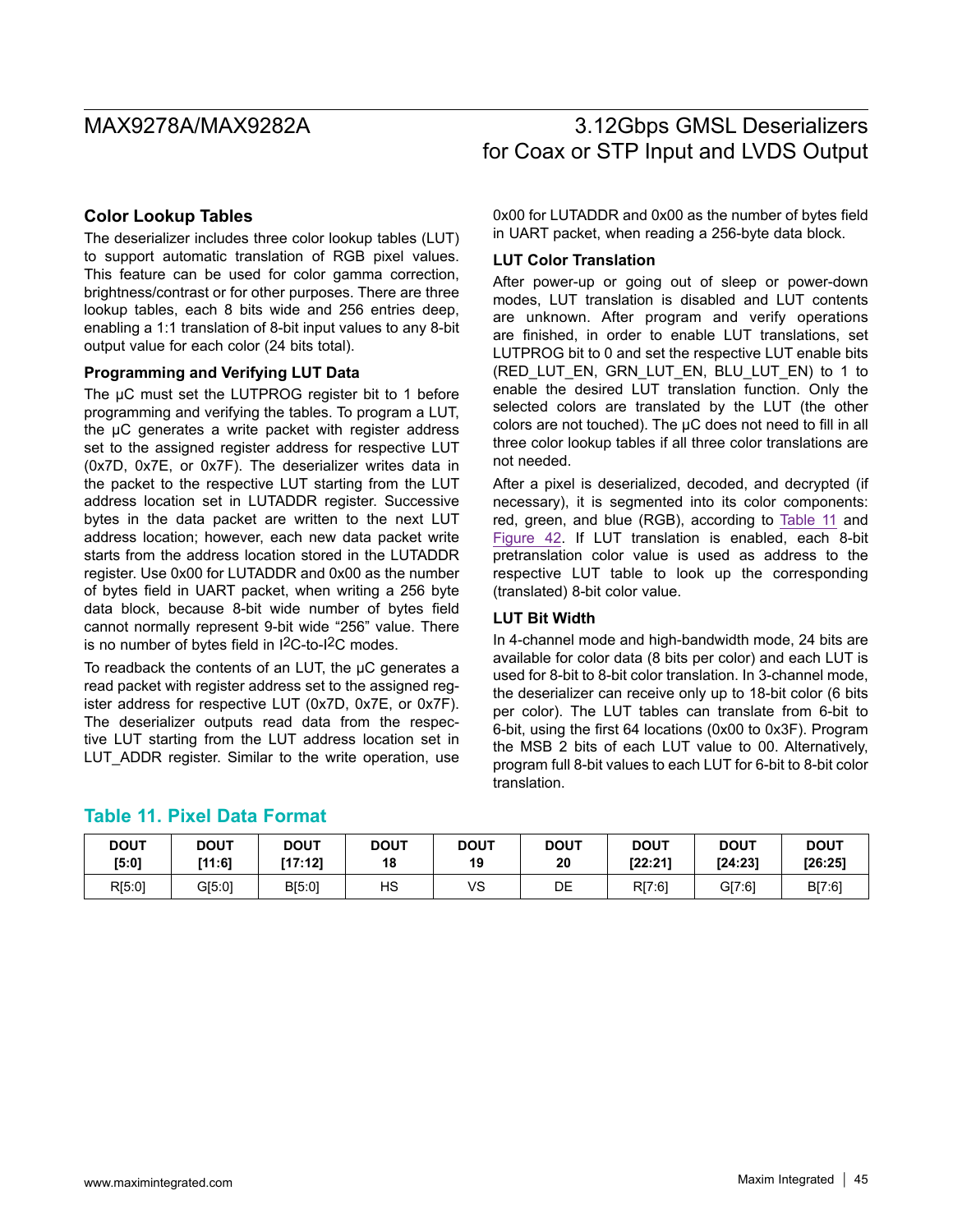

*Figure 42. LUT Dataflow*

### **Recommended LUT Program Procedure**

- 1) Write LUTPROG = 1 to register 0x7C. Keep BLULUTEN =  $0$ , GRNLUTEN =  $0$ , REDLUTEN =  $0$ (write 0x08 to register 0x7C).
- 2) Write contents of red LUT with a single write packet. For 24-bit RGB, use 0x7D as register address and 0x00 as number of bytes (UART only) and write 256 bytes. For 18-bit RGB, use 0x7D as register address and 0x40 as number of bytes (UART only) and write 64 bytes. (Optional: Multiple write packets can be used if LUTADDR is set before each LUT write packet.)
- 3) Read contents of red LUT and verify that they are correct. Use the same register address and number of bytes used in the previous step.
- 4) Repeat steps 2 and 3 for the green LUT, using 0x7E as the register address
- 5) Repeat steps 2 and 3 for the blue LUT, using 0x7F as the register address
- 6a) To finish the program and verify routine, without enabling the LUT color translation, write LUTPROG = 0 (Write 0x00 to register 0x7C).
- 6b) To finish the program and verify routine, and start LUT color translation, write LUTPROG = 0, BLULUTEN = 1, GRNLUTEN = 1, REDLUTEN = 1 (Write 0x07 to register 0x7C).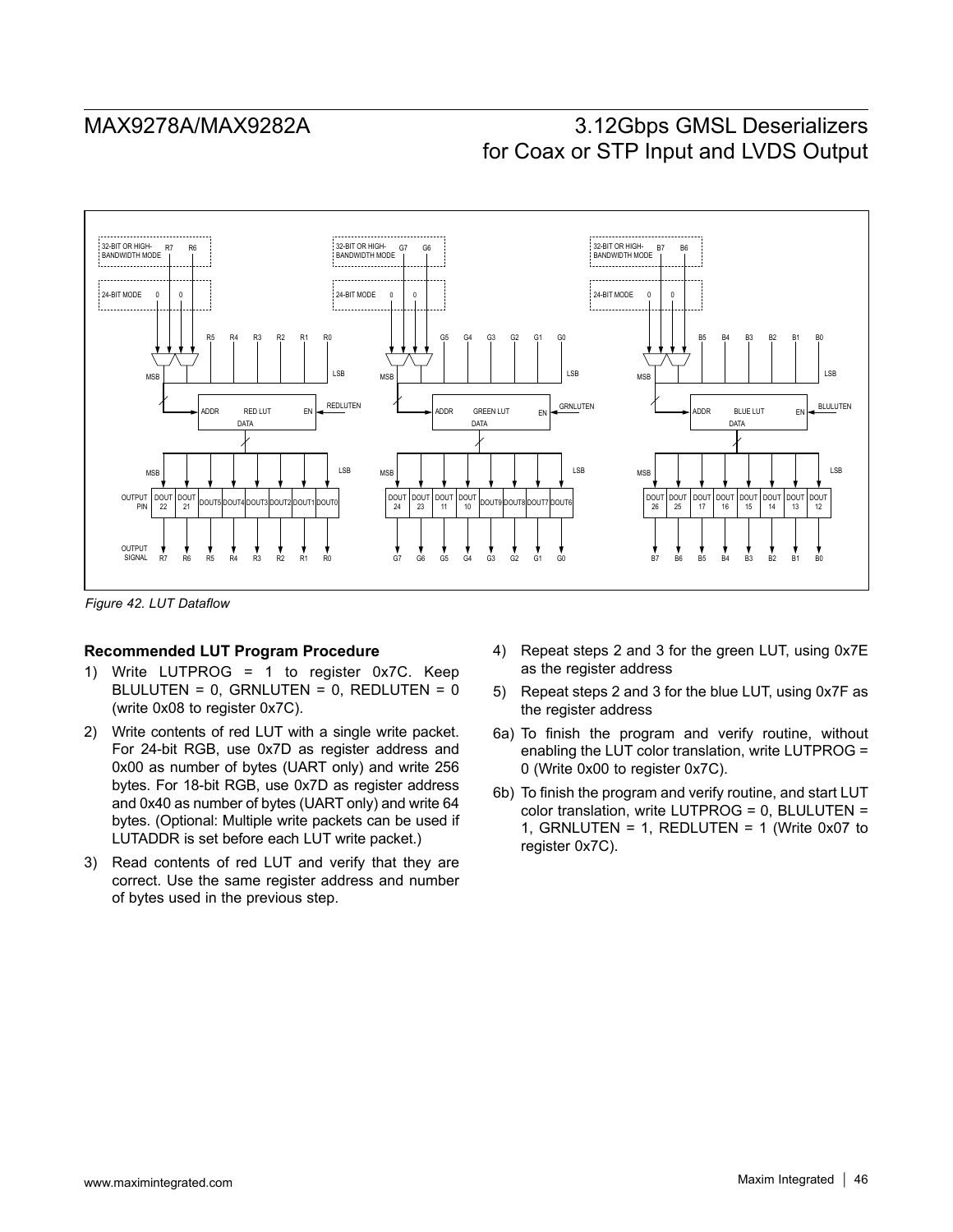# **Table 12. Reverse Control-Channel Modes**

| <b>HIGHIMM BIT OR</b><br><b>SD/HIM PIN SETTING</b> | <b>REVFAST</b><br><b>BIT</b> | <b>REVERSE CONTROL-CHANNEL MODE</b>                                       | <b>MAX UART/</b><br><b>I<sup>2</sup>C BIT RATE</b><br>(kbps) |  |
|----------------------------------------------------|------------------------------|---------------------------------------------------------------------------|--------------------------------------------------------------|--|
| Low $(1)$                                          | $\check{ }$                  | Legacy reverse control-channel mode<br>(compatible with all GMSL devices) | 1000                                                         |  |
|                                                    |                              | High-immunity mode                                                        | 500                                                          |  |
| High $(1)$                                         |                              | Fast high-immunity mode                                                   | 1000                                                         |  |

*X = Don't care.*

# **Table 13. Fast High-Immunity Mode Requirements**

| <b>BWS SETTING</b> | <b>ALLOWED TXCLKOUT FREQUENCY</b><br>(MHz) |
|--------------------|--------------------------------------------|
| Low                | >41.66                                     |
| High               | > 30                                       |
| Open               | > 83.33                                    |

*Note: Fast high-immunity mode requires DRS = 0.*

**High-Immunity Reverse Control-Channel Mode**

The deserializer contains a high-immunity reverse control-channel mode, which has increased robustness at half the bit rate over the standard GMSL reverse controlchannel link (Table 12). Connect a 30kΩ resistor to GPO/ HIM on the serializer, and SD/HIM on the deserializer to use high-immunity mode at power-up. Set the HIGHIMM bit high in both the serializer and deserializer to enable high-immunity mode at any time after power-up. Set the HIGHIMM bit low in both the serializer and deserializer to use the legacy reverse control-channel mode. The deserializer reverse control-channel mode is not available for 500µs/1.92ms after the reverse control-channel mode is changed through the serializer/deserializer's HIGHIMM bit setting, respectively. The user must set SD/HIM and GPO/HIM or the HIGHIMM bits to the same value for proper reverse control-channel communication.

In high-immunity mode, set  $HPFTUNE = 00$  in the equalizer, if the serial bit rate =  $[TXCLKOUT \times 30$  (BWS = low or open) or 40 (BWS = high)] is larger than 1Gbps when BWS is low or high. When BWS = open, set HPFTUNE = 00 when the serial bit rate is larger than 2GBps. In addition, use 47nF AC-coupling capacitors. Note that legacy reverse control-channel mode may not function when using 47nF AC-coupling capacitors.

By default, high-immunity mode uses a 500kbps bit rate. Set REVFAST =1 (D7 in register 0x1A in the serializer and register 0x11 in the deserializer) in both devices to use a 1Mbps bit rate. Certain limitations apply when using the fast high-immunity mode (Table 13).

## **Sleep Mode**

The deserializers have sleep mode to reduce power consumption. To power up the devices into sleep mode, set  $MS = high$  when  $CDS = low$  (display applications). The devices also enter or exit sleep mode by a command from a µC using the control channel. Set the SLEEP bit to 1 to initiate sleep mode. Entering sleep mode resets the HDCP registers, but not the configuration registers. The deserializer sleeps after serial link inactivity or 8ms (whichever arrives first) after setting its SLEEP = 1. Do not send serial data to the deserializer to prevent wakeup. See the *Link Startup Procedure* section for details on waking up the device for different  $\mu$ C and starting conditions.

To wake up from the local side, send an arbitrary controlchannel command to deserializer, wait for 5ms for the chip to power up, and then write 0 to SLEEP register bit to make the wake-up permanent. To wake up from the remote side, enable serialization. The deserializer detects the activity on the serial link and then when it locks, it automatically sets its SLEEP register bit to 0.

### **Power-Down Mode**

The deserializers have a power-down mode that further reduces power consumption compared to sleep mode. Set PWDN low to enter power-down mode. In powerdown, the LVDS outputs remain high impedance. Entering power-down resets the device's registers. Upon exiting power-down, the state of external pins ADD0, ADD1, CX/TP, I2CSEL, SD, HIM, and BWS are latched.

### **Configuration Link**

The control channel can operate in a low-speed mode called configuration link in the absence of a clock input. This allows a microprocessor to program configuration registers before starting the video link. An internal oscillator provides the clock for the configuration link. Set CLINKEN = 1 on the serializer to enable configuration link. Configuration link is active until the video link is enabled. The video link overrides the configuration link and attempts to lock when SEREN = 1.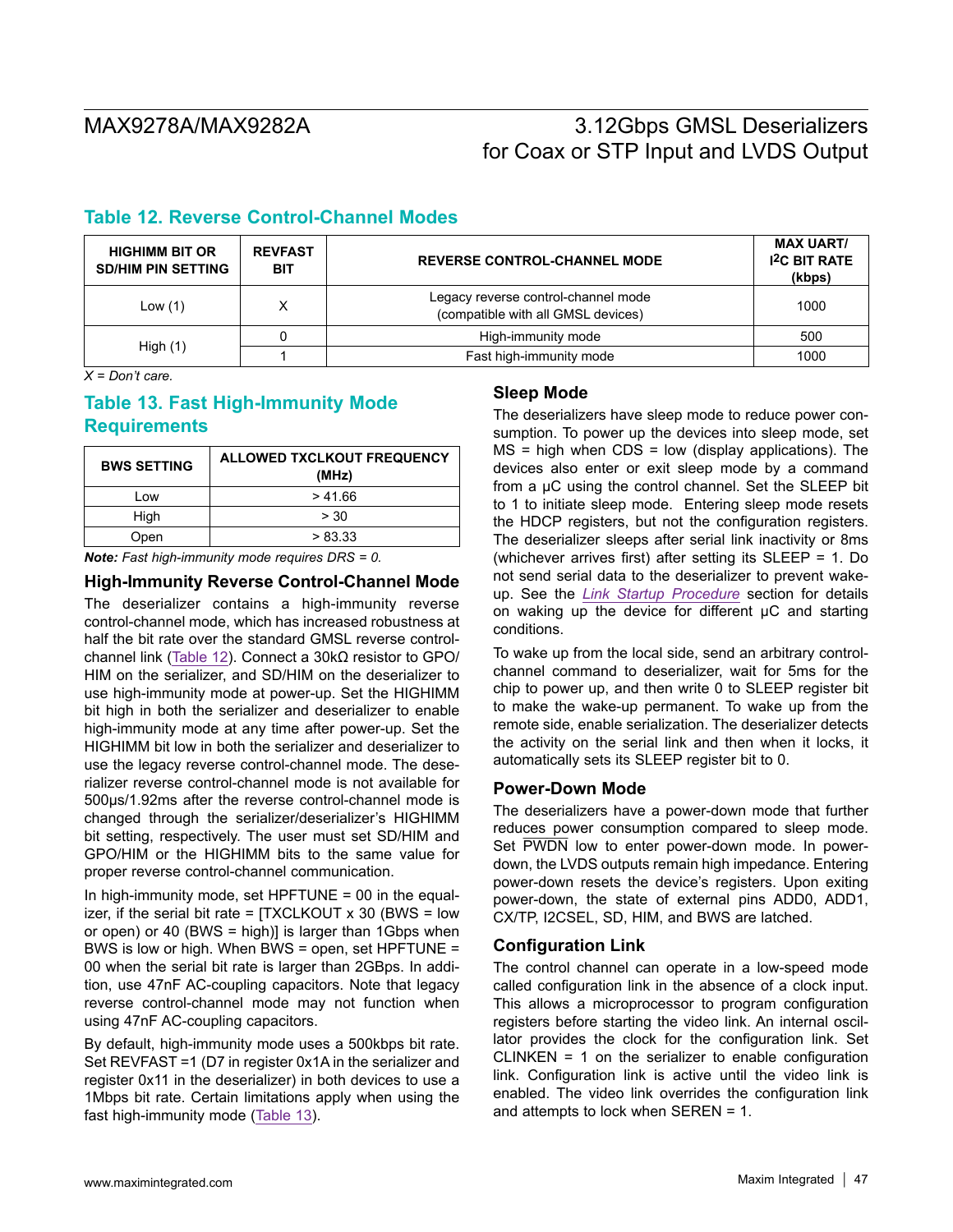# **Link Startup Procedure**

Table 14 lists the startup procedure for display applications. Table 15 lists the startup procedure for image-sensing applications. The control channel is available after the video link or the configuration link is established. If the deserializer powers up after the serializer, the control channel becomes unavailable for 2ms after power-up.

## **Table 14. Startup Procedure for Video-Display Applications (CDS = Low)**

| NO. |                                                                                                                                                                                                                         | <b>SERIALIZER</b>                                                                                                                                                               |                                                                                                                                                                                 | <b>DESERIALIZER</b>                                                                                                                                                             |  |
|-----|-------------------------------------------------------------------------------------------------------------------------------------------------------------------------------------------------------------------------|---------------------------------------------------------------------------------------------------------------------------------------------------------------------------------|---------------------------------------------------------------------------------------------------------------------------------------------------------------------------------|---------------------------------------------------------------------------------------------------------------------------------------------------------------------------------|--|
|     | μC                                                                                                                                                                                                                      | (AUTOSTART ENABLED)                                                                                                                                                             | (AUTOSTART DISABLED)                                                                                                                                                            |                                                                                                                                                                                 |  |
|     | µC connected to serializer.                                                                                                                                                                                             | Sets all configuration<br>inputs. If any configuration<br>inputs are available on one<br>end of the link but not the<br>other, always connects that<br>configuration input low. | Sets all configuration<br>inputs. If any configuration<br>inputs are available on one<br>end of the link but not the<br>other, always connects that<br>configuration input low. | Sets all configuration<br>inputs. If any configuration<br>inputs are available on one<br>end of the link but not the<br>other, always connects that<br>configuration input low. |  |
| 1   | Powers up.                                                                                                                                                                                                              | Powers up and loads default<br>settings. Establishes video<br>link when valid TXCLK<br>available.                                                                               | Powers up and loads default<br>settings.                                                                                                                                        | Powers up and loads default<br>settings. Locks to video link<br>signal if available.                                                                                            |  |
| 2   | Enables serial link by setting<br>SEREN = 1 or configuration<br>link by setting SEREN = $0$<br>and CLINKEN = $1$ (if valid<br>PCLK not available) and gets<br>an acknowledge. Waits for<br>link to be establish (~3ms). |                                                                                                                                                                                 | Establishes configuration or<br>video link.                                                                                                                                     | Locks to configuration or<br>video link signal.                                                                                                                                 |  |
| 3   | Writes configuration bits in<br>the serializer/deserializer and<br>gets an acknowledge.                                                                                                                                 | Configuration changed from default settings.                                                                                                                                    |                                                                                                                                                                                 | Configuration changed from<br>default settings.                                                                                                                                 |  |
| 4   | If not already enabled,<br>sets SEREN = 1, gets an<br>acknowledge and waits for<br>video link to be established<br>$(-3ms)$ .                                                                                           | Establishes video link when valid TXCLK available (if not<br>already enabled).                                                                                                  |                                                                                                                                                                                 | Locks to video link signal (if<br>not already locked).                                                                                                                          |  |
| 5   | Begin sending video data to<br>input.                                                                                                                                                                                   | Video data serialized and sent across serial link.                                                                                                                              |                                                                                                                                                                                 | Video data received and<br>deserialized.                                                                                                                                        |  |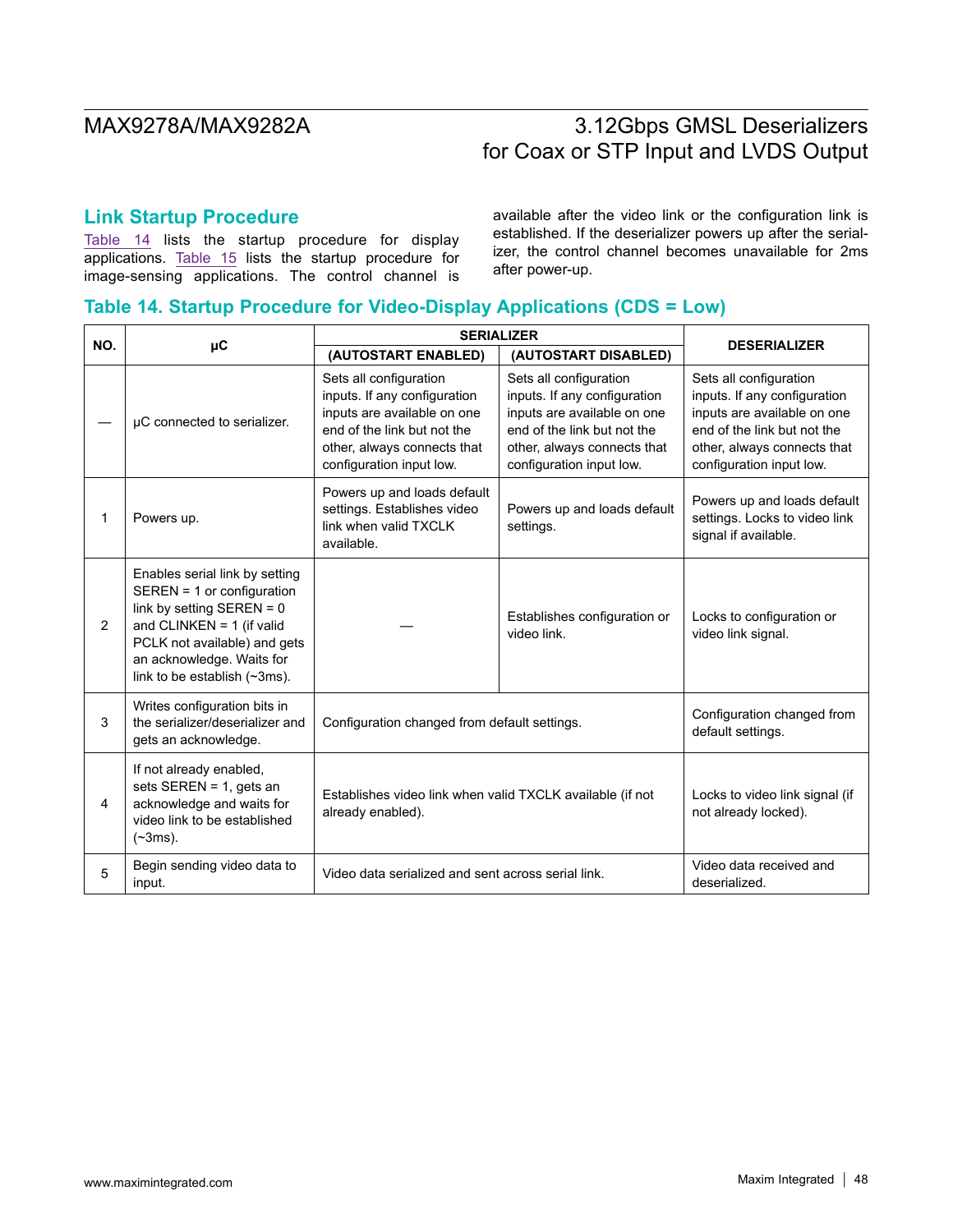

*Figure 43. State Diagram, CDS = Low (Display Application)*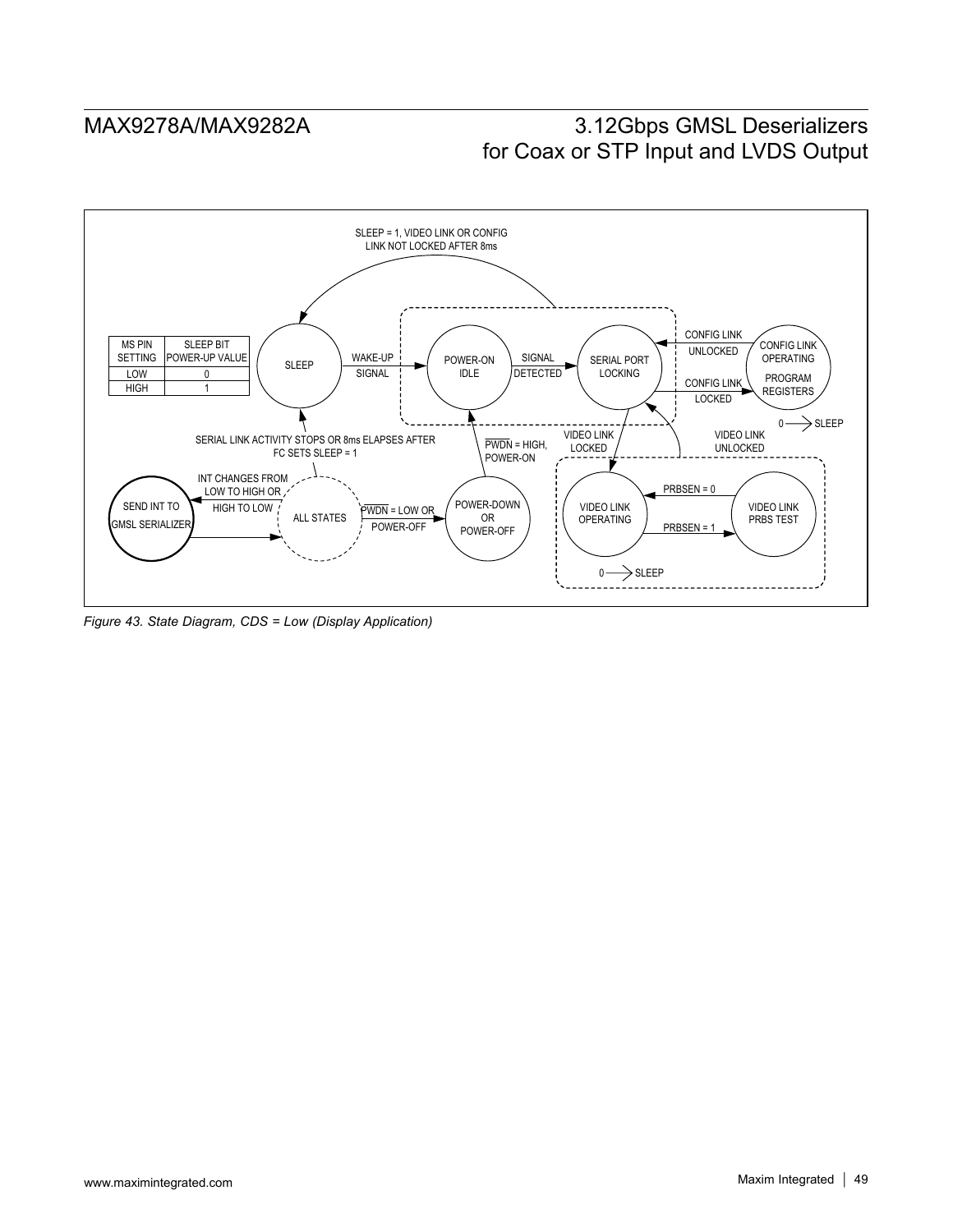# **Table 15. Startup Procedure for Image-Sensing Applications (CDS = High)**

| NO.            |                                                                                                                                                                             | <b>SERIALIZER</b>                                                                                 |                                                                      |                                                                                         |
|----------------|-----------------------------------------------------------------------------------------------------------------------------------------------------------------------------|---------------------------------------------------------------------------------------------------|----------------------------------------------------------------------|-----------------------------------------------------------------------------------------|
|                | μC                                                                                                                                                                          | (AUTOSTART ENABLED)                                                                               | (AUTOSTART DISABLED)                                                 | <b>DESERIALIZER</b>                                                                     |
|                | µC connected to deserializer.                                                                                                                                               | Sets all configuration<br>inputs.                                                                 | Sets all configuration<br>inputs.                                    | Sets all configuration<br>inputs.                                                       |
| 1              | Powers up.                                                                                                                                                                  | Powers up and loads<br>default settings.<br>Establishes video link when<br>valid TXCLK available. | Powers up and loads<br>default settings. Goes to<br>sleep after 8ms. | Powers up and loads<br>default settings.<br>Locks to video link<br>signal if available. |
| $\overline{2}$ | Writes deserializer configuration bits<br>and gets an acknowledge.                                                                                                          |                                                                                                   |                                                                      | Configuration<br>changed from default<br>settings.                                      |
| 3              | Wakes up the serializer by sending<br>dummy packet, and then writing<br>SLEEP = 0 within 8ms. May not get<br>an acknowledge (or gets a dummy<br>acknowledge) if not locked. |                                                                                                   | Wakes up.                                                            |                                                                                         |
| 4              | Writes serializer configuration bits.<br>May not get an acknowledge (or gets<br>a dummy acknowledge) if not locked.                                                         | Configuration changed from default settings.                                                      |                                                                      |                                                                                         |
| 5              | If not already enabled, sets SEREN =<br>1, gets an acknowledge and waits for<br>serial link to be established (~3ms).                                                       | Establishes video link when valid TXCLK available (if not<br>already enabled).                    |                                                                      | Locks to video link<br>signal (if not already<br>locked).                               |
| 6              | Begin sending video data to input.                                                                                                                                          | Video data serialized and sent across serial link.                                                |                                                                      | Video data received<br>and deserialized.                                                |



*Figure 44. State Diagram, CDS = High (Camera Application)*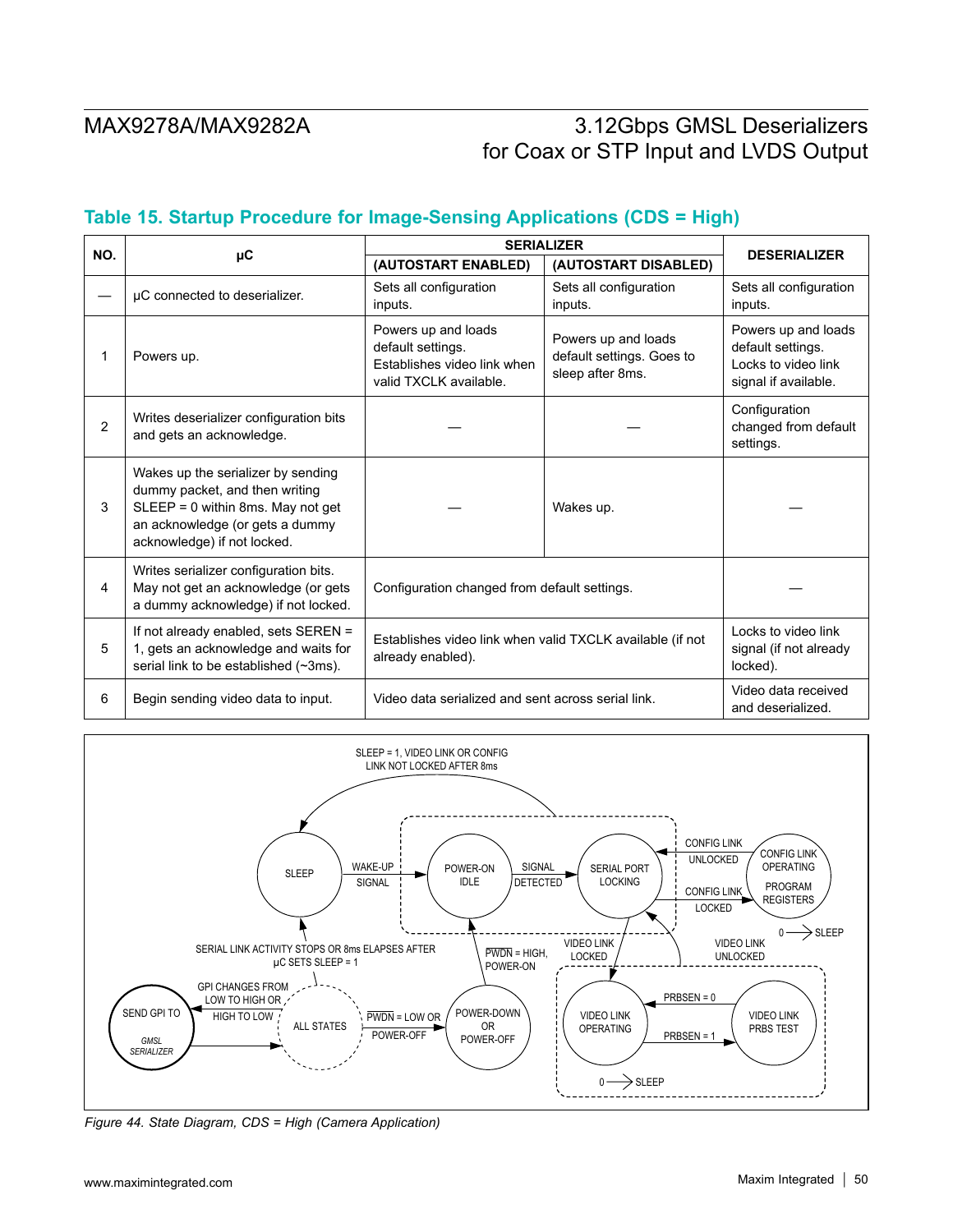# **High-Bandwidth Digital Content Protection (HDCP)**

**Note:** The explanation of HDCP operation in this data sheet is provided as a guide for general understanding. Implementation of HDCP in a product must meet the requirements given in the HDCP System v1.3 Amendment for GMSL, which is available from DCP.

HDCP has two main phases of operation: authentication and the link integrity check. The µC starts authentication by writing to the START\_AUTHENTICATION bit in the GMSL serializer. The GMSL serializer generates a 64-bit random number. The host  $\mu$ C first reads the 64-bit random number from the GMSL serializer and writes it to the deserializer. The µC then reads the GMSL serializer public key selection vector (AKSV) and writes it to the deserializer. The µC then reads the deserializer KSV (BKSV) and writes it to the GMSL serializer. The µC begins checking BKSV against the revocation list. Using the cipher, the GMSL serializer and deserializer calculate a 16-bit response value, R0 and R0', respectively. The GMSL amendment for HDCP reduces the 100ms minimum wait time allowed for the receiver to generate R0' (specified in HDCP rev 1.3) to 128 pixel clock cycles in the GMSL amendment.

There are two response-value comparison modes: internal comparison and  $\mu$ C comparison. Set EN\_INT\_COMP = 1 to select internal comparison mode. Set EN\_INT\_COMP  $= 0$  to select  $\mu$ C comparison mode. In internal comparison mode, the µC reads the deserializer response R0' and writes it to the GMSL serializer. The GMSL serializer compares R0' to its internally generated response value R0, and sets R0\_RI\_MATCHED. In µC comparison mode, the µC reads and compares the R0/R0' values from the GMSL serializer/deserializer.

During response-value generation and comparison, the host µC checks for a valid BKSV (having 20 1s and 20 0s is also reported in BKSV\_INVALID) and checks BKSV against the revocation list. If BKSV is not on the list and the response values match, the host authenticates the link. If the response values do not match, the  $\mu$ C resamples the response values (as described in HDCP rev 1.3, Appendix C). If resampling fails, the  $\mu$ C restarts authentication by setting the RESET\_HDCP bit in the GMSL serializer. If BKSV appears on the revocation list, the host cannot transmit data that requires protection. The host knows when the link is authenticated and decides when to output data requiring protection. The µC performs a link integrity check every 128 frames or every 2s ±0.5s. The GMSL serializer/deserializer generate response values

every 128 frames. These values are compared internally (internal comparison mode) or can be compared in the host uC.

In addition, the GMSL serializer/deserializer provide response values for the enhanced link verification. Enhanced link verification is an optional method of link verification for faster detection of loss-of-synchronization. For this option, the GMSL serializer and deserializer generate 8-bit enhanced link-verification response values (PJ and PJ') every 16 frames. The host must detect three consecutive PJ/PJ' mismatches before resampling.

### **Encryption Enable**

The GMSL link transfers either encrypted or nonencrypted data. To encrypt data, the host µC sets the encryption enable (ENCRYPTION\_ENABLE) bit in both the GMSL serializer and deserializer. The µC must set ENCRYPTION\_ENABLE in the same VSYNC cycle in both the GMSL serializer and deserializer (no internal VSYNC falling edges between the two writes). The same timing applies when clearing ENCRYPTION\_ENABLE to disable encryption.

**Note:** ENCRYPTION\_ENABLE enables/disables encryption on the GMSL irrespective of the content. To comply with HDCP, the  $\mu$ C must not allow content requiring encryption to cross the GMSL unencrypted.

The  $\mu$ C must complete the authentication process before enabling encryption. In addition, encryption must be disabled before starting a new authentication session.

## **Synchronization of Encryption**

The video vertical sync (VSYNC) synchronizes the start of encryption. Once encryption has started, the GMSL generates a new encryption key for each frame and each line, with the internal falling edge of VSYNC and HSYNC. Rekeying is transparent to data and does not disrupt the encryption of video or audio data.

### **Repeater Support**

The GMSL serializer/deserializer include features to build an HDCP repeater. An HDCP repeater receives and decrypts HDCP content and then encrypts and transmits on one or more downstream links. A repeater can also use decrypted HDCP content (e.g., to display on a screen). To support HDCP repeater-authentication protocol, the deserializer has a REPEATER register bit. This register bit must be set to 1 by a  $\mu$ C (most likely on the repeater module). Both the GMSL serializer and deserializer use SHA-1 hash-value calculation over the assembled KSV lists. HDCP GMSL links support a maximum of 15 receivers (total number including the ones in repeater modules).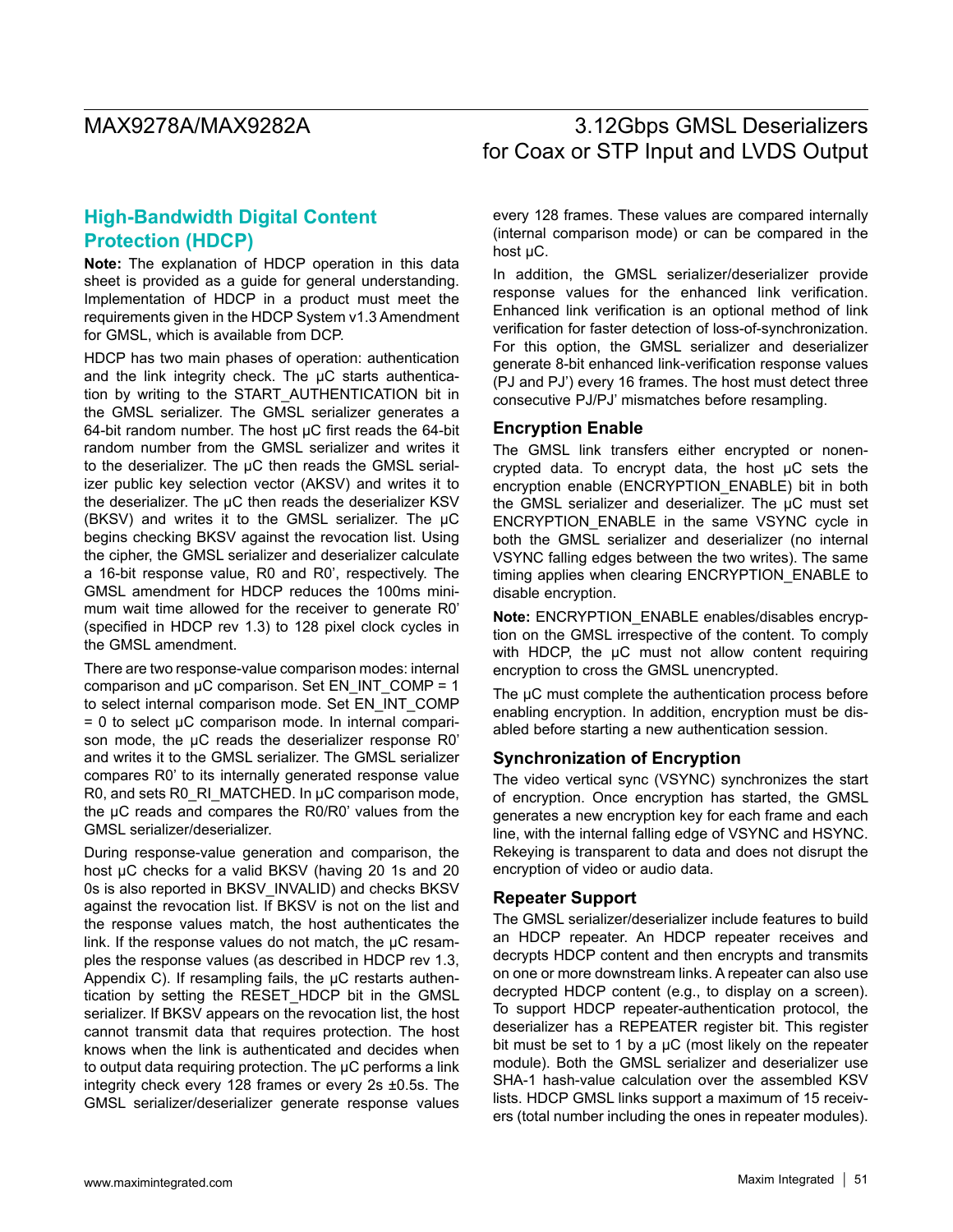If the total number of downstream receivers exceeds 14, the µC must set the MAX\_DEVS\_EXCEEDED register bit when it assembles the KSV list.

## **HDCP Authentication Procedures**

The GMSL serializer generates a 64-bit random number exceeding the HDCP requirement. The GMSL serializer/deserializer internal one-time programmable (OTP) memories contain a unique HDCP keyset programmed at the factory. The host µC initiates and controls the HDCP authentication procedure. The GMSL serializer and deserializer generate HDCP authentication response values for the verification of authentication. Use the following procedures to authenticate the HDCP GMSL encryption (refer to the HDCP 1.3 Amendment for GMSL for details). The  $\mu$ C must perform link integrity checks while encryption is enabled (see Table 17). Any event that indicates that the deserializer has lost link synchronization should retrigger authentication. The  $\mu$ C must first write 1 to the RESET\_HDCP bit in the GMSL serializer before starting a new authentication attempt.

## **HDCP Protocol Summary**

Table 16, Table 17, and Table 18 list the summaries of the HDCP protocol. These tables serve as an implementation guide only. Meet the requirements in the GMSL amendment for HDCP to be in full compliance.

# **Table 16. Startup, HDCP Authentication, and Normal Operation (Deserializer is Not a Repeater)—First Part of the HDCP Authentication Protocol**

| NO.            | μC                                                                                                                                                                                                                                                                                                                                                                                                      | <b>HDCP GMSL SERIALIZER</b>                                                                                               | <b>HDCP GMSL DESERIALIZER</b>                                            |
|----------------|---------------------------------------------------------------------------------------------------------------------------------------------------------------------------------------------------------------------------------------------------------------------------------------------------------------------------------------------------------------------------------------------------------|---------------------------------------------------------------------------------------------------------------------------|--------------------------------------------------------------------------|
| 1              | Initial state after power-up.                                                                                                                                                                                                                                                                                                                                                                           | Powers up waiting for HDCP<br>authentication.                                                                             | Powers up waiting for HDCP<br>authentication.                            |
| 2              | Makes sure that A/V data not requiring<br>protection (low-value content) is available at<br>the GMSL serializer inputs (such as blue or<br>informative screen). Alternatively, uses the<br>FORCE_VIDEO and FORCE_AUDIO bits of<br>the GMSL serializer to mask A/V data at the<br>input of the GMSL serializer. Starts the link by<br>writing SEREN = H or link starts automatically<br>if AUTOS is low. |                                                                                                                           |                                                                          |
| 3              |                                                                                                                                                                                                                                                                                                                                                                                                         | Starts serialization and transmits<br>low-value content A/V data.                                                         | Locks to incoming data stream and<br>outputs low-value content A/V data. |
| $\overline{4}$ | Reads the locked bit of the deserializer and<br>makes sure the link is established.                                                                                                                                                                                                                                                                                                                     |                                                                                                                           |                                                                          |
| 5              | Optionally writes a random-number seed to<br>the GMSL serializer.                                                                                                                                                                                                                                                                                                                                       | Combines seed with internally<br>generated random number. If<br>no seed provided, only internal<br>random number is used. |                                                                          |
| 6              | If HDCP encryption is required, starts<br>authentication by writing 1 to the<br>START_AUTHENTICATION bit of the GMSL<br>serializer.                                                                                                                                                                                                                                                                     | Generates (stores) AN, and<br>resets the<br>START_AUTHENTICATION bit<br>to $0.$                                           |                                                                          |
| 7              | Reads AN and AKSV from the GMSL serializer<br>and writes to the deserializer.                                                                                                                                                                                                                                                                                                                           |                                                                                                                           | Generates R0' triggered by the µC's<br>write of AKSV.                    |
| 8              | Reads the BKSV and REPEATER bit from the<br>deserializer and writes to the GMSL serializer.                                                                                                                                                                                                                                                                                                             | Generates R0, triggered by the<br>uC's write of BKSV.                                                                     |                                                                          |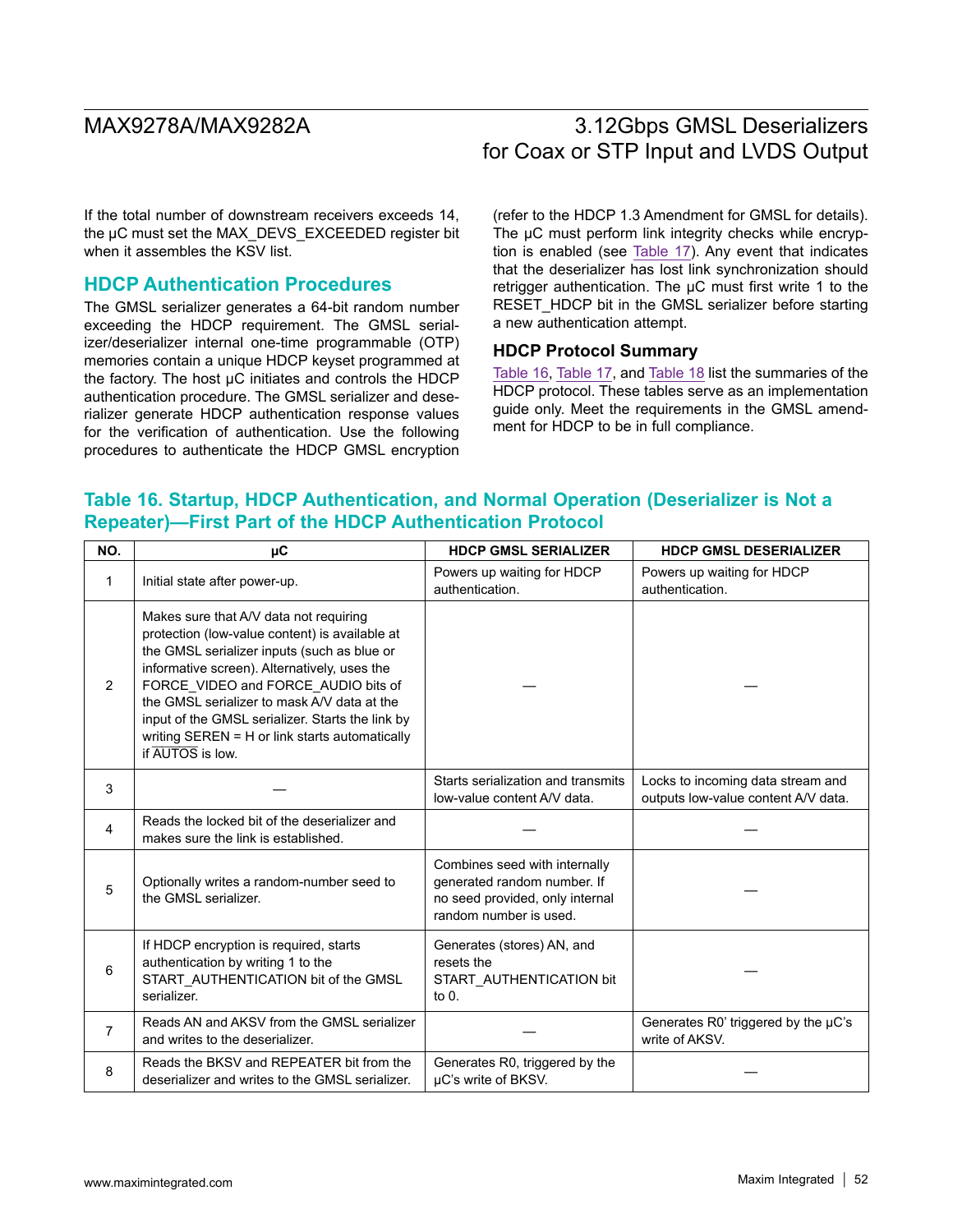# **Table 16. Startup, HDCP Authentication, and Normal Operation (Deserializer is Not a Repeater)—First Part of the HDCP Authentication Protocol (continued)**

| NO. | μC                                                                                                                                                                                                                                                                                                                                                                   | <b>HDCP GMSL SERIALIZER</b>                                 | <b>HDCP GMSL DESERIALIZER</b>                                |
|-----|----------------------------------------------------------------------------------------------------------------------------------------------------------------------------------------------------------------------------------------------------------------------------------------------------------------------------------------------------------------------|-------------------------------------------------------------|--------------------------------------------------------------|
| 9   | Reads the INVALID_BKSV bit of the GMSL<br>serializer and continues with authentication<br>if it is 0. Authentication can be restarted if it<br>fails (set RESET_HDCP = 1 before restarting<br>authentication).                                                                                                                                                       |                                                             |                                                              |
| 10  | Reads R0' from the deserializer and reads<br>R0 from the GMSL serializer. If they match,<br>continues with authentication; otherwise,<br>retries up to two more times (optionally, GMSL<br>serializer comparison can be used to detect if<br>R0/R0' match). Authentication can be restarted<br>if it fails (set RESET_HDCP = 1 before<br>restarting authentication). |                                                             |                                                              |
| 11  | Waits for the VSYNC falling edge (internal to<br>the GMSL serializer) and then sets the<br>ENCRYPTION ENABLE bit to 1 in the<br>deserializer and GMSL serializer (if the FC is<br>not able to monitor VSYNC, it can utilize the<br>VSYNC_DET bit in the GMSL serializer).                                                                                            | Encryption enabled after the<br>next VSYNC falling edge.    | Decryption enabled after the next<br>VSYNC falling edge.     |
| 12  | Checks that BKSV is not in the Key<br>Revocation list and continues if it is not.<br>Authentication can be restarted if it fails.<br>Note: Revocation list check can start after<br>BKSV is read in step 8.                                                                                                                                                          |                                                             |                                                              |
| 13  | Starts transmission of A/V content that needs<br>protection.                                                                                                                                                                                                                                                                                                         | Performs HDCP encryption on<br>high-value content A/V data. | Performs HDCP decryption on high-<br>value content A/V data. |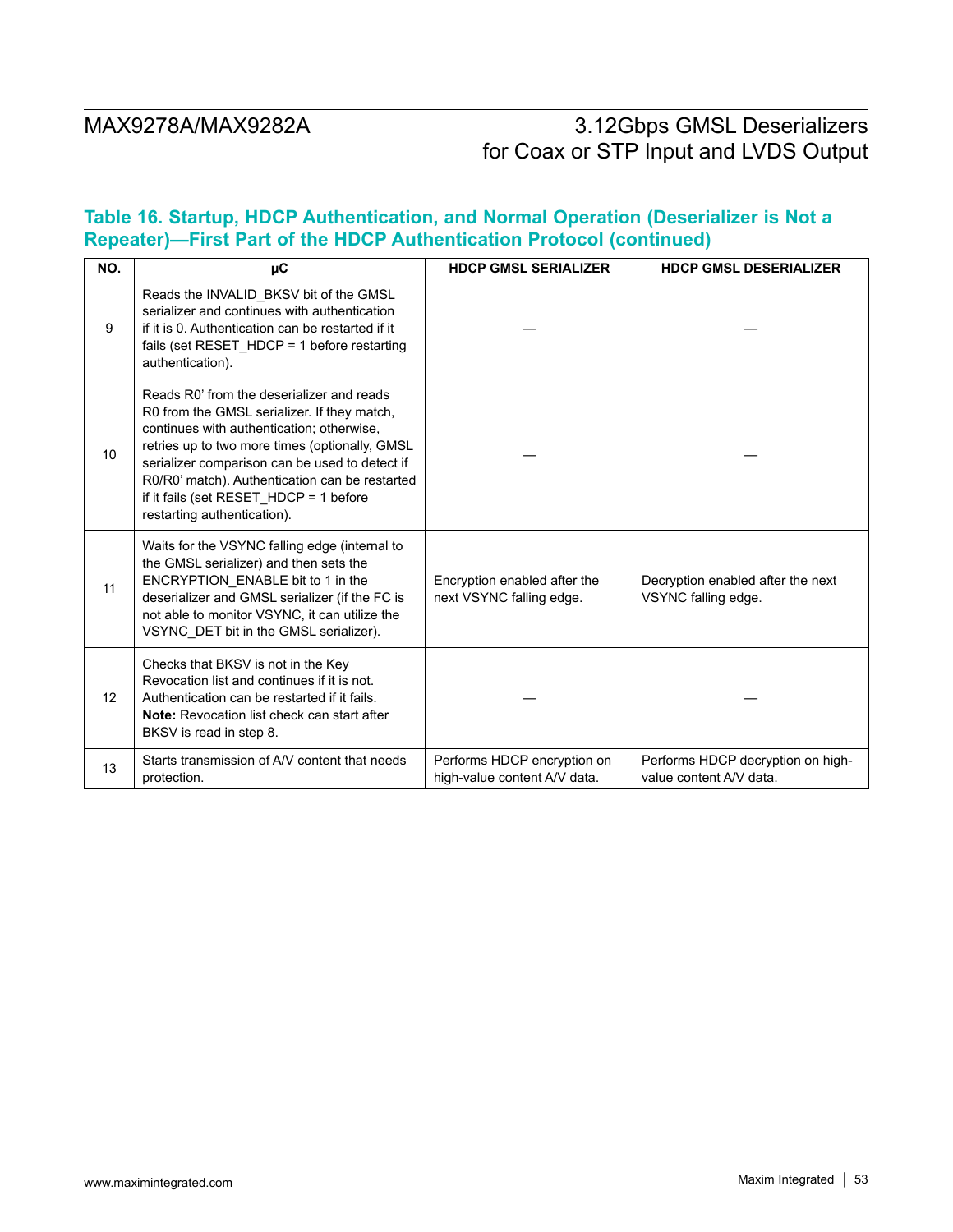# **Table 17. Link Integrity Check (Normal)—Performed Every 128 Frames After Encryption is Enabled**

| NO.            | $\mu$ C                                                                                                                                                                                                                                                                                                                                                                                                                                          | <b>HDCP GMSL SERIALIZER</b>                                            | <b>HDCP GMSL DESERIALIZER</b>                                         |
|----------------|--------------------------------------------------------------------------------------------------------------------------------------------------------------------------------------------------------------------------------------------------------------------------------------------------------------------------------------------------------------------------------------------------------------------------------------------------|------------------------------------------------------------------------|-----------------------------------------------------------------------|
| 1              |                                                                                                                                                                                                                                                                                                                                                                                                                                                  | Generates Ri and updates the<br>RI register every 128 VSYNC<br>cycles. | Generates Ri' and updates the RI'<br>register every 128 VSYNC cycles. |
| 2              |                                                                                                                                                                                                                                                                                                                                                                                                                                                  | Continues to encrypt and<br>transmit A/V data.                         | Continues to receive, decrypt, and<br>output A/V data.                |
| 3              | Every 128 video frames (VSYNC cycles) or<br>every 2s.                                                                                                                                                                                                                                                                                                                                                                                            |                                                                        |                                                                       |
| 4              | Reads RI from the GMSL serializer.                                                                                                                                                                                                                                                                                                                                                                                                               |                                                                        |                                                                       |
| 5              | Reads RI' from the deserializer.                                                                                                                                                                                                                                                                                                                                                                                                                 |                                                                        |                                                                       |
| 6              | Reads RI again from the GMSL serializer and<br>makes sure it is stable (matches the previous<br>RI that it has read from the GMSL serializer). If<br>RI is not stable, go back to step 5.                                                                                                                                                                                                                                                        |                                                                        |                                                                       |
| $\overline{7}$ | If RI matches RI', the link integrity check is<br>successful; go back to step 3.                                                                                                                                                                                                                                                                                                                                                                 |                                                                        |                                                                       |
| 8              | If RI does not match RI', the link integrity<br>check fails. After the detection of failure of<br>link integrity check, the FC makes sure that<br>A/V data not requiring protection (low-value<br>content) is available at the GMSL serializer<br>inputs (such as blue or informative screen).<br>Alternatively, the FORCE_VIDEO and<br>FORCE_AUDIO bits of the GMSL serializer<br>can be used to mask A/V data input of the<br>GMSL serializer. |                                                                        |                                                                       |
| 9              | Writes 0 to the ENCRYPTION_ENABLE bit of<br>the GMSL serializer and deserializer.                                                                                                                                                                                                                                                                                                                                                                | Disables encryption and<br>transmits low-value content A/V<br>data.    | Disables decryption and outputs low-<br>value content A/V data.       |
| 10             | Restarts authentication by writing 1 to the<br>RESET_HDCP bit followed by writing 1 to the<br>START_AUTHENTICATION bit in the GMSL<br>serializer.                                                                                                                                                                                                                                                                                                |                                                                        |                                                                       |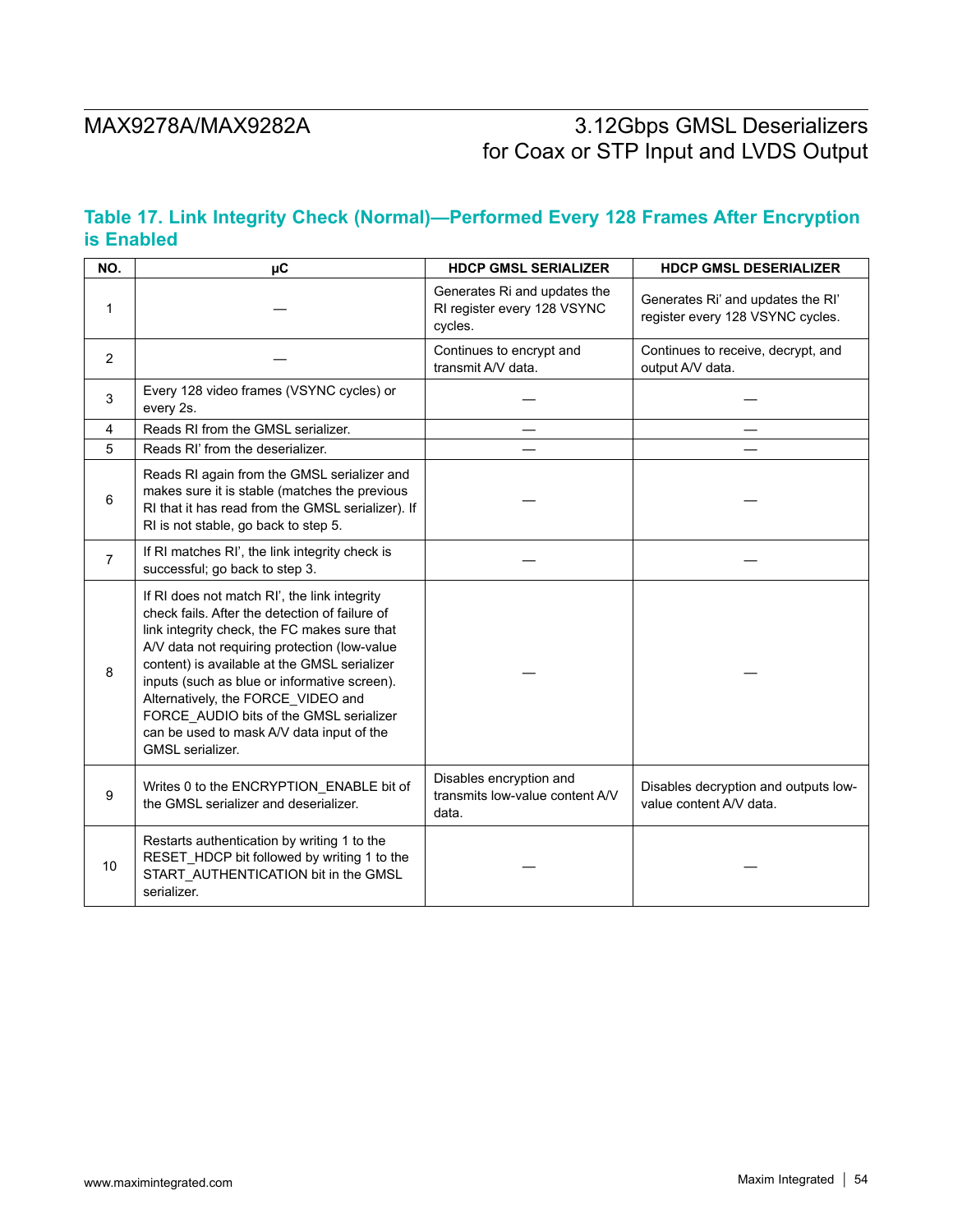# **Table 18. Optional Enhanced Link Integrity Check—Performed Every 16 Frames After Encryption is Enabled**

| NO.            | $\mu$ C                                                                                                                                                                                                                                                                                                                                                                                                                                                                                                                    | <b>HDCP GMSL SERIALIZER</b>                                           | <b>HDCP GMSL DESERIALIZER</b>                                        |
|----------------|----------------------------------------------------------------------------------------------------------------------------------------------------------------------------------------------------------------------------------------------------------------------------------------------------------------------------------------------------------------------------------------------------------------------------------------------------------------------------------------------------------------------------|-----------------------------------------------------------------------|----------------------------------------------------------------------|
| 1              |                                                                                                                                                                                                                                                                                                                                                                                                                                                                                                                            | Generates PJ and updates the<br>PJ register every 16 VSYNC<br>cycles. | Generates PJ' and updates the PJ'<br>register every 16 VSYNC cycles. |
| 2              |                                                                                                                                                                                                                                                                                                                                                                                                                                                                                                                            | Continues to encrypt and<br>transmit A/V data.                        | Continues to receive, decrypt, and<br>output A/V data.               |
| 3              | Every 16 video frames, reads PJ from the<br>GMSL serializer and PJ' from the deserializer.                                                                                                                                                                                                                                                                                                                                                                                                                                 |                                                                       |                                                                      |
| $\overline{4}$ | If PJ matches PJ', the enhanced link integrity<br>check is successful; go back to step 3.                                                                                                                                                                                                                                                                                                                                                                                                                                  |                                                                       |                                                                      |
| 5              | If there is a mismatch, retry up to two more<br>times from step 3. Enhanced link integrity<br>check fails after 3 mismatches. After the<br>detection of failure of enhanced link integrity<br>check, the µC makes sure that A/V data not<br>requiring protection (low-value content) is<br>available at the GMSL serializer inputs (such<br>as blue or informative screen). Alternatively,<br>the FORCE_VIDEO and FORCE_AUDIO bits<br>of the GMSL serializer can be used to mask<br>A/V data input of the GMSL serializer. |                                                                       |                                                                      |
| 6              | Writes 0 to the ENCRYPTION_ENABLE bit of<br>the GMSL serializer and deserializer.                                                                                                                                                                                                                                                                                                                                                                                                                                          | Disables encryption and<br>transmits low-value content A/V<br>data.   | Disables decryption and outputs low-<br>value content A/V data.      |
| $\overline{7}$ | Restarts authentication by writing 1 to the<br>RESET_HDCP bit followed by writing 1 to the<br>START_AUTHENTICATION bit in the GMSL<br>serializer.                                                                                                                                                                                                                                                                                                                                                                          |                                                                       |                                                                      |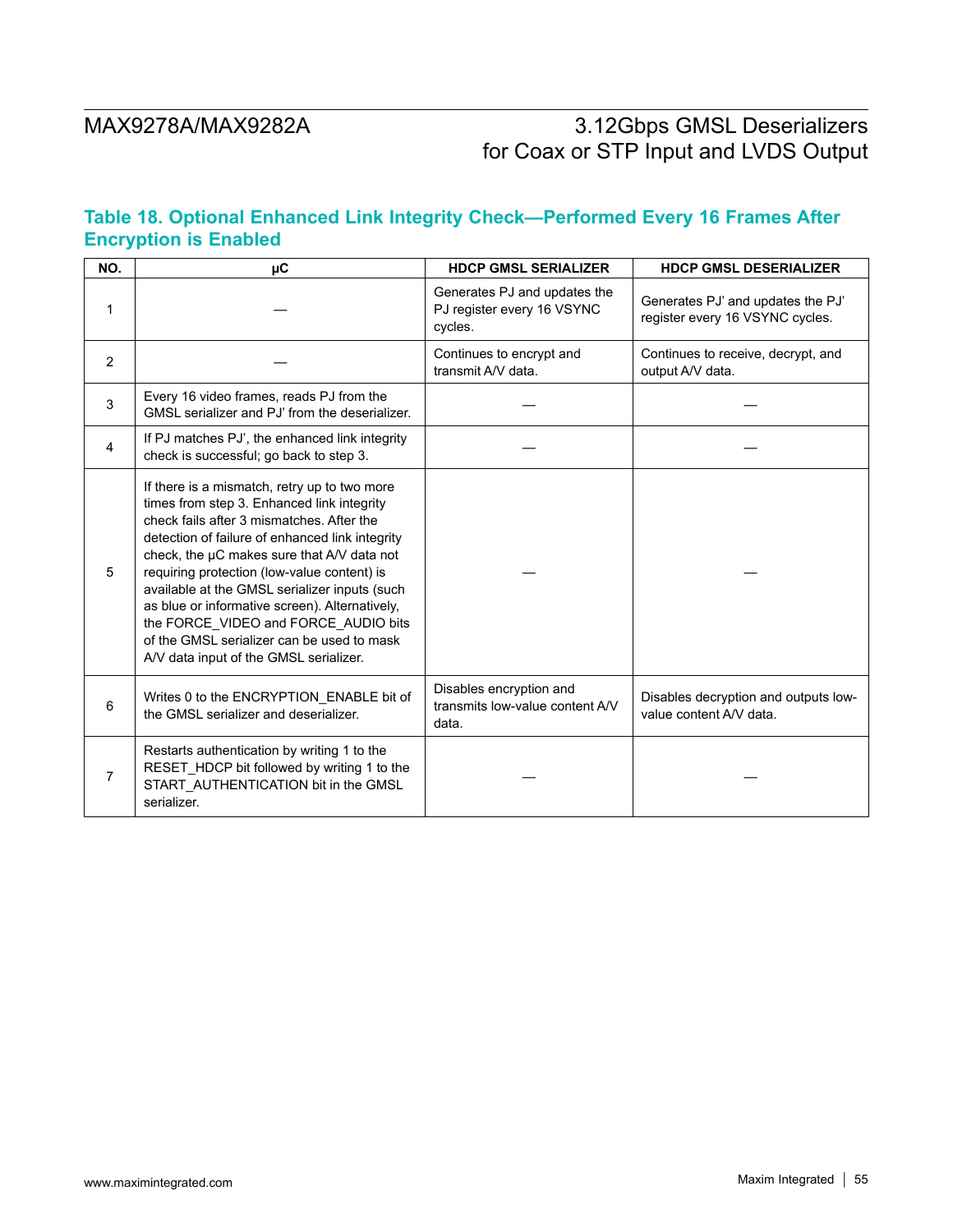## Example Repeater Network—Two µCs

The example shown in Figure 44 has one repeater and two µCs. Table 19 summarizes the authentication operation.



*Figure 45. Example Network with One Repeater and Two µCs (Tx = GMSL Serializer's, Rx = Deserializer's)*

# **Table 19. HDCP Authentication and Normal Operation (One Repeater, Two µCs)—First and Second Parts of the HDCP Authentication Protocol**

| NO.            | $\mu$ C_B                     | $\mu$ C_R                                                                                                                                                                                                                                                                                                                                                                                                                                     | <b>HDCP GMSL</b><br><b>SERIALIZER</b><br>(TX_B1, TX_R1,<br><b>TX R2)</b> | <b>HDCP GMSL</b><br><b>DESERIALIZER</b><br>(RX_R1, RX_D1,<br><b>RX D2)</b> |
|----------------|-------------------------------|-----------------------------------------------------------------------------------------------------------------------------------------------------------------------------------------------------------------------------------------------------------------------------------------------------------------------------------------------------------------------------------------------------------------------------------------------|--------------------------------------------------------------------------|----------------------------------------------------------------------------|
|                |                               |                                                                                                                                                                                                                                                                                                                                                                                                                                               | $TX$ B1 CDS = 0<br>$TX_R1CDS = 0$<br>$TX_R2CDS = 0$                      | $RX_R1CDS = 1$<br>$RX_D1CDS = 0$<br>$RX$ D2 CDS = 0                        |
| 1              | Initial state after power-up. | Initial state after power-up.                                                                                                                                                                                                                                                                                                                                                                                                                 | All: Power-up waiting for<br>HDCP authentication.                        | All: Power-up waiting for<br>HDCP authentication.                          |
| $\mathfrak{p}$ |                               | Writes REPEATER = 1 in<br>RX R1. Retries until proper<br>acknowledge frame received.<br>Note: This step must be<br>completed before the first part<br>of authentication is started<br>between TX_B1 and RX_R1 by<br>the $\mu$ C_B (step 7). For example,<br>to satisfy this requirement,<br>RX R1 can be held at power-<br>down until µC_R is ready to<br>write the REPEATER bit, or<br>µC_B can poll µC_R before<br>starting authentication. |                                                                          |                                                                            |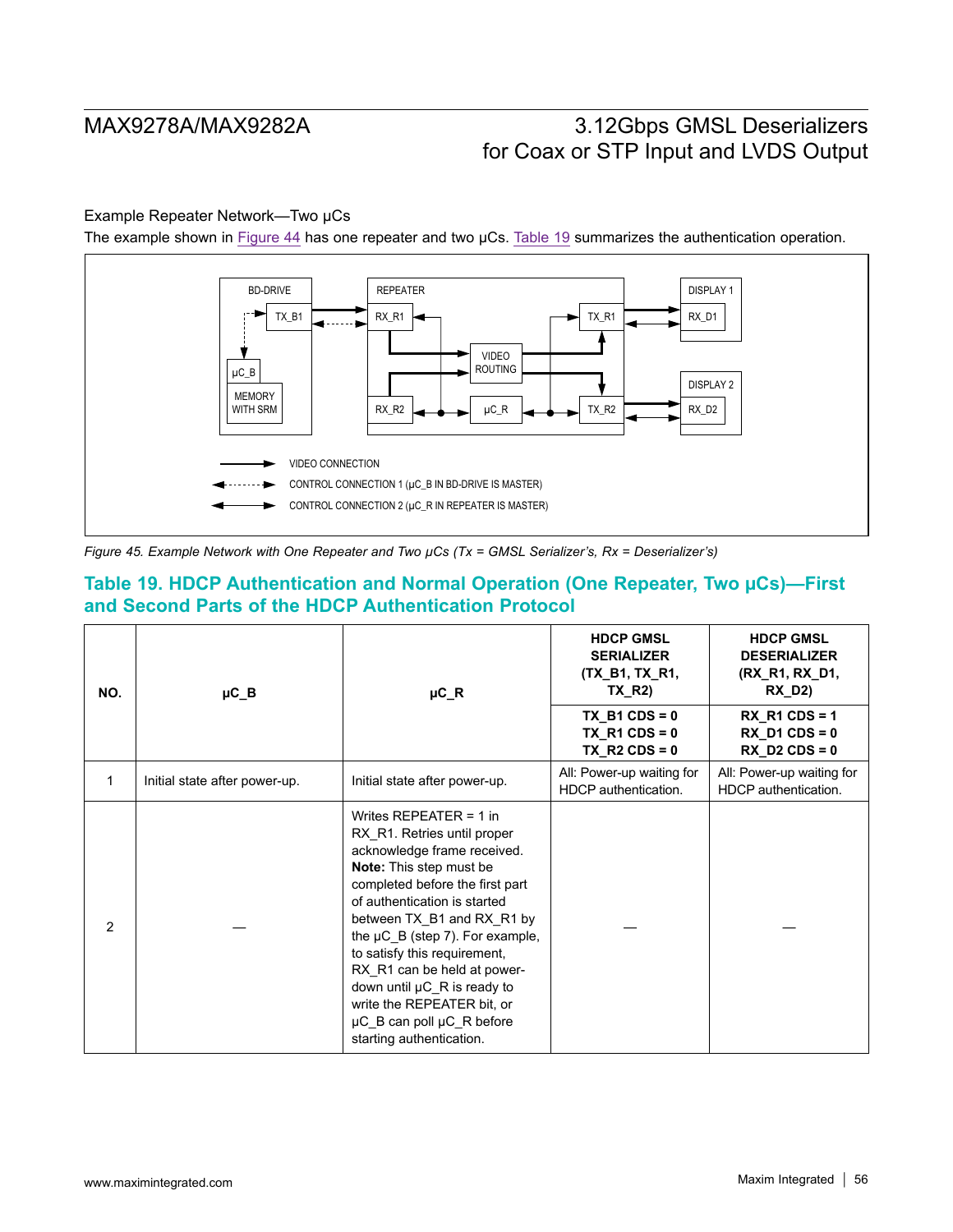# **Table 19. HDCP Authentication and Normal Operation (One Repeater, Two µCs)—First and Second Parts of the HDCP Authentication Protocol (continued)**

| NO.            | $\mu$ C_B                                                                                                                                                                                                                                                                                                                                                                                                         | $\mu$ C_R                                                                                                                                                                                                     | <b>HDCP GMSL</b><br><b>SERIALIZER</b><br>(TX_B1, TX_R1,<br>$TX_R2$                    | <b>HDCP GMSL</b><br><b>DESERIALIZER</b><br>(RX_R1, RX_D1,<br>$RX_D2)$                        |
|----------------|-------------------------------------------------------------------------------------------------------------------------------------------------------------------------------------------------------------------------------------------------------------------------------------------------------------------------------------------------------------------------------------------------------------------|---------------------------------------------------------------------------------------------------------------------------------------------------------------------------------------------------------------|---------------------------------------------------------------------------------------|----------------------------------------------------------------------------------------------|
|                |                                                                                                                                                                                                                                                                                                                                                                                                                   |                                                                                                                                                                                                               | $TX$ _B1 CDS = 0<br>$TX_R1CDS = 0$<br>$TX_R2CDS = 0$                                  | $RX_R1CDS = 1$<br>$RX_D1CDS = 0$<br>$RX$ D2 CDS = 0                                          |
| 3              | Makes sure that A/V data<br>not requiring protection (low-<br>value content) is available at<br>the TX_B1 inputs (such as<br>blue or informative screen).<br>Alternatively, the FORCE_<br>VIDEO and FORCE_AUDIO<br>bits of TX_B1 can be used to<br>mask A/V data input of TX_B1.<br>Starts the link between TX B1<br>and RX_R1 by writing SEREN<br>= H to TX_B1, or link starts<br>automatically if AUTOS is low. |                                                                                                                                                                                                               | TX_B1: Starts<br>serialization and<br>transmits low-value<br>content A/V data.        | RX_R1: Locks to<br>incoming data stream<br>and outputs low-value<br>content A/V data.        |
| 4              |                                                                                                                                                                                                                                                                                                                                                                                                                   | Starts all downstream links<br>by writing SEREN = H to<br>TX_R1, TX_R2, or links start<br>automatically if AUTOS of<br>transmitters are low.                                                                  | TX_R1, TX_R2: Starts<br>serialization and<br>transmits low-value<br>content A/V data. | RX D1, RX D2: Locks<br>to incoming data stream<br>and outputs low-value<br>content A/V data. |
| 5              | Reads the locked bit of RX_R1<br>and makes sure the link<br>between TX_B1 and RX_R1 is<br>established.                                                                                                                                                                                                                                                                                                            | Reads the locked bit of RX_D1<br>and makes sure the link<br>between TX_R1 and RX_D1 is<br>established. Reads the locked<br>bit of RX_D2 and makes sure<br>the link between TX_R2 and<br>RX_D2 is established. |                                                                                       |                                                                                              |
| 6              | Optionally, writes a random<br>number seed to TX_B1.                                                                                                                                                                                                                                                                                                                                                              | Writes 1 to the<br>GPIO 0 FUNCTION and<br>GPIO_1_FUNCTION bits<br>in RX_R1 to change GPIO<br>functionality used for HDCP<br>purpose. Optionally, writes a<br>random-number seed to TX_R1<br>and TX_R2.        |                                                                                       |                                                                                              |
| $\overline{7}$ | Starts and completes the<br>first part of the authentication<br>protocol between TX_B1, RX_R1<br>(see steps 6-10 in Table 11).                                                                                                                                                                                                                                                                                    |                                                                                                                                                                                                               | TX_B1: According<br>to commands from<br>µC_B, generates AN,<br>computes R0.           | RX_R1: According to<br>commands from µC_B,<br>computes R0'.                                  |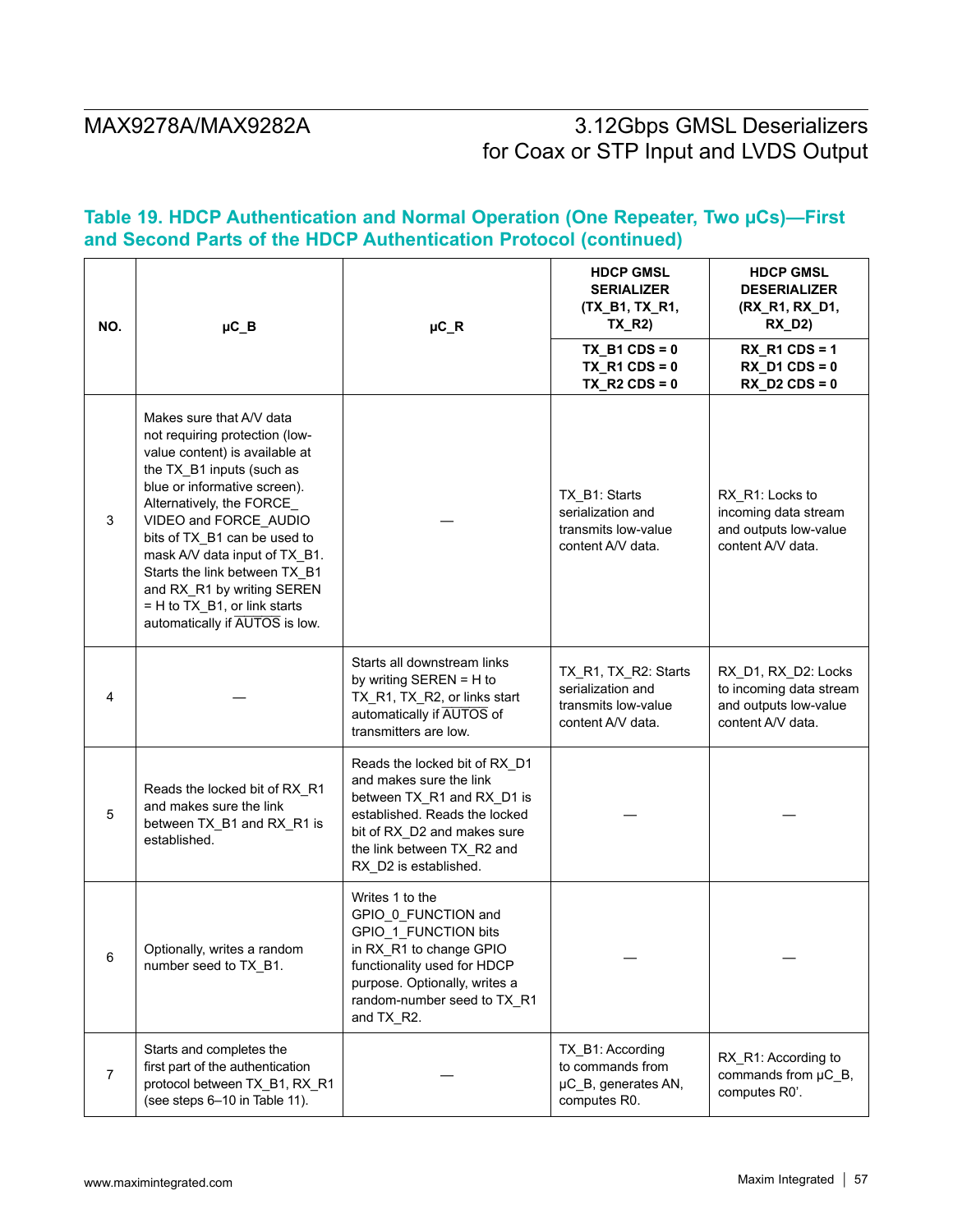# **Table 19. HDCP Authentication and Normal Operation (One Repeater, Two µCs)—First and Second Parts of the HDCP Authentication Protocol (continued)**

| NO. | $\mu$ C_B                                                                                                                                                                                                                                                                                                                 | $\mu$ C_R                                                                                                                                                                                          | <b>HDCP GMSL</b><br><b>SERIALIZER</b><br>(TX_B1, TX_R1,<br>TX_R2)                  | <b>HDCP GMSL</b><br><b>DESERIALIZER</b><br>(RX_R1, RX_D1,<br>$RX_D2)$                                                                  |
|-----|---------------------------------------------------------------------------------------------------------------------------------------------------------------------------------------------------------------------------------------------------------------------------------------------------------------------------|----------------------------------------------------------------------------------------------------------------------------------------------------------------------------------------------------|------------------------------------------------------------------------------------|----------------------------------------------------------------------------------------------------------------------------------------|
|     |                                                                                                                                                                                                                                                                                                                           |                                                                                                                                                                                                    | TX B1 CDS = $0$<br>$TX_R1CDS = 0$<br>$TX_R2CDS = 0$                                | RX R1 CDS = $1$<br>$RX_D1CDS = 0$<br>$RX$ D2 CDS = 0                                                                                   |
| 8   |                                                                                                                                                                                                                                                                                                                           | When $GPIO_1 = 1$ is detected,<br>starts and completes the first part<br>of the authentication protocol<br>between the (TX_R1, RX_D1)<br>and (TX_R2, RX_D2) links (see<br>steps 6-10 in Table 11). | TX_R1, TX_R2:<br>According to commands<br>from µC_R, generates<br>AN, computes R0. | RX_D1, RX_D2:<br>According to commands<br>from µC_R, computes<br>$R0$ .                                                                |
| 9   | Waits for the VSYNC falling<br>edge and then enables<br>encryption on the (TX_B1,<br>RX_R1) link. Full authentication<br>is not complete yet so it makes<br>sure A/V content that needs<br>protection is not transmitted.<br>Since REPEATER = 1 was read<br>from RX_R1, the second part of<br>authentication is required. |                                                                                                                                                                                                    | TX_B1: Encryption<br>enabled after next<br>VSYNC falling edge.                     | RX_R1: Decryption<br>enabled after next<br>VSYNC falling edge.                                                                         |
| 10  |                                                                                                                                                                                                                                                                                                                           | When GPIO $0 = 1$ is detected,<br>enables encryption on the<br>(TX_R1, RX_D1) and (TX_R2,<br>RX_D2) links.                                                                                         | TX_R1, TX_R2:<br>Encryption enabled<br>after next VSYNC<br>falling edge.           | RX_D1, RX_D2:<br>Decryption enabled<br>after next VSYNC<br>falling edge.                                                               |
| 11  |                                                                                                                                                                                                                                                                                                                           | Blocks control channel<br>from µC_B side by setting<br>$REVCCEN = FWDCCEN = 0$<br>in RX_R1. Retries until proper<br>acknowledge frame received.                                                    |                                                                                    | RX_R1: Control<br>channel from serializer<br>side (TX_B1) is blocked<br>after FWDCCEN =<br>$REVCCEN = 0$ is<br>written.                |
| 12  | Waits for some time to allow<br>µC_R to make the KSV list<br>ready in RX_R1. Then polls<br>(reads) the KSV_LIST_READY<br>bit of RX_R1 regularly until<br>proper acknowledge frame is<br>received and bit is read as 1.                                                                                                    | Writes BKSVs of RX_D1 and<br>RX_D2 to the KSV list in RX_<br>R1. Then, calculates and writes<br>the BINFO register of RX_R1.                                                                       |                                                                                    | RX_R1: Triggered by<br>µC_R's write of BINFO,<br>calculates hash value<br>(V') on the KSV list,<br>BINFO and the secret-<br>value M0'. |
| 13  |                                                                                                                                                                                                                                                                                                                           | Writes 1 to the KSV_LIST<br>READY bit of RX_R1 and then<br>unblocks the control channel<br>from the µC_B side by setting<br>$REVCCEN = FWDCCEN = 1$ in<br>RX_R1.                                   |                                                                                    | RX_R1: Control channel<br>from the serializer side<br>(TX_B1) is unblocked<br>after FWDCCEN =<br>$REVCCEN = 1$ is<br>written.          |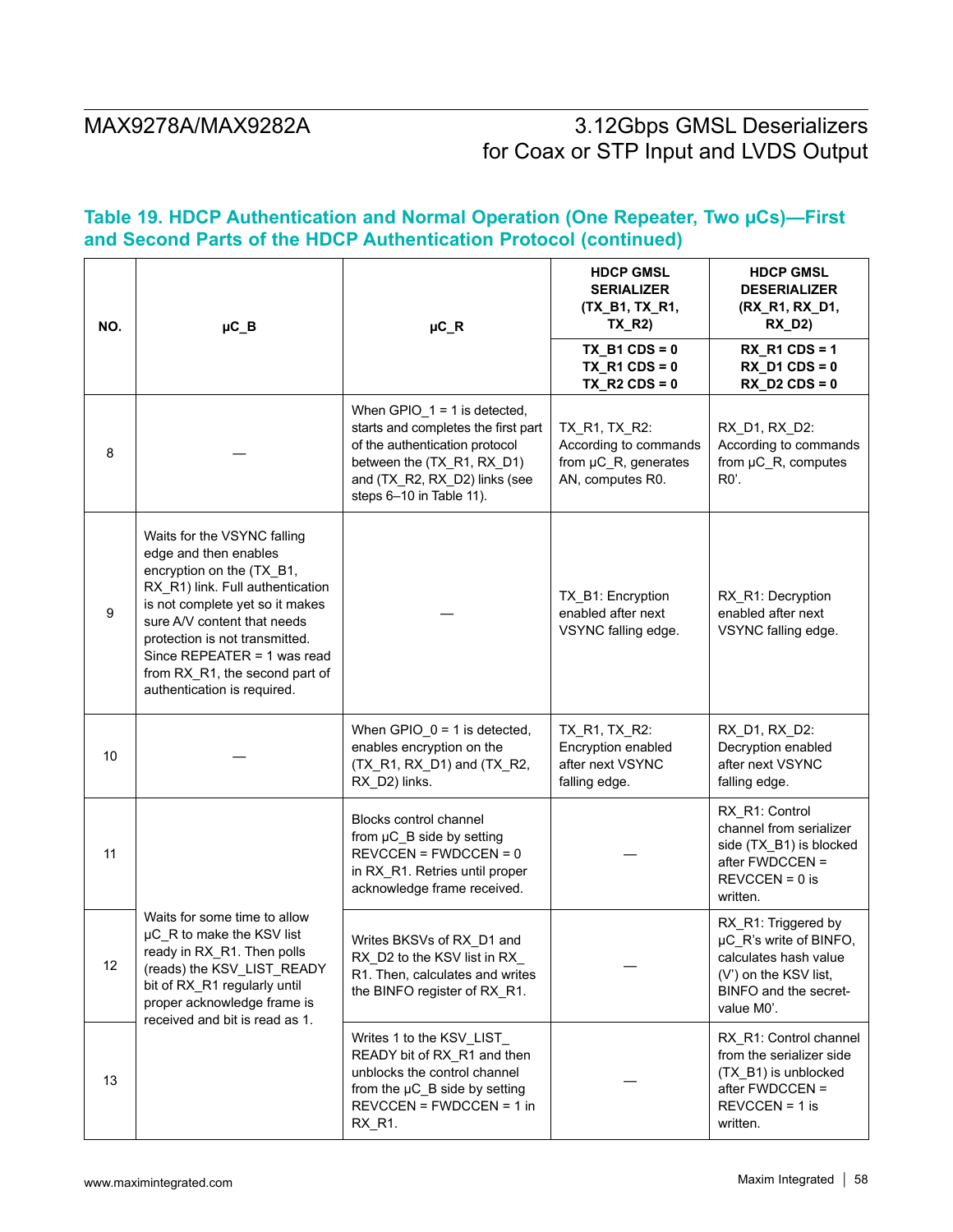# **Table 19. HDCP Authentication and Normal Operation (One Repeater, Two µCs)—First and Second Parts of the HDCP Authentication Protocol (continued)**

| NO. | $\mu$ C_B                                                                                                                                                                                                                            | $\mu$ C_R | <b>HDCP GMSL</b><br><b>SERIALIZER</b><br>(TX B1, TX R1,<br><b>TX R2)</b>                                                             | <b>HDCP GMSL</b><br><b>DESERIALIZER</b><br>(RX R1, RX D1,<br><b>RX D2)</b> |
|-----|--------------------------------------------------------------------------------------------------------------------------------------------------------------------------------------------------------------------------------------|-----------|--------------------------------------------------------------------------------------------------------------------------------------|----------------------------------------------------------------------------|
|     |                                                                                                                                                                                                                                      |           | $TX$ _B1 CDS = 0<br>TX R1 CDS = $0$<br>$TX_R2CDS = 0$                                                                                | $RX_R1CDS = 1$<br>$RX$ D1 CDS = 0<br>$RX$ D2 CDS = 0                       |
| 14  | Reads the KSV list and BINFO<br>from RX_R1 and writes them<br>to TX_B1. If any of the MAX<br>DEVS_EXCEEDED or MAX<br>CASCADE EXCEEDED bits<br>is 1, then authentication fails.<br>Note: BINFO must be written<br>after the KSV list. |           | TX_B1: Triggered by<br>µC_B's write of BINFO,<br>calculates hash value<br>(V) on the KSV list.<br>BINFO and the secret-<br>value M0. |                                                                            |
| 15  | Reads V from TX_B1 and V'<br>from RX_R1. If they match,<br>continues with authentication;<br>otherwise, retries up to two<br>more times.                                                                                             |           |                                                                                                                                      |                                                                            |
| 16  | Searches for each KSV in the<br>KSV list and BKSV of RX_R1 in<br>the Key Revocation list.                                                                                                                                            |           |                                                                                                                                      |                                                                            |
| 17  | If keys are not revoked,<br>the second part of the<br>authentication protocol is<br>completed.                                                                                                                                       |           |                                                                                                                                      |                                                                            |
| 18  | Starts transmission of A/V<br>content that needs protection.                                                                                                                                                                         |           | All: Perform HDCP<br>encryption on high-<br>value A/V data.                                                                          | All: Perform HDCP<br>decryption on high-<br>value A/V data.                |

## **Detection and Action Upon New Device Connection**

When a new device is connected to the system, the device must be authenticated and the device's KSV checked against the revocation list. The downstream µCs can set the NEW\_DEV\_CONN bit of the upstream receiver and invoke an interrupt to notify upstream  $\mu$ Cs.

## **Notification of Start of Authentication and Enable of Encryption to Downstream Links**

HDCP repeaters do not immediately begin authentication upon startup or detection of a new device, but instead wait for an authentication request from the upstream transmitter/repeaters.

Use the following procedure to notify downstream links of the start of a new authentication request:

- 1) Host µC begins authentication with the HDCP repeater's input receiver.
- 2) When AKSV is written to HDCP repeater's input receiver, its AUTH\_STARTED bit is automatically set and its GPIO1 goes high (if GPIO1\_FUNCTION is set to high).
- 3) HDCP repeater's µC waits for a low-to-high transition on HDCP repeater input receiver's AUTH\_STARTED bit and/or GPIO1 (if configured) and starts authentication downstream.
- 4) HDCP repeater's µC resets the AUTH\_STARTED bit.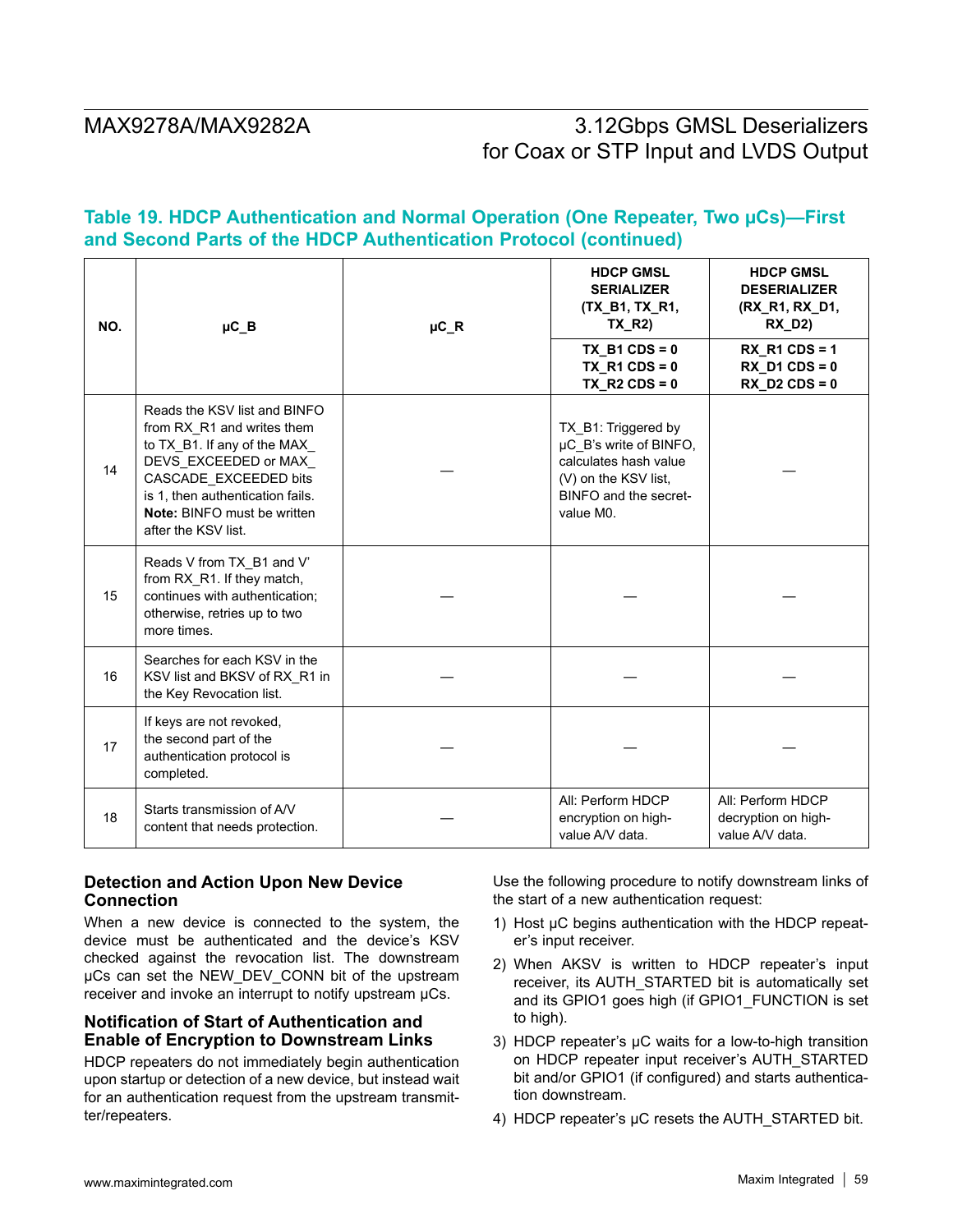Set GPIO0 FUNCTION to high to have GPIO0 follow the ENCRYPTION\_ENABLE bit of the receiver. The repeater µC can use this function for notification when encryption is enabled/disabled by an upstream µC.

# **Applications Information**

## **Self PRBS Test**

The serializers include a PRBS pattern generator that works with bit-error verification in the deserializer. To run the PRBS test, First disable HDCP enctyption. Next, set DISHSFILT, DISVSFILT, and DISDEFILT to 1, to disable glitch filter in the deserializer. Then, set PRBSEN =  $1$ (0x04, D5) in the serializer and then in the deserializer. To exit the PRBS test, set PRBSEN =  $0$  (0x04, D5) in the deserializer and then in the serializer.

The deserializer also includes a PRBS mode compatible with the MAX9271/MAX9273 serializers. To run the MAX9271/MAX9273 compatible PRBS test, first set PRBSTYPE = 1 (deserializer D7, Register 0x06). Next, set DISHSFILT, DISVSFILT, and DISDEFILT to 1, to disable glitch filter in the deserializer. Then, set PRBSEN = 1 (0x04, D5) in the deserializer and then in the serializer. To exit the PRBS test, set PRBSEN = 0 (0x04, D5) in the serializer (the deserializer PRBSEN should automatically clear).

## **Error Checking**

The deserializers check the serial link for errors and store the number of decoding errors in the 8-bit registers DECERR (0x0D). If a large number of decoding errors are detected within a short duration (error rate  $\geq$  1/4), the deserializers lose lock and stop the error counter. The deserializers then attempt to relock to the serial data. DECERR reset upon successful video link lock, successful readout of the register (through  $\mu$ C), or whenever auto error reset is enabled. The deserializers use a separate PRBS Register during the internal PRBS test, and DECERR are reset to 0x00.

## **ERR Output**

The deserializers have an open-drain ERR output. This output asserts low whenever the number of decoding errors exceeds the error thresholds during normal operation, or when at least 1 PRBS error is detected during PRBS test. ERR reasserts high whenever DECERR resets, due to DECERR readout, video link lock, or auto error reset.

## **Auto Error Reset**

The default method to reset errors is to read the respective error registers in the deserializers (0x0D and

# MAX9278A/MAX9282A 3.12Gbps GMSL Deserializers for Coax or STP Input and LVDS Output

0x0E). Auto error reset clears the error counters DECERR and the ERR output ~1µs after ERR goes low. Auto error reset is disabled on power-up. Enable auto error reset through AUTORST (0x06, D5). Auto error reset does not run when the device is in PRBS test mode.

## **Dual µC Control**

Usually systems have one microcontroller to run the control channel, located on the serializer side for display applications or on the deserializer side for image-sensing applications. However, a µC can reside on each side simultaneously, and trade off running the control channel. In this case, each  $\mu$ C can communicate with the serializer and deserializer and any peripheral devices.

Contention occurs if both µCs attempt to use the control channel at the same time. It is up to the user to prevent this contention by implementing a higher level protocol. In addition, the control channel does not provide arbitration between I2C masters on both sides of the link. An acknowledge frame is not generated when communication fails due to contention. If communication across the serial link is not required, the µCs can disable the forward and reverse control channel using the FWDCCEN and REVCCEN bits (0x04, D[1:0]) in the serializer/deserializer. Communication across the serial link is stopped and contention between µCs cannot occur.

As an example of dual  $\mu$ C use in an image-sensing application, the serializer can be in sleep mode and waiting for wake-up by the µC on the deserializer side. After wake-up, the serializer-side µC assumes master control of the serializer's registers.

## **Changing the Clock Frequency**

It is recommended that the serial link be enabled after the video clock  $(f_{\text{TXCI KOUT}})$  and the control-channel clock ( $f_{UART}/f_{I2C}$ ) are stable. When changing the clock frequency, stop the video clock for 5µs, apply the clock at the new frequency, then restart the serial link or toggle SEREN. On-the-fly changes in clock frequency are possible if the new frequency is immediately stable and without glitches. The reverse control channel remains unavailable for 500µs after serial link start or stop. When using the UART interface, limit on-the-fly changes in  $f_{\text{UART}}$  to factors of less than 3.5 at a time to ensure that the device recognizes the UART sync pattern. For example, when lowering the UART frequency from 1Mbps to 100kbps, first send data at 333kbps then at 100kbps for reduction ratios of 3 and 3.333, respectively.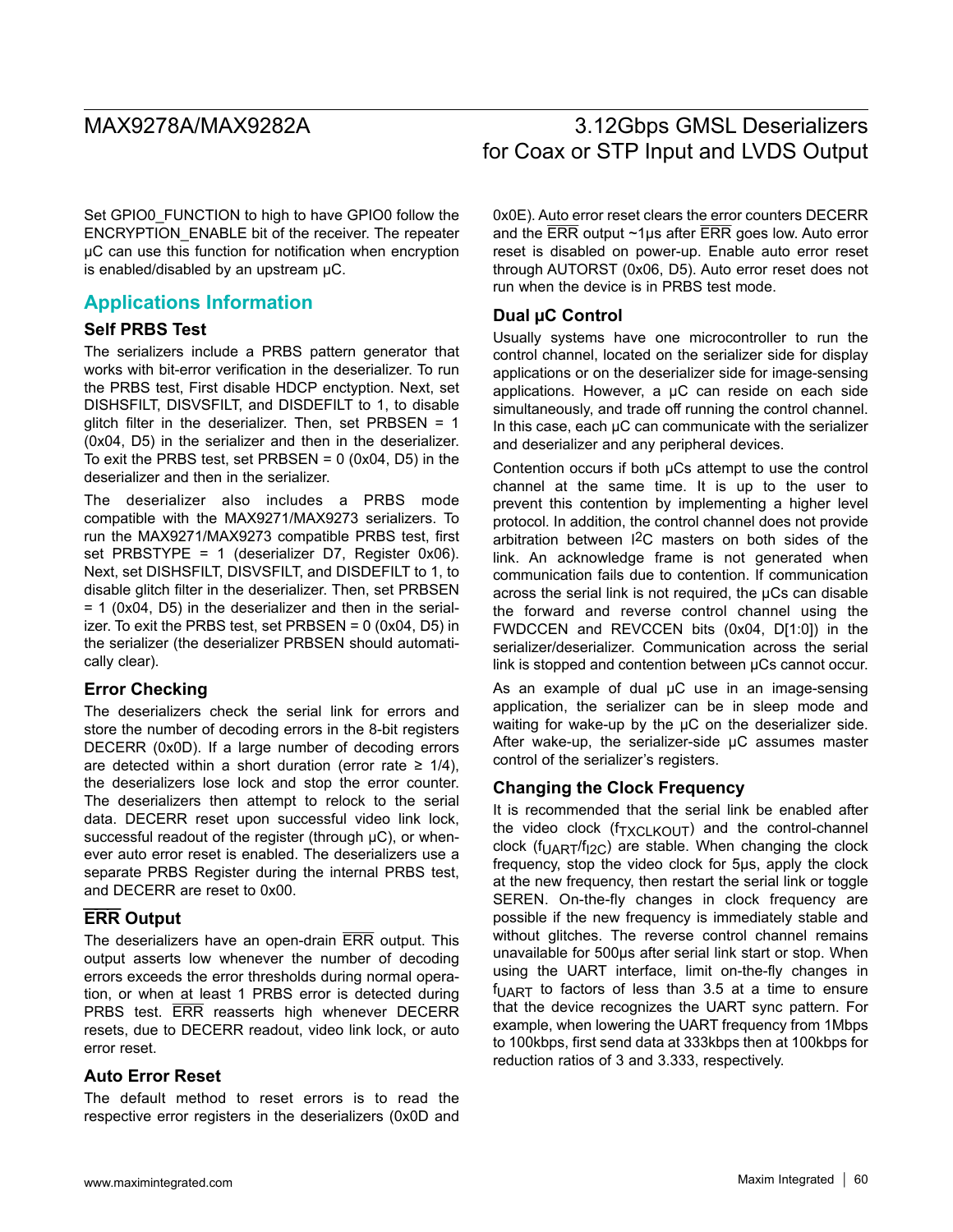## **Fast Detection of Loss of Synchronization**

A measure of link quality is the recovery time from loss of synchronization. The host can be quickly notified of lossof-lock by connecting the deserializer's LOCK output to the GPI input. If other sources use the GPI input, such as a touch-screen controller, the µC can implement a routine to distinguish between interrupts from loss-of-sync and normal interrupts. Reverse control-channel communication does not require an active forward link to operate and accurately tracks the LOCK status of the GMSL link. LOCK asserts for video link only and not for the configuration link.

## **Providing a Frame Sync (Camera Applications)**

The GPI/GPO provide a simple solution for camera applications that require a frame sync signal from the ECU (e.g., surround-view systems). Connect the ECU frame sync signal to the GPI input, and connect GPO output to the camera frame sync input. GPI/GPO has a typical delay of 275µs (350µs max). Skew between multiple GPI/GPO channels is 115µs max. If a lower skew signal is required, connect the camera's frame sync input to one of the deserializer's GPIOs and use an I2C broadcast write command to change the GPIO output state. This has a maximum skew of 1.5µs, independent from the used I2C bit rate.

### **Software Programming of the Device Addresses**

The serializers and deserializers have programmable device addresses. This allows multiple GMSL devices, along with I2C peripherals, to coexist on the same control channel. The serializer device address is in register 0x00 of each device, while the deserializer device address is in register 0x01 of each device. To change a device address, first write to the device whose address changes (register 0x00 of the serializer for serializer device address change, or register 0x01 of the deserializer for deserializer device address change). Then write the same address into the corresponding register on the other device (register 0x00 of the deserializer for serializer device address change, or register 0x01 of the serializer for deserializer device address change).

## **3-Level Configuration Inputs**

ADD0[1:0], CX/TP and BWS are 3-level inputs that control the serial interface configuration and power-up defaults. Connect 3-level inputs through a pullup resistor to IOVDD to set a high level, a pulldown resistor to GND to set a low level, or open to set a mid level. For digital control, use three-state logic to drive the 3-level logic input.

## **Configuration Blocking**

The deserializers can block changes to registers. Set CFGBLOCK to make registers 0x00 to registers 0x1F as read only. Once set, the registers remain blocked until the supplies are removed or until PWDN is low.

## **Compatibility with Other GMSL Devices**

The deserializers are designed to pair with the MAX9275– MAX9281 serializers, but interoperate with any GMSL serializers. See Table 20 for operating limitations.

### **Key Memory**

Each device has a unique HDCP key set that is stored in secure nonvolatile memory (NVM). The HDCP key set consists of 40 56-bit private keys and one 40-bit public key. The NVM is qualified for automotive applications.

### **HS/VS/DE Inversion**

The deserializer uses an active-high HS, VS, and DE for encoding and HDCP encryption. Set INVHSYNC, INVVSYNC, and INVDE in the serializer (registers 0x0D,

# **Table 20. MAX9278A/MAX9282A Feature Compatibility**

| MAX9278A/MAX9282A FEATURE     | <b>GMSL SERIALIZER</b>                                                                                                                                                                  |
|-------------------------------|-----------------------------------------------------------------------------------------------------------------------------------------------------------------------------------------|
| HDCP (MAX9282A only)          | If feature not supported in serializer, must not be turned on in the MAX9282A.                                                                                                          |
| High-bandwidth mode           | If feature not supported in serializer, must only use 24-bit and 32-bit modes.                                                                                                          |
| $12C$ to $12C$                | If feature not supported in serializer, must use UART-to-I <sup>2</sup> C or UART-to-UART mode.                                                                                         |
| Coax                          | If feature not supported in serializer, must connect unused serial output through 200nF<br>and $50\Omega$ in series to $V_{DD}$ and set the reverse control-channel amplitude to 100mV. |
| High-immunity control channel | If feature not supported in serializer, must use the legacy reverse control-channel mode.                                                                                               |
| TDM encoding                  | If feature not supported in serializer, must use I <sup>2</sup> S encoding (with 50% WS duty cycle), if<br>supported.                                                                   |
| 1 <sup>2</sup> S encoding     | If feature not supported in serializer, must disable I <sup>2</sup> S in the MAX9278A/MAX9282A.                                                                                         |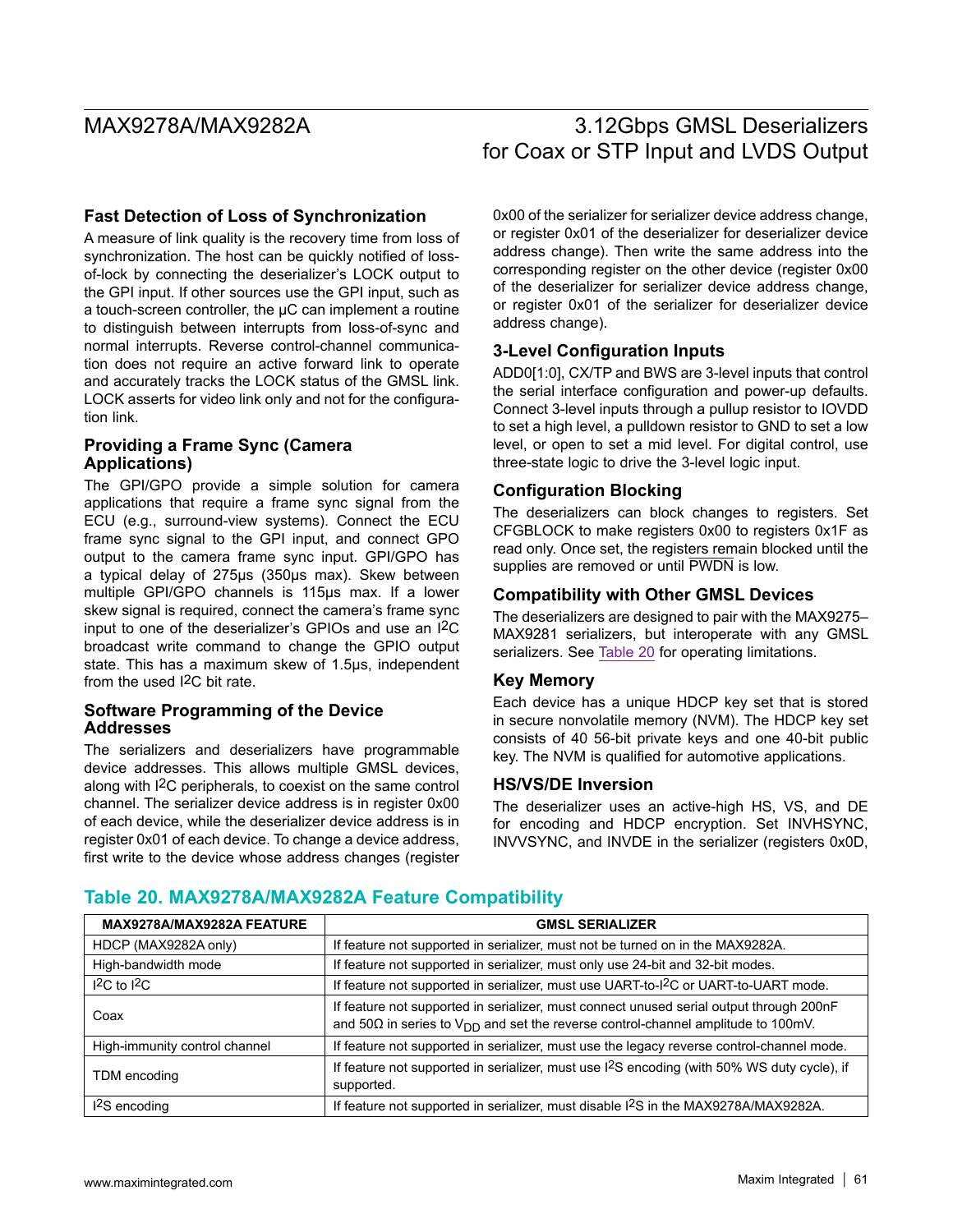0x0E) to invert active-low input signals for use with the GMSL devices. Set INVHSYNC, INVVSYNC, and INVDE in the deserializer (register 0x0F, 0x14) to output activelow signals for use with downstream devices.

## **WS/SCK Inversion**

The deserializer uses standard polarities for I2S. Set INVWS, INVSCK in the serializer (register 0x1B) to invert opposite polarity signals for use with the GMSL devices. Set INVWS, INVSCK in the deserializer (register 0x1D) to output reverse-polarity signals for downstream use.

## **GPIOs**

The deserializers have two open-drain GPIOs available when not used for HDCP purposes (see the *Notification of Start of Authentication and Enable of Encryption to Downstream Links* section), GPIO1OUT and GPIO0OUT (0x06, D3 and D1) set the output state of the GPIOs. Setting the GPIO output bits to 0 low pulls the output low, while setting the bits to 1 leaves the output undriven, and pulled high through internal/external pullup resistors. The GPIO input buffers are always enabled. The input states are stored in GPIO1 and GPIO0 (0x06, D2 and D0). Set GPIO1OUT/GPIO0OUT to 1 when using GPIO1/GPIO0 as an input.

## **Internal Input Pulldowns**

The control and configuration inputs (except 3-level inputs) include a pulldown resistor to GND. External pulldown resistors are not needed.

## **Choosing I2C/UART Pullup Resistors**

I2C and UART open-drain lines require a pullup resistor to provide a logic-high level. There are tradeoffs between power dissipation and speed, and a compromise may be required when choosing pullup resistor values. Every device connected to the bus introduces some capacitance even when the device is not in operation. I2C specifies 300ns rise times (30% to 70%) for fast mode, which is defined for data rates up to 400kbps (see the I2C specifications in the *AC Electrical Characteristics* table

# MAX9278A/MAX9282A 3.12Gbps GMSL Deserializers for Coax or STP Input and LVDS Output

for details). To meet the fast-mode rise-time requirement, choose the pullup resistors so that rise time  $t_R = 0.85$ x R<sub>PULLUP</sub> x  $C_{\text{BUS}}$  < 300ns. The waveforms are not recognized if the transition time becomes too slow. The device supports I2C/UART rates up to 1Mbps.

## **AC-Coupling**

AC-coupling isolates the receiver from DC voltages up to the voltage rating of the capacitor. Capacitors at the serializer output and at the deserializer input are needed for proper link operation and to provide protection if either end of the cable is shorted to a battery. AC-coupling blocks low-frequency ground shifts and low-frequency common-mode noise.

## **Selection of AC-Coupling Capacitors**

Voltage droop and the digital sum variation (DSV) of transmitted symbols cause signal transitions to start from different voltage levels. Because the transition time is fixed, starting the signal transition from different voltage levels causes timing jitter. The time constant for an AC-coupled link needs to be chosen to reduce droop and jitter to an acceptable level. The RC network for an AC-coupled link consists of the CML/coax receiver termination resistor  $(R_{TR})$ , the CML/coax driver termination resistor  $(R_{TD})$ , and the series AC-coupling capacitors (C). The RC time constant for four equal-value series capacitors is (C x  $(R_{TD} + R_{TR})/4$ .  $R_{TD}$  and  $R_{TR}$  are required to match the transmission line impedance (usually 100Ω differential, 50Ω single ended). This leaves the capacitor selection to change the system time constant. Use at 0.22μF (using legacy reverse control channel), 47nF (using high-immunity reverse control channel), or larger high-frequency surface-mount ceramic capacitors, with sufficient voltage rating to withstand a short to battery, to pass the lower speed reverse control-channel signal. Use capacitors with a case size less than 3.2mm x 1.6mm to have lower parasitic effects to the high-speed signal.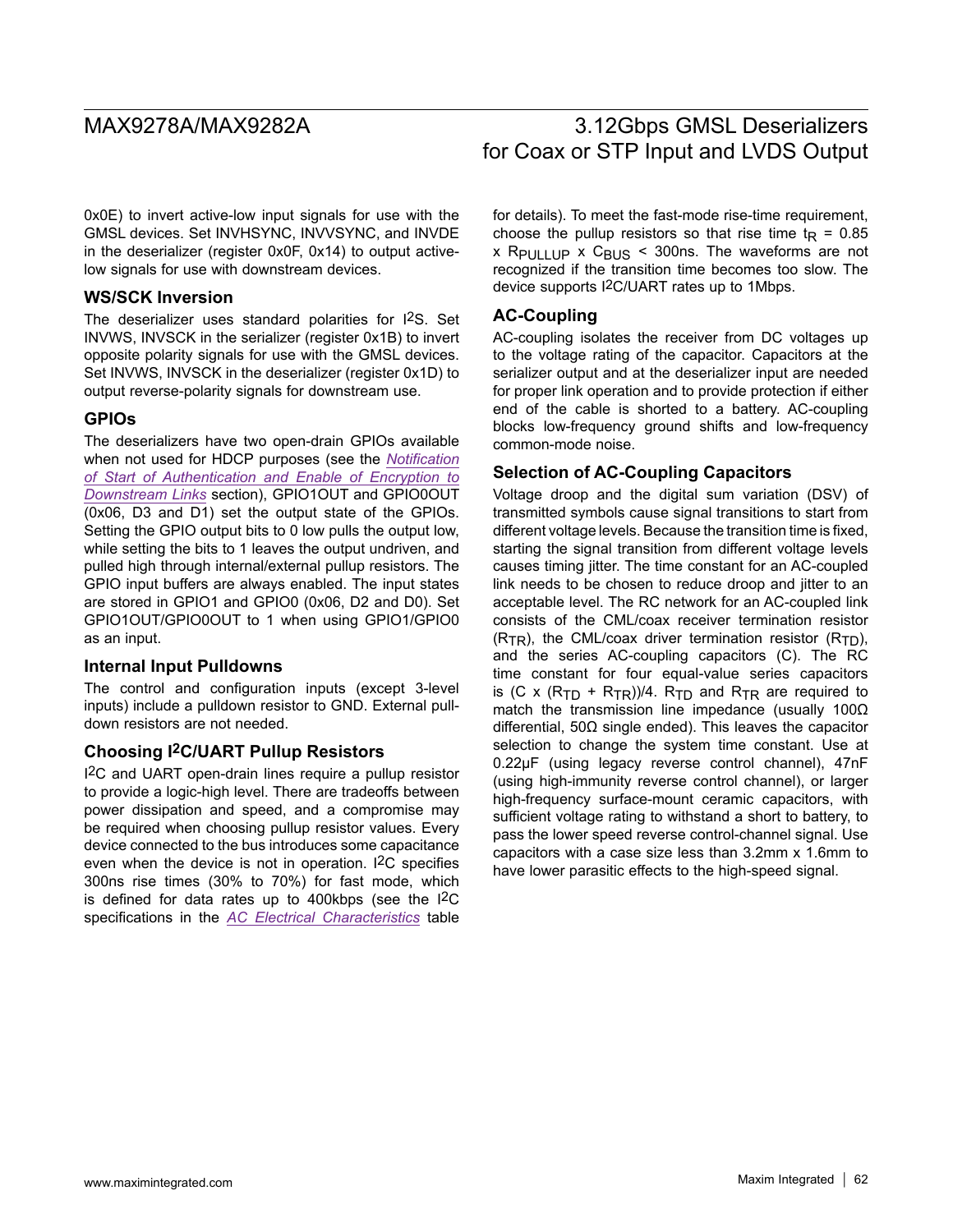## **Power-Supply Circuits and Bypassing**

The deserializers use an AVDD and DVDD of 3.0V to 3.6V. All single-ended inputs and outputs except for the serial input derive power from an IOVDD of 1.7V to 3.6V, which scale with IOVDD. Proper voltage-supply bypassing is essential for high-frequency circuit stability.

## **Power-Supply Table**

HDCP operation (MAX9282A only) draws additional current. This is shown in Table 21.

### **Cables and Connectors**

Interconnect for CML typically has a differential impedance of 100Ω. Use cables and connectors that have matched differential impedance to minimize impedance discontinuities. Coax cables typically have a characteristic impedance of 50Ω; contact the factory for 75Ω operation). Table 22 lists the suggested cables and connectors used in the GMSL link.

## **Board Layout**

Separate LVCMOS logic signals and CML/coax highspeed signals to prevent crosstalk. Use a four-layer PCB with separate layers for power, ground, CML/coax, and LVCMOS logic signals. Layout PCB traces close to each other for a 100Ω differential characteristic impedance for STP. The trace dimensions depend on the type of trace used (microstrip or stripline). Note that two 50Ω PCB traces do not have 100Ω differential impedance when brought close together—the impedance goes down when the traces are brought closer. Use a 50Ω trace for the single-ended output when driving coax.

Route the PCB traces for differential CML channel in parallel to maintain the differential characteristic impedance. Avoid vias. Keep PCB traces that make up a differential pair equal length to avoid skew within the differential pair.

# **Table 21. Additional Supply Current from HDCP (MAX9282A Only)**

| <b>TXCLKOUT</b><br>(MHz) | <b>MAXIMUM HDCP CURRENT</b><br>(mA) |
|--------------------------|-------------------------------------|
| 16.6                     |                                     |
| 33.3                     |                                     |
| 36.6                     |                                     |
| 66.6                     |                                     |
| 104                      |                                     |

# **Table 22. Suggested Connectors and Cables for GMSL**

| <b>VENDOR</b> | <b>CONNECTOR</b> | <b>CABLE</b> | <b>TYPE</b> |
|---------------|------------------|--------------|-------------|
| Rosenberger   | 59S2AX-400A5-Y   | <b>RG174</b> | Coax        |
| Rosenberger   | D4S10A-40ML5-Z   | Dacar 538    | <b>STP</b>  |
| Nissei        | GT11L-2S         | F-2WME AWG28 | <b>STP</b>  |
| JAE           | MX38-FF          | A-BW-Lxxxxx  | <b>STP</b>  |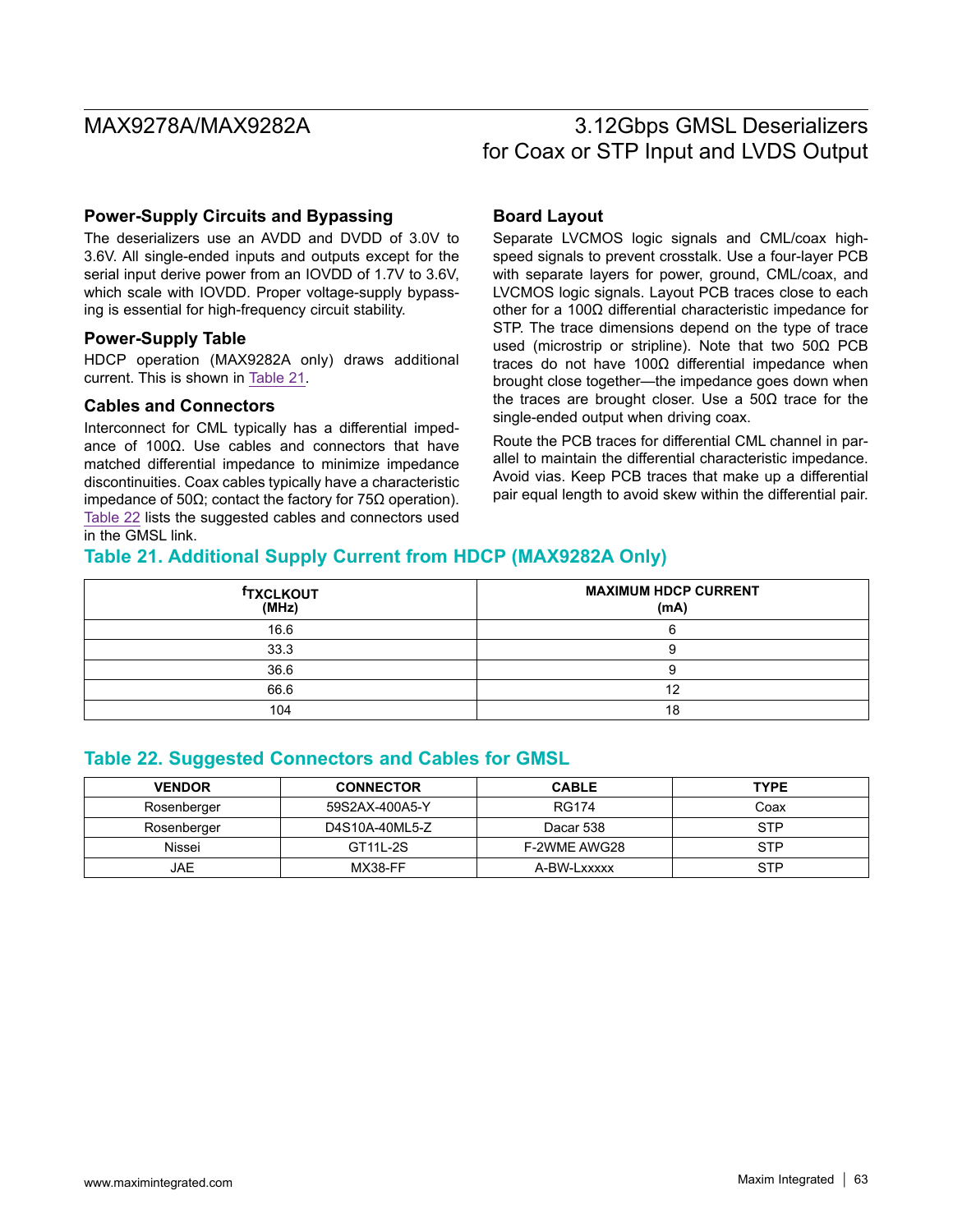# **ESD Protection**

ESD tolerance is rated for Human Body Model, IEC 61000-4-2, and ISO 10605. The ISO 10605 and IEC 61000-4-2 standards specify ESD tolerance for electronic systems. The serial link inputs are rated for ISO 10605 ESD protection and IEC 61000-4-2 ESD protection. All pins are tested for the Human Body Model. The Human Body Model discharge components are  $C_S = 100pF$  and  $R_D$  = 1.5k $\Omega$  (Figure 46). The IEC 61000- 4-2 discharge components are C<sub>S</sub> = 150pF and R<sub>D</sub> = 330Ω (Figure 47). The ISO 10605 discharge components are  $C_S = 330pF$ and  $R_D = 2k\Omega$  (Figure 48).



*Figure 46. Human Body Model ESD Test Circuit*



*Figure 47. IEC 61000-4-2 Contact Discharge ESD Test Circuit*



*Figure 48. ISO 10605 Contact Discharge ESD Test Circuit*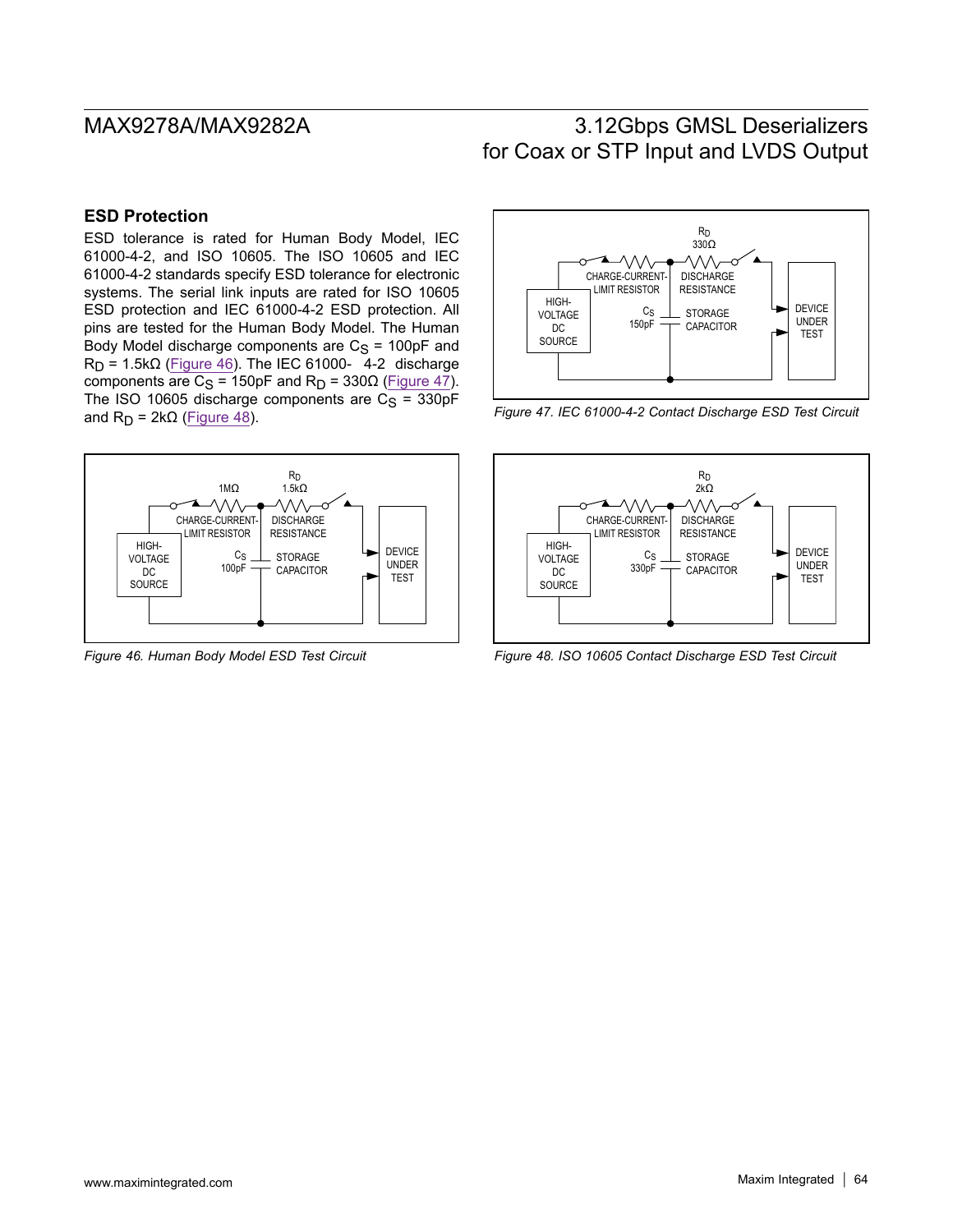# **Table 23. Register Table**

| <b>REGISTER</b><br><b>ADDRESS</b> | <b>BITS</b>    | <b>NAME</b>      | <b>VALUE</b>   | <b>FUNCTION</b>                                                                               | <b>DEFAULT</b><br><b>VALUE</b> |
|-----------------------------------|----------------|------------------|----------------|-----------------------------------------------------------------------------------------------|--------------------------------|
| 0x00                              | D[7:1]         | <b>SERID</b>     | <b>XXXXXXX</b> | Serializer device address (power-up default value<br>depends on latched address pin level)    | XX00XX0                        |
|                                   | D0             |                  | 0              | Reserved                                                                                      | 0                              |
| 0x01                              | D[7:1]         | <b>DESID</b>     | <b>XXXXXXX</b> | Deserializer device address (power-up default<br>value depends on latched address pin level)  | XX01XXX                        |
|                                   | D <sub>0</sub> | <b>CFGBLOCK</b>  | 0              | Normal operation                                                                              | $\pmb{0}$                      |
|                                   |                |                  | 1              | Registers 0x00 to 0x1F are read only                                                          |                                |
|                                   |                |                  | 00             | No spread spectrum. Power-up default when<br>SSEN = low.                                      |                                |
|                                   | D[7:6]         | SS               | 01             | ±2% spread spectrum. Power-up default when<br>$SSEN = high.$                                  | 00                             |
|                                   |                |                  | 10             | No spread spectrum                                                                            |                                |
|                                   |                |                  | 11             | ±4% spread spectrum                                                                           |                                |
|                                   |                |                  | $\pmb{0}$      | WS, SCK configured as output (deserializer<br>sourced clock)                                  |                                |
| 0x02                              | D <sub>5</sub> | <b>AUDIOMODE</b> | 1              | WS, SCK configured as input (system sourced<br>clock)                                         | 0                              |
|                                   | D4             | <b>AUDIOEN</b>   | 0              | Disable I <sup>2</sup> S/TDM channel                                                          | 1                              |
|                                   |                |                  | $\mathbf{1}$   | Enable I <sup>2</sup> S/TDM channel                                                           |                                |
|                                   | D[3:2]         | <b>PRNG</b>      | 00             | 12.5MHz to 25MHz pixel clock                                                                  | 11                             |
|                                   |                |                  | 01             | 25MHz to 50MHz pixel clock                                                                    |                                |
|                                   |                |                  | 10             | 50MHz to 104MHz pixel clock                                                                   |                                |
|                                   |                |                  | 11             | Automatically detect the pixel clock range                                                    |                                |
|                                   | D[1:0]         |                  | 00             | 0.5 to 1Gbps serial-data rate                                                                 |                                |
|                                   |                | <b>SRNG</b>      | 01             | 1 to 2Gbps serial-data rate                                                                   | 11                             |
|                                   |                |                  | 10             | 2 to 3.12Gbps serial-data rate                                                                |                                |
|                                   |                |                  | 11             | Automatically detect serial-data rate                                                         |                                |
|                                   |                |                  | 00             | Calibrate spread modulation rate only once after<br>locking                                   |                                |
|                                   |                |                  | 01             | Calibrate spread modulation rate every 2ms after<br>locking                                   |                                |
|                                   | D[7:6]         | <b>AUTOFM</b>    | 10             | Calibrate spread modulation rate every 16ms after<br>locking                                  | 00                             |
| 0x03                              |                |                  | 11             | Calibrate spread modulation rate every 256ms<br>after locking                                 |                                |
|                                   | D <sub>5</sub> |                  | 0              | Reserved                                                                                      | 0                              |
|                                   |                |                  | 00000          | Auto calibrate sawtooth divider                                                               |                                |
|                                   | D[4:0]         | <b>SDIV</b>      | <b>XXXXX</b>   | Manual SDIV setting. See the Manual<br>Programming of the Spread-Spectrum Divider<br>section. | 00000                          |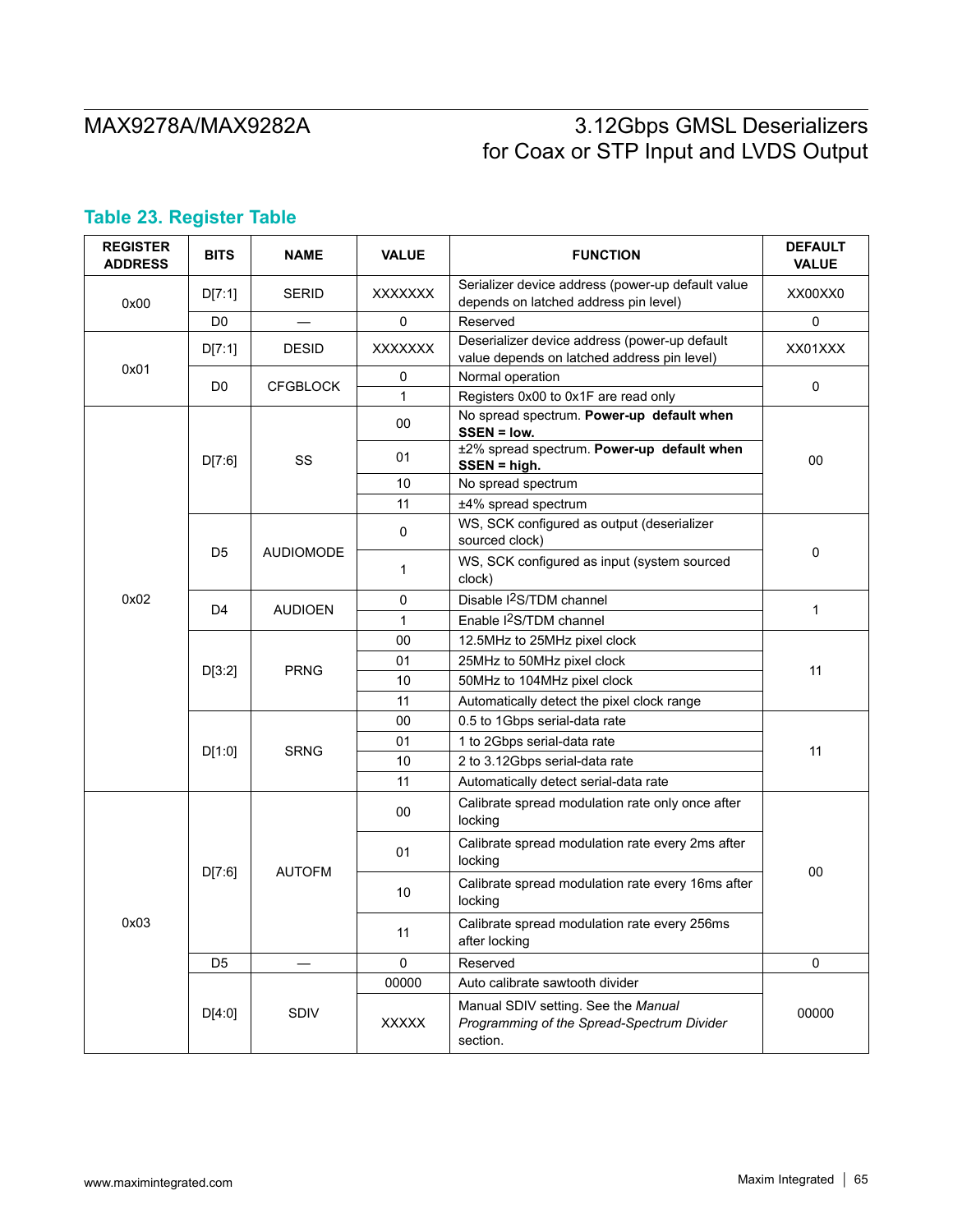| <b>REGISTER</b><br><b>ADDRESS</b> | <b>BITS</b>    | <b>NAME</b>    | <b>VALUE</b> | <b>FUNCTION</b>                                                                                                           | <b>DEFAULT</b><br><b>VALUE</b> |  |
|-----------------------------------|----------------|----------------|--------------|---------------------------------------------------------------------------------------------------------------------------|--------------------------------|--|
|                                   | D7             | <b>LOCKED</b>  | 0            | LOCK output is low                                                                                                        | $\Omega$                       |  |
|                                   |                |                | 1            | LOCK output is high                                                                                                       | (read only)                    |  |
|                                   |                |                | 0            | Enable LVDS, CNTL, and I <sup>2</sup> S outputs                                                                           | 0                              |  |
|                                   | D <sub>6</sub> | <b>OUTENB</b>  | 1            | Disable LVDS, CNTL, and I <sup>2</sup> S outputs                                                                          |                                |  |
|                                   |                |                | $\pmb{0}$    | Disable PRBS test                                                                                                         |                                |  |
|                                   | D <sub>5</sub> | <b>PRBSEN</b>  | 1            | Enable PRBS test                                                                                                          | $\mathbf 0$                    |  |
|                                   | D <sub>4</sub> | <b>SLEEP</b>   | $\mathsf 0$  | Normal mode (power-up default value depends on<br>CDS and MS pin value at power-up)                                       |                                |  |
|                                   |                |                | 1            | Activate sleep mode (power-up default value<br>depends on CDS and MS pin value at power-up)                               | 0, 1                           |  |
| 0x04                              |                |                | 00           | Deserializer control channel uses UART-to-I <sup>2</sup> C<br>when $12CSEL = 0$ and $CDS = 0$                             |                                |  |
|                                   | D[3:2]         | <b>INTTYPE</b> | 01           | Deserializer control channel uses UART-to UART<br>when $12CSEL = 0$ and $CDS = 0$                                         | 00                             |  |
|                                   |                |                | 10, 11       | Deserializer control channel disabled                                                                                     |                                |  |
|                                   |                |                | $\mathbf 0$  | Disable reverse control channel to serializer (sending)                                                                   |                                |  |
|                                   | D <sub>1</sub> | <b>REVCCEN</b> | 1            | Enable reverse control channel to serializer (sending)                                                                    | $\mathbf{1}$                   |  |
|                                   | D <sub>0</sub> | <b>FWDCCEN</b> | $\pmb{0}$    | Disable forward control channel from serializer<br>(receiving)                                                            |                                |  |
|                                   |                |                | 1            | Enable forward control channel from serializer<br>(receiving)                                                             | $\mathbf 1$                    |  |
|                                   | D7             | I2CMETHOD      | 0            | I <sup>2</sup> C conversion sends the register address when<br>converting UART to I <sup>2</sup> C                        | $\mathbf 0$                    |  |
|                                   |                |                | 1            | Disable sending of I <sup>2</sup> C register address when<br>converting UART to I <sup>2</sup> C (command-byte-only mode) |                                |  |
|                                   |                |                | 00           | 7.5MHz equalizer highpass filter cutoff frequency                                                                         |                                |  |
|                                   | D[6:5]         | <b>HPFTUNE</b> | 01           | 3.75MHz equalizer highpass filter cutoff frequency                                                                        | 01                             |  |
|                                   |                |                | 10           | 2.5MHz equalizer highpass filter cutoff frequency                                                                         |                                |  |
|                                   |                |                | 11           | 1.87MHz equalizer highpass filter cutoff frequency                                                                        |                                |  |
|                                   | D4             | <b>PDEQ</b>    | 0            | Enable equalizer                                                                                                          | $\mathbf 0$                    |  |
|                                   |                |                | 1            | Disable equalizer                                                                                                         |                                |  |
|                                   |                |                | 0000         | 2.1dB equalizer boost gain                                                                                                |                                |  |
|                                   |                |                | 0001         | 2.8dB equalizer boost gain                                                                                                |                                |  |
| 0x05                              |                |                | 0010         | 3.4dB equalizer boost gain                                                                                                |                                |  |
|                                   |                |                | 0011         | 4.2dB equalizer boost gain                                                                                                |                                |  |
|                                   |                |                | 0100         | 5.2dB equalizer boost gain. Power-up default<br>when SSEN = high.                                                         |                                |  |
|                                   |                |                | 0101         | 6.2dB equalizer boost gain                                                                                                |                                |  |
|                                   | D[3:0]         | <b>EQTUNE</b>  | 0110         | 7dB equalizer boost gain                                                                                                  | 0100, 1001                     |  |
|                                   |                |                | 0111         | 8.2dB equalizer boost gain                                                                                                |                                |  |
|                                   |                |                | 1000         | 9.4dB equalizer boost gain                                                                                                |                                |  |
|                                   |                |                |              | 10.7dB equalizer boost gain. Power-up default                                                                             |                                |  |
|                                   |                |                | 1001         | when SSEN = low.                                                                                                          |                                |  |
|                                   |                |                | 1010         | 11.7dB equalizer boost gain                                                                                               |                                |  |
|                                   |                |                | 1011         | 13dB equalizer boost gain                                                                                                 |                                |  |
|                                   |                |                | 11XX         | Do not use                                                                                                                |                                |  |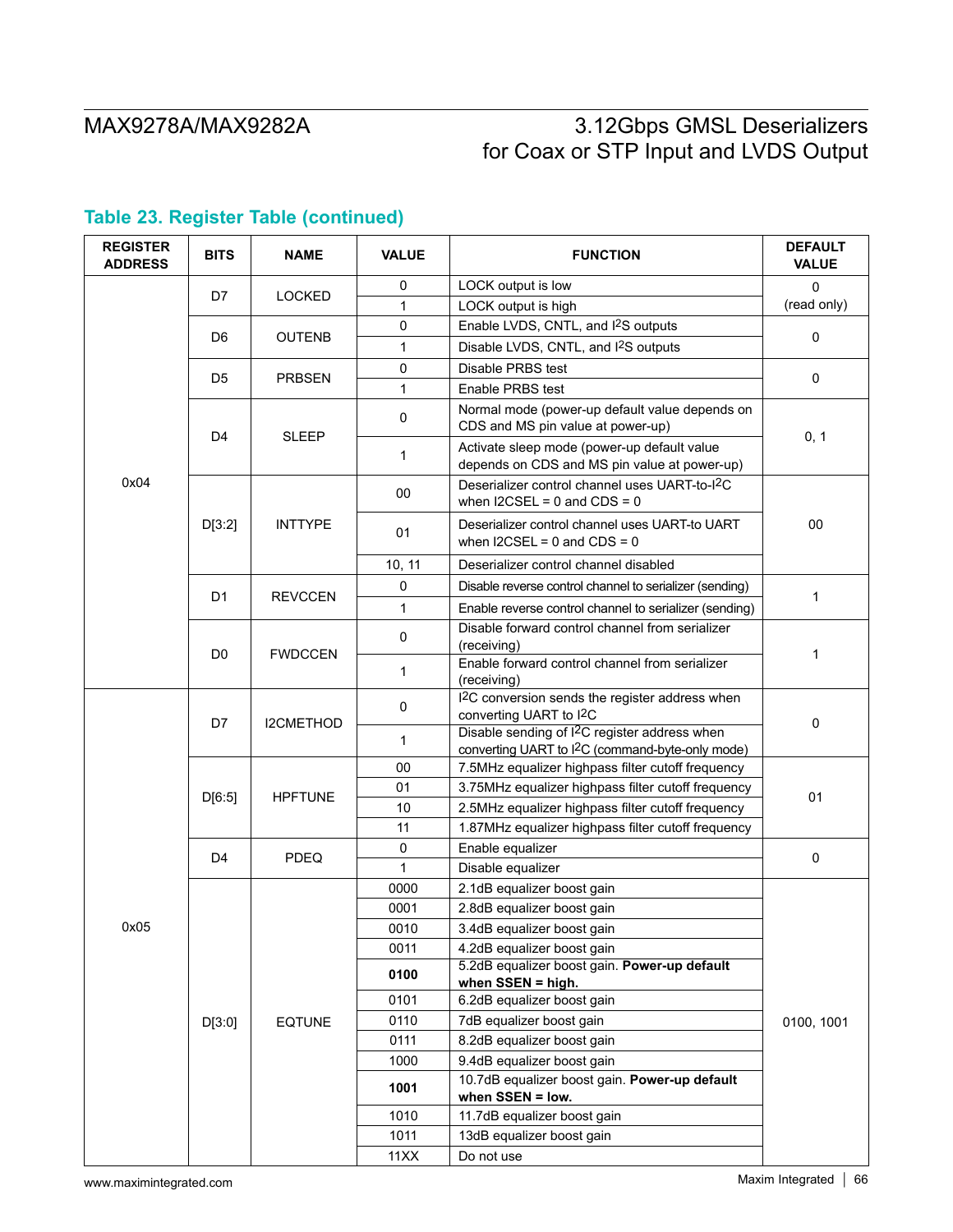| <b>REGISTER</b><br><b>ADDRESS</b> | <b>BITS</b>    | <b>NAME</b>      | <b>VALUE</b>    | <b>FUNCTION</b>                                                                      | <b>DEFAULT</b><br><b>VALUE</b> |  |
|-----------------------------------|----------------|------------------|-----------------|--------------------------------------------------------------------------------------|--------------------------------|--|
|                                   | D7             | <b>PRBSTYPE</b>  | 0<br>1          | Deserializer uses standard PRBS test<br>Deserializer uses MAX9271/MAX9273-compatible | 0                              |  |
|                                   |                |                  | $\mathbf 0$     | PRBS test<br>No automatic reset of error registers and outputs                       |                                |  |
|                                   | D <sub>6</sub> | <b>AUTORST</b>   | 1               | Automatically reset DECERR register 1µs after<br><b>ERR</b> asserts                  | 0                              |  |
|                                   | D <sub>5</sub> | <b>DISGPI</b>    | 0               | Enable GPI to GPO signal transmission to<br>serializer                               | $\mathbf 0$                    |  |
|                                   |                |                  | 1               | Disable GPI to GPO signal transmission to<br>serializer                              |                                |  |
| 0x06                              | D <sub>4</sub> | <b>GPIIN</b>     | 0               | GPI input is low                                                                     | $\Omega$                       |  |
|                                   |                |                  | $\mathbf{1}$    | GPI input is high                                                                    | (read only)                    |  |
|                                   | D <sub>3</sub> | GPIO1OUT         | 0               | Set GPIO1 to low                                                                     | 1                              |  |
|                                   |                |                  | 1               | Set GPIO1 to high                                                                    |                                |  |
|                                   | D <sub>2</sub> | GPIO1IN          | 0               | GPIO1 input is low                                                                   | $\Omega$                       |  |
|                                   |                |                  | $\mathbf{1}$    | GPIO1 input is high                                                                  | (read only)                    |  |
|                                   | D1             | GPIO0OUT         | 0               | Set GPIO0 to low                                                                     | $\mathbf 1$                    |  |
|                                   |                |                  | 1               | Set GPIO0 to high                                                                    |                                |  |
|                                   |                |                  | 0               | GPIO0 input is low                                                                   | 0                              |  |
|                                   | D <sub>0</sub> | <b>GPIO0IN</b>   | 1               | GPIO0 input is high                                                                  | (read only)                    |  |
| 0x07                              | D[7:0]         |                  | 01010100        | Reserved                                                                             | 01010100                       |  |
|                                   | D[7:3]         |                  | 00110           | Reserved                                                                             | 00110                          |  |
|                                   | D <sub>2</sub> | <b>DISDEFILT</b> | 0               | Enable DE glitch filter. Power up default when<br>BWS = low or high.                 | 0, 1                           |  |
|                                   |                |                  | 1               | Disable DE glitch filter. Power-up default when<br>$BWS = open.$                     |                                |  |
| 0x08                              | D1             | <b>DISVSFILT</b> | 0               | Enable VS glitch filter. Power-up default when<br>BWS = low or high.                 | 0, 1                           |  |
|                                   |                |                  | 1               | Disable VS glitch filter. Power-up default when<br>BWS = open.                       |                                |  |
|                                   |                | <b>DISHSFILT</b> | $\pmb{0}$       | Enable HS glitch filter. Power-up default<br>BwhnWS = low or high.                   |                                |  |
|                                   | D <sub>0</sub> |                  | 1               | Disable HS glitch filter. Power-up default when<br>BWS = open.                       | 0, 1                           |  |
| 0x09                              | D[7:0]         |                  | 11001000        | Reserved                                                                             | 11001000                       |  |
| 0x0A                              | D[7:0]         |                  | 00010XXX        | Reserved                                                                             | 00010XXX                       |  |
| 0x0B                              | D[7:0]         |                  | 00100000        | Reserved                                                                             | 00100000                       |  |
| 0x0C                              | D[7:0]         | <b>ERRTHR</b>    | <b>XXXXXXXX</b> | Error threshold for decoding errors                                                  | 00000000                       |  |
| 0x0D                              | D[7:0]         | <b>DECERR</b>    | <b>XXXXXXXX</b> | Decoding error counter                                                               | 00000000<br>(read only)        |  |
| 0x0E                              | D[7:0]         | <b>PRBSERR</b>   | XXXXXXX         | PRBS error counter                                                                   | 00000000<br>(read only)        |  |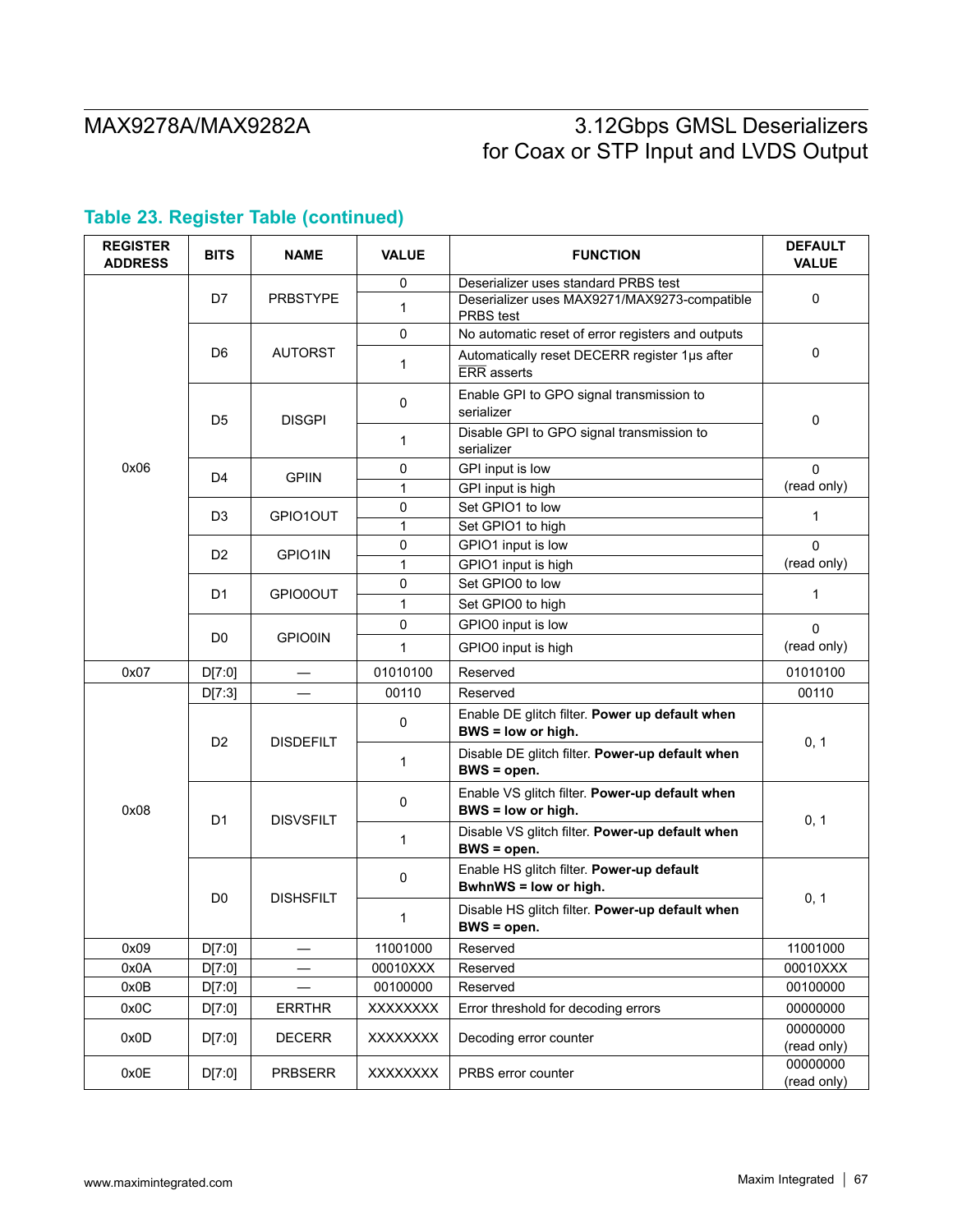| <b>REGISTER</b><br><b>ADDRESS</b> | <b>BITS</b>    | <b>NAME</b>      | <b>VALUE</b>    | <b>FUNCTION</b>                                                     | <b>DEFAULT</b><br><b>VALUE</b> |  |
|-----------------------------------|----------------|------------------|-----------------|---------------------------------------------------------------------|--------------------------------|--|
| 0x0F                              | D[7:3]         |                  | 00000           | Reserved                                                            | 00000                          |  |
|                                   | D <sub>2</sub> | <b>INVDE</b>     | 0               | No DE inversion at the output                                       | $\Omega$                       |  |
|                                   |                |                  | $\mathbf{1}$    | Invert DE at the output                                             |                                |  |
|                                   | D <sub>1</sub> | <b>DISRWAKE</b>  | 0               | Enable remote wake-up                                               | 0                              |  |
|                                   |                |                  | $\mathbf{1}$    | Disable remote wake-up                                              |                                |  |
|                                   | D <sub>0</sub> | <b>INTOUT</b>    | 0               | Drive INTOUT low                                                    | $\Omega$                       |  |
|                                   |                |                  | $\mathbf{1}$    | Drive INTOUT high                                                   |                                |  |
| 0x10                              | D[7:0]         |                  | <b>XXXXXXXX</b> | Reserved                                                            | (Read only)                    |  |
| 0x11                              |                | <b>REVFAST</b>   | 0               | High-immunity reverse control-channel mode uses<br>500kbps bit rate |                                |  |
|                                   | D7             |                  | 1               | High-immunity reverse control-channel mode uses<br>1Mbps bit rate   | $\Omega$                       |  |
|                                   | D[6:0]         |                  | 0100010         | Reserved                                                            | 0100010                        |  |
|                                   | D7             | <b>MCLKSRC</b>   | 0               | MCLK derived from TXCLKOUT (see Table 6)                            |                                |  |
|                                   |                |                  | $\mathbf{1}$    | MCLK derived from internal oscillator                               | $\pmb{0}$                      |  |
| 0x12                              | D[6:0]         | <b>MCLKDIV</b>   | 0000000         | <b>MCLK</b> disabled                                                | 0000000                        |  |
|                                   |                |                  | <b>XXXXXXX</b>  | <b>MCLK</b> divider                                                 |                                |  |
| 0x13                              | D[7:0]         |                  | 0X010000        | Reserved                                                            | 0X010000                       |  |
|                                   | D7             | <b>INVVSYNC</b>  | 0               | No VS inversion at the output                                       | 0                              |  |
|                                   |                |                  | $\mathbf{1}$    | Invert VS at the output                                             |                                |  |
|                                   | D <sub>6</sub> | <b>INVHSYNC</b>  | $\mathbf 0$     | No HS inversion at the output                                       | $\Omega$                       |  |
|                                   |                |                  | $\mathbf{1}$    | Invert HS at the output                                             |                                |  |
|                                   | D <sub>5</sub> | <b>FORCELVDS</b> | $\mathbf 0$     | Normal LVDS output operation                                        |                                |  |
| 0x14                              |                |                  | $\mathbf{1}$    | LVDS output forced low                                              | 0                              |  |
|                                   | D <sub>4</sub> | <b>DCS</b>       | $\pmb{0}$       | Normal CMOS output driver current                                   | 0                              |  |
|                                   |                |                  | $\mathbf{1}$    | Boosted CMOS output driver current                                  |                                |  |
|                                   | D <sub>3</sub> | <b>DISCNTL</b>   | 0               | Serial-data bit 27 mapped to CNTL1<br>(when BWS = high)             | $\mathbf{1}$                   |  |
|                                   |                |                  | $\mathbf{1}$    | CNTL1 forced low (when BWS = high)                                  |                                |  |
|                                   | D <sub>2</sub> | <b>DISRES</b>    | 0               | Serial-data bit 27 mapped to RES bit<br>(when BWS = high)           | 0                              |  |
|                                   |                |                  | $\mathbf{1}$    | RES bit forced low (when BWS = high)                                |                                |  |
|                                   |                | <b>ILVDS</b>     | 00              | 1.75mA LVDS driver current                                          |                                |  |
|                                   | D[1:0]         |                  | 01              | 3.5mA LVDS driver current                                           | 01                             |  |
|                                   |                |                  | 10              | 5.25mA LVDS driver current                                          |                                |  |
|                                   |                |                  | 11              | 7mA LVDS driver current                                             |                                |  |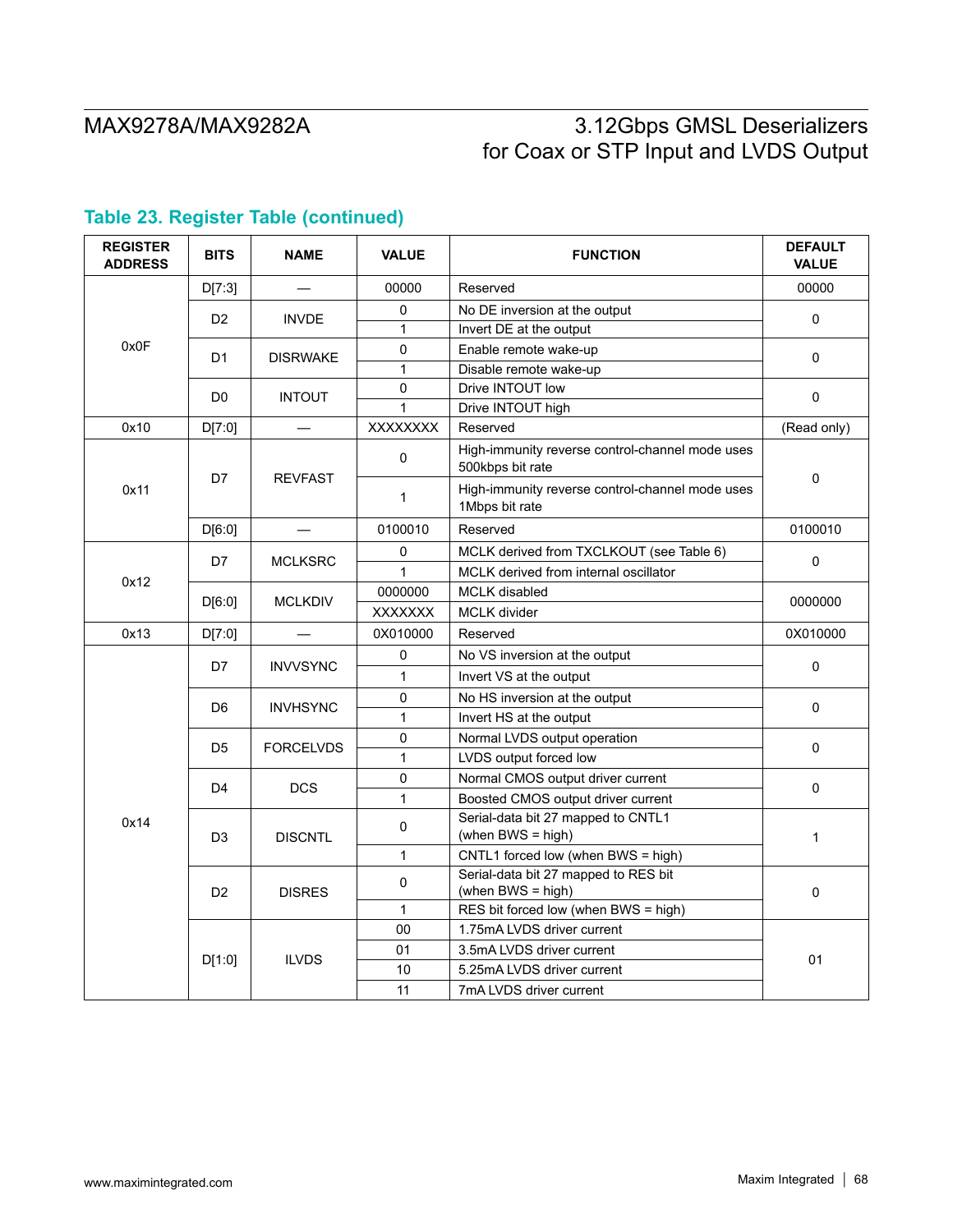| <b>REGISTER</b><br><b>ADDRESS</b> | <b>BITS</b>    | <b>NAME</b>     | <b>VALUE</b>    | <b>FUNCTION</b>                                                                                         | <b>DEFAULT</b><br><b>VALUE</b> |  |
|-----------------------------------|----------------|-----------------|-----------------|---------------------------------------------------------------------------------------------------------|--------------------------------|--|
| 0x15                              | D7             | <b>AUTOINT</b>  | $\Omega$        | INTOUT pin output controlled by INTOUT bit above                                                        |                                |  |
|                                   |                |                 | $\mathbf{1}$    | Writes to any AVINFO bytes sets INTOUT to high.<br>Reads to any AVINFO bytes sets INTOUT to low.        | $\mathbf{1}$                   |  |
|                                   | D <sub>6</sub> | <b>HVTREN</b>   | 0               | Disable HS/VS tracking (power-up default value<br>depends on state of BWS input value at power-up)      | 0, 1                           |  |
|                                   |                |                 | 1               | Enable HS/VS tracking (power-up default value<br>depends on state of BWS input value at power-up)       |                                |  |
|                                   | D <sub>5</sub> | <b>DETREN</b>   | 0               | Disable DE tracking (power-up default value<br>depends on state of BWS input value at power-up)         |                                |  |
|                                   |                |                 | 1               | Enable DE tracking (power-up default value<br>depends on state of BWS input value at power-up)          | 0, 1                           |  |
|                                   | $\mathsf{D}4$  | <b>HVTRMODE</b> | 0               | Partial periodic HS/VS and DE tracking                                                                  | $\mathbf{1}$                   |  |
|                                   |                |                 | $\mathbf{1}$    | Partial and full periodic HS/VS and DE tracking                                                         |                                |  |
|                                   | D[3:2]         |                 | 00              | Reserved                                                                                                | 00                             |  |
|                                   | D <sub>1</sub> | <b>MCLKWS</b>   | 0               | MCLK output operates normally                                                                           | $\Omega$                       |  |
|                                   |                |                 | $\mathbf{1}$    | WS is output from MCLK (MCLK mirrors WS)                                                                |                                |  |
|                                   | D <sub>0</sub> | <b>MCLKPIN</b>  | 0               | MCLK output on CNTL2 (when OEN = low)                                                                   |                                |  |
|                                   |                |                 | $\mathbf{1}$    | MCLK output on CNTL0 (when OEN = low)                                                                   | $\mathbf 0$                    |  |
| 0x16                              | D7             | <b>HIGHIMM</b>  | 0               | Legacy reverse control-channel mode (power-up<br>default value depends on SD/HIM at power-up)           |                                |  |
|                                   |                |                 | $\mathbf{1}$    | High-immunity reverse control-channel mode<br>(power-up default value depends on SD/HIM at<br>power-up) | 0, 1                           |  |
|                                   | D[6:0]         |                 | 1011010         | Reserved                                                                                                | 1011010                        |  |
| 0x17                              | D[7:0]         |                 | <b>OXXXXXXX</b> | Reserved                                                                                                | 000XXXXX                       |  |
| 0x18                              | D[7:1]         | I2CSRCA         | XXXXXXX         | I <sup>2</sup> C address translator source A                                                            | 0000000                        |  |
|                                   | D <sub>0</sub> |                 | $\Omega$        | Reserved                                                                                                | $\Omega$                       |  |
| 0x19                              | D[7:1]         | <b>I2CDSTA</b>  | <b>XXXXXXX</b>  | I <sup>2</sup> C address translator destination A                                                       | 0000000                        |  |
|                                   | D <sub>0</sub> |                 | $\Omega$        | Reserved                                                                                                | $\Omega$                       |  |
| 0x1A                              | D[7:1]         | I2CSRCB         | <b>XXXXXXX</b>  | I <sup>2</sup> C address translator source B                                                            | 0000000                        |  |
|                                   | D <sub>0</sub> |                 | 0               | Reserved                                                                                                | $\Omega$                       |  |
| 0x1B                              | D[7:1]         | I2CDSTB         | <b>XXXXXXX</b>  | I <sup>2</sup> C address translator destination B                                                       | 0000000                        |  |
|                                   | D <sub>0</sub> |                 | 0               | Reserved                                                                                                | $\mathbf 0$                    |  |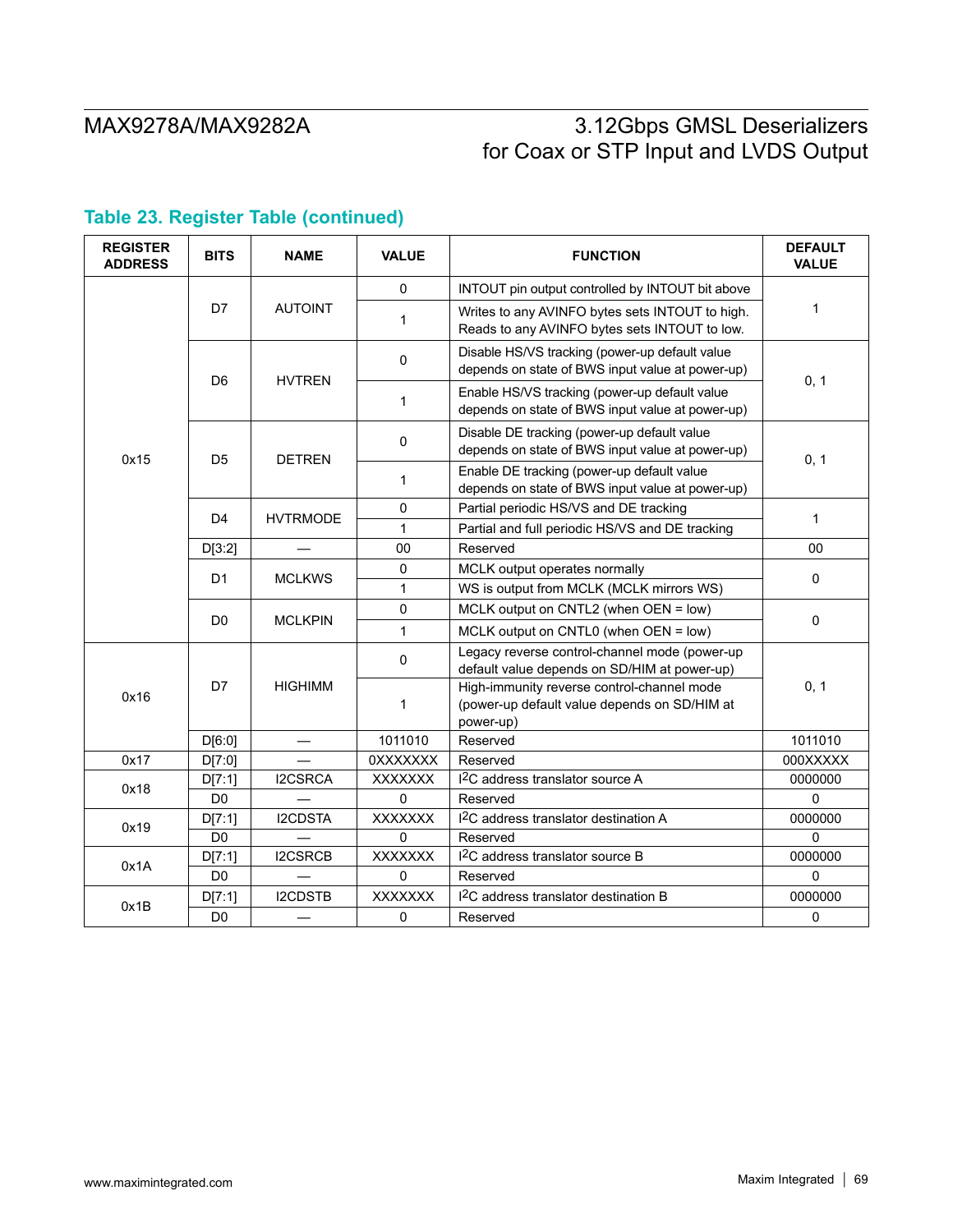| <b>REGISTER</b><br><b>ADDRESS</b> | <b>BITS</b>    | <b>NAME</b>     | <b>VALUE</b> | <b>FUNCTION</b>                                                                                                 | <b>DEFAULT</b><br><b>VALUE</b> |  |
|-----------------------------------|----------------|-----------------|--------------|-----------------------------------------------------------------------------------------------------------------|--------------------------------|--|
|                                   | D7             | I2CLOCACK       | 0            | Acknowledge not generated when forward<br>channel is not available                                              | $\mathbf{1}$                   |  |
|                                   |                |                 | 1            | I <sup>2</sup> C-to-I <sup>2</sup> C slave generates local acknowledge<br>when forward channel is not available |                                |  |
|                                   |                | <b>I2CSLVSH</b> | 00           | 352ns/117ns I <sup>2</sup> C setup/hold time                                                                    |                                |  |
|                                   | D[6.5]         |                 | 01           | 469ns/234ns I <sup>2</sup> C setup/hold time                                                                    | 01                             |  |
|                                   |                |                 | 10           | 938ns/352ns I <sup>2</sup> C setup/hold time                                                                    |                                |  |
|                                   |                |                 | 11           | 1046ns/469ns I <sup>2</sup> C setup/hold time                                                                   |                                |  |
|                                   |                |                 | 000          | 8.47kbps (typ) I <sup>2</sup> C-to-I <sup>2</sup> C master bit-rate setting                                     |                                |  |
|                                   |                | <b>I2CMSTBT</b> | 001          | 28.3kbps (typ) I <sup>2</sup> C-to-I <sup>2</sup> C master bit-rate setting                                     |                                |  |
| 0x1C                              |                |                 | 010          | 84.7kbps (typ) I <sup>2</sup> C-to-I <sup>2</sup> C master bit-rate setting                                     |                                |  |
|                                   | D[4:2]         |                 | 011          | 105kbps (typ) I <sup>2</sup> C-to-I <sup>2</sup> C master bit-rate setting                                      | 101                            |  |
|                                   |                |                 | 100          | 173kbps (typ) I <sup>2</sup> C-to-I <sup>2</sup> C master bit-rate setting                                      |                                |  |
|                                   |                |                 | 101          | 339kbps (typ) I <sup>2</sup> C-to-I <sup>2</sup> C master bit-rate setting                                      |                                |  |
|                                   |                |                 | 110          | 533kbps (typ) I <sup>2</sup> C-to-I <sup>2</sup> C master bit-rate setting                                      |                                |  |
|                                   |                |                 | 111          | 837kbps (typ) I <sup>2</sup> C-to-I <sup>2</sup> C master bit-rate setting                                      |                                |  |
|                                   | D[1:0]         | I2CSLVTO        | 00           | 64µs (typ) l <sup>2</sup> C-to-l <sup>2</sup> C slave remote timeout                                            | 10                             |  |
|                                   |                |                 | 01           | 256µs (typ) I <sup>2</sup> C-to-I <sup>2</sup> C slave remote timeout                                           |                                |  |
|                                   |                |                 | 10           | 1024µs (typ) I <sup>2</sup> C-to-I <sup>2</sup> C slave remote timeout                                          |                                |  |
|                                   |                |                 | 11           | No I <sup>2</sup> C-to- <sup>2</sup> C slave remote timeout                                                     |                                |  |
|                                   | D7             | I2CMSTDISTO     | 0            | Do not disable I <sup>2</sup> C master timeout                                                                  | $\Omega$                       |  |
|                                   |                |                 | $\mathbf{1}$ | Disable I <sup>2</sup> C master timeout                                                                         |                                |  |
|                                   | D <sub>6</sub> |                 | 0            | Reserved                                                                                                        | 0                              |  |
|                                   | D <sub>5</sub> | <b>DESEL</b>    | 0            | Normal DE operation                                                                                             | $\mathsf 0$                    |  |
| 0x1D                              |                |                 | $\mathbf{1}$ | HS copied to DE                                                                                                 |                                |  |
|                                   | D[4:3]         | <b>HVSRC</b>    | 00           | D18/D19 used for HS/VS (normal opeartion)                                                                       | 00                             |  |
|                                   |                |                 | 01           | D14/D15 used for HS/VS (D[19:16] shifted to<br>D[17:14]), for use with the MAX9271                              |                                |  |
|                                   |                |                 | 1X           | D0/D1 used for HS/VS (D[19:2] shifted to D[17:0]),<br>for use with the MAX9271/73 with HV inversion             |                                |  |
|                                   | D <sub>2</sub> | <b>AUDUFBEH</b> | 0            | Audio FIFO repeats last audio word when FIFO is<br>empty                                                        | $\mathbf 0$                    |  |
|                                   |                |                 | $\mathbf{1}$ | Audio FIFO outputs all zeroes when FIFO is empty                                                                |                                |  |
|                                   | D <sub>1</sub> | <b>INVSCK</b>   | 0            | Do not invert SCK at output                                                                                     | 0                              |  |
|                                   |                |                 | 1            | Invert SCK at output                                                                                            |                                |  |
|                                   | D <sub>0</sub> | <b>INVWS</b>    | 0            | Do not invert WS at output                                                                                      |                                |  |
|                                   |                |                 | $\mathbf{1}$ | Invert WS at output                                                                                             | $\pmb{0}$                      |  |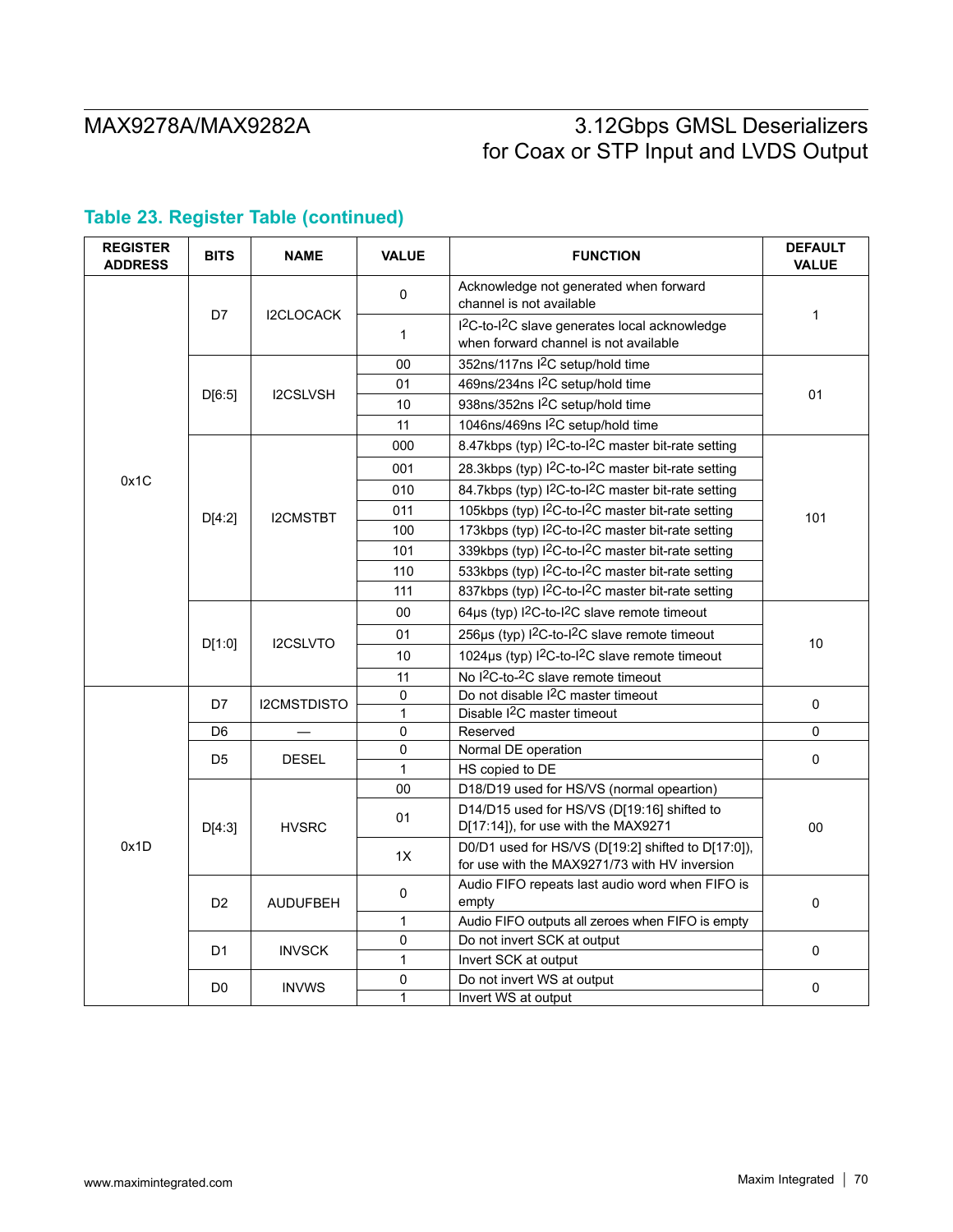| <b>REGISTER</b><br><b>ADDRESS</b> | <b>BITS</b>    | <b>NAME</b>      | <b>VALUE</b>    | <b>FUNCTION</b>                                                   | <b>DEFAULT</b><br><b>VALUE</b> |  |
|-----------------------------------|----------------|------------------|-----------------|-------------------------------------------------------------------|--------------------------------|--|
| 0x1E                              | D[7:0]         | ID               | 0010XX00        | Device identifier<br>$(MAX9278A = 0x24)$<br>$(MAX9282A = 0x28)$   | 0010XX00<br>(read only)        |  |
|                                   | D[7:5]         |                  | 000             | Reserved                                                          | 000<br>(read only)             |  |
| 0x1F                              |                | CAPS             | $\mathbf 0$     | Not HDCP capable (MAX9278A)                                       |                                |  |
|                                   | D <sub>4</sub> |                  | 1               | HDCP capable (MAX9282A)                                           | (Read only)                    |  |
|                                   | D[3:0]         | <b>REVISION</b>  | <b>XXXX</b>     | Device revision                                                   | (Read only)                    |  |
| 0x40 to 0x59                      | D[7:0]         | <b>AVINFO</b>    | <b>XXXXXXXX</b> | Video/audio format/status/information bytes                       | All zeroes                     |  |
| 0x77                              | D[7:0]         |                  | XXXXXXX         |                                                                   | (Read only)                    |  |
| 0x78                              | D[7:0]         | <b>AUDOUPER</b>  | <b>XXXXXXXX</b> | Audio FIFO last overflow/underflow period<br>(AUDIOMODE = 1 only) | (Read only)                    |  |
|                                   | D7             | <b>AUDOU</b>     | $\Omega$        | Audio FIFO is in underflow (AUDIOMODE = 1 only)                   | (Read only)                    |  |
| 0x79                              |                |                  | 1               | Audio FIFO is in overflow (AUDIOMODE = 1 only)                    |                                |  |
|                                   | D[6:0]         |                  | 0000XXX         | Reserved                                                          | 0000XXX<br>(read only)         |  |
| 0x7B                              | D[7:0]         | <b>LUTADDR</b>   | <b>XXXXXXXX</b> | LUT start address for write and read                              | 00000000                       |  |
|                                   | D[7:5]         |                  | 000             | Reserved                                                          | 000                            |  |
|                                   | D <sub>4</sub> | <b>EN4THLANE</b> | $\mathbf 0$     | Normal operation                                                  | $\Omega$                       |  |
|                                   |                |                  | $\mathbf{1}$    | TXOUT3_enabled (when BWS = $0$ )                                  |                                |  |
|                                   | D <sub>3</sub> |                  |                 | $\mathbf 0$                                                       | Disable LUT write and read     |  |
| 0x7C                              |                | <b>LUTPROG</b>   | 1               | Enable LUT write and read                                         | $\mathbf 0$                    |  |
|                                   | D <sub>2</sub> |                  | 0               | Disable blue LUT                                                  |                                |  |
|                                   |                | <b>BLULUTEN</b>  | $\mathbf{1}$    | Enable blue LUT                                                   | $\mathbf 0$                    |  |
|                                   | D1             | <b>GRNLUTEN</b>  | $\pmb{0}$       | Disable green LUT                                                 | $\mathbf 0$                    |  |
|                                   |                |                  | $\mathbf{1}$    | Enable green LUT                                                  |                                |  |
|                                   | D <sub>0</sub> | <b>REDLUTEN</b>  | 0               | Disable red LUT                                                   | $\pmb{0}$                      |  |
|                                   |                |                  | 1               | Enable red LUT                                                    |                                |  |
| 0x7D                              | D[7:0]         | <b>REDLUT</b>    | <b>XXXXXXXX</b> | Red LUT value (see Table 12)                                      | 00000000                       |  |
| 0x7E                              | D[7:0]         | <b>GREENLUT</b>  | XXXXXXX         | Green LUT value (see Table 12)                                    | 00000000                       |  |
| 0x7F                              | D[7:0]         | <b>BLUELUT</b>   | <b>XXXXXXXX</b> | Blue LUT value (see Table 12)                                     | 00000000                       |  |

# **Table 23. Register Table (continued)**

*X = Don't care*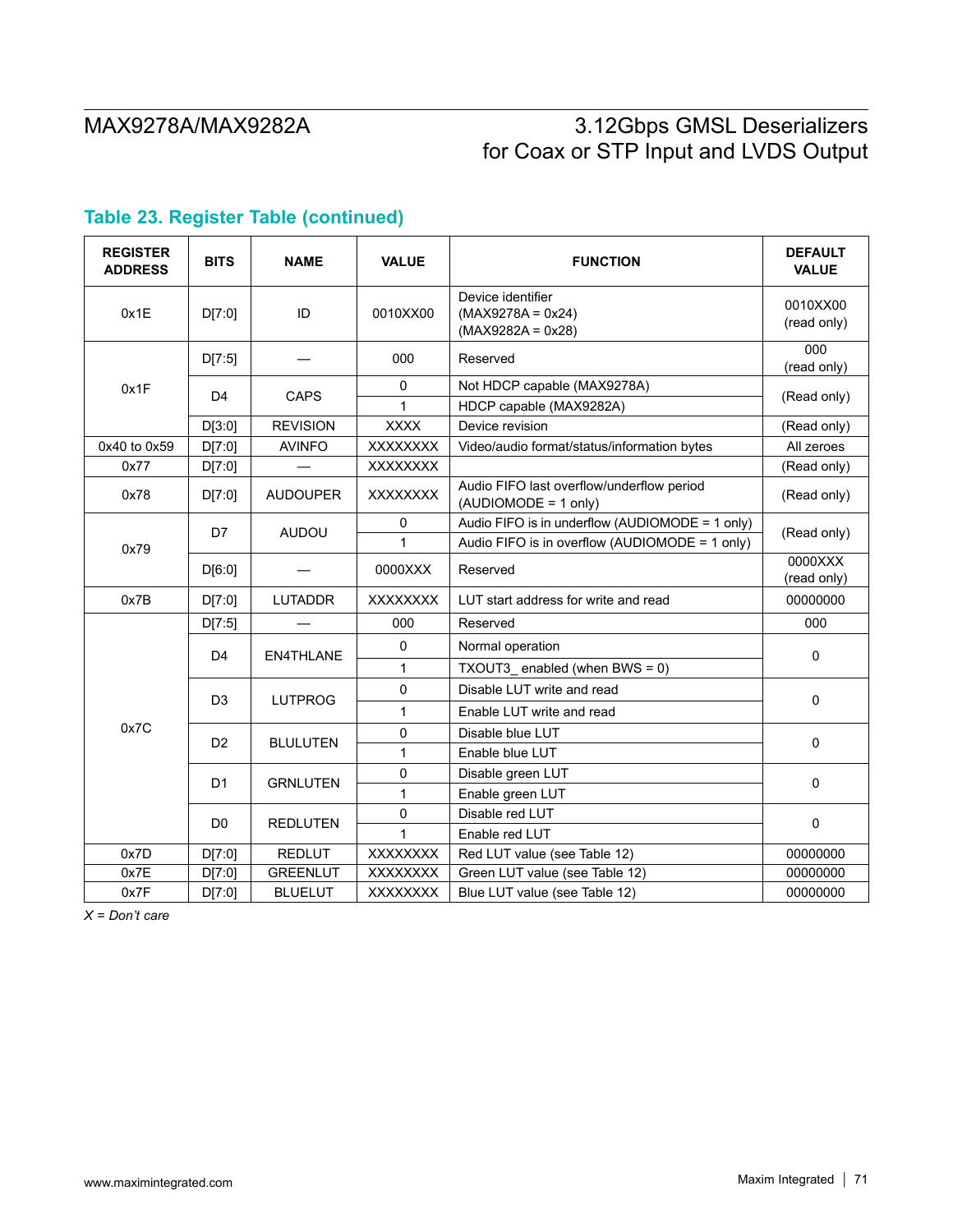# **Table 24. HDCP Register Table (MAX9282A Only)**

| <b>REGISTER</b><br><b>ADDRESS</b> | <b>SIZE</b><br>(Bytes) | <b>NAME</b>    | <b>READ/</b><br><b>WRITE</b> | <b>FUNCTION</b>                                                                                                              | <b>DEFAULT VALUE</b><br>(hex)     |
|-----------------------------------|------------------------|----------------|------------------------------|------------------------------------------------------------------------------------------------------------------------------|-----------------------------------|
| 0X80 to 0x84                      | 5                      | <b>BKSV</b>    | Read only                    | <b>HDCP receiver KSV</b>                                                                                                     | (Read only)                       |
| 0X85 to 0x86                      | 2                      | R              | Read only                    | Link verification response                                                                                                   | (Read only)                       |
| 0X87                              | 1                      | PJ             | Read only                    | Enhanced link verification response                                                                                          | (Read only)                       |
| 0X88 to 0x8F                      | 8                      | AN             | Read/write                   | Session random number                                                                                                        | 0x0000000000000000                |
| 0X90 to 0x94                      | 5                      | <b>AKSV</b>    | Read/write                   | <b>HDCP transmitter KSV</b>                                                                                                  | 0x0000000000                      |
|                                   |                        | <b>BCTRL</b>   | Read/write                   | $D7 = PD_HDCP$<br>1 = Power down HDCP circuits<br>$0 = HDCP$ circuits normal                                                 |                                   |
|                                   |                        |                |                              | $D[6:4]$ = Reserved                                                                                                          |                                   |
| 0x95                              | 1                      |                |                              | D3 = GPIO1_FUNCTION<br>1 = GPIO1 mirrors AUTH_STARTED<br>0 = Normal GPIO1 operation                                          |                                   |
|                                   |                        |                |                              | D2 = GPIO0_FUNCTION<br>1 = GPIO0 mirrors ENCRYPTION ENABLE<br>0 = Normal GPIO0 operation                                     | 0x00                              |
|                                   |                        |                |                              | D1 = AUTH_STARTED<br>1 = Authentication started (triggered by write<br>to AKSV)<br>0 = Authentication not started            |                                   |
|                                   |                        |                |                              | D0 = ENCRYPTION_ENABLE<br>$1 =$ Enable encryption<br>$0 =$ Disable encryption                                                |                                   |
|                                   |                        |                |                              | $D[7:2]$ = Reserved                                                                                                          |                                   |
| 0x96                              | 1                      | <b>BSTATUS</b> | Read/write                   | D1 = NEW_DEV_CONN<br>$1 = Set to 1$ if a new connected device is<br>detected<br>$0 = Set to 0$ if no new device is connected | 0x00                              |
|                                   |                        |                |                              | D0 = KSV_LIST_READY<br>1 = Set to 1 if KSV list and BINFO is ready<br>$0 = Set to 0$ if KSV list or BINFO is not ready       |                                   |
|                                   |                        |                |                              | $D[7:1]$ = Reserved                                                                                                          |                                   |
| 0x97                              | 1                      | <b>BCAPS</b>   | Read/write                   | $D0 = REPEATER$<br>$1 = Set$ to one if device is a repeater<br>$0 = Set$ to zero if device is not a repeater                 | 0x00                              |
| 0x98 to 0x9F                      | 8                      |                | Read only                    | Reserved                                                                                                                     | 0x0000000000000000<br>(Read only) |
| 0XA0 to 0xA3                      | 4                      | $V'$ .HO       | Read/write                   | H0 part of SHA-1 hash value                                                                                                  | 0x00000000                        |
| 0XA4 to 0xA7                      | 4                      | $V'$ .H1       | Read/write                   | H1 part of SHA-1 hash value                                                                                                  | 0x00000000                        |
| 0XA8 to 0xAB                      | 4                      | V.H2           | Read/write                   | H2 part of SHA-1 hash value                                                                                                  | 0x00000000                        |
| 0XAC to 0xAF                      | 4                      | $V'$ .H3       | Read/write                   | H3 part of SHA-1 hash value                                                                                                  | 0x00000000                        |
| 0XB0 to 0xB3                      | 4                      | $V'$ .H4       | Read/write                   | H4 part of SHA-1 hash value                                                                                                  | 0x00000000                        |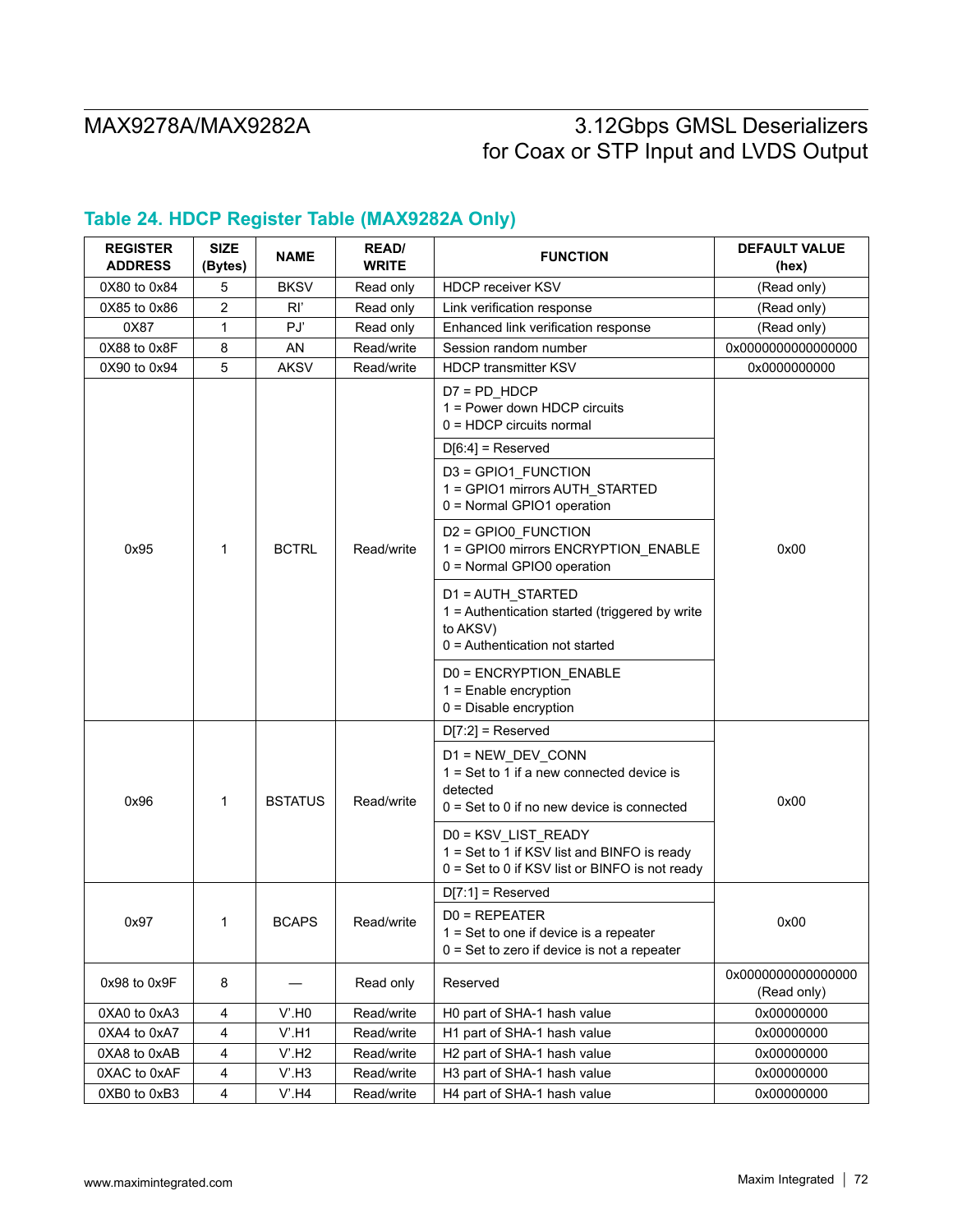# MAX9278A/MAX9282A 3.12Gbps GMSL Deserializers for Coax or STP Input and LVDS Output

## **Table 24. HDCP Register Table (MAX9282A Only) (continued)**

| <b>REGISTER</b><br><b>ADDRESS</b> | <b>SIZE</b><br>(Bytes) | <b>NAME</b>  | <b>READ/</b><br><b>WRITE</b> | <b>FUNCTION</b>                                                                                                                                                                                                                                                                                                                                                                       | <b>DEFAULT VALUE</b><br>(hex) |
|-----------------------------------|------------------------|--------------|------------------------------|---------------------------------------------------------------------------------------------------------------------------------------------------------------------------------------------------------------------------------------------------------------------------------------------------------------------------------------------------------------------------------------|-------------------------------|
| 0XB4 to 0xB5                      | $\overline{2}$         | <b>BINFO</b> | Read/write                   | $D[15.12]$ = Reserved<br>D11 = MAX_CASCADE_EXCEEDED<br>1 = Set to one if more than seven cascaded<br>devices attached<br>$0 = Set$ to zero if seven or fewer cascaded<br>devices attached<br>$D[10.8] = DEPTH$<br>Depth of cascaded devices<br>D7 = MAX DEVS EXCEEDED<br>$1 = Set$ to one if more than 14 devices<br>attached<br>$0 = Set$ to zero if 14 or fewer devices<br>attached | 0x0000                        |
|                                   |                        |              |                              | $D[6:0] = DEVICE$ COUNT<br>Number of devices attached                                                                                                                                                                                                                                                                                                                                 |                               |
| 0xB6                              | 1                      | <b>GPMEM</b> | Read/write                   | General-purpose memory byte                                                                                                                                                                                                                                                                                                                                                           | 0x00                          |
| 0xB7 to 0xB9                      | 3                      |              | Read only                    | Reserved                                                                                                                                                                                                                                                                                                                                                                              | 0x000000                      |
| 0xBA to 0xFF                      | 70                     | KSV_LIST     | Read/write                   | List of KSVs downstream repeaters and<br>receivers (maximum of 14 devices)                                                                                                                                                                                                                                                                                                            | All zero                      |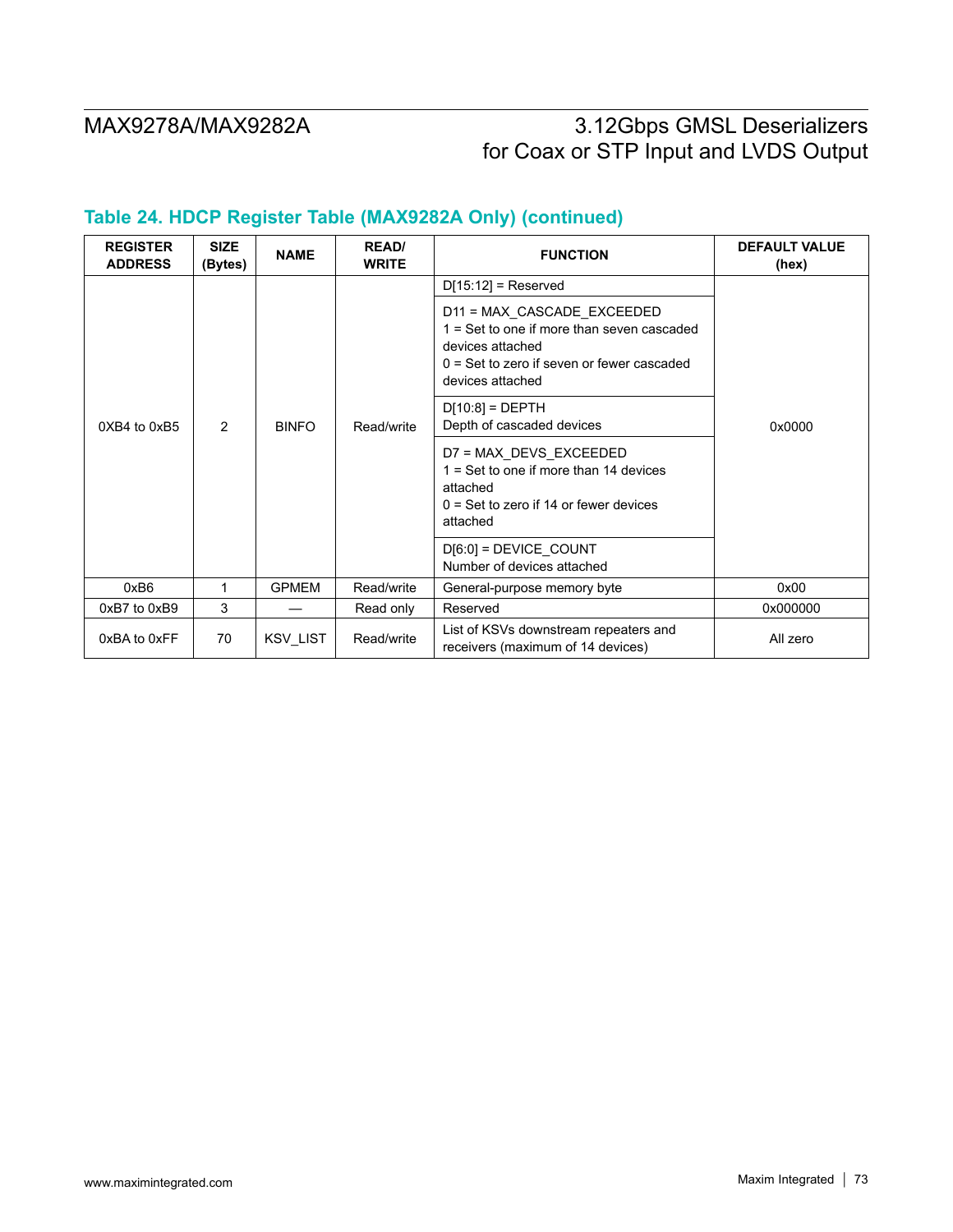# MAX9278A/MAX9282A 3.12Gbps GMSL Deserializers for Coax or STP Input and LVDS Output

## **Typical Application Circuit**



### **Ordering Information**

| <b>PART</b>      | <b>TEMP RANGE</b> | <b>PIN-PACKAGE</b> | <b>HDCP</b> |
|------------------|-------------------|--------------------|-------------|
| MAX9278AGGM/VY+* | -40°C to +105°C   | 48 OFND-EP**       | No          |
| MAX9278AGTM+     | -40°C to +105°C   | 48 TOFN-EP**       | No          |
| MAX9278AGTM/V+   | -40°C to +105°C   | 48 TOFN-EP**       | No          |
| MAX9282AGGM/VY+* | -40°C to +105°C   | 48 OFND-EP**       | $Yes***$    |
| MAX9282AGTM+     | -40°C to +105°C   | 48 TOFN-EP**       | $Yes***$    |
| MAX9282AGTM/V+   | -40°C to +105°C   | 48 TOFN-EP**       | Yes***      |

*/V denotes an automotive qualified part.*

*+Denotes a lead(Pb)-free/RoHS-compliant package.*

*\*Future product—contact factory for availability.*

*\*\*EP = Exposed pad.*

*\*\*\*HDCP parts require registration with Digital Content Protection, LLC.*

**Chip Information**

PROCESS: CMOS

## **Package Information**

For the latest package outline information and land patterns (footprints), go to **www.maximintegrated.com/packages**. Note that a "+", "#", or "-" in the package code indicates RoHS status only. Package drawings may show a different suffix character, but the drawing pertains to the package regardless of RoHS status.

| <b>PACKAGE</b><br><b>TYPE</b> | <b>PACKAGE</b><br><b>CODE</b> | <b>OUTLINE</b><br>NO. | <b>LAND</b><br>PATTERN NO. |
|-------------------------------|-------------------------------|-----------------------|----------------------------|
| 48 OFND-EP                    | $G4877Y+3$                    | 21-0585               | 90-0457                    |
| 48 TQFN-EP                    | T4877+4                       | 21-0144               | 90-0130                    |